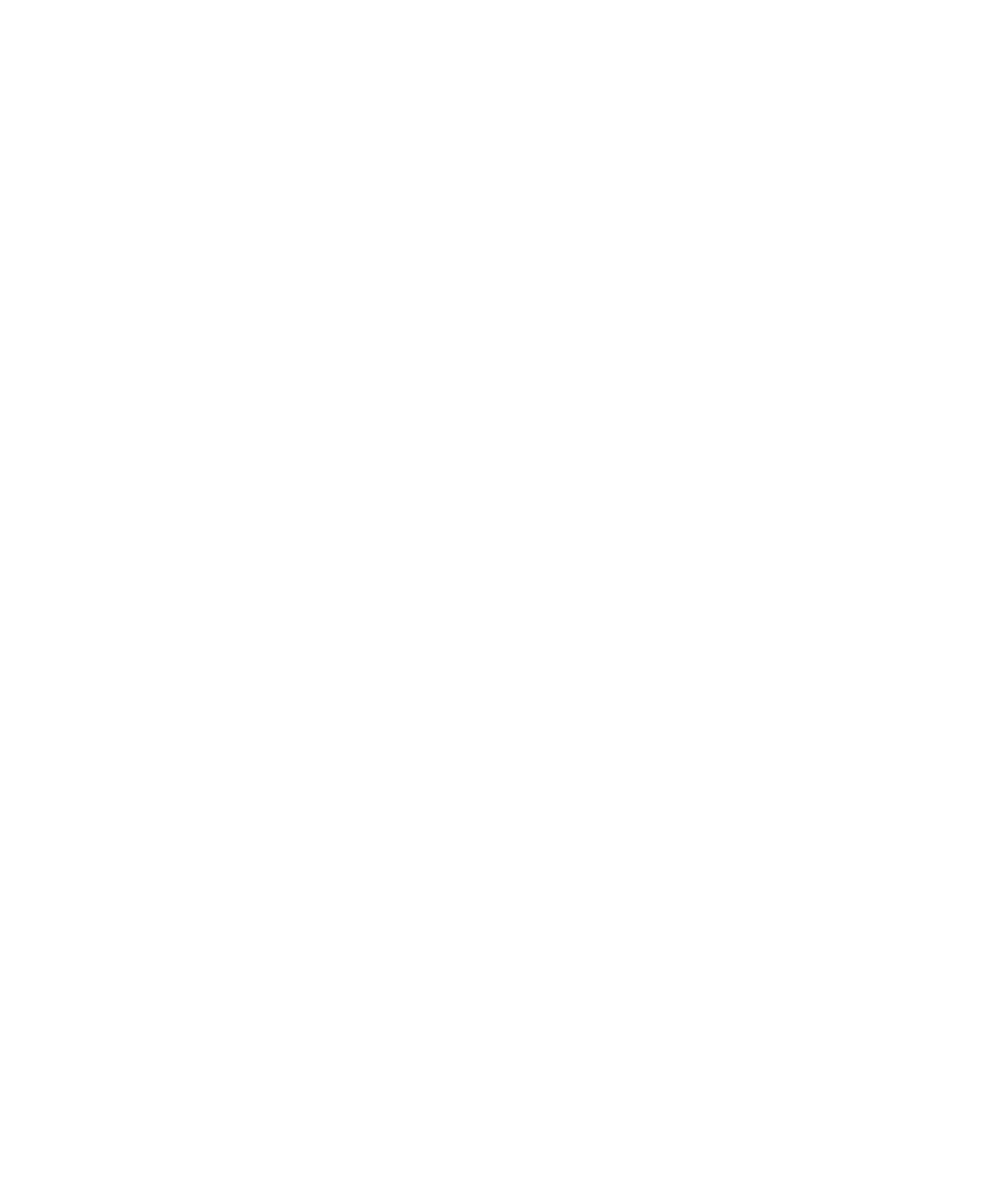## *Copyright Statement*

Copyright ©2000 D-Link Corporation

No part of this publication may be reproduced in any form or by any means or used to make any derivative such as translation, transformation, or adaptation without permission from D-Link Corporation/D-Link Systems Inc., as stipulated by the United States Copyright Act of 1976.

## *Trademarks*

D-Link is a registered trademark of D-Link Corporation/D-Link Systems, Inc.

All other trademarks belong to their respective owners.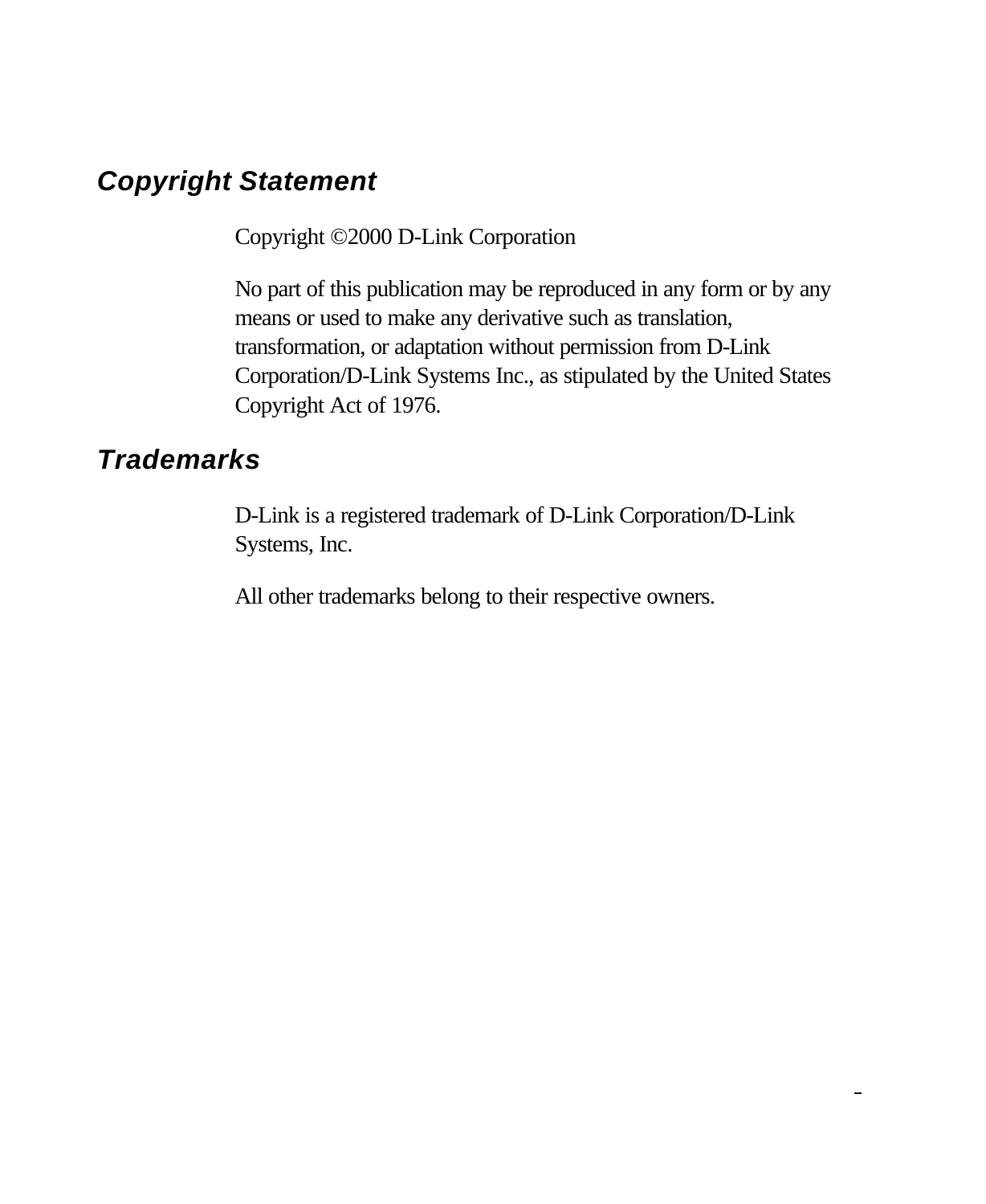## **Limited Warranty**

#### **Hardware:**

D-Link warrants each of its hardware products to be free from defects in workmanship and materials under normal use and service for a period commencing on the date of purchase from D-Link or its Authorized Reseller and extending for the length of time stipulated by the Authorized Reseller or D-Link Branch Office nearest to the place of purchase.

This Warranty applies on the condition that the product Registration Card is filled out and returned to a D-Link office within ninety (90) days of purchase. A list of D-Link offices is provided at the back of this manual, together with a copy of the Registration Card.

If the product proves defective within the applicable warranty period, D-Link will provide repair or replacement of the product. D-Link shall have the sole discretion whether to repair or replace, and replacement product may be new or reconditioned. Replacement product shall be of equivalent or better specifications, relative to the defective product, but need not be identical. Any product or part repaired by D-Link pursuant to this warranty shall have a warranty period of not less than 90 days, from date of such repair, irrespective of any earlier expiration of original warranty period. When D-Link provides replacement, then the defective product becomes the property of D-Link.

Warranty service may be obtained by contacting a D-Link office within the applicable warranty period, and requesting a Return Material Authorization (RMA) number. If a Registration Card for the product in question has not been returned to D-Link, then a proof of purchase (such as a copy of the dated purchase invoice) must be provided. If Purchaser's circumstances require special handling of warranty correction, then at the time of requesting RMA number, Purchaser may also propose special procedure as may be suitable to the case.

After an RMA number is issued, the defective product must be packaged securely in the original or other suitable shipping package to ensure that it will not be damaged in transit, and the RMA number must be prominently marked on the outside of the package. The package must be mailed or otherwise shipped to D-Link with all costs of mailing/shipping/insurance prepaid. D-Link shall never be responsible for any software, firmware, information, or memory data of Purchaser contained in, stored on, or integrated with any product returned to D-Link pursuant to this warranty.

Any package returned to D-Link without an RMA number will be rejected and shipped back to Purchaser at Purchaser's expense, and D-Link reserves the right in such a case to levy a reasonable handling charge in addition mailing or shipping costs.

#### **Software:**

Warranty service for software products may be obtained by contacting a D-Link office within the applicable warranty period. A list of D-Link offices is provided at the back of this manual, together with a copy of the Registration Card. If a Registration Card for the product in question has not been returned to a D-Link office, then a proof of purchase (such as a copy of the dated purchase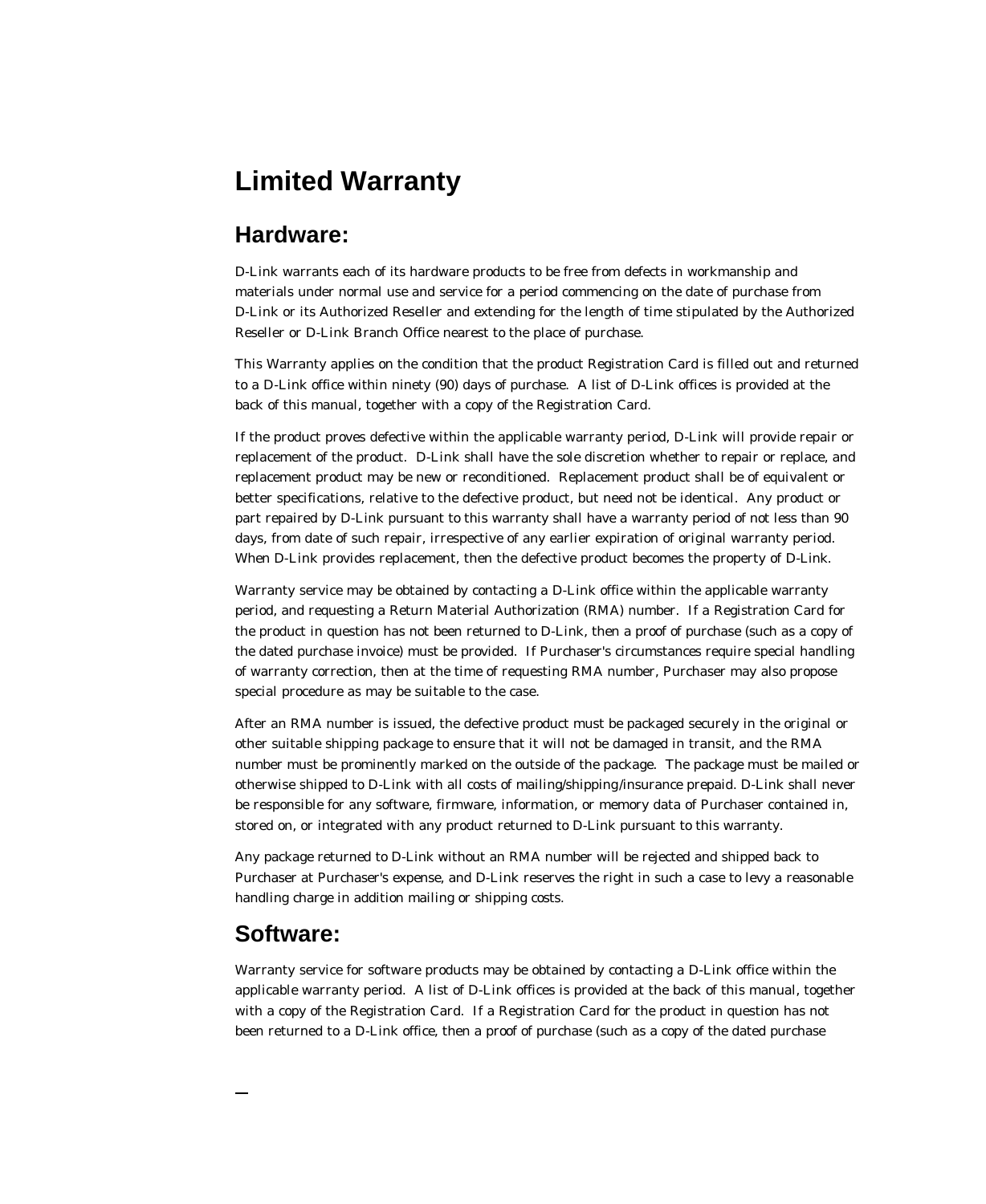invoice) must be provided when requesting warranty service. The term "purchase" in this software warranty refers to the purchase transaction and resulting license to use such software.

D-Link warrants that its software products will perform in substantial conformance with the applicable product documentation provided by D-Link with such software product, for a period of ninety (90) days from the date of purchase from D-Link or its Authorized Reseller. D-Link warrants the magnetic media, on which D-Link provides its software product, against failure during the same warranty period. This warranty applies to purchased software, and to replacement software provided by D-Link pursuant to this warranty, but shall not apply to any update or replacement which may be provided for download via the Internet, or to any update which may otherwise be provided free of charge.

D-Link's sole obligation under this software warranty shall be to replace any defective software product with product which substantially conforms to D-Link's applicable product documentation. Purchaser assumes responsibility for the selection of appropriate application and system/platform software and associated reference materials. D-Link makes no warranty that its software products will work in combination with any hardware, or any application or system/platform software product provided by any third party, excepting only such products as are expressly represented, in D-Link's applicable product documentation as being compatible. D-Link's obligation under this warranty shall be a reasonable effort to provide compatibility, but D-Link shall have no obligation to provide compatibility when there is fault in the third-party hardware or software. D-Link makes no warranty that operation of its software products will be uninterrupted or absolutely error-free, and no warranty that all defects in the software product, within or without the scope of D-Link's applicable product documentation, will be corrected.

#### **D-Link Offices for Registration and Warranty Service**

The product's Registration Card, provided at the back of this manual, must be sent to a D-Link office. To obtain an RMA number for warranty service as to a hardware product, or to obtain warranty service as to a software product, contact the D-Link office nearest you. An address/ telephone/fax/e-mail/Web site list of D-Link offices is provided in the back of this manual.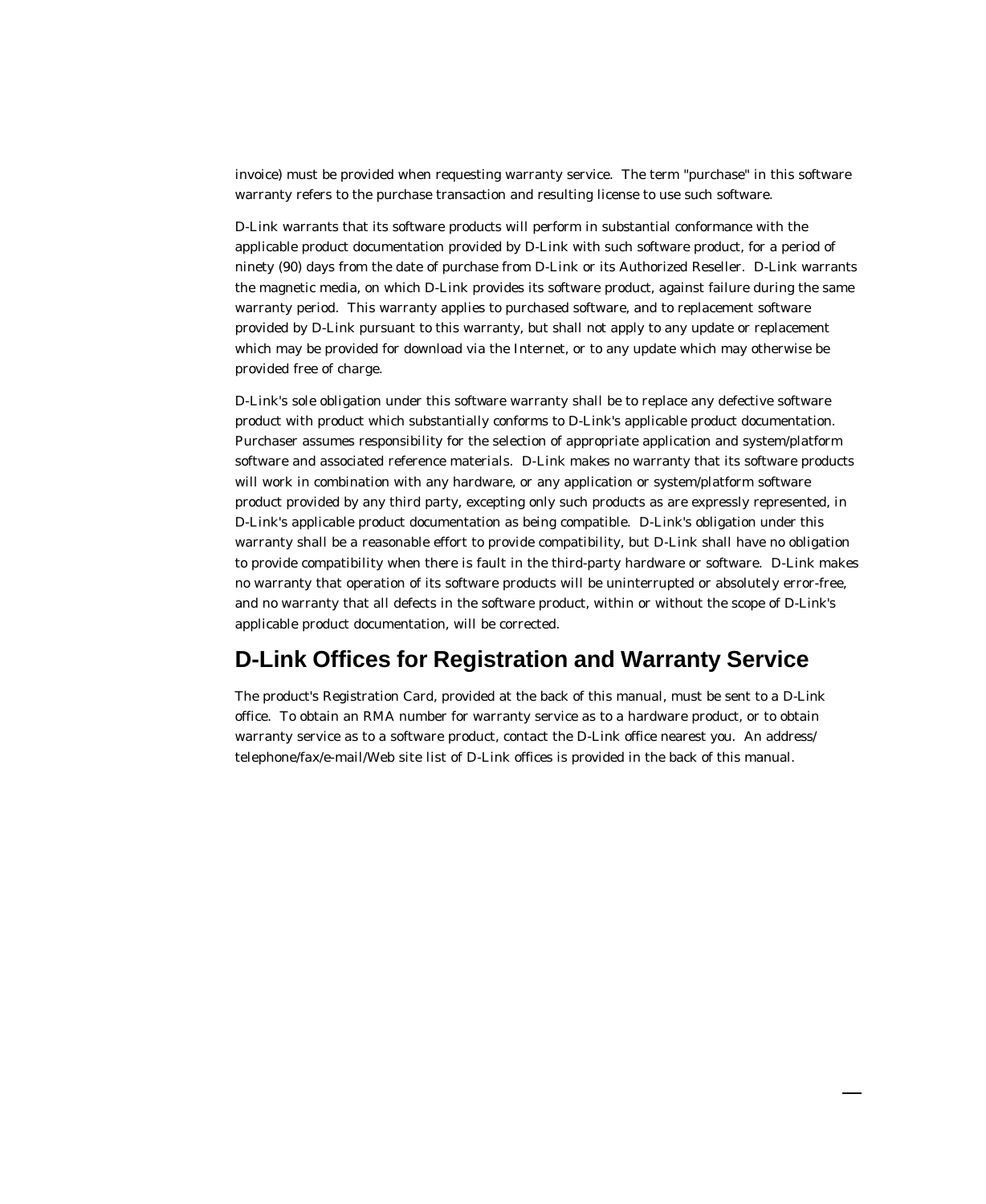#### **Wichtige Sicherheitshinweise**

- 1. Bitte lesen Sie sich diese Hinweise sorgfältig durch.
- 2. Heben Sie diese Anleitung für den spätern Gebrauch auf.
- 3. Vor jedem Reinigen ist das Gerät vom Stromnetz zu trennen. Vervenden Sie keine Flüssigoder Aerosolreiniger. Am besten dient ein angefeuchtetes Tuch zur Reinigung.
- 4. Um eine Beschädigung des Gerätes zu vermeiden sollten Sie nur Zubehörteile verwenden, die vom Hersteller zugelassen sind.
- 5. Das Gerät is vor Feuchtigkeit zu schützen.
- 6. Bei der Aufstellung des Gerätes ist auf sichern Stand zu achten. Ein Kippen oder Fallen könnte Verletzungen hervorrufen. Verwenden Sie nur sichere Standorte und beachten Sie die Aufstellhinweise des Herstellers.
- 7. Die Belüftungsöffnungen dienen zur Luftzirkulation die das Gerät vor Überhitzung schützt. Sorgen Sie dafür, daß diese Öffnungen nicht abgedeckt werden.
- 8. Beachten Sie beim Anschluß an das Stromnetz die Anschlußwerte.
- 9. Die Netzanschlußsteckdose muß aus Gründen der elektrischen Sicherheit einen Schutzleiterkontakt haben.
- 10. Verlegen Sie die Netzanschlußleitung so, daß niemand darüber fallen kann. Es sollete auch nichts auf der Leitung abgestellt werden.
- 11. Alle Hinweise und Warnungen die sich am Geräten befinden sind zu beachten.
- 12. Wird das Gerät über einen längeren Zeitraum nicht benutzt, sollten Sie es vom Stromnetz trennen. Somit wird im Falle einer Überspannung eine Beschädigung vermieden.
- 13. Durch die Lüftungsöffnungen dürfen niemals Gegenstände oder Flüssigkeiten in das Gerät gelangen. Dies könnte einen Brand bzw. Elektrischen Schlag auslösen.
- 14. Öffnen Sie niemals das Gerät. Das Gerät darf aus Gründen der elektrischen Sicherheit nur von authorisiertem Servicepersonal geöffnet werden.
- 15. Wenn folgende Situationen auftreten ist das Gerät vom Stromnetz zu trennen und von einer qualifizierten Servicestelle zu überprüfen:
	- a Netzkabel oder Netzstecker sint beschädigt.
	- b Flüssigkeit ist in das Gerät eingedrungen.
	- c Das Gerät war Feuchtigkeit ausgesetzt.
	- d Wenn das Gerät nicht der Bedienungsanleitung ensprechend funktioniert oder Sie mit Hilfe dieser Anleitung keine Verbesserung erzielen.
	- e Das Gerät ist gefallen und/oder das Gehäuse ist beschädigt.
	- f Wenn das Gerät deutliche Anzeichen eines Defektes aufweist.
- 16. Bei Reparaturen dürfen nur Orginalersatzteile bzw. den Orginalteilen entsprechende Teile verwendet werden. Der Einsatz von ungeeigneten Ersatzteilen kann eine weitere Beschädigung hervorrufen.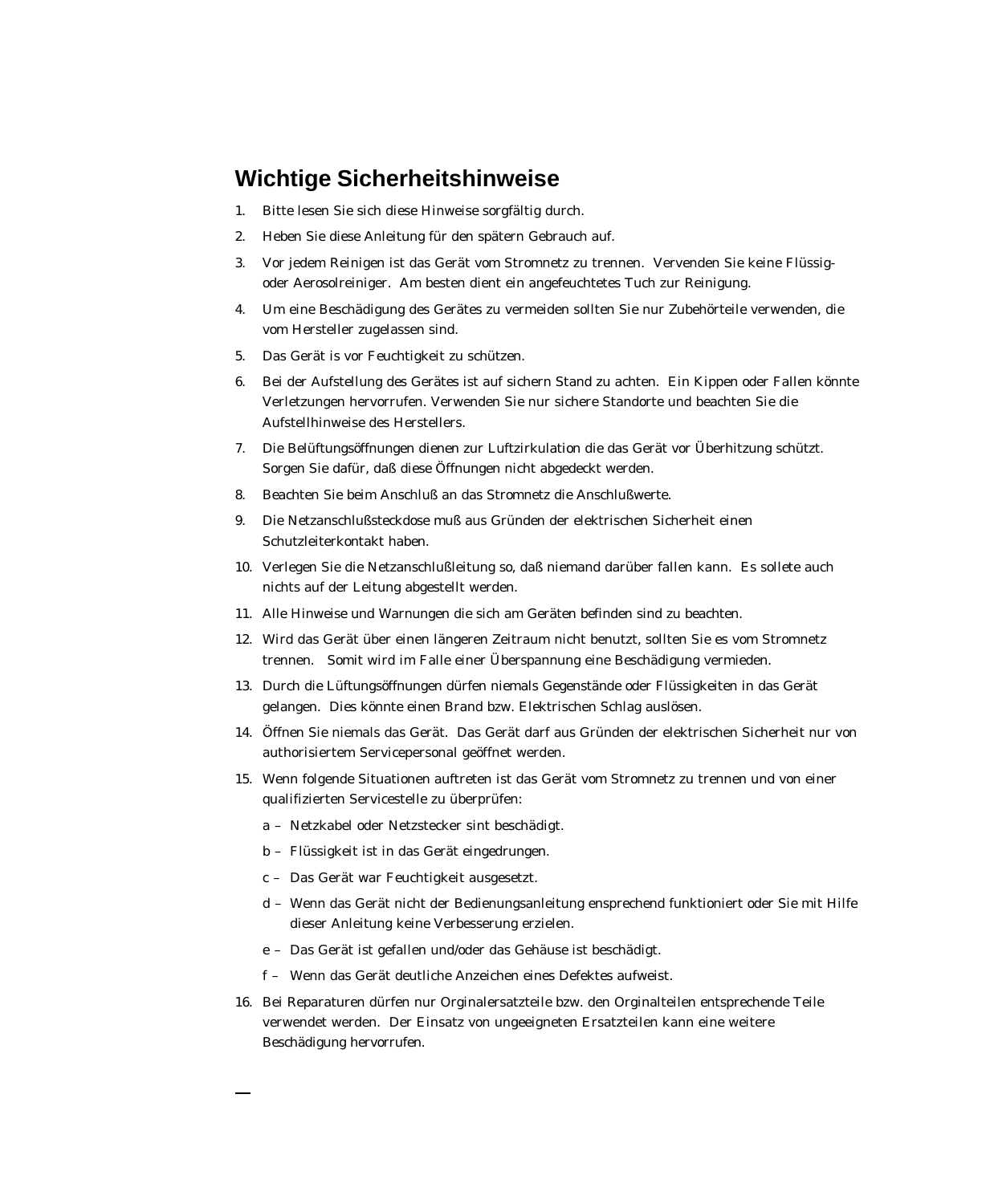- 17. Wenden Sie sich mit allen Fragen die Service und Repartur betreffen an Ihren Servicepartner. Somit stellen Sie die Betriebssicherheit des Gerätes sicher.
- 18. Zum Netzanschluß dieses Gerätes ist eine geprüfte Leitung zu verwenden, Für einen Nennstrom bis 6A und einem Gerätegewicht gr $\,$ ßer 3kg ist eine Leitung nicht leichter als H05VV-F, 3G, 0.75mm2 einzusetzen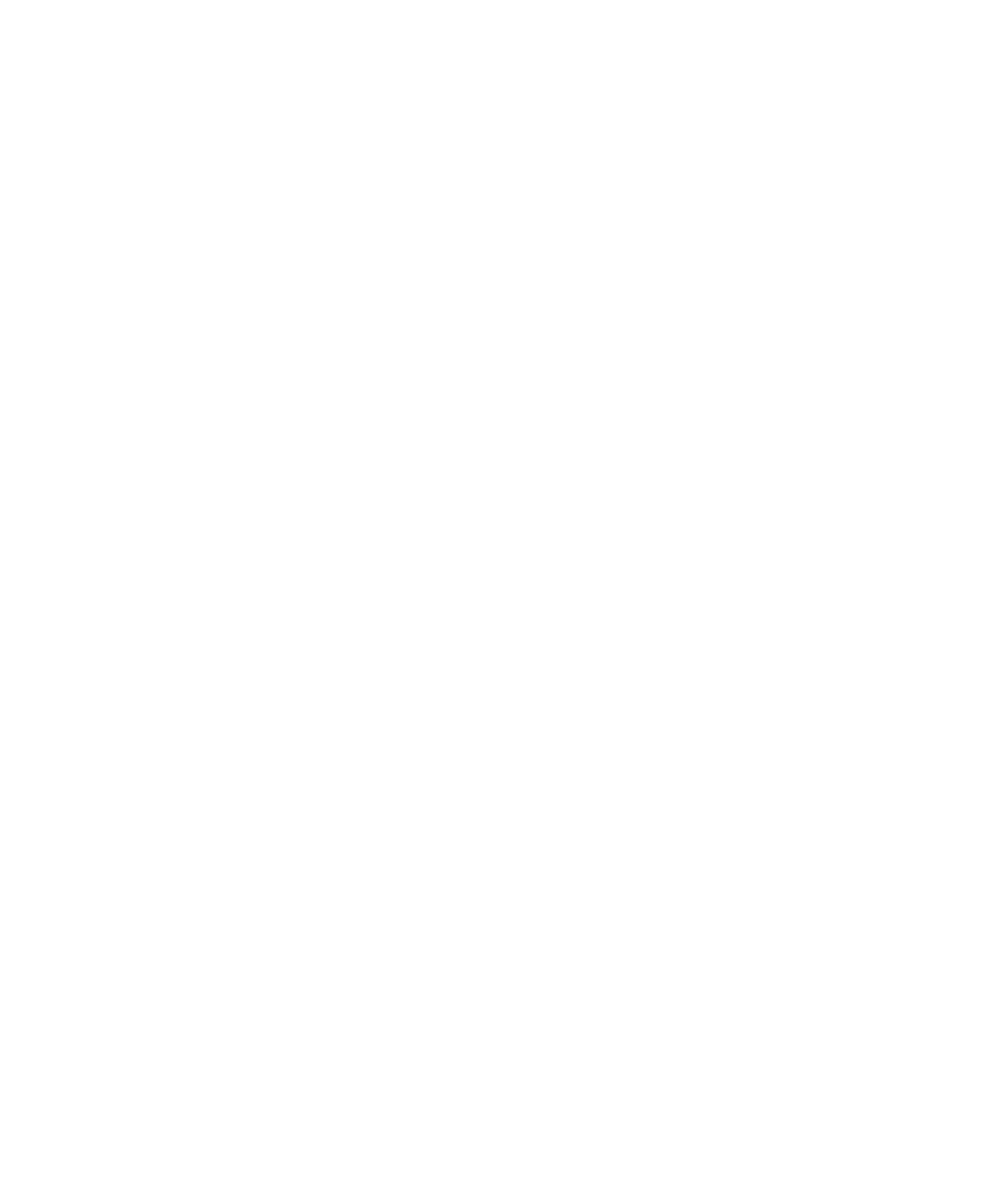# **Table of Contents**

| Step 4 - Connecting a Telephone or Fax Machine to the Router 16 |  |  |  |
|-----------------------------------------------------------------|--|--|--|
|                                                                 |  |  |  |
|                                                                 |  |  |  |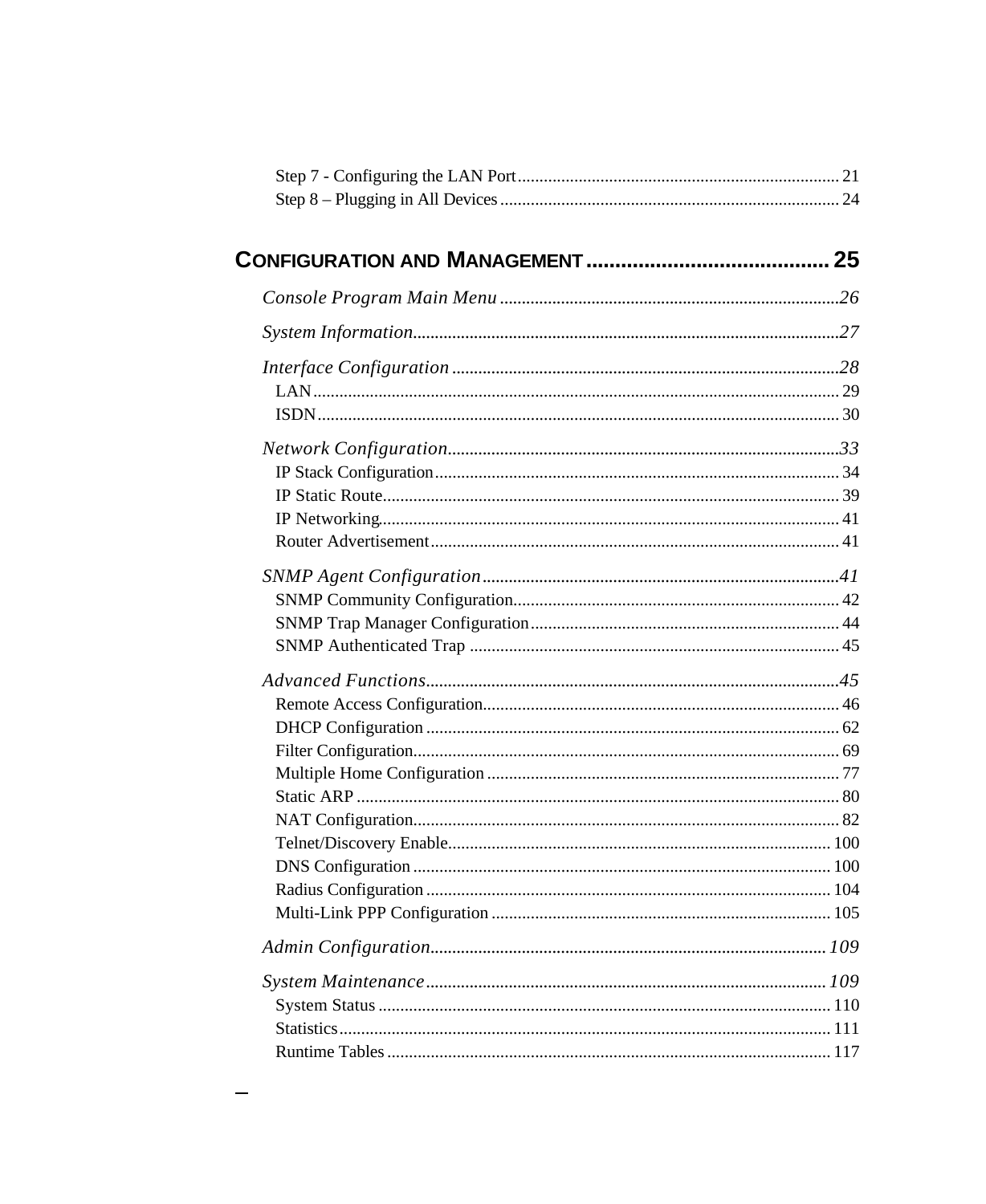#### 

## 

## 

##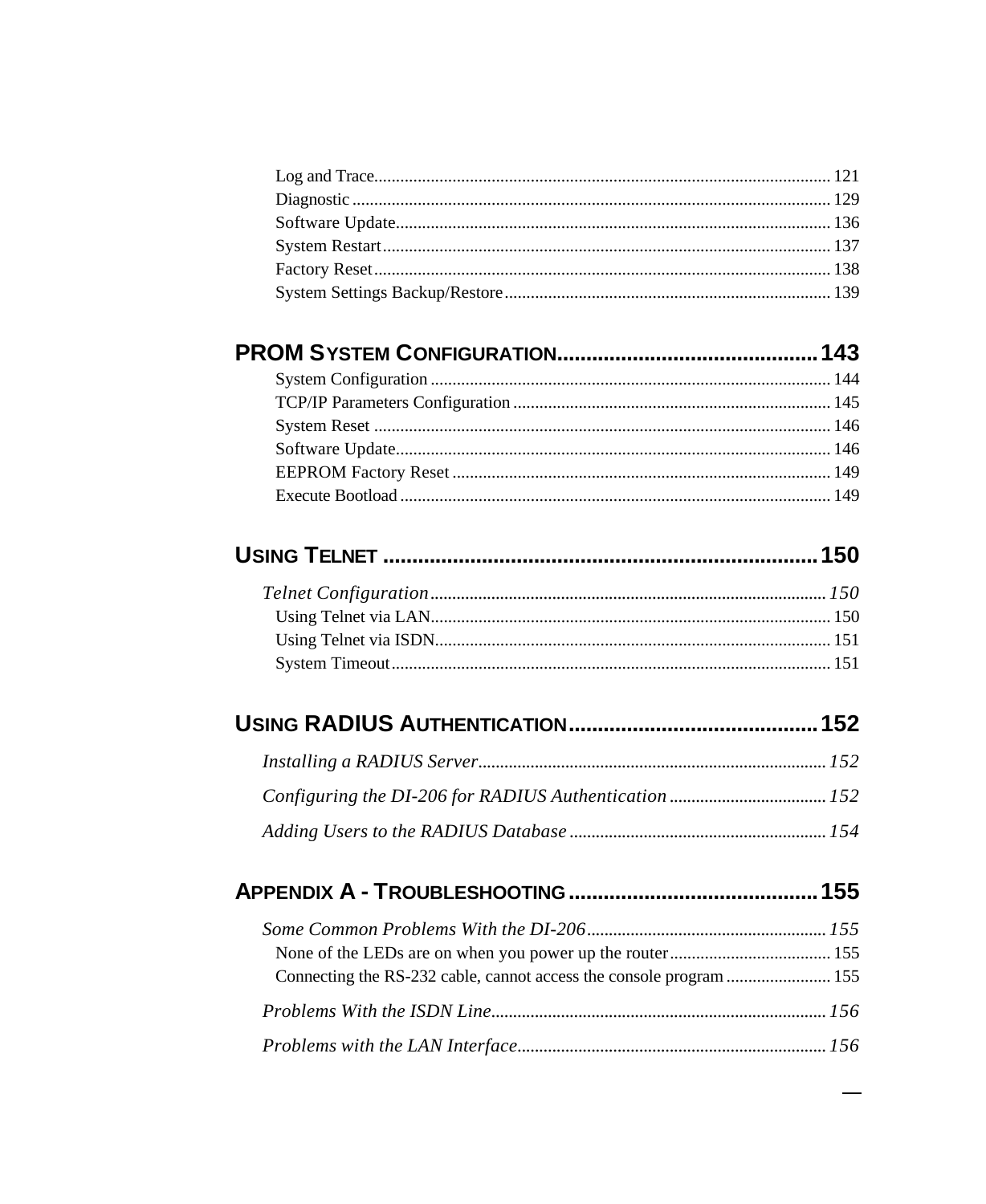| APPENDIX C - IP PROTOCOL AND PORT NUMBERS  162 |  |
|------------------------------------------------|--|
|                                                |  |
|                                                |  |
| APPENDIX D - TECHNICAL SPECIFICATIONS  164     |  |
|                                                |  |
|                                                |  |
|                                                |  |
|                                                |  |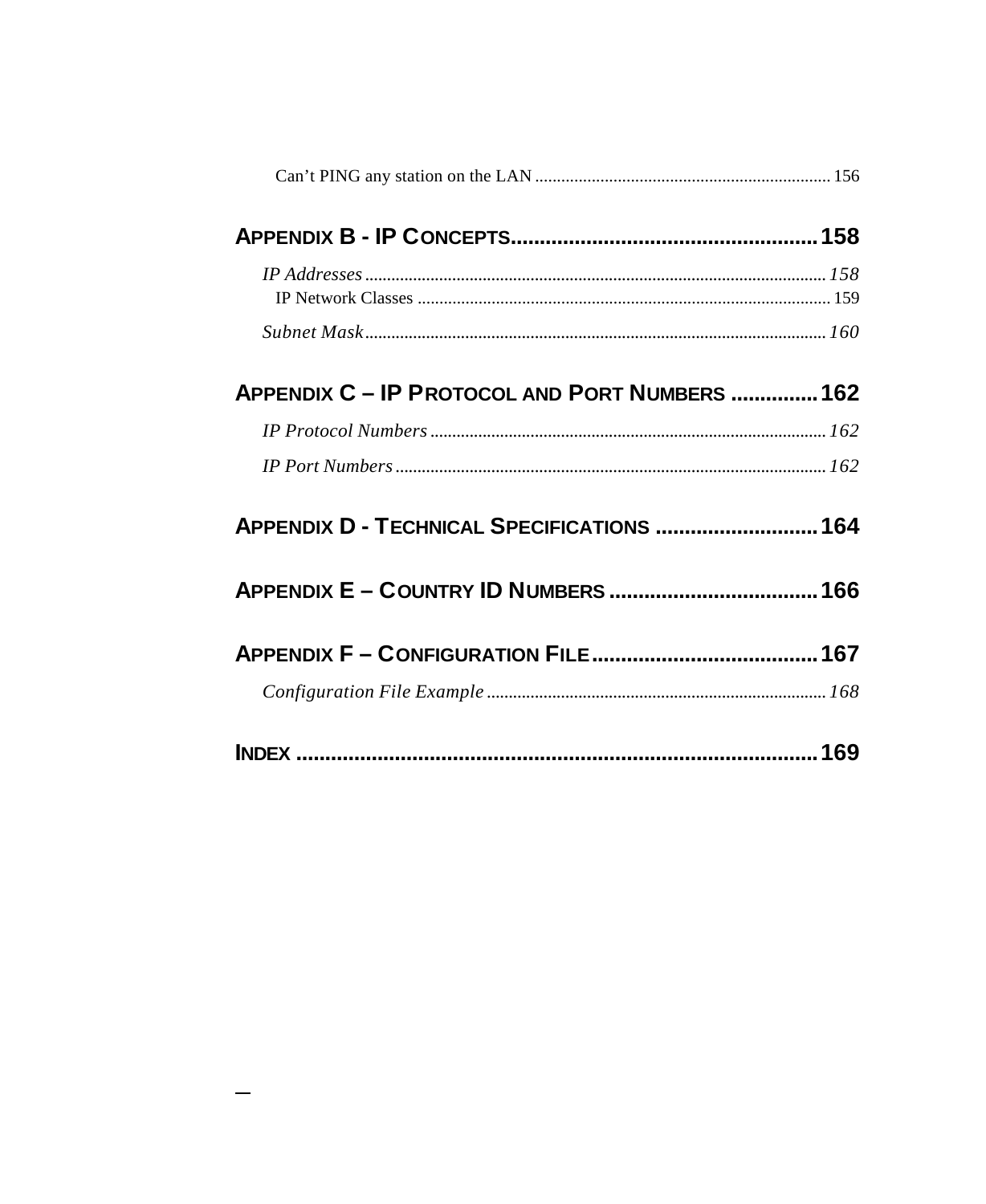# *Introduction*

Congratulations on your purchase of a D-Link DI-206 series remote access router with integrated Ethernet hub and ISDN T/A. No larger than an ordinary modem, your router offers inexpensive yet complete telecommunications and internetworking solutions for your home or branch office. It is ideal for everything from Internet browsing to receiving calls from Remote Dial-in Users and making connections to other LANs via Remote Nodes.

Distinguishing features of the DI-206 include support for a full range of networking protocols, including TCP/IP (Transmission Control Protocol/Internet Protocol, also known as IP).

This complete solution also includes remote dial-in user support, an Internet single-user account (Network Address Translation) option, extensive network management capabilities, and solid security features.

# *Product Features*

The DI-206 router is packed with features that give it the flexibility to provide a complete networking solution for almost any small to medium-sized office environment.

### **Ease of Installation**

Your DI-206 is a self-contained unit that is quick and easy to install. Physically, it resembles an external modem; however, it is a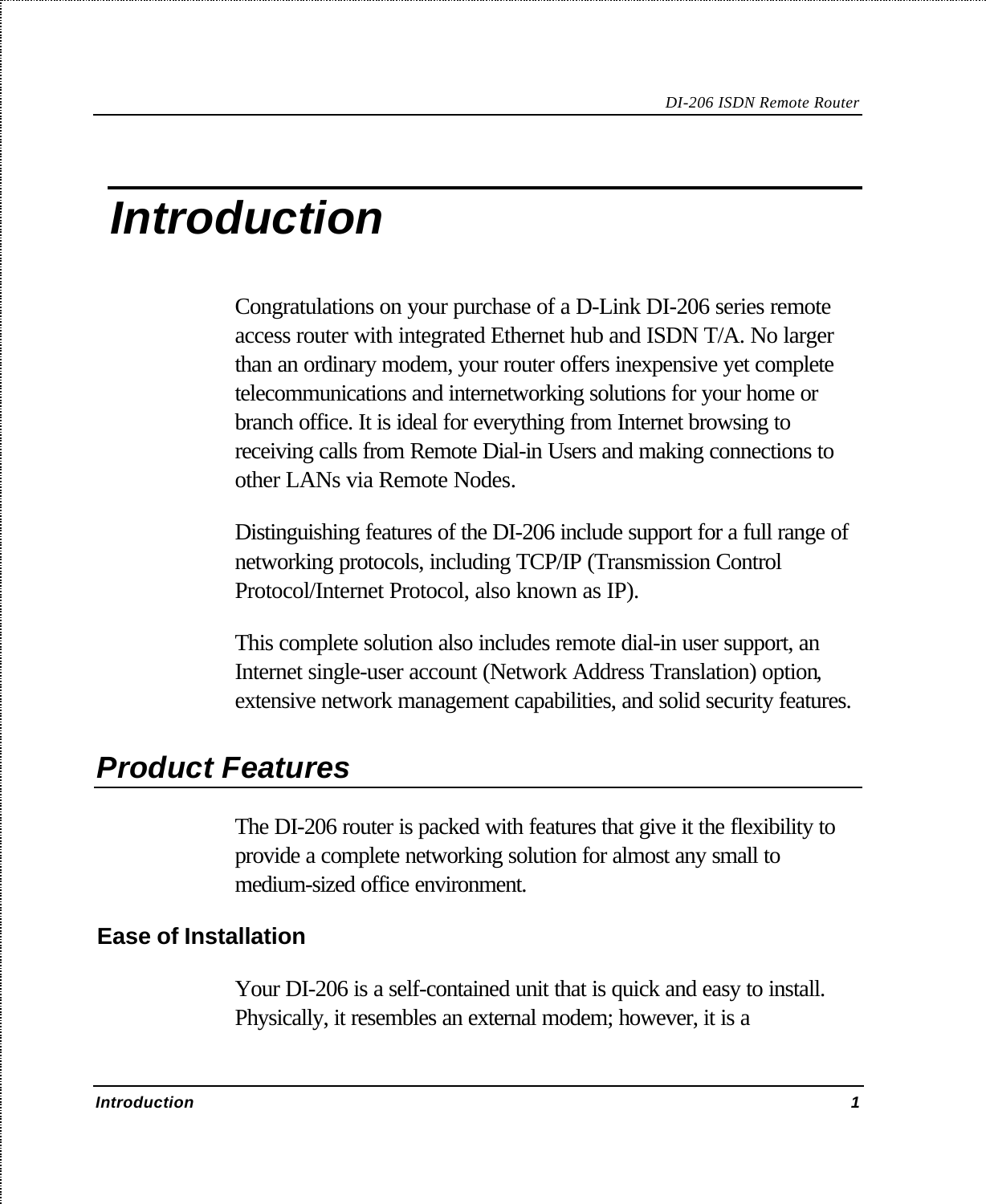combination ISDN router and 10 Mbps Ethernet hub, and it uses twisted-pair Ethernet cables to connect to the host network.

#### **Built-in Hub**

As a 10 Mbps Ethernet hub, your DI-206 provides six ports for connecting standard Ethernet devices. Five ports are designed for connecting network end nodes—single-user computers, servers, bridges, other routers, etc.—through standard "straight-through" twisted-pair cables; the sixth is wired for making an "uplink" connection to another hub or switch through the same type of straight-through cable used to connect end nodes.

#### **ISDN Basic Rate Interface (BRI)**

Using a standard S/T the DI-206 supports DSS1 ISDN switches. The two ISDN B-channels can be used independently for two destinations, or they can be bundled together for one high-bandwidth connection supporting bandwidth-on-demand.

#### **ISDN Leased Line**

If the router is set up for an ISDN leased line, it can automatically initialize the leased-line connection each time it is powered up.

#### **Standard Phone Jacks**

The router is equipped with two standard phone jacks for connecting telephones, fax machines, or modems. This allows the ISDN line to be used for voice as well as data calls.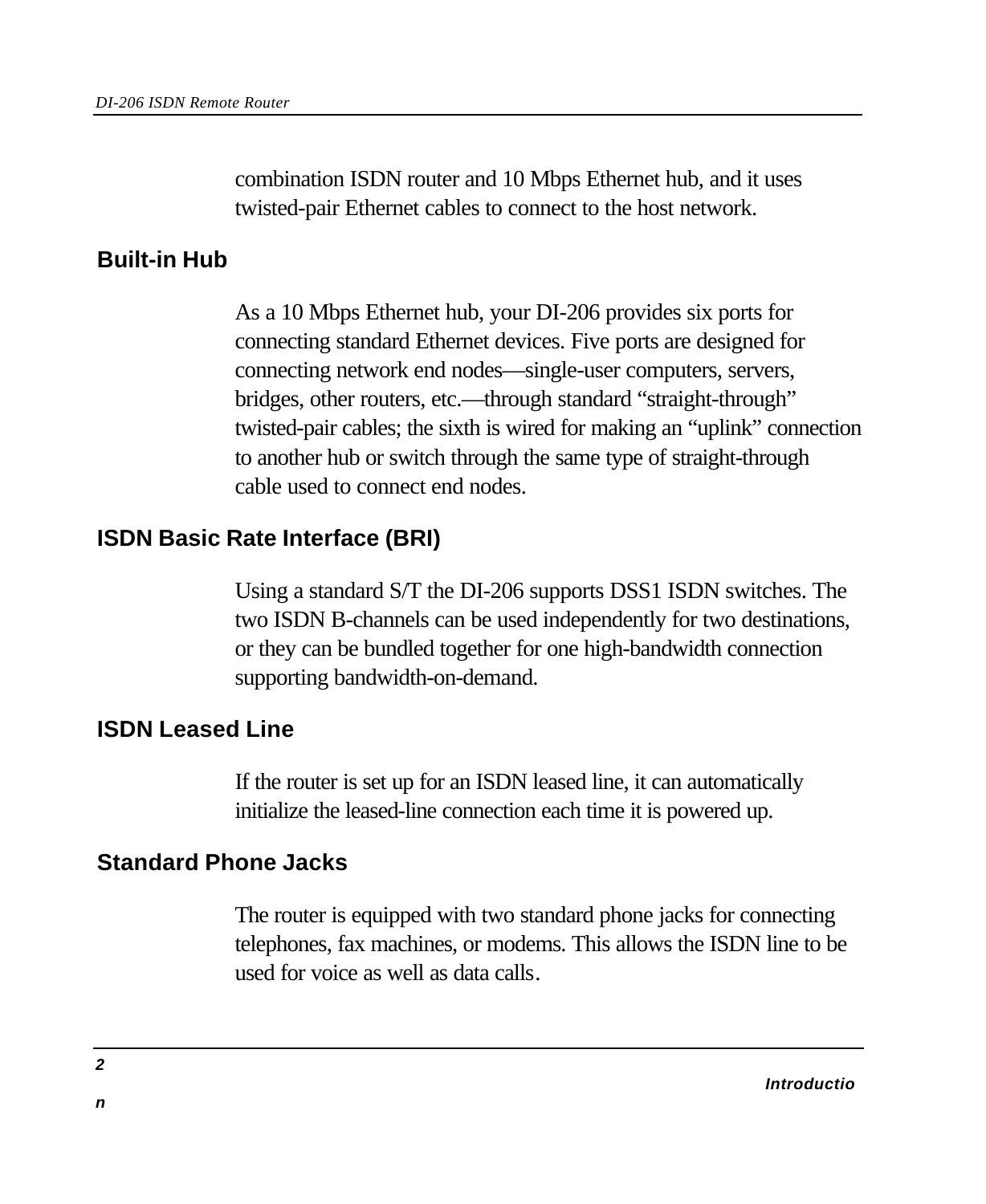### **Dial On Demand**

The Dial On Demand feature allows a DI-206 to automatically place a call to a Remote Node whenever there is traffic coming from any workstation on the LAN (Local Area Network) to that remote site.

### **Bandwidth On Demand**

Your DI-206 supports bandwidth up to 128 kbps over a single ISDN BRI line. It incorporates MLPPP (Multi-Link PPP) to bundle two B channels over a BRI line. In addition, the router dynamically allocates bandwidth between the two B channels, increasing or decreasing bandwidth as needed to allow for greater efficiency in data transfer. It supports BAP (Bandwidth Allocation Protocol) and BACP (Bandwidth Allocation Control Protocol) to manage the number of links in the multilink bundle.

#### **Full Network Management**

The DI-206 incorporates SNMP (Simple Network Management Protocol) support and menu-driven network management via an RS-232 or Telnet connection.

### **RADIUS (Remote Authentication Dial In User Service)**

The RADIUS feature allows you to use a central external Unix or NTbased server to support thousands of users.

### **PPP Security**

The DI-206 supports PAP (Password Authentication Protocol) and CHAP (Challenge Handshake Authentication Protocol).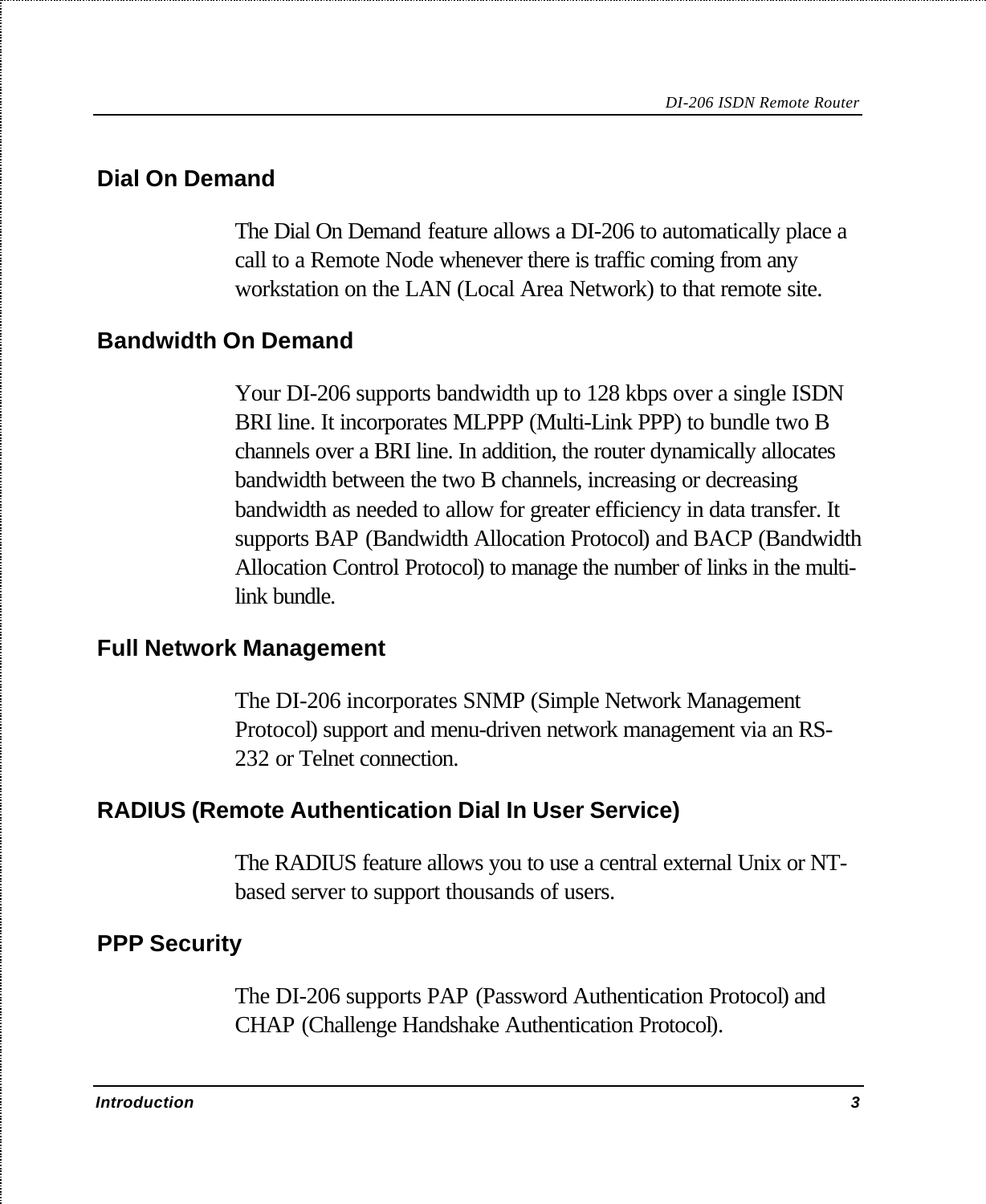#### **RIP-1/RIP-2**

Your DI-206 supports both RIP-1 and RIP-2 (Routing Information Protocol versions 1 and 2) exchanges with other routers.

#### **DHCP Support (Dynamic Host Configuration Protocol)**

DHCP (Dynamic Host Configuration Protocol) allows IP addresses to be automatically and dynamically assigned to hosts on your network.

#### **Data Compression**

The DI-206 incorporates Stac data compression and CCP (Compression Control Protocol).

#### **Networking Compatibility**

The DI-206 is compatible with remote access products from other companies such as Ascend, Cisco, and 3Com. Furthermore, they support Microsoft Windows 95 and Windows NT remote access capability.

# *Applications for your DI-206*

Some applications for the DI-206 include:

#### **Internet Access**

Your DI-206 supports TCP/IP protocol, which is the language used for the Internet. It is also compatible with access servers manufactured by major vendors such as Cisco and Ascend.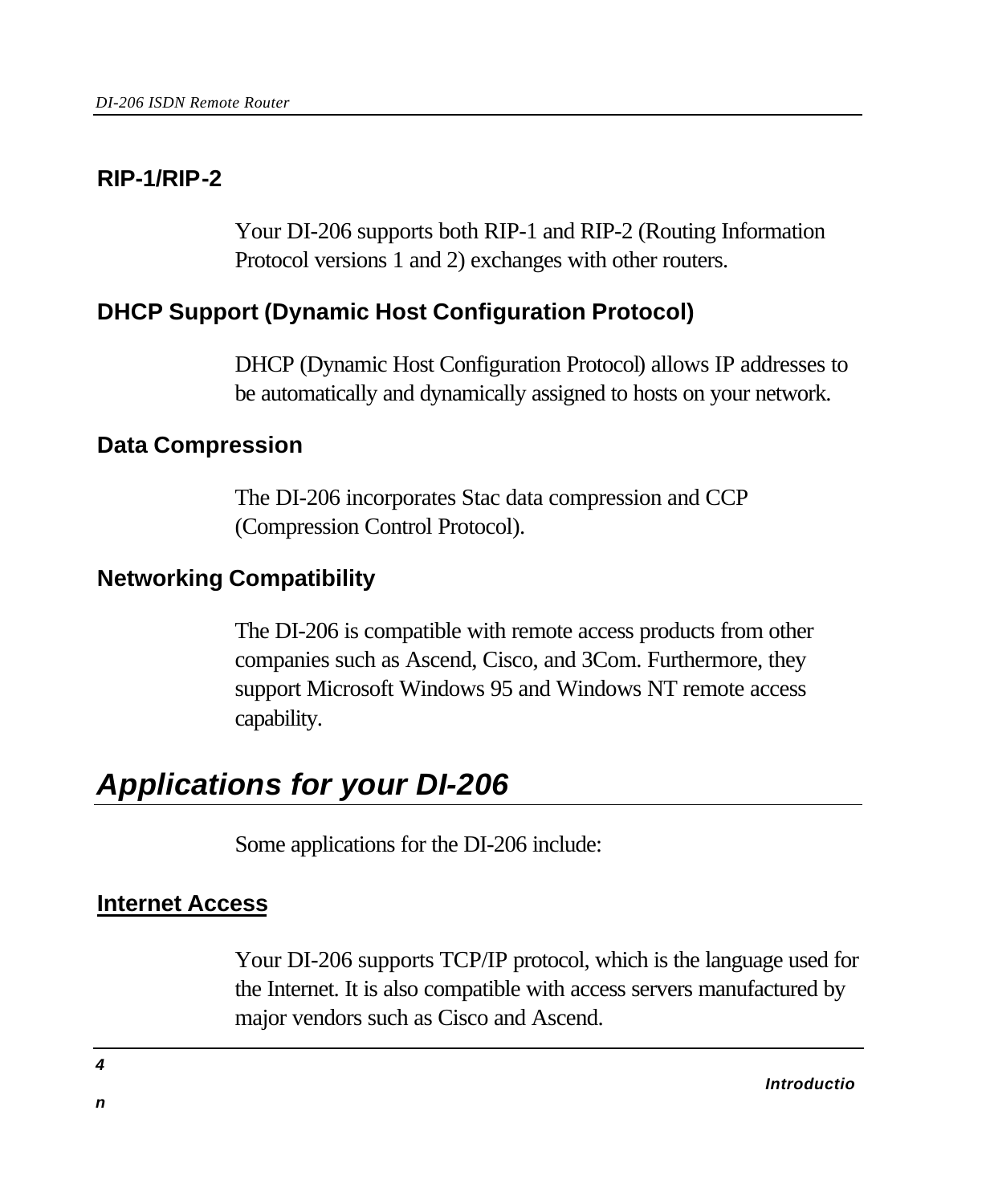#### **Network Address Translation (NAT)**

For small office environments, the DI-206 allows multiple users on the LAN to access the Internet concurrently through a single Internet account. This provides Internet access to everyone in the office for the price of a single user.

NAT address mapping can also be used to link two IP domains via a LAN-to-LAN connection.

#### **LAN-to-LAN Enterprise Connections**

The DI-206 can dial to or answer calls from another remote access router connected to a different LAN. The DI-206 supports TCP/IP and has the capability to bridge any Ethernet protocol.

#### **Telecommuting Server**

The DI-206 allows Remote Dial-in Users to dial in and gain access to your LAN. This feature enables users that have workstations with remote access capabilities, e.g., Windows 95, to dial in using an ISDN terminal adapter (TA) to access the network resources without physically being in the office.

## *What This Manual Covers*

This manual is divided into eleven parts.

Chapter One, "*Introduction,"* describes many of the technologies implemented in the DI-206 as well as product features.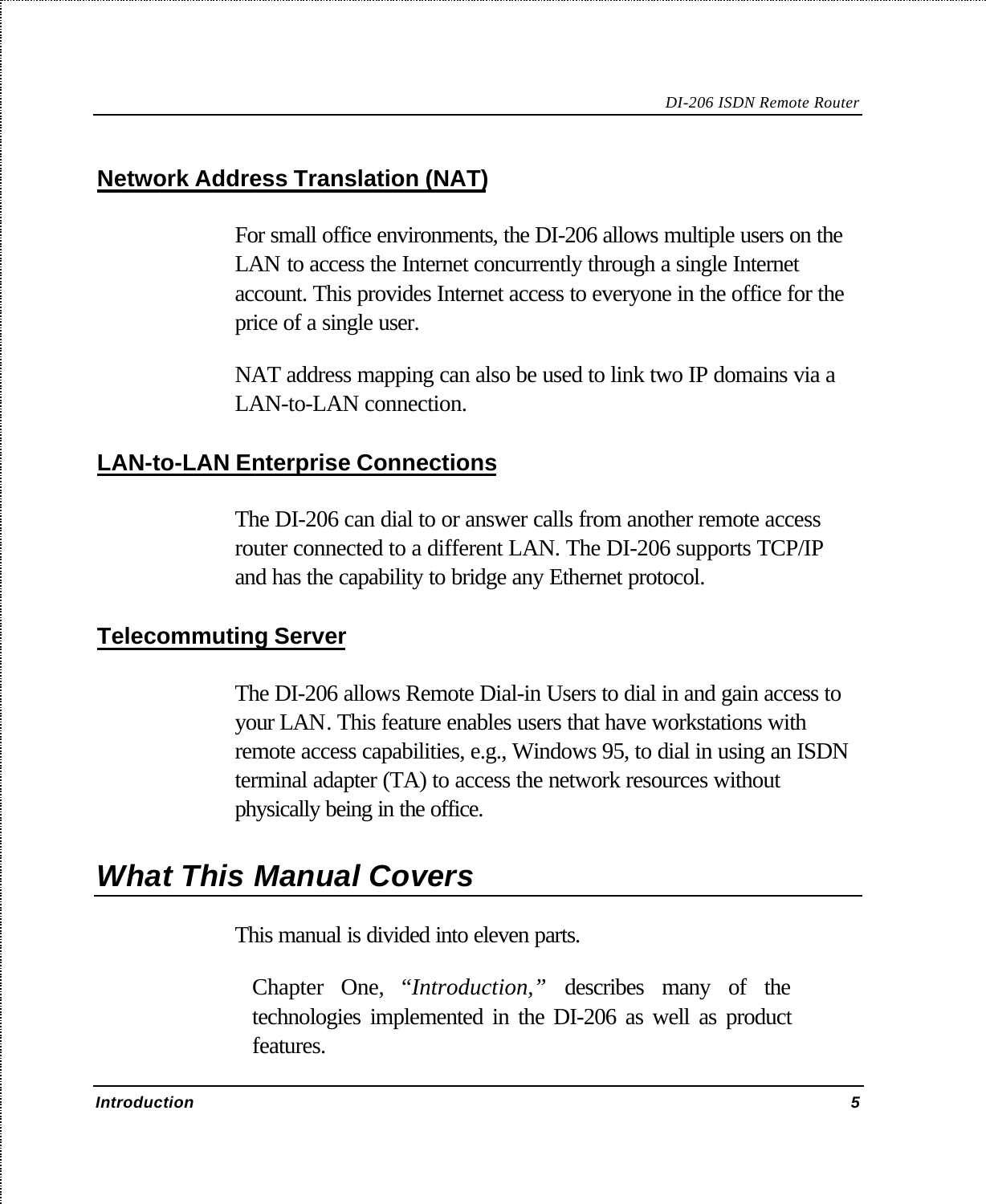Chapter Two, "*Installation,"* is designed as a step-by-step guide to installing the router.

Chapter Three, *"Configuration and Management,"* provides detailed explanations for the console program that is used to setup and configure the router.

Chapter Four, "*PROM System Configuration*," provides information on the PROM program, an abbreviated version of the console program that is used to download new software into the router in case of problems with the console program.

Chapter Five, "*Using Telnet*," describes how to setup and use telnet to configure the router.

Chapter Six, "*Using RADIUS Authentication*," describes how to setup and use a RADIUS server to manage user authentication and centralize passwords.

Appendix A, "*Troubleshooting*," describes some common problems setting up the router and suggests solutions.

Appendix B, "*IP Concepts*," gives detailed explanations and recommendations for setting up an IP network on your LAN.

Appendix C, "*IP Protocol and Port Numbers*," lists many commonly used IP settings.

Appendix D, "*Technical Specifications*," a list of specifications about the DI-206 ISDN router.

Appendix E, "*Country ID Numbers*," lists country ID numbers which must be entered when setting up the ISDN line on the router. These numbers have no relation to the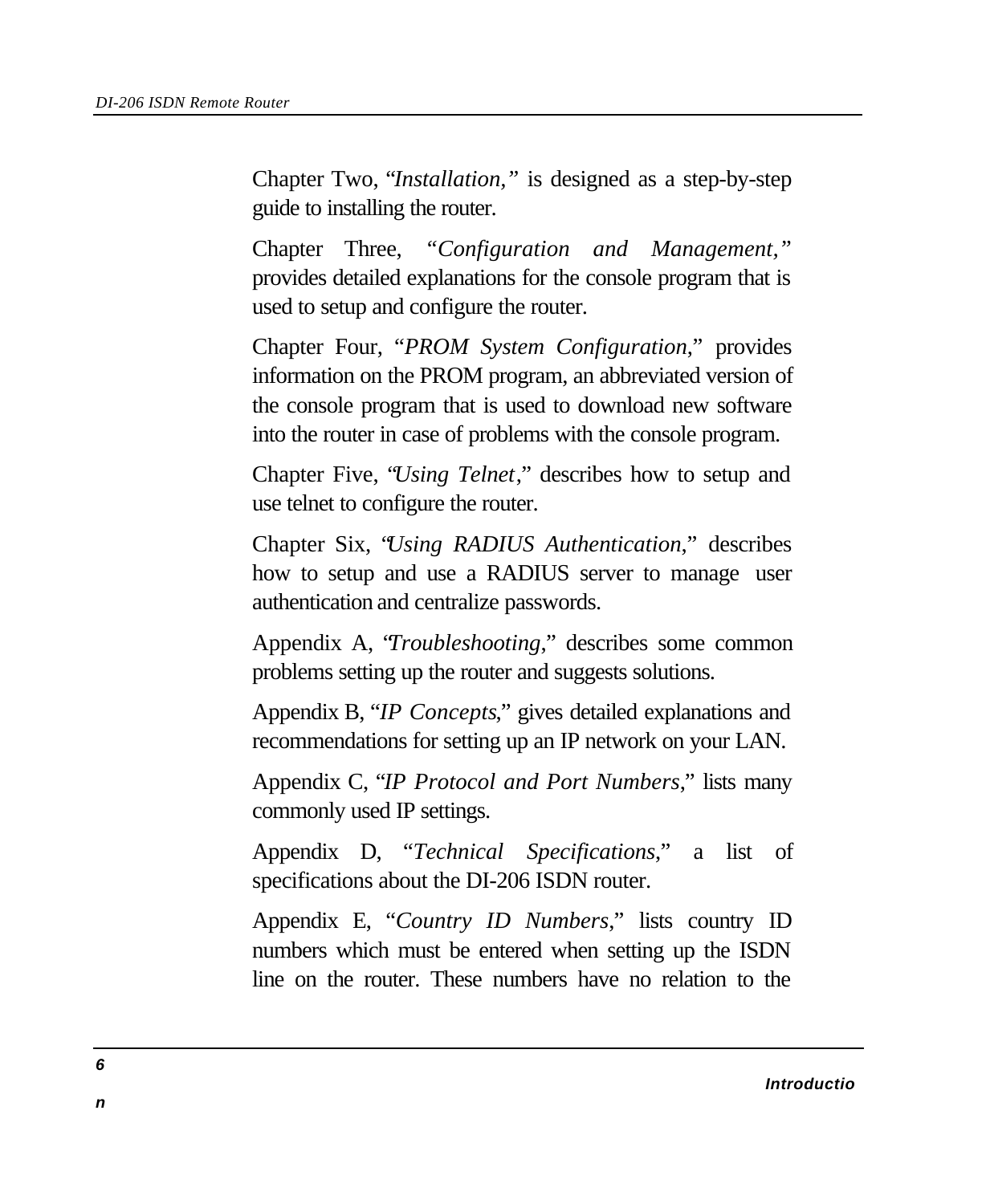International Country Codes used by your telephone company.

Regardless of the application, it is important that you follow the steps outlined in Chapter 2, "*Installation*," to correctly connect your DI-206 to your LAN. You can then refer to other chapters of the manual depending on your specific installation requirements.

## *What This Manual Doesn't Cover*

This manual assumes that you know how to use your computer and are familiar with your communications software. If you have questions about using either one, refer to the manual for the product.

## *Other Resources*

For more information about your DI-206 check the following sources:

- ♦ Quick Start Guide.
- ♦ Support disk containing *RouteMan*, a Windows-based configuration program.

# *Packing List*

Before you proceed further, check all items you received with your DI-206 against this list to make sure nothing is missing. The complete package should include:

- One DI-206 ISDN router.
- One power adapter.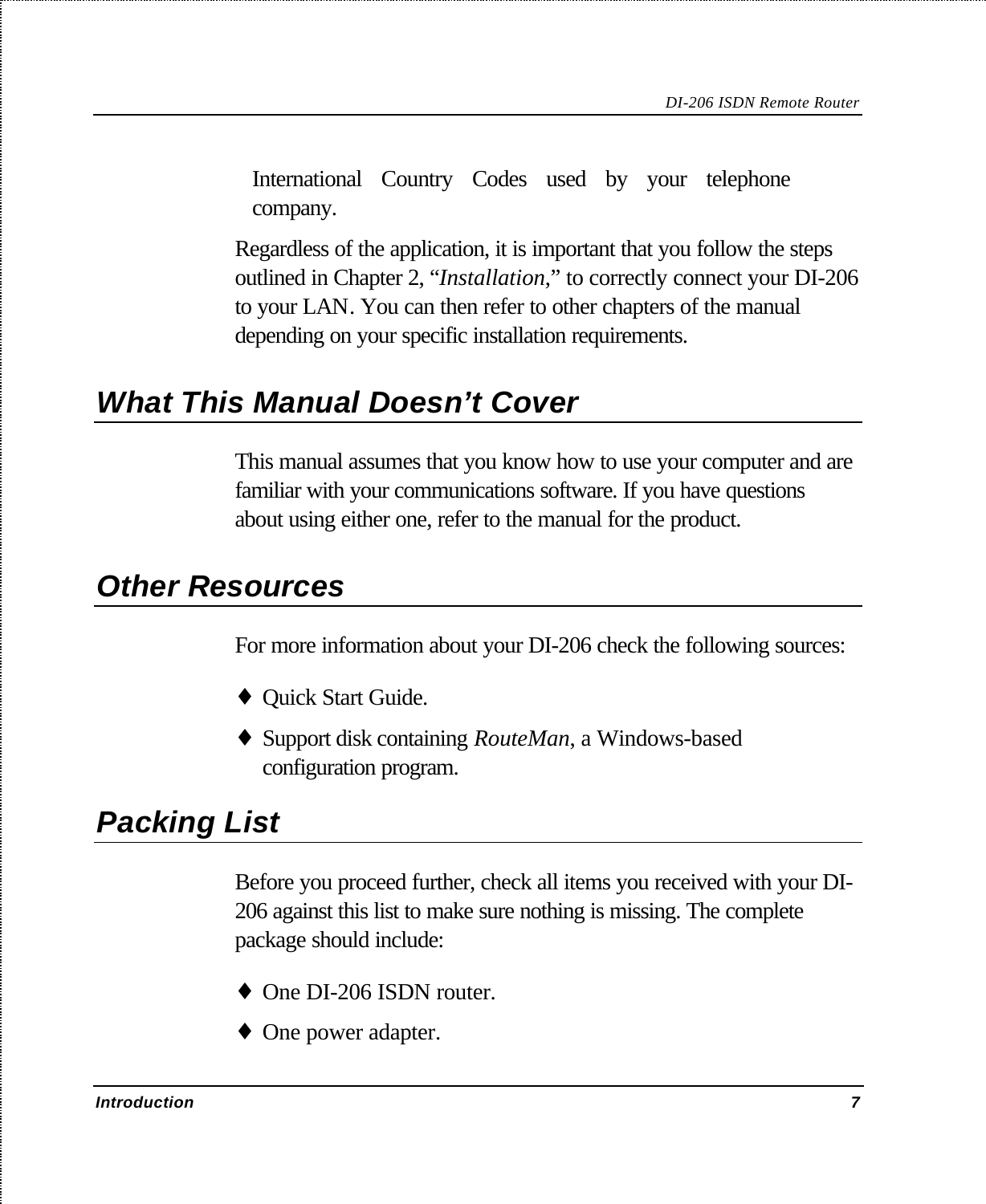- $\bullet$  One RS-232 cable.
- ♦ One unshielded twisted-pair (UTP) cable.
- ♦ One frequently asked questions (FAQ) and application notes diskette.
- ♦ One Quick Installation Guide.
- ♦ This *User's Guide*.

# *Additional Installation Requirements*

In addition to the contents of your package, there are other hardware and software requirements you need before you can install and use your router. These requirements include:

- $\triangle$  An ISDN line.
- $\blacklozenge$  Ethernet connection(s) to your computer(s).
- ♦ A computer equipped with an RS-232 port and communications software configured to the following parameters:
	- ◊ VT100 terminal emulation.
	- ◊ 9600 baud.
	- ◊ No parity, 8 data bits, 1 stop bit.

After the router has been successfully connected to your network, you can make future changes to the configuration using a Telnet client application.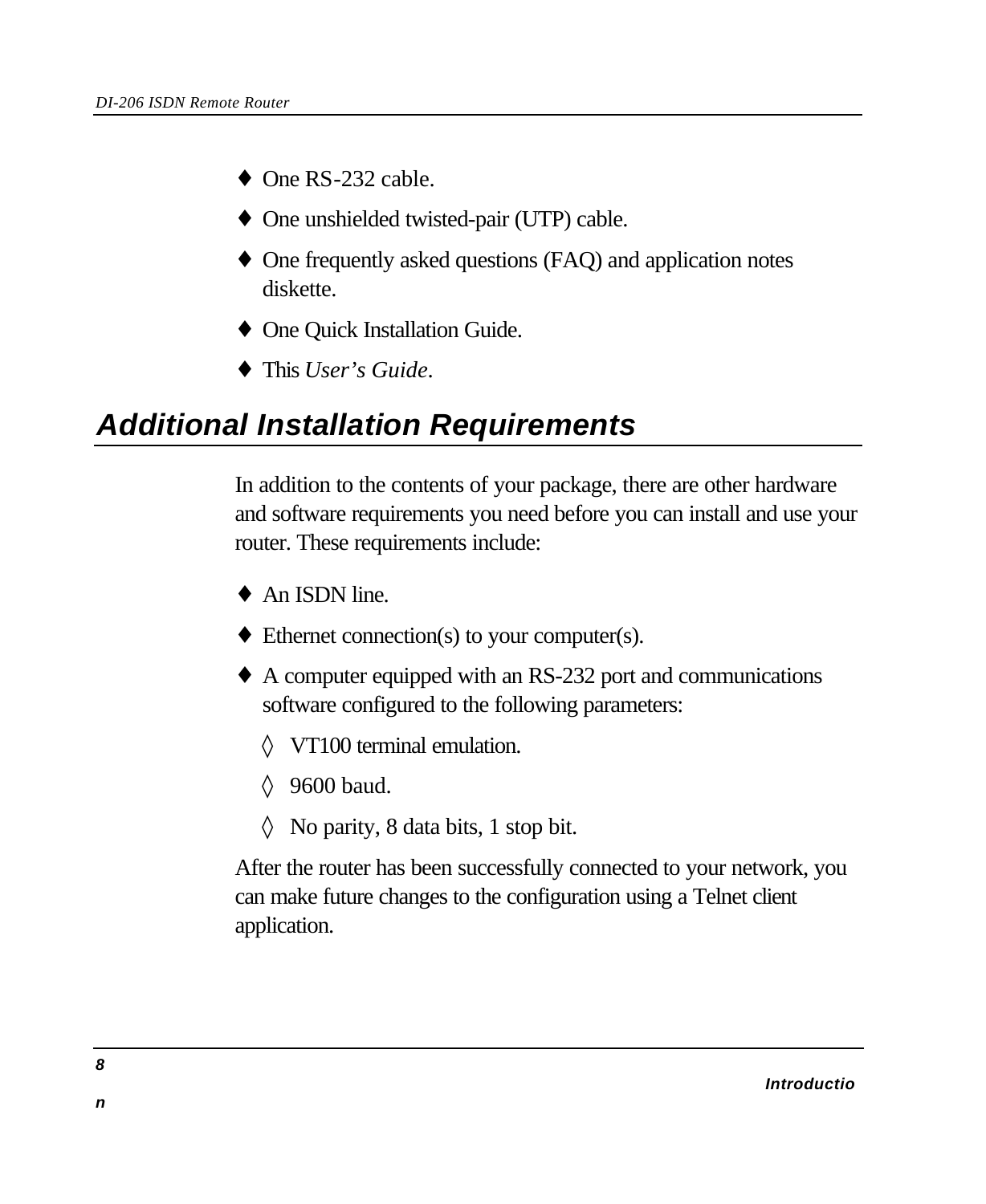# *Installation*

This chapter outlines how to connect your DI-206 to your LAN and ISDN line. Refer to the diagrams below to identify all of the ports on your device when you make connections.

## **Ordering Your ISDN Line**

If you do not have an ISDN line installed already, we suggest that you order it from your telephone company as soon as possible to avoid the long waiting period common when ordering a new line. Use the information in this section to place the order. If you have already installed your ISDN line, you can check the following section to make sure that you can use all the features of your DI-206.

- **1.** Contact your local telephone company's ISDN Ordering Center.
- **2.** Make sure DSS1 switches are available since these are the only switch types currently supported by the DI-206.
- **3.** When the telephone company installs your ISDN line, be sure to obtain the following information:
	- ◊ ISDN switch type.
	- $\Diamond$  ISDN telephone number(s).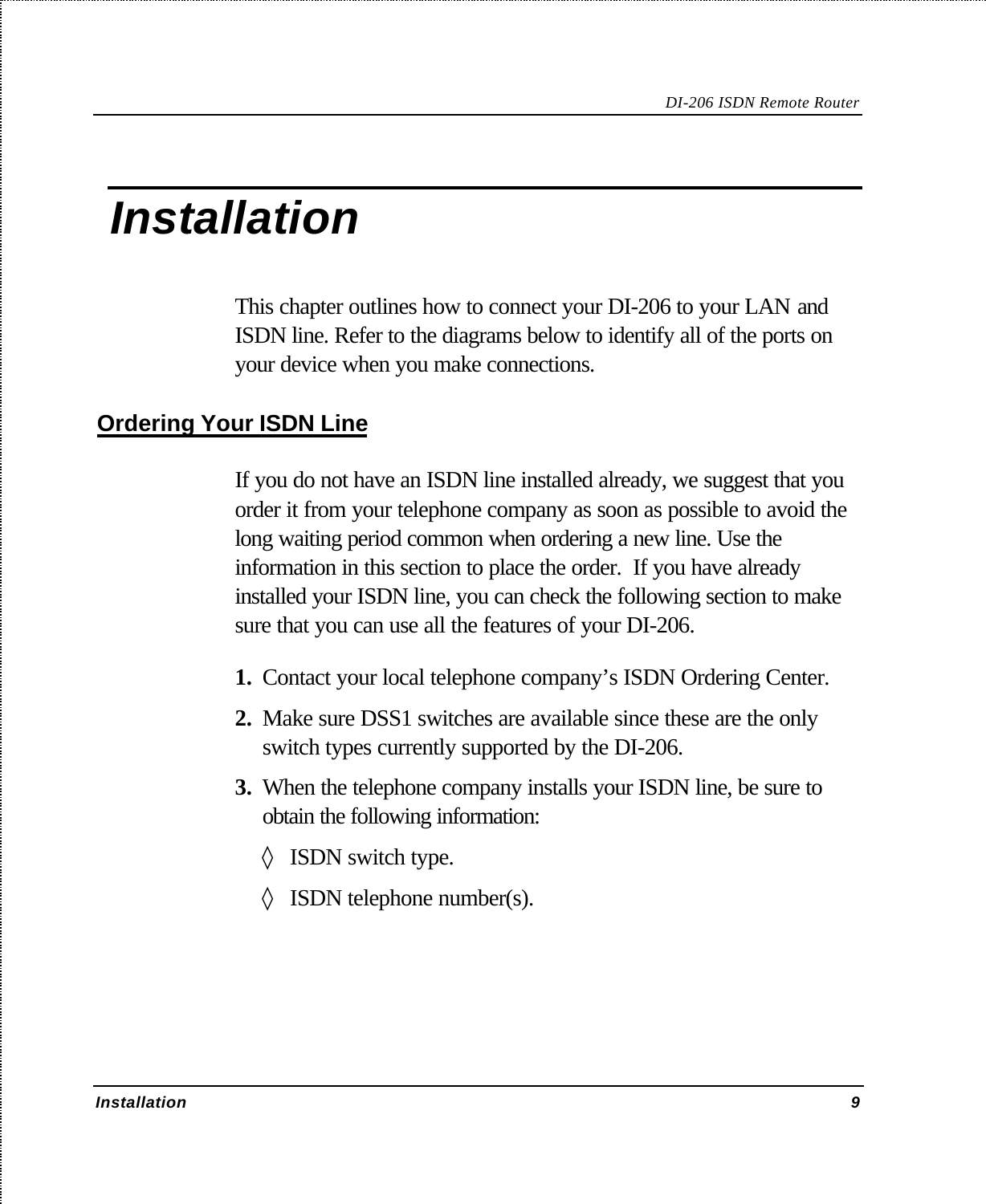# *The DI-206 Front Panel*

Names and descriptions of your router's front panel LEDs are given below:



**POWER**— Comes on as soon as you connect the router to the power adapter and plug the power adapter into a suitable AC outlet.

**TEST**— Should be blinking if the router is functioning properly.

**ISDN – LINK**— Indicates that the router has an ISDN line connected to the ISDN interface and it has been successfully initialized.

**ISDN – B1** and **B2**— On if there is an active ISDN session on that channel or if that channel is making or receiving a call.

**ETHERNET – COL**— Shines yellow when a collision occurs on the LAN, that is, when two devices have attempted to transmit at the same time.

**ETHERNET – Uplink** and **1** through **5**— Each of these indicators shines green when a connection to an Ethernet device is detected. The indicator blinks when a transmission is received from the device, and shines yellow when the device has been partitioned, that is, temporarily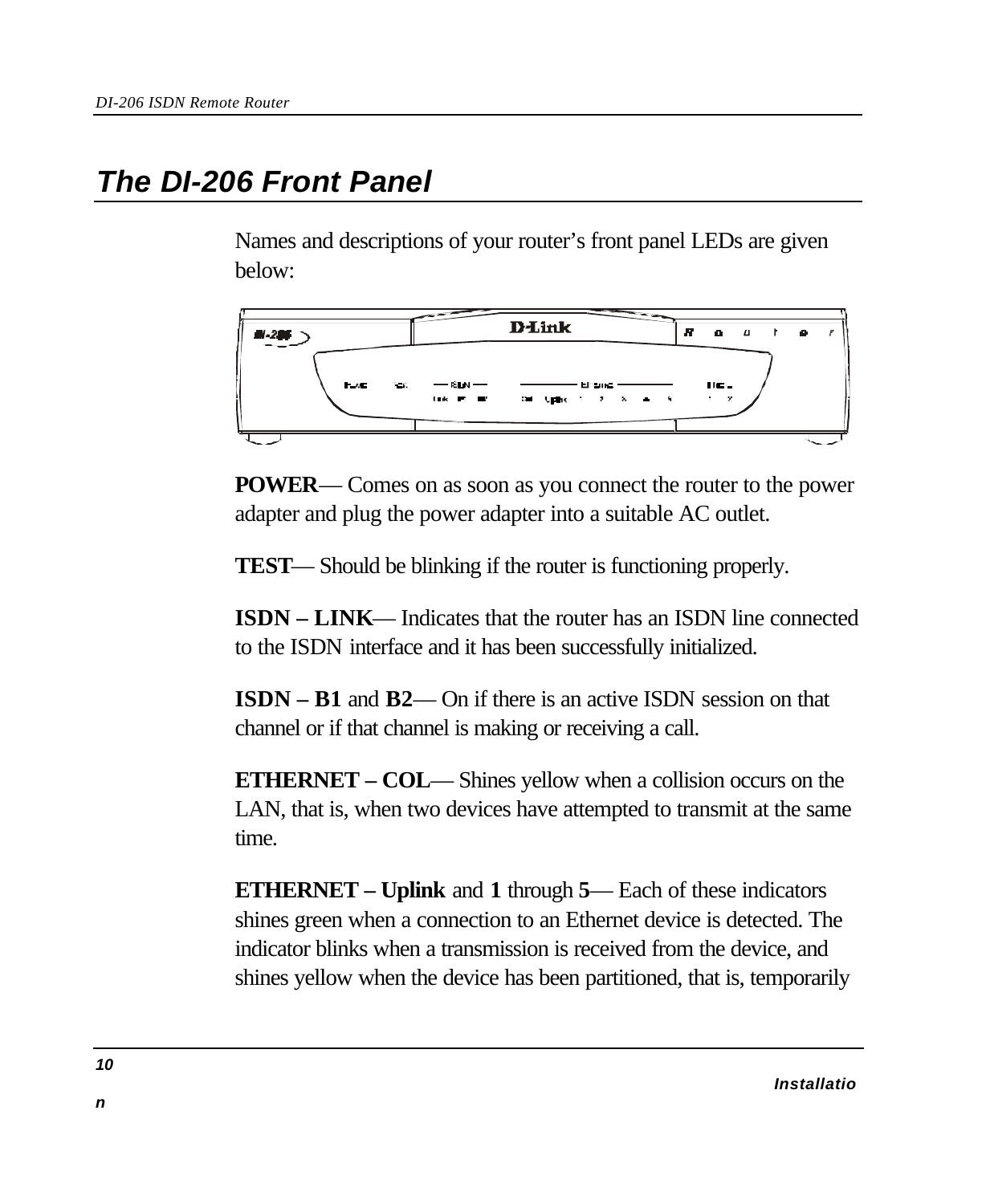isolated from the LAN because of excessive collisions (partitioning is a required capability of all Ethernet hubs).

**PHONE – 1— Lights up when standard phone port 1 is in use.** 

**PHONE – 2— Lights up when standard phone port 2 is in use.** 

## *The DI-206 Rear Panel*



**POWER** — This socket is an 18 volt, 750mA power input jack. If the power adapter included with the router has been lost or misplaced, please ensure that the replacement adapter meets both the voltage and amperage requirements.

**CONSOLE** – This 9-pin RS-232 port is used for connecting a console or PC running a terminal emulation program. It provides out-of-band management capabilities for the initial setup and configuration of the router.

**PHONE 1** and 2 – These normal telephone jacks can be used to connect telephones or fax machines to the router for use over the ISDN lines. Plug telephone devices into these jacks as you normally would into a telephone wall socket.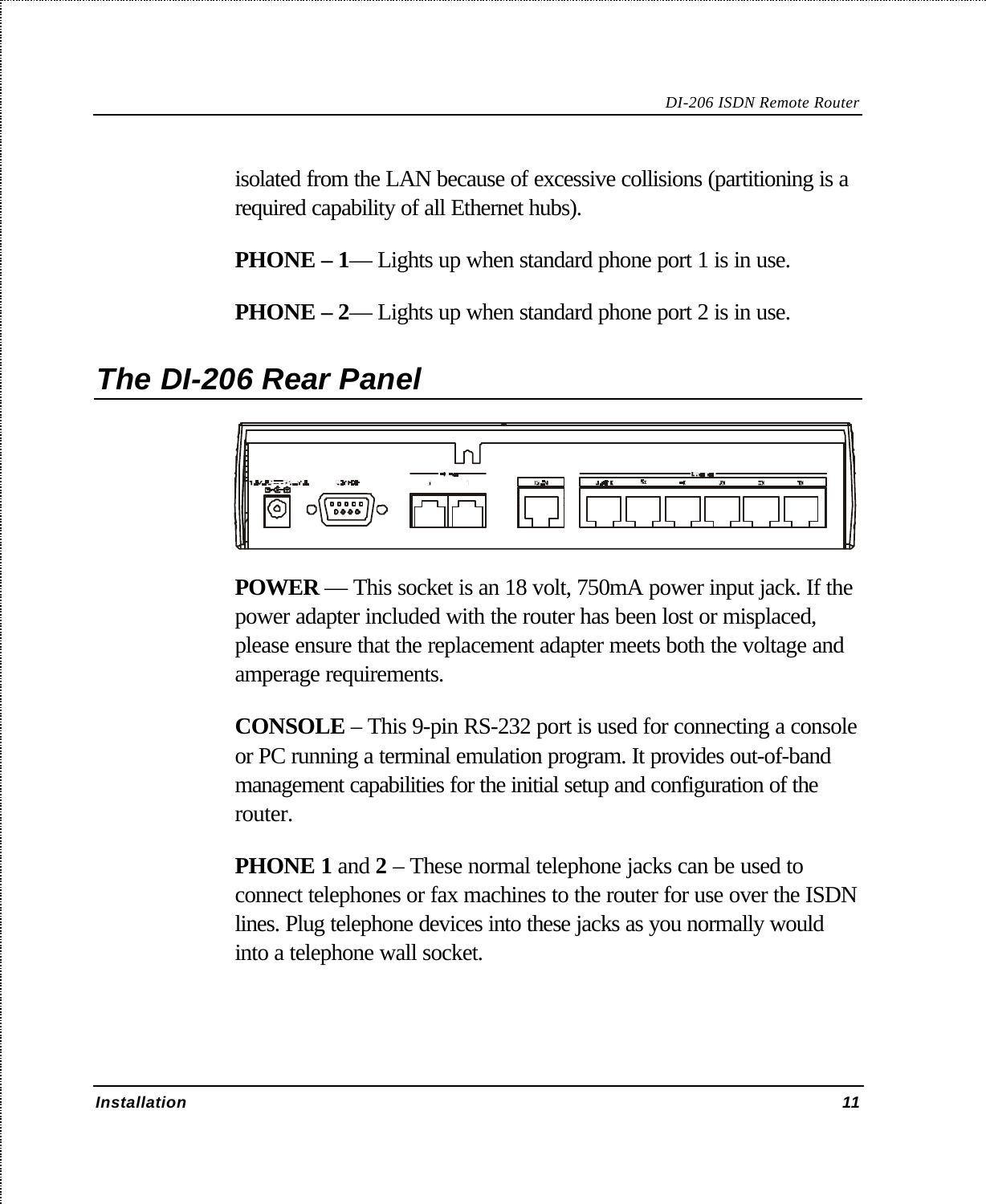**ISDN** – This socket is used to connect the ISDN line to either an NT-1 or directly to the ISDN wall jack, depending on the type of service delivered by your phone company.

**ETHERNET** – The six Ethernet ports function as a normal 10 Mbps 10BASE-T Ethernet hub.

- *Uplink* This port is used to connect the router to another hub using a straight-through twisted-pair cable.
- *Ports 1x to 5x* These five ports can be used to connect end-stations to the router using straight-through cables.

# *Telephone Features*

Up to two telephones can be attached to the DI-206 router via the Phone 1 and Phone 2 telephone jacks located on the rear of the router. The router enables the attached telephones to have a number of features which may or may not be found on normal telephones and are described below. Additional features which must actually be configured are described in the **Interface Configuration** *–* **ISDN** sub-menu section of this manual.

- **Hold** This feature is very similar with and can work in conjunction with call waiting as defined in the **Interface Configuration** – **ISDN** sub-menu section of this manual. Press Flash 0 to place someone on hold (*Flash* is a very brief hanging up of the phone). Press Flash 2 to take the caller off hold.
- **Hold (and pick up from another location)** Telephones connected to the router can be put on hold by pressing Flash 71,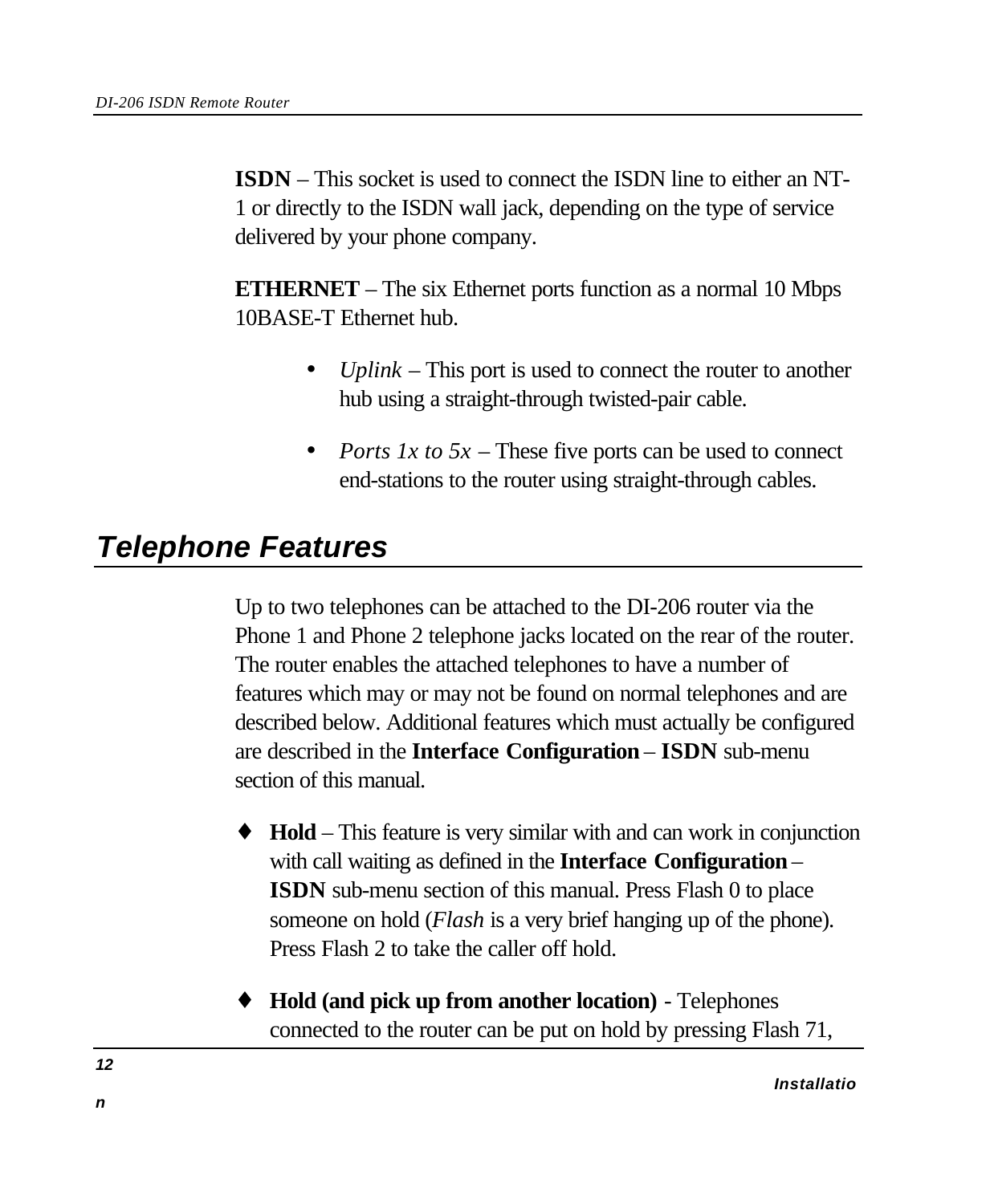72, 73, or 74. Press the same number to take the caller off hold and speak from another phone on your telephone network.

- **Call forwarding** If you wish to forward incoming calls to a different telephone, press \***77**\* and then the phone number you wish to forward the call to. All incoming calls will automatically be forwarded to the phone number entered. Press #77# to cancel call forwarding.
- **Three-person conference call** To use this feature, conference calling must be enabled by the telephone company. After this is done, pick up a phone and place a call. After connected, press Flash 0 (refer to *call waiting* in the **Interface Configuration – ISDN** *s*ub-menu section of this manual) and dial the second number. After connected, press flash 3 to speak to both parties at the same time. Press Flash 0 to hang up with the first party called. Press flash 1 to hang up with the second party called.
- **Call transfer** To transfer a call to the other phone jack on the router: if using Phone 1, press flash 20. If using Phone 2, press flash 10.

# *Installation and Initial Configuration*

This section discusses the different connections that can be made to the router when setting it up.

Initially, you will only wish to connect the console to the router in order to configure the other ports. Once that is complete, you will need to turn off the power to the router and plug in the connection cables to the other devices. Next, power on the other devices. When they have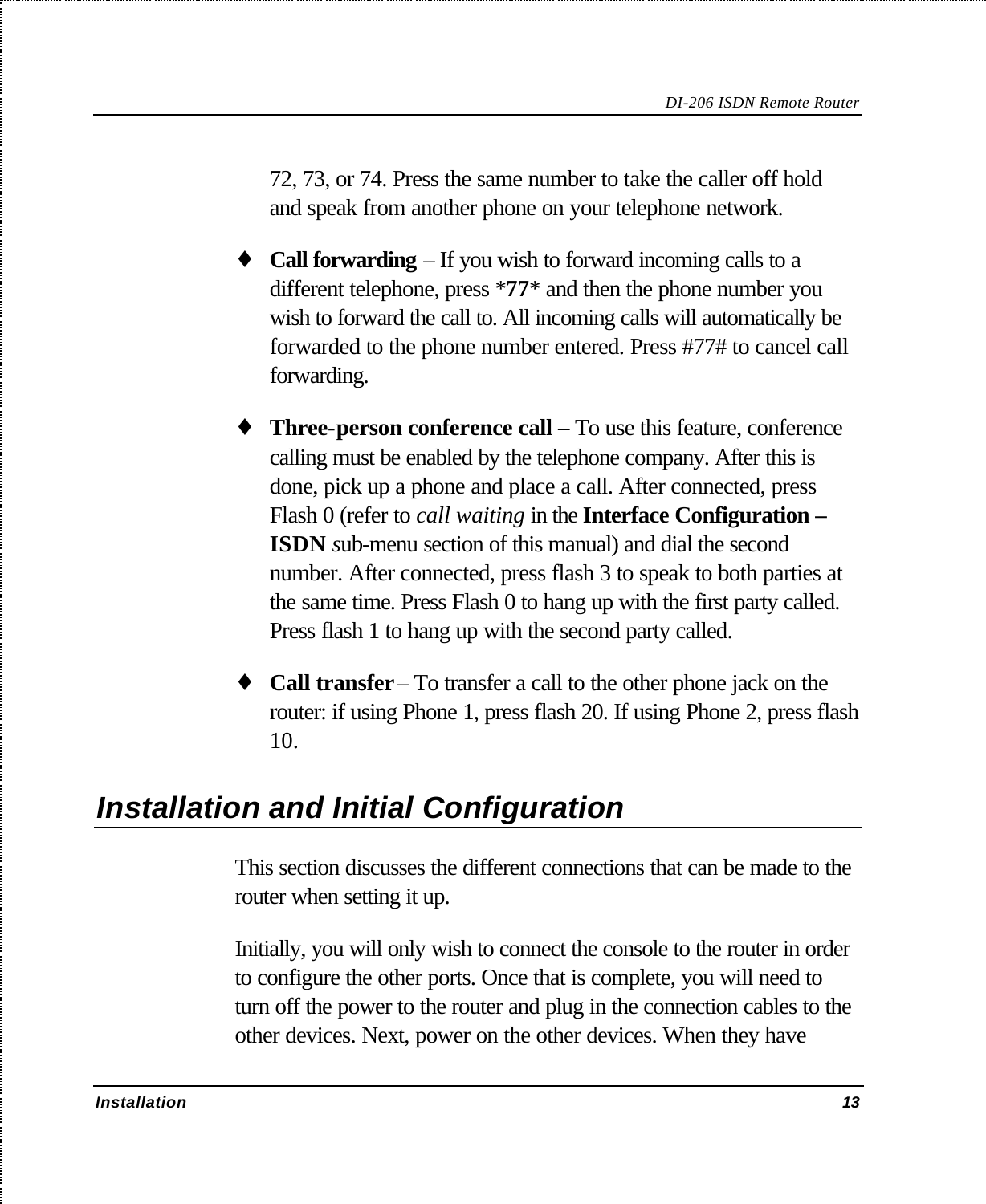finished powering up, power on the router. Each of these steps is described in detail in the sections below. Please skip any setting adjustments that do not apply to your configuration needs.

For the initial configuration of your DI-206, you must use an RS-232 console connection, either to a computer running serial communications software or to a serial data terminal.

After the router has been successfully installed and the initial configuration is complete, you can continue to modify settings through the console, or you can change configuration settings through a remote Telnet connection or through a web browser. See the chapters entitled "*Configuration and Management"* and "*Using Telnet"* for detailed instructions on using Telnet to configure your DI-206.

#### **A Warning on Connection Cables**

ISDN and Ethernet cables are very similar to each other. It is important that you use the correct cable for each connection; otherwise, your router could be damaged.

Before connecting or disconnecting an RS-232 cable between two devices, turn both devices off to avoid any chance of damaging them.

### **Step 1 - Setting up the Console**

The initial setup of the DI-206, requires connecting a console to the 9-pin RS-232 Diagnostic port on the router's rear panel. A serial cable is supplied with the router in order to make this connection. A console can be a terminal, such as a VT-100, or a normal PC running terminal emulation software (such as Microsoft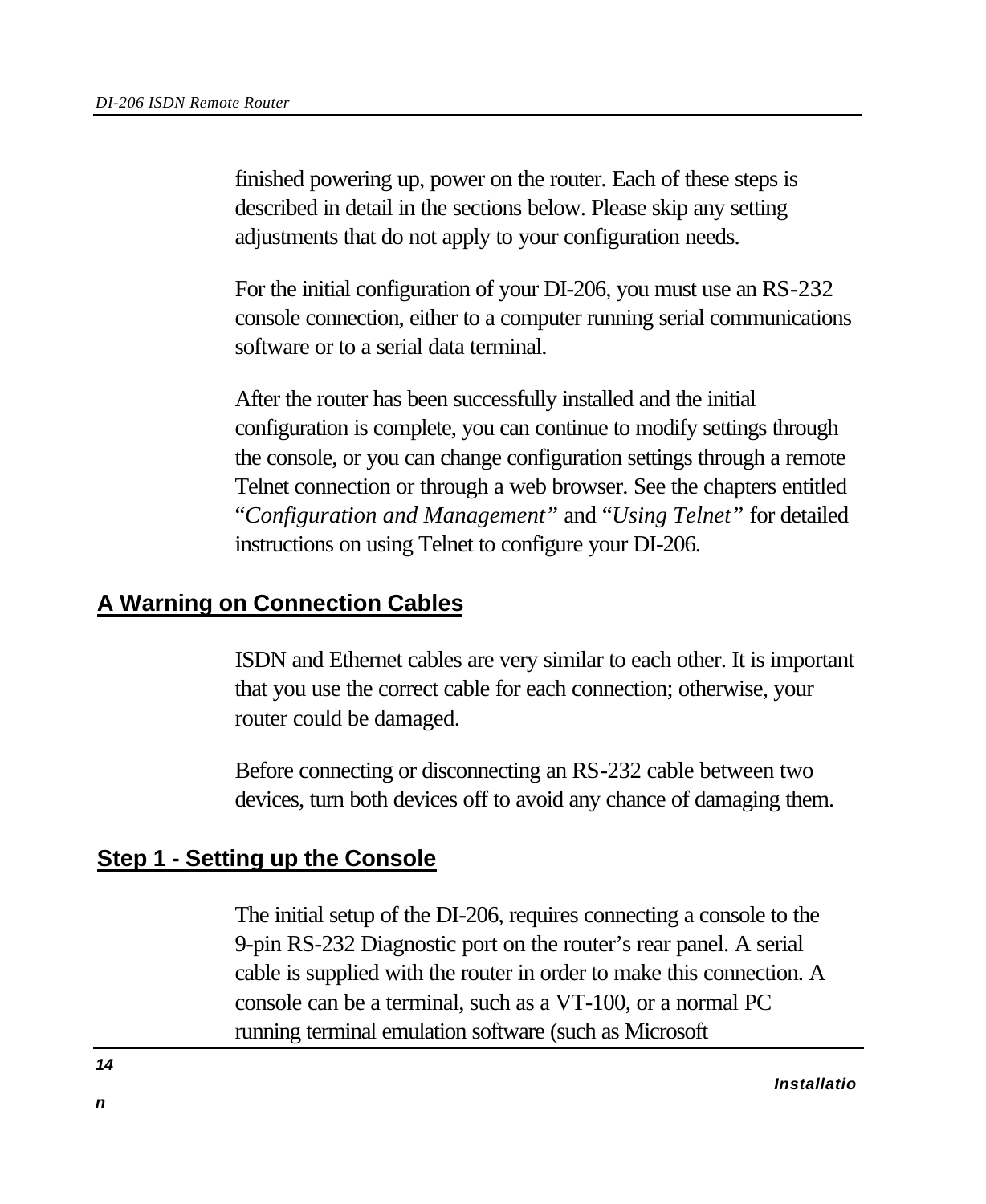HyperTerminal, included with Windows). The terminal emulation software needs to be configured to the following parameters:

- ◊ VT100 terminal emulation
- ◊ 9600 baud
- ◊ No parity, 8 data bits, 1 start bit, 1 stop bit
- ◊ No flow control

#### **Step 2 - Connecting the Console to the Router**

A serial cable is included in the DI-206 package. To connect this cable, plug its nine-pin connector into the 9-pin RS-232 Diagnostic port on the router's rear panel, then connect the other end to the serial port on the rear of your computer or data terminal.

Please make sure both machines are turned off before making this connection.

After the connection is made, first power on the console. If you are using a PC, run the terminal emulation software at this time. After the PC and the terminal emulation software are up and running, power on the router.

### **Using the Console**

The Console Program is the interface that you will be using to configure your DI-206. Several operations that you should be familiar with before you attempt to modify the configuration of your router are listed below:

♦ **Moving the Cursor** Within a menu, use <tab> and arrow keys to navigate through different information fields.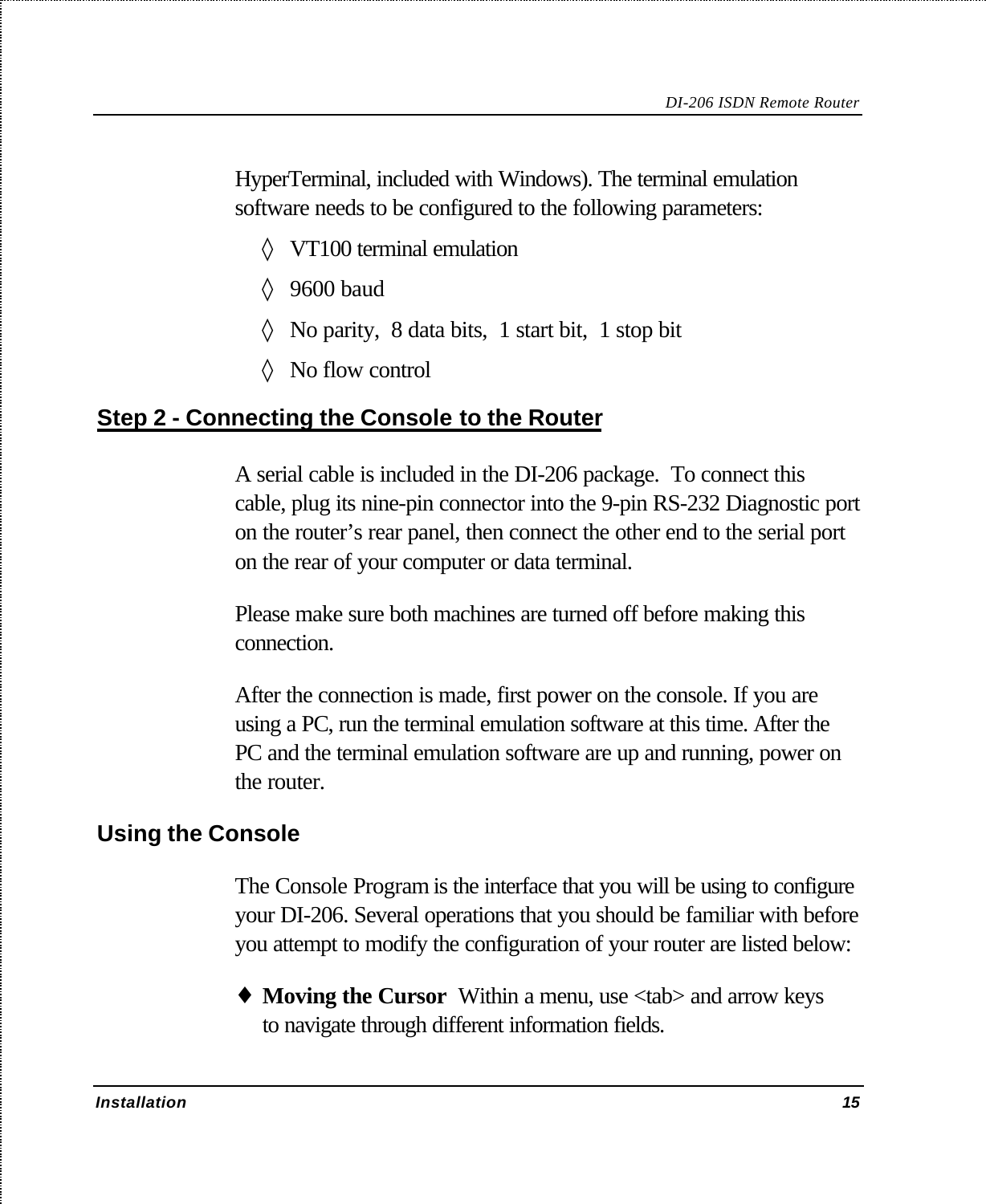- ♦ **Moving Forward to Another Menu** To move forward to a sub-menu below the current one, use <tab> or arrow keys to position the cursor on the sub-menu item and press <Enter> to view the selected sub-menu.
- ♦ **Entering Information** There are two types of fields that you will need to fill in. The first requires you to type in the appropriate information. The second gives you choices to choose from. In the second case, press the space bar to cycle through the available choices. Upon configuring all fields the sub-menu, position the cursor on SAVE and press <Enter> to save, or position the cursor on EXIT to cancel.
- ♦ **Refresh Screen** Console screens are notorious for becoming garbled. When this happens, simply press  $\langle \text{Ctrl} \rangle + \langle \text{R} \rangle$  to refresh the contents of the screen.

### **Step 3 - Connecting an ISDN Line to the Router**

Your phone company will provide an S/T interface into your home or office. Plug the ISDN line from the router directly into the ISDN wall socket provided by your phone company.

### **Step 4 - Connecting a Telephone or Fax Machine to the Router**

You can connect a regular telephone, fax machine, or modem to your router to be used for analog calls. Note that the router's other functions all work the same whether you connect an analog device or not.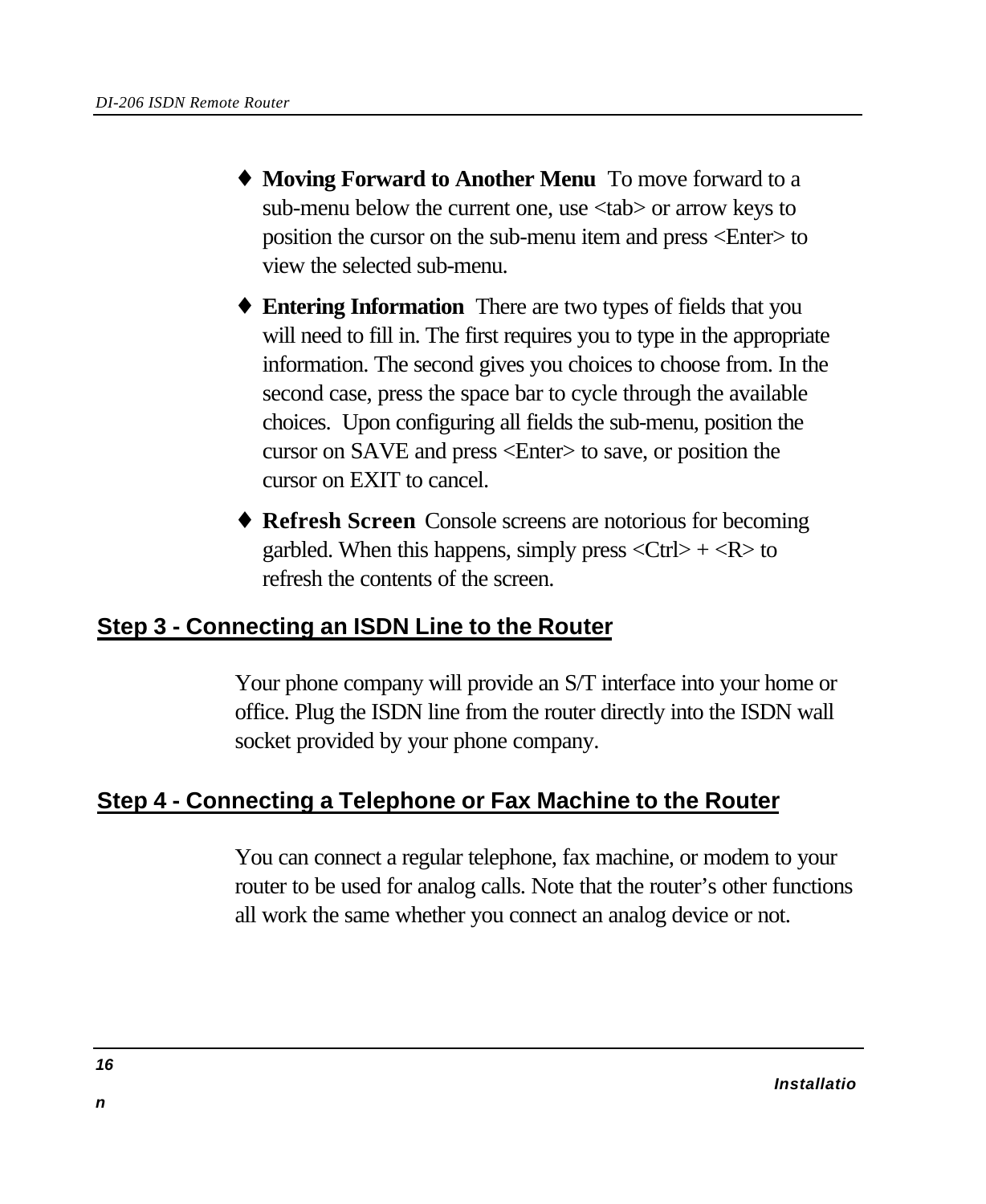To connect an analog device, just plug one end of the device's cord into one of the sockets on the back of the router marked PHONE 1 or PHONE 2.

To have incoming calls directed to a device on a PHONE jack, you must enter the telephone number for the phone in the console program under the **Interface Configuration, ISDN** submenu.

#### **Step 5 - Connecting Ethernet Cables to the Router**

Your DI-206 has six ports for connecting 10BASE-T Ethernet devices to form a LAN. The jacks for ports 1 through 5 are wired to let you connect network end nodes (computers, servers, bridges, other routers, etc.) using standard "straight-through" EIA (Electronic Industries Association) Category 3 or higher twisted-pair cables. The jack for the sixth port is labeled Uplink and is wired to let you connect to another 10Mbps Ethernet or dual-speed hub using a straight-through cable, or an end node using a cross-wired cable.

Please refer to the following chart when deciding on the type of cable necessary for a given connection:

| <b>DEVICE</b> | <b>PORT</b><br><b>USED</b> | <b>DEVICE BEING</b><br><b>CONNECTED</b> | <b>PORT</b><br><b>TYPE</b> | <b>CABLE TO USE</b>   |
|---------------|----------------------------|-----------------------------------------|----------------------------|-----------------------|
|               |                            | Hub or                                  | Norma                      | Crossover (X)         |
|               | Norma                      | Switch                                  | Uplink                     | Straight-Through (  ) |
| Router        |                            | Server (or PC)                          |                            | Straight-Through (  ) |
|               |                            | Hub or                                  | Norma                      | Straight-Through (II) |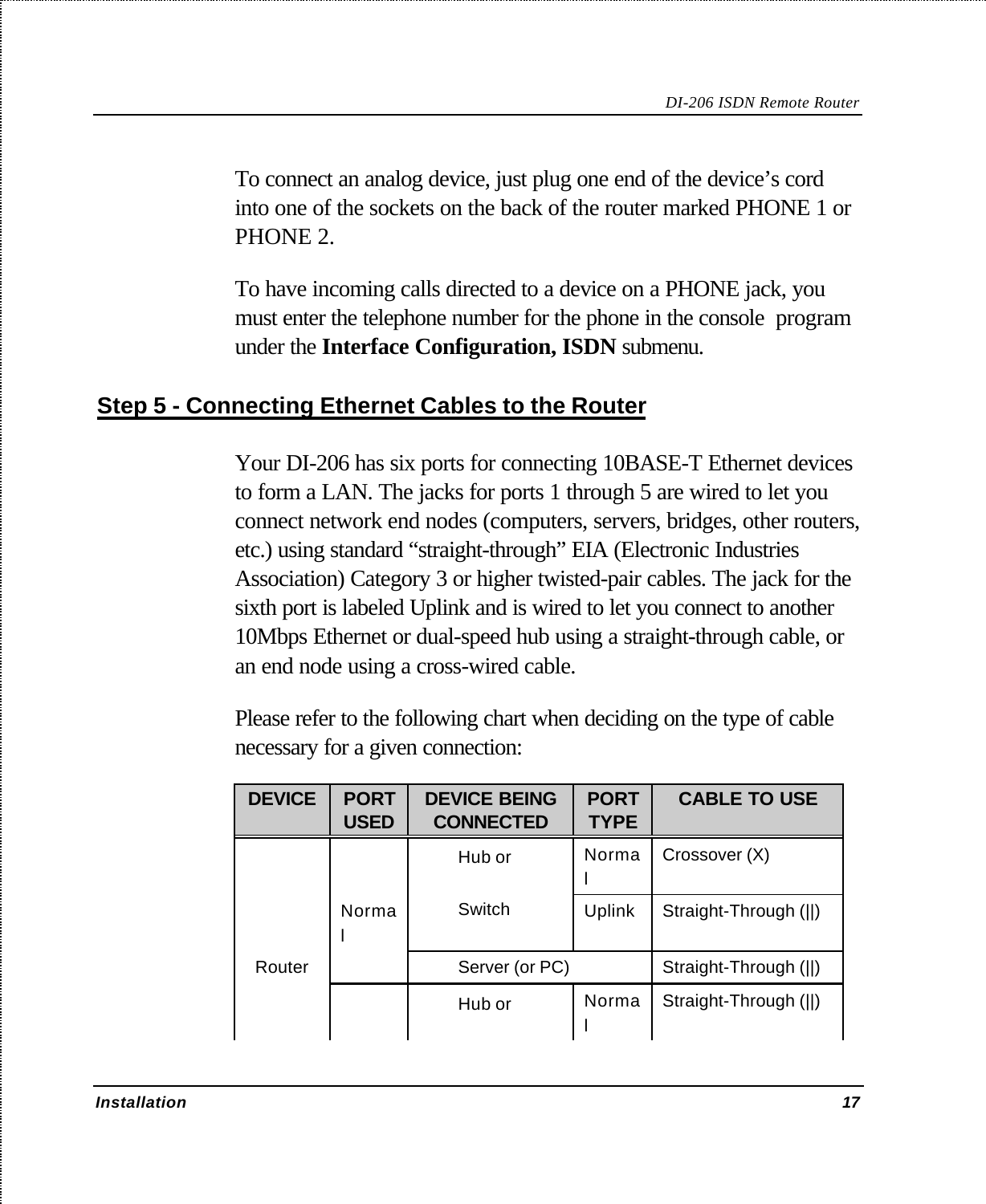| Uplink | Switch         | Uplink   Crossover (X) |
|--------|----------------|------------------------|
|        | Server (or PC) | Crossover (X)          |

The figure below shows how to make an Ethernet connection between the router and a network end node.



#### **Important Notes on Ethernet Connections**

Observe the following rules when connecting devices with twisted-pair Ethernet cables:

- For both end-node and uplink connections, use only EIA Category 3 or higher-grade twisted-pair data cables with RJ-45 plugs. In almost all cases, only standard straight-through cables are needed.
- Make sure no cable is more than 100 meters (328 feet) long.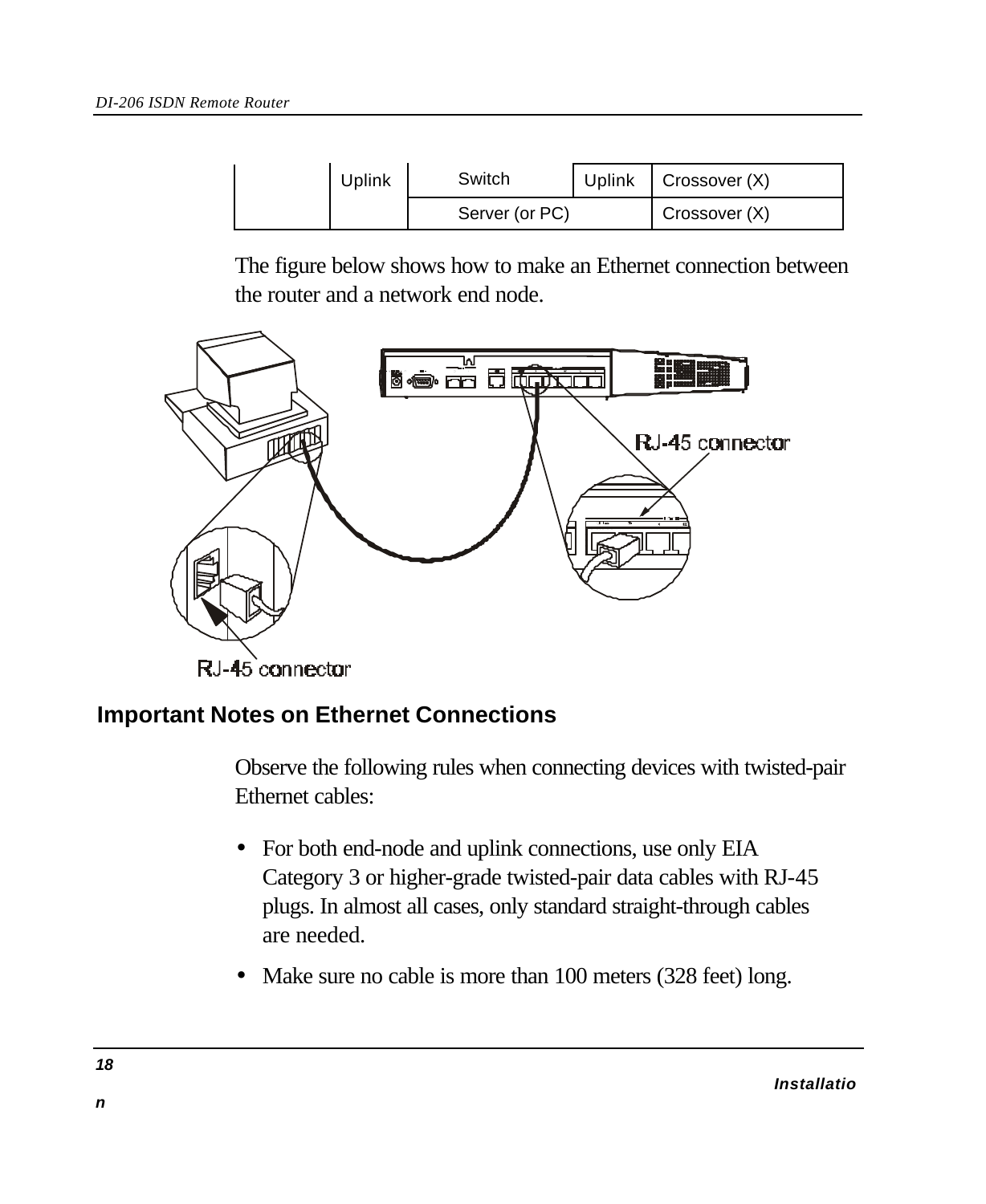- When uplinking two hubs together with a straight-through cable, use an uplink-type jack at one end, and an end-node-type jack at the other.
- If uplinking more than two hubs together, observe the 5-4-3 rule: no signal, in order to go from one end node to another, must ever pass through more than five twisted-pair cables, four repeaters (that is, hubs), and three uplink cables. This is the maximum signal path in twisted-pair Ethernet. Also be sure never to allow a signal loop to form.



Note that you can connect an end node through the Uplink jack, but to do so you must use a cross-wired cable or cable converter.

## **Step 6 - Powering Up Devices for Initial Configuration**

Plug in the included 18V DC, 750 mA power adapter into the power jack on the router's rear panel.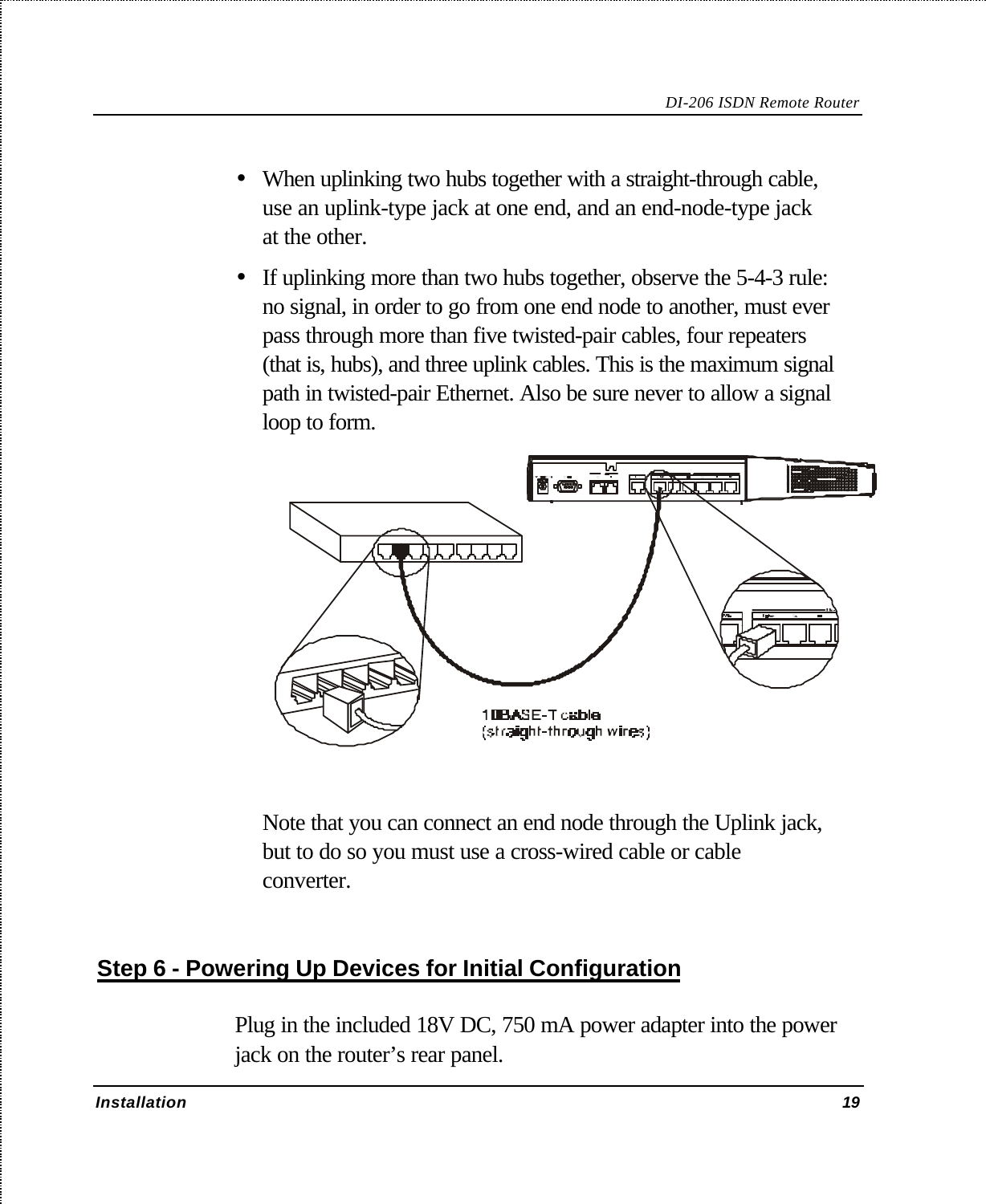You should have now connected the RS-232 cable to the console, the ISDN phone line, one or more Ethernet cables, and the power adapter.

At this point in the installation process you can now power up the console computer, run the terminal emulation software (if necessary), and then power up the DI-206.

#### **Step 7 - Initial Configuration of the Router**

After the console is properly connected and both devices are powered on as described in the preceding sections, you should see the router run through the power on self test (POST). Finally, it will arrive at the logon screen shown below. If the login screen does not appear, press <Ctrl>  $+$  <R $>$  to refresh the screen.

| DI-206 Router (Console)              |               |
|--------------------------------------|---------------|
| User Name<br>[Admin<br>Password<br>п |               |
|                                      | $0\mathrm{K}$ |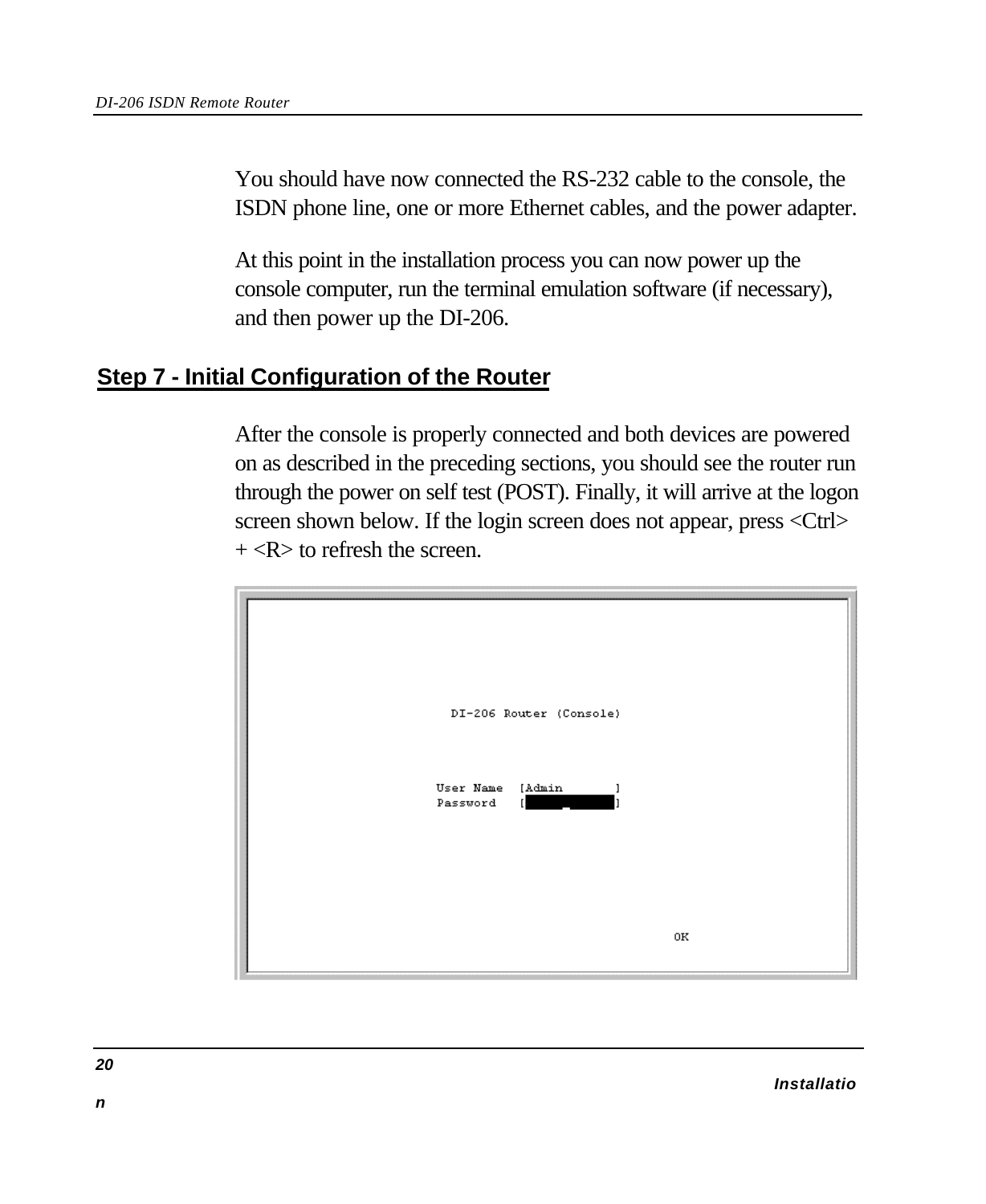To log on to the router, use the factory set username and password "Admin" (without the quotes). Please note that the user name and password are case-sensitive.

Upon entering the username and password (using the <tab> key to jump to the next field), position the cursor on OK and press <Enter>. You will then see the following **Main Menu**:



## **Step 7 - Configuring the LAN Port**

Preparing the router for connection to a LAN only requires enabling the LAN port, enabling IP networking, assigning the LAN port an IP address and enabling Telnet (if necessary). After the LAN port is configured, all other features on the router can be configured remotely through the LAN by using the included Windows-based Router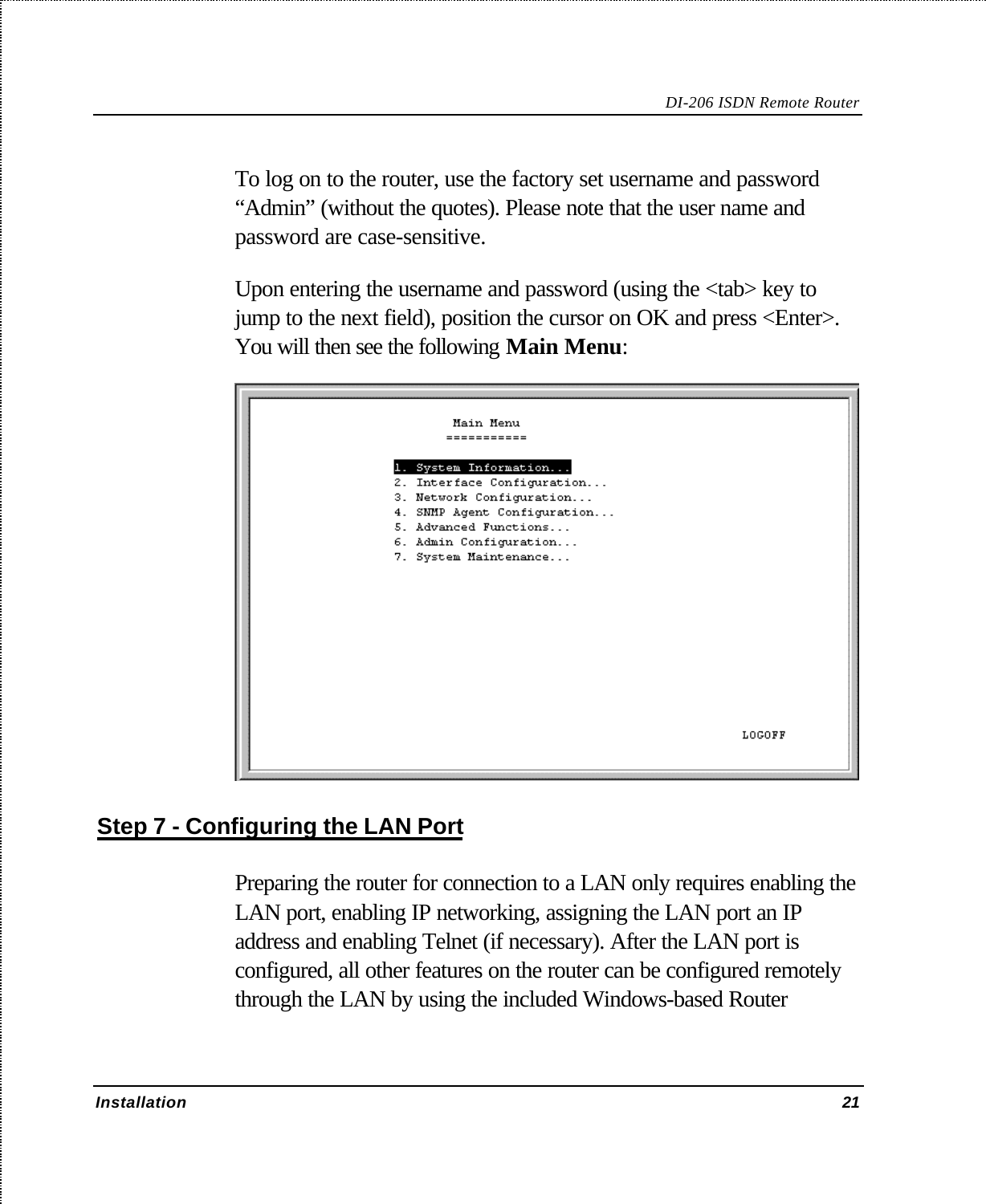Configuration Utility or Telnet. Regardless, the router can always be configured using a console connected to the RS-232 Console port.

To configure the LAN:

- 1. The LAN port must be enabled in the **Interface Configuration** sub-menu.
	- ♦ Choose **Interface Configuration, LAN**.
	- ♦ Position the cursor over the State item and press <space bar>. The State will change from *Disable* to *Enable*.
	- ♦ Position the cursor on the SAVE option at the bottom of the screen and press <Enter> to save the new setting.
	- ♦ Choose Exit in the sub-menus to return to the **Main Menu**.
- 2. Enable IP Networking
	- ♦ Choose **Network Configuration, IP Configuration**.
	- ♦ Position the cursor over the third item IP Networking and press <space bar> to *Enable* it.
	- ♦ Position the cursor on the Save option at the bottom of the screen and press  $\leq$ Enter $\geq$  to save the new setting.
- 3. Assign an IP address to the LAN port in the **Network Configuration** sub-menu of the **Main Menu**.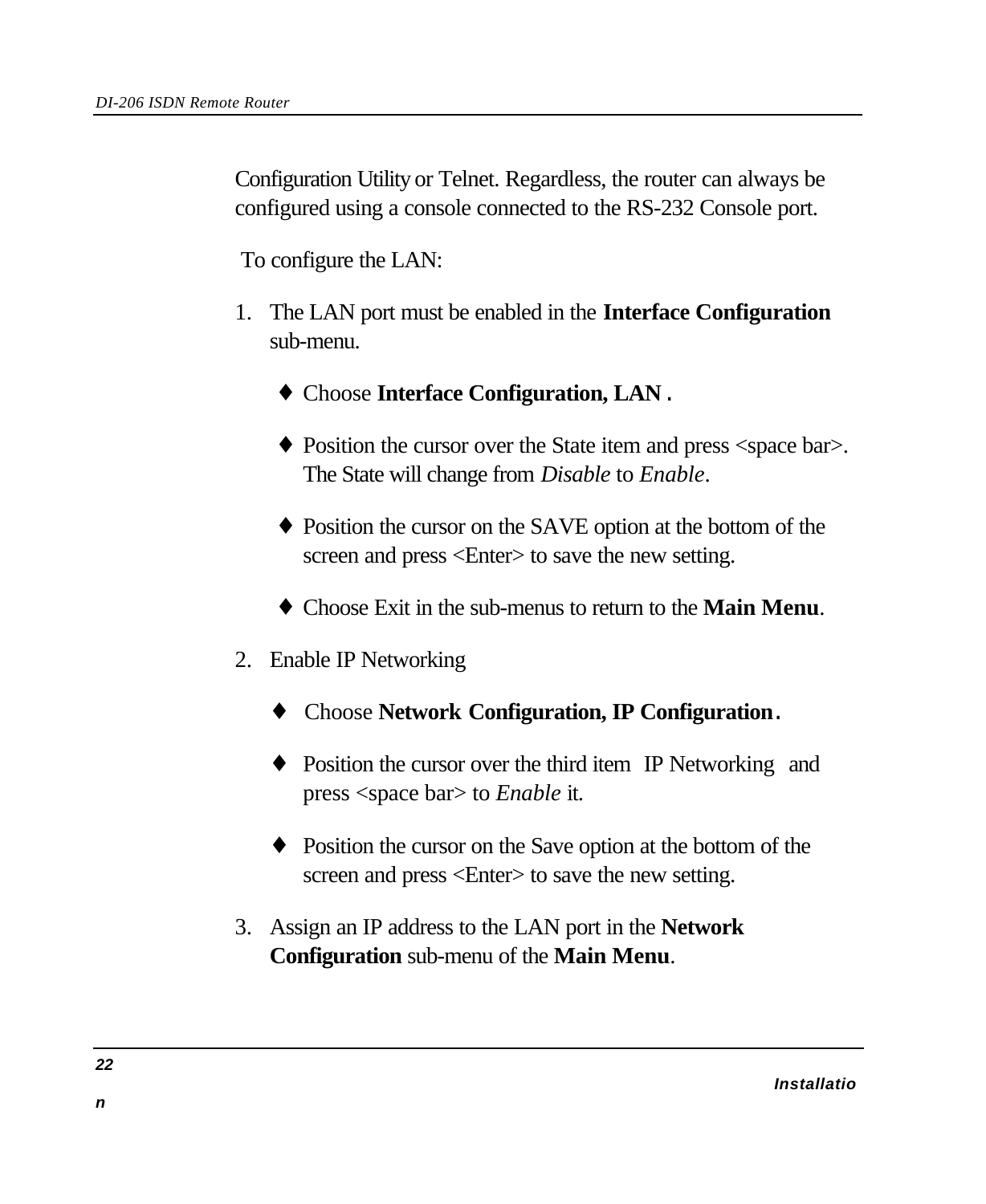- ♦ Still in **Network Configuration, IP Configuration** submenu from Step 2 above, choose **IP Stack Configuration**, **LAN**.
- ♦ Enter a valid IP address for the LAN in the first item. You may also enter a Netmask if you wish. For more information about IP Addresses and Subnet masks, please refer to Appendix B, "*IP Concepts*."
- ♦ Position the cursor on the Save option at the bottom of the screen and press <Enter> to save the new setting.
- ♦ Choose EXIT in the sub-menus to return to the **Main Menu**.
- 4. Enable the Telnet/Discovery function on the router.
	- ♦ From the **Main Menu** choose **Advanced Functions**.
	- ♦ Choose the Telnet/Discovery Enable option and then *Enable* Telnet State.
	- ♦ Position the cursor on the Save option at the bottom of the screen and press  $\leq$ Enter $>$  to save the new settings.
	- ♦ Choose Exit in the sub-menus to return to the **Main Menu**.

The router can now be accessed via the LAN by Telnet, the Webbased DI-206 Router Configuration Utility (included with the router) and other SNMP management applications.

If you have any questions regarding the settings you made or other settings in the submenus, please refer to the next chapter "*Configuration and Management*."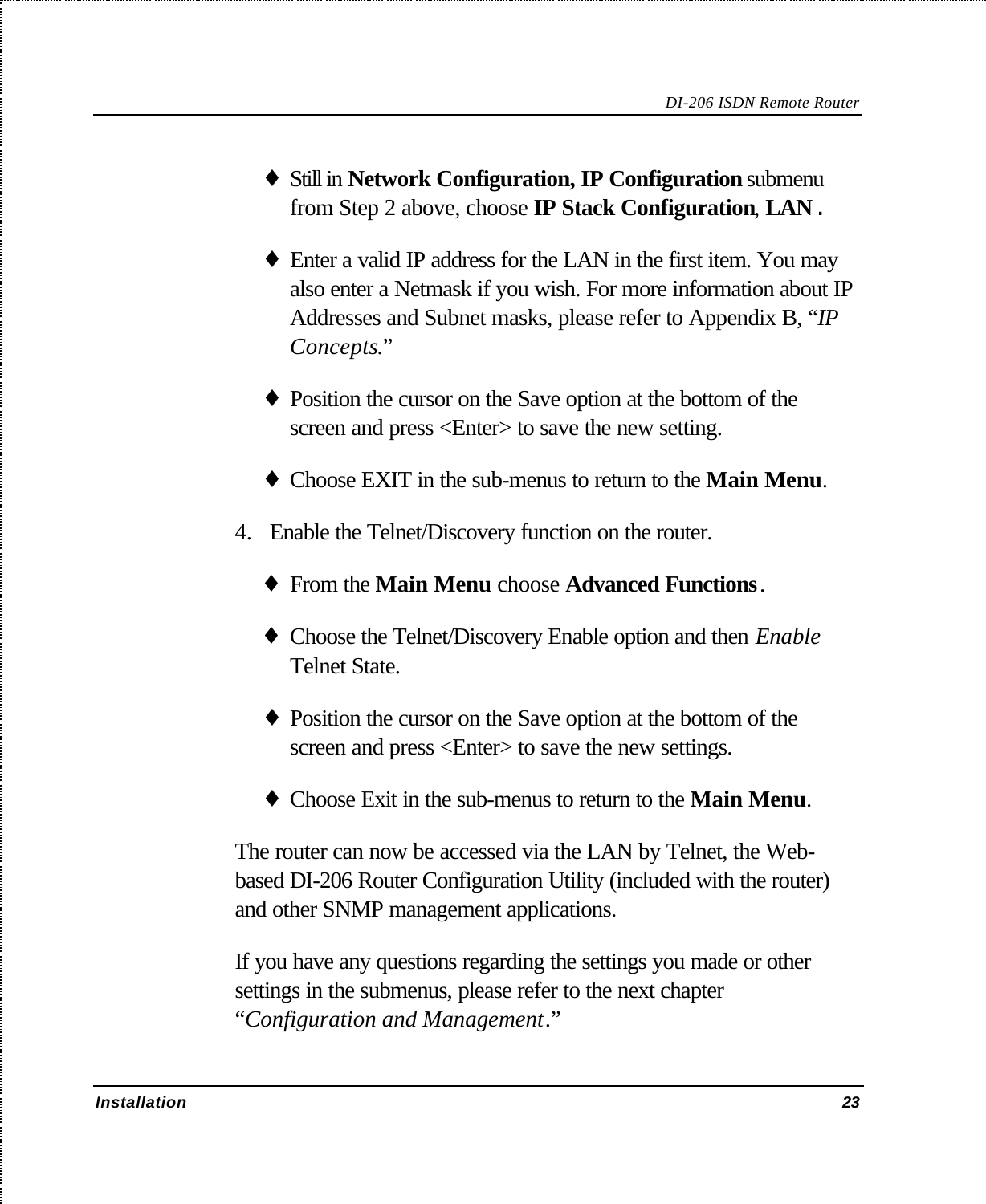#### **Step 8 – Plugging in All Devices**

You can now plug in and power on all other devices connected to the router. Do not power on the router yet.

The router is now able to use the LAN ports.

The router must be further configured in order to get the built-in ISDN modem to function properly, to perform other routing functions, and to manage your IP network. This can now be done by using the console, the included Web-based Configuration Utility or Telnet.

For more information about configuring or managing the router, please refer to the next chapter, "*Configuration and Management*."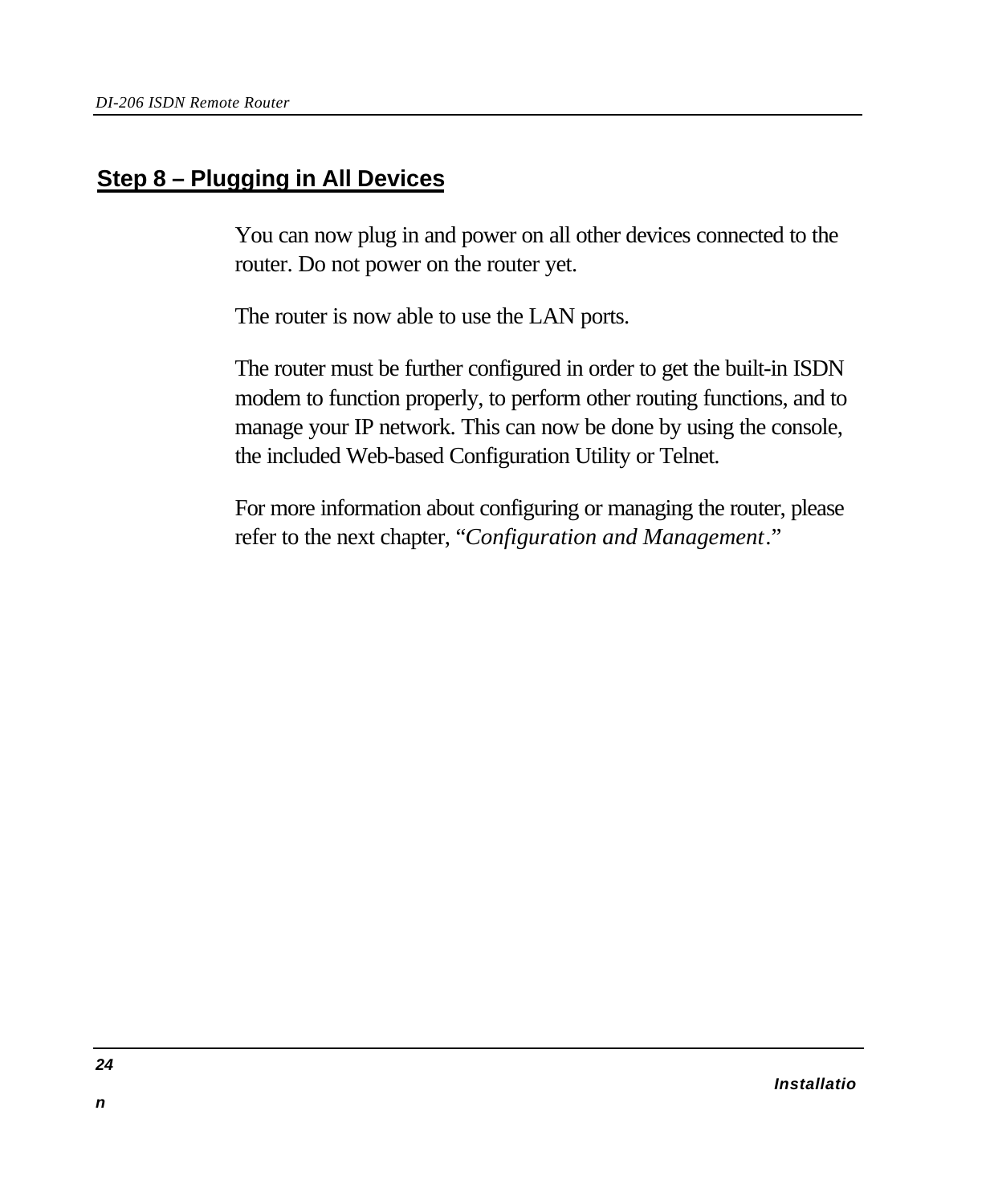# *Configuration and Management*

After the initial startup (POST) test, the router will prompt you for login and password. This is the opening page of the router's out-of-band configuration program, called the Console program. The Console program is stored in the Flash memory chips in the router and the settings are written in EEPROM chips in the router. It is the most basic level for configuring and managing the router and the network to which it is connected.



If you're starting the router for the first time, the default login and password is "Admin" – the login and password are case-sensitive, alphanumeric characters.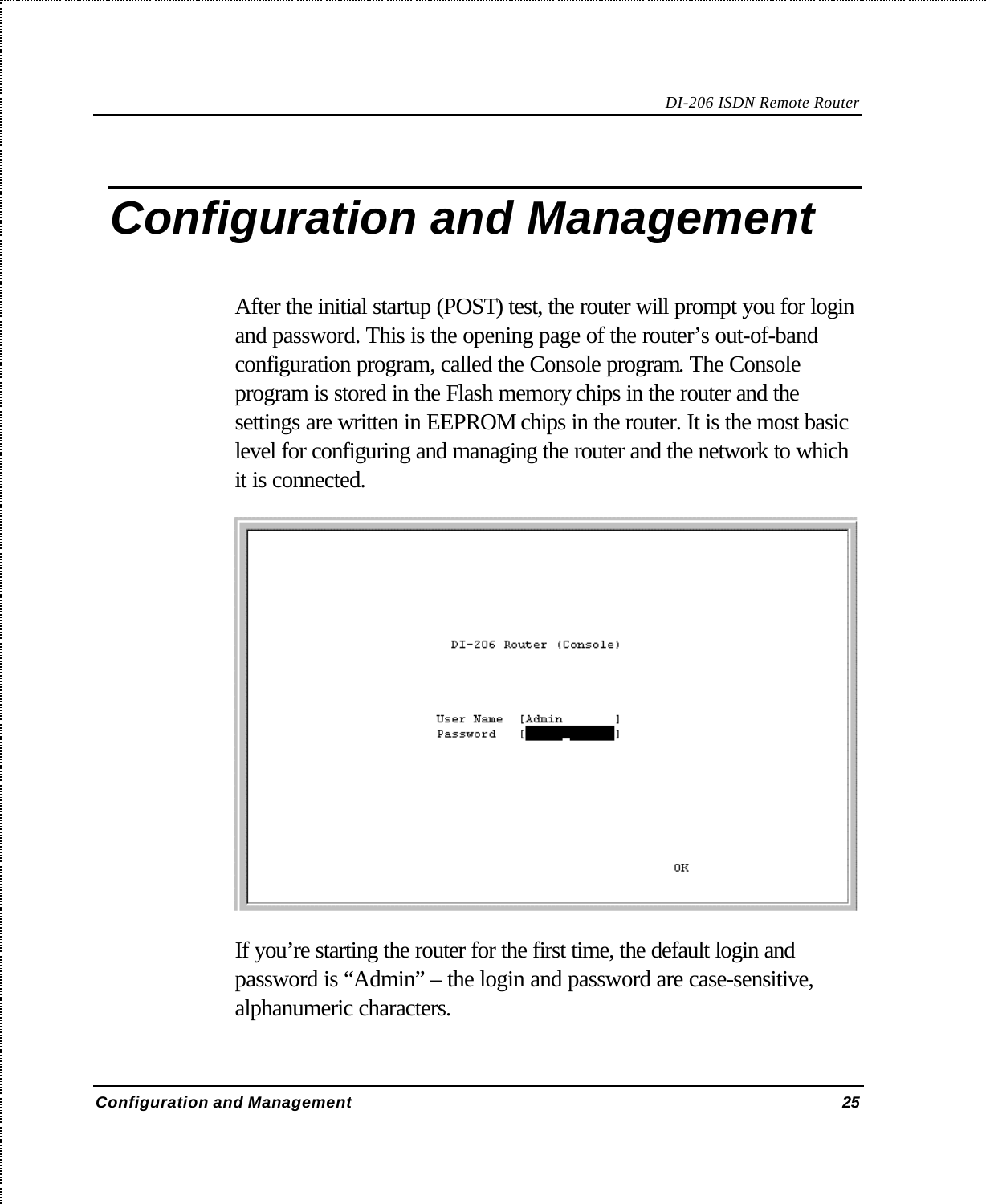Note that once you are in the **Main Menu**, if there is no activity for more than 5 minutes, the router will automatically log you out. Your first endeavor should be to increase the 'timeout' time by adjusting the appropriate value in the **System Information** sub-menu.

The router can also be configured remotely through a LAN or ISDN connection by using the included Router Configuration Utility or Telnet. However, if you wish to do this, the console program must first be used to initially configure the relevant port on the router. Please see *Step 7 - Initial Configuration of the Router* on page 20 of this manual for more detailed information.

# *Console Program Main Menu*



The **Main Menu** is shown below.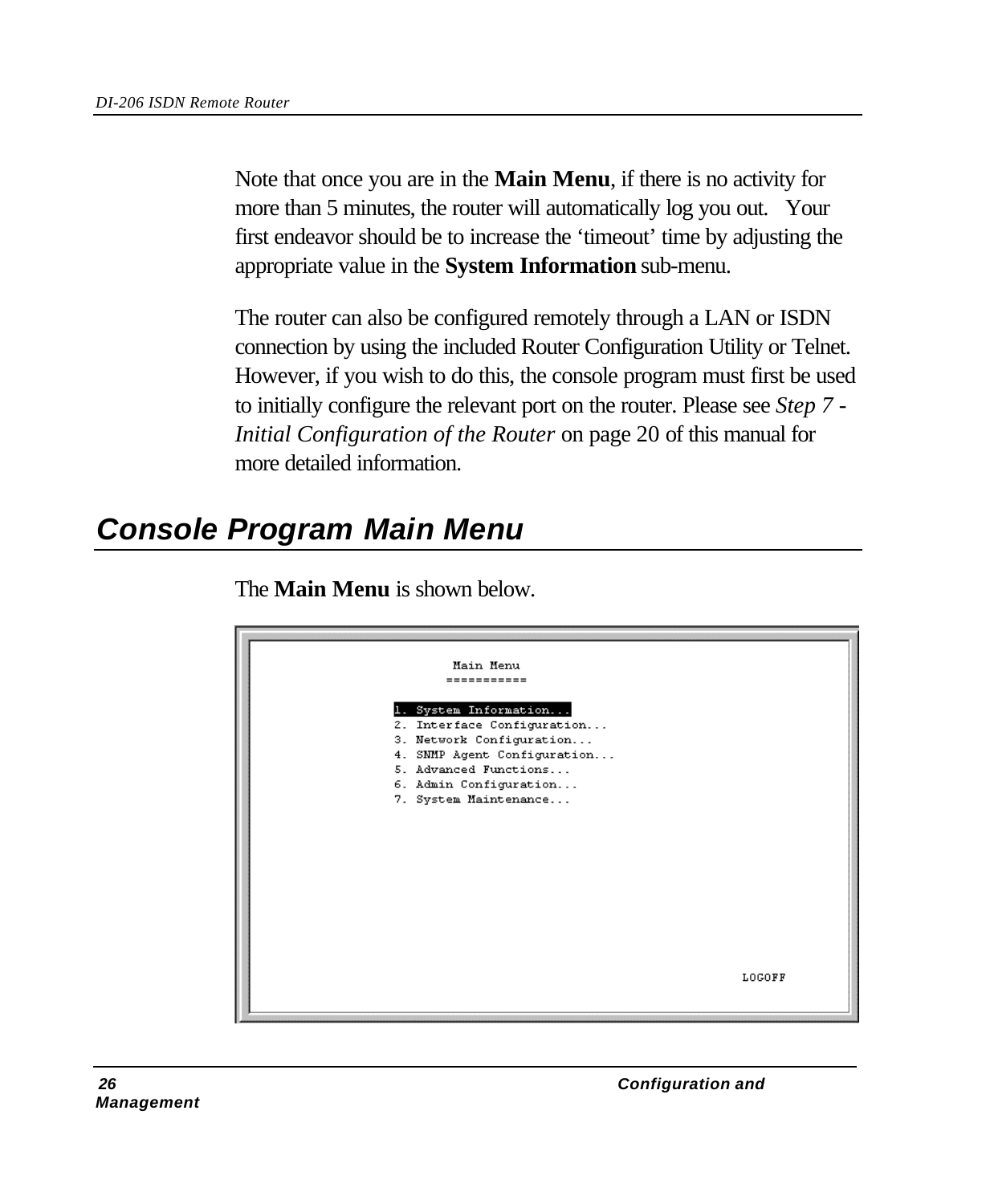As mentioned earlier, your first endeavor should be to increase the automatic timeout. Enter the **System Information** window to do this. You will see this screen:

# *System Information*

This menu contains administrative and system-related information.

```
1. System Information
                  -----------------------
System Description ISDN Router
System Object ID 1.3.6.1.4.1.171.10.22.1
System Up Time 21 minutes 20 seconds
System Contact (D-Link Technical Support.
                                                          \mathbf{I}System Name [DI-206 ISDN Router
                                                          \mathbf{1}System Location [Myson Building, 7th Floor]
                                                          \mathbf{1}Console/Telnet Display Timeout in Minutes(0..90) [0]
System MAC Address 0050BA0067C2 ISDN Switch Type DSS-1
                                                    SAVE
                                                             EXIT
```
The above parameters are described as follows:

- **System Description** This is a non-changeable, short description of the product.
- **System Object ID** This is the enterprise-specific MIB Object ID indicating this type of router.
- **System Up Time** Shows how long the router has been running since the last power off or reset.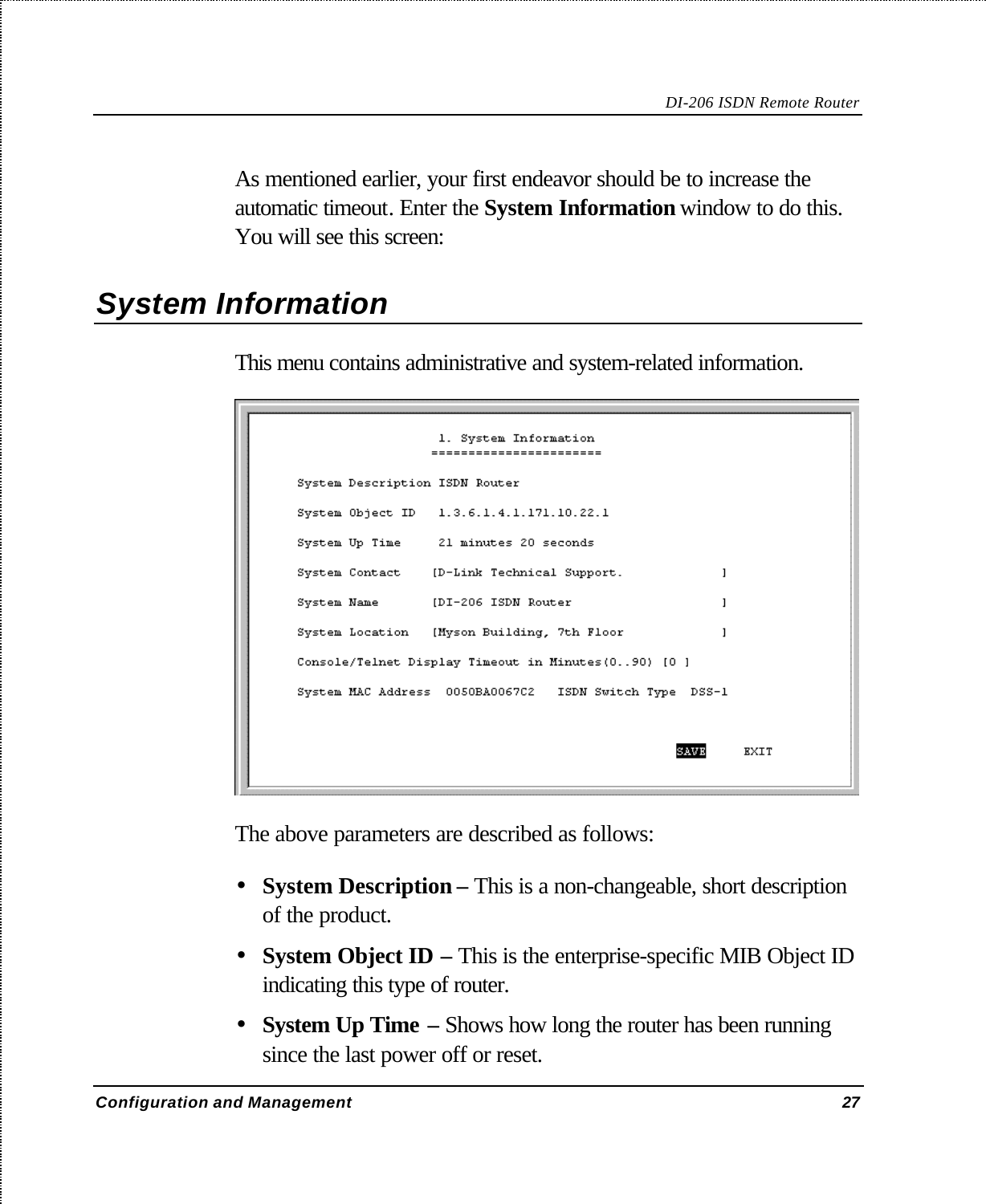- **System Contact** Enter the name of the department or individual responsible for maintaining the router.
- **System Name** Give the router a descriptive name for identification purposes.
- **System Location** Enter the geographic location of the router.
- **Console/Telnet Display Timeout in Minutes(0..90)** This is a security measure to automatically logoff from the console menu after a given idle time. Enter a timeout time between 0 and 90 minutes. Zero specifies no timeout.
- **System MAC Address** The physical address of this router.
- **ISDN Switch Type** The type of ISDN switch used by the telephone company that the DI-206 can communicate with. The DI-206 currently supports only the DSS1 switch type.

# *Interface Configuration*

The second item on the **Main Menu** is the **Interface Configuration** screen, which is used to configure the LAN and ISDN interfaces: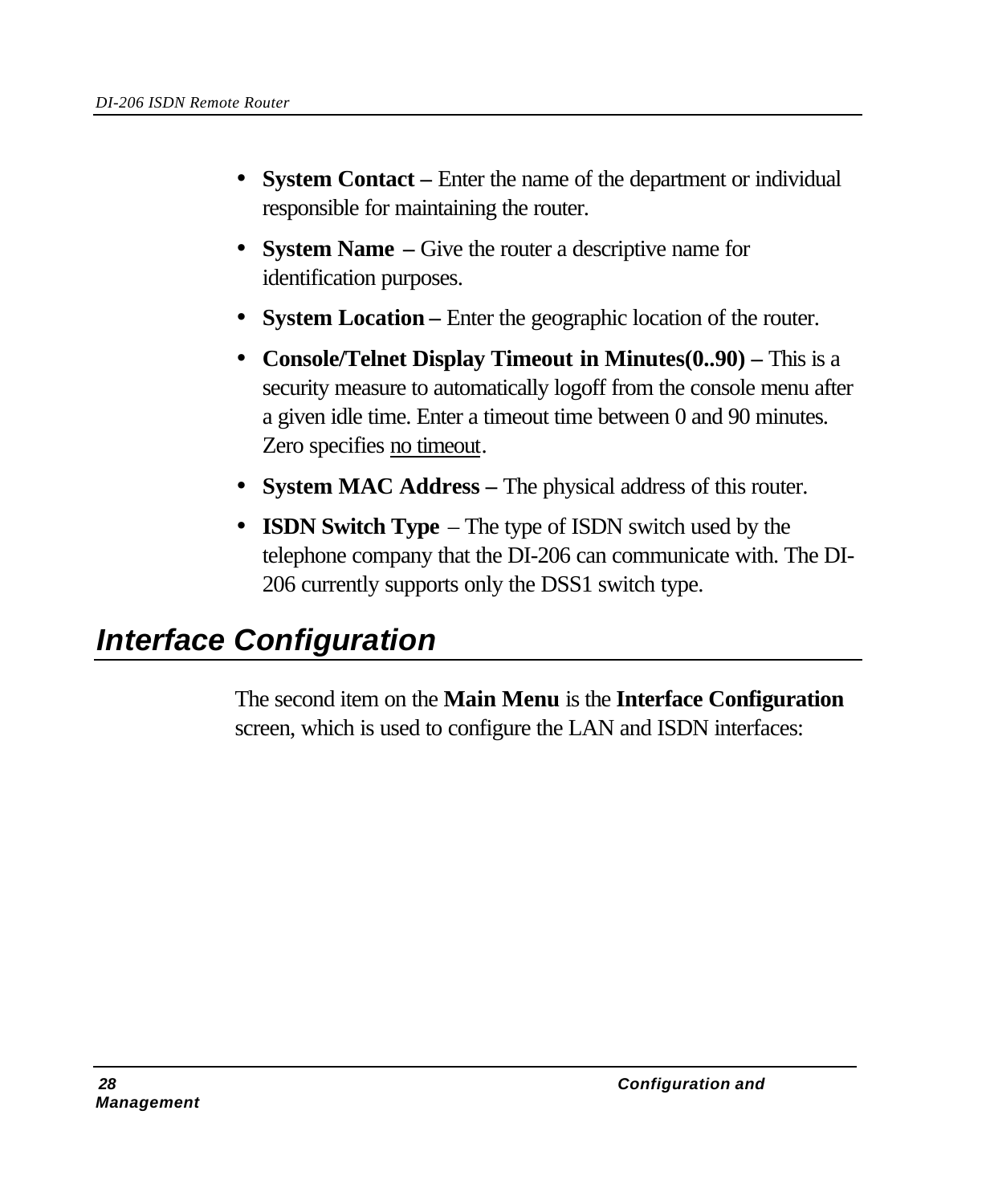| I | 2. Interface Configuration<br>----------------------------- |      |
|---|-------------------------------------------------------------|------|
|   | $LM.$<br>ISDN                                               |      |
|   |                                                             |      |
|   |                                                             |      |
|   |                                                             |      |
|   |                                                             |      |
|   |                                                             | EXIT |

### **LAN**

|                                | LAN<br>$= 1.125$           |      |      |
|--------------------------------|----------------------------|------|------|
|                                | Description [Branch Office |      |      |
|                                | Operation Mode 10TX HD     |      |      |
| State $\times$ Enable $\times$ |                            |      |      |
|                                |                            |      |      |
|                                |                            |      |      |
|                                |                            |      |      |
|                                |                            |      |      |
|                                |                            |      |      |
|                                |                            |      |      |
|                                |                            | SAVE | EXIT |

 $\mathbf{I}$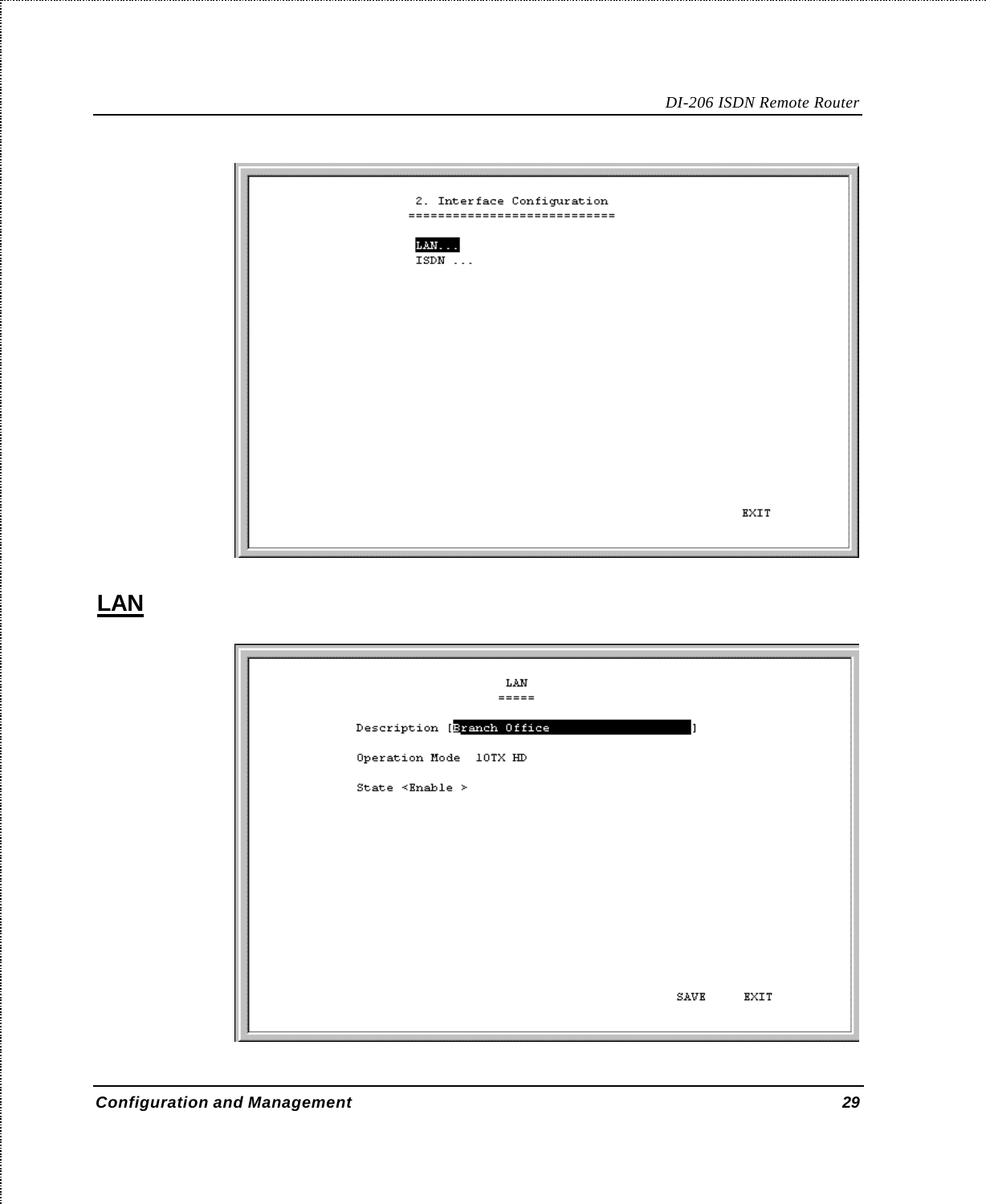The parameters are described below:

- **Description** This is a user-defined, 32-character identifier used to name the LAN.
- **Operation Mode** The LAN port is 10BASE-T only.
- **State –** This is a toggle, to *Disable* or *Enable* the LAN interface.

### **ISDN**

|                                             | ISDN                     |                                    |
|---------------------------------------------|--------------------------|------------------------------------|
|                                             | ======                   |                                    |
|                                             |                          |                                    |
| Description [Branch Office ISDN             |                          |                                    |
| Switch Type DSS-1                           |                          |                                    |
| B1 Channel Usage <switch></switch>          |                          | B2 Channel Usage <switch></switch> |
| Country ID [5]                              |                          |                                    |
| ISDN Data [                                 |                          |                                    |
| A/B Adapter 1 [                             |                          |                                    |
| A/B Adapter 2 [                             |                          |                                    |
| Phone 1 Call Waiting <disable></disable>    |                          |                                    |
| Phone 2 Call Waiting <disable></disable>    |                          |                                    |
| POTS Lines                                  | $\times$ Enable $\times$ |                                    |
| Global Reception <enable></enable>          |                          |                                    |
| Block Outgoing CLID <disable></disable>     |                          |                                    |
| Inbound Authentication <auth pap=""></auth> |                          |                                    |
| Call Bumping                                | <disable></disable>      |                                    |
| State                                       | $\times$ Enable >        |                                    |
|                                             |                          |                                    |
|                                             |                          |                                    |
|                                             |                          |                                    |
|                                             |                          | EXIT<br>SAVE                       |
|                                             |                          |                                    |

The parameters are described below:

- **Description** This is a user-defined, 32-character identifier used to name the ISDN.
- **Switch Type** This parameter defines the type of ISDN service used. Currently, the DI-206 only supports DSS-1 type ISDN lines.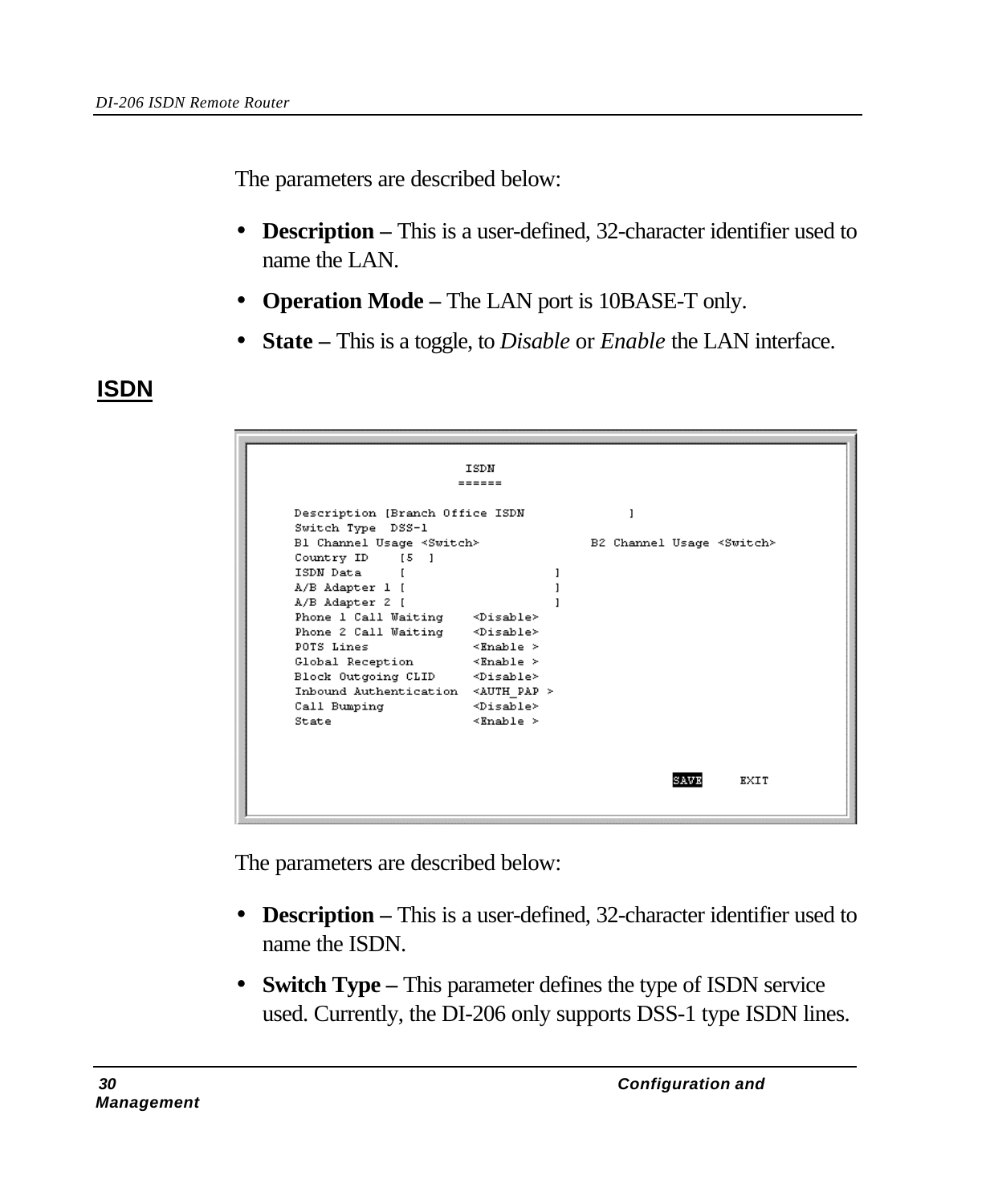- **B1** and **B2 Channel Usage** This defines whether the ISDN line is a leased line or a normal switched line. If you are not using a leased line connection, set this item to Switch.
- **Country ID** This field needs to contain the country parameter. Without this information, the router cannot establish a connection. A list of country ID numbers is located in Appendix E, "*Country ID Numbers*."
- **ISDN Data** This field must contain the incoming telephone number for data calls. In other words, it is your ISDN line's data phone number.
- **A/B Adapter 1** and 2 Enter the telephone numbers for your voice/analog lines.
- **Phone 1** and **2 Call Waiting** If you have applied for and received call waiting capabilities for your ISDN voice lines, you must enable these settings in order for the call waiting feature to function.

There are 4 special operations for using call waiting (*flash* means a very brief hanging up of the phone. In other words, for the first option below, flash 0, click the hang up button on your phone very quickly and then press the number 0 on your telephone's keypad):

- Flash 0 disconnect the first phone call established.
- Flash 1 disconnect the second phone call established.
- Flash 2 switch between the two phone calls.
- Flash 3 speak to both parties simultaneously (if conference calling is enabled by your phone company).
- **POTS Lines**  [Plain Old Telephone Service]. Enables or disables phone calls on the Phone 1 and Phone 2 jacks on the rear of the router.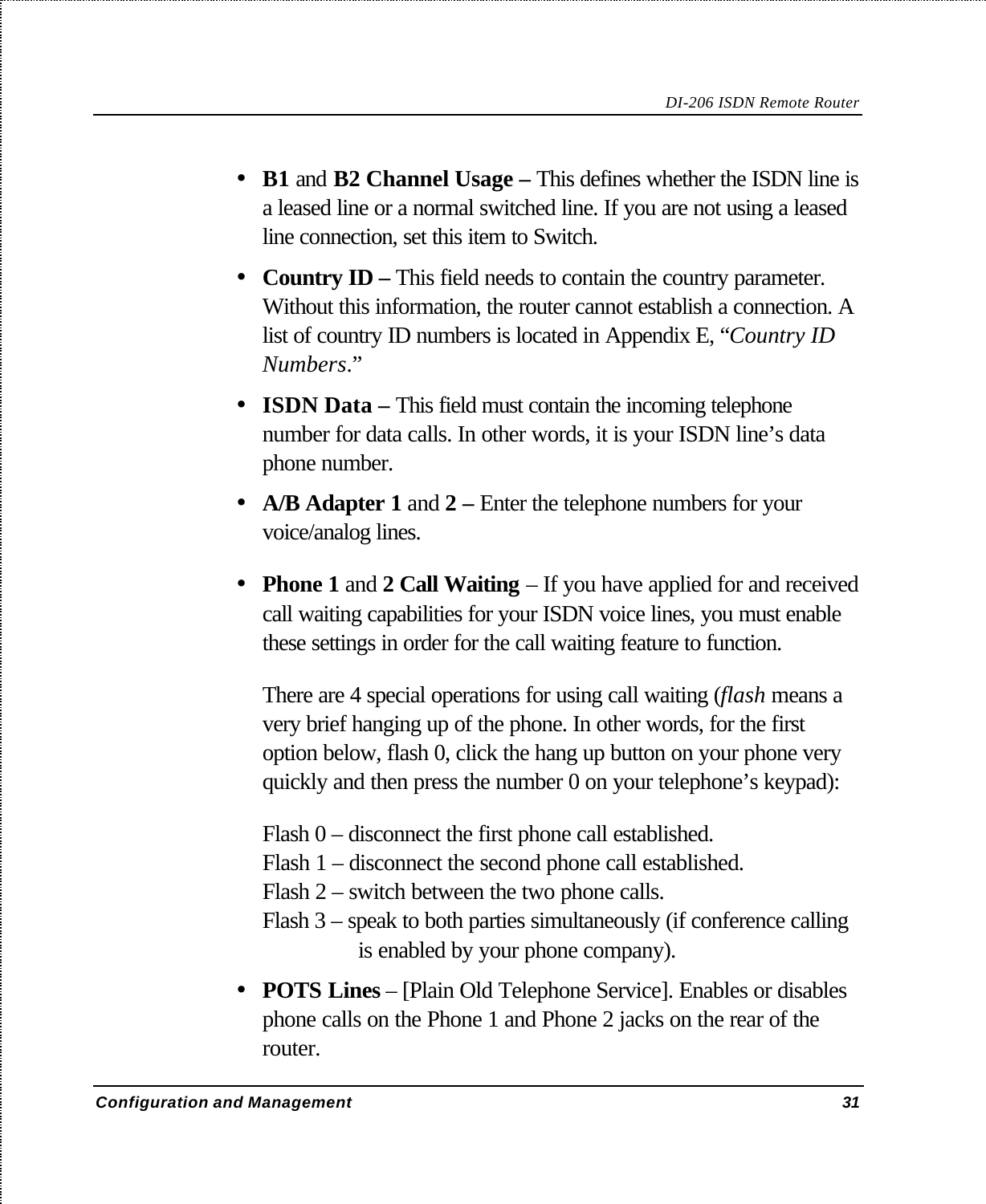- **Global Reception** When this is enabled, the Phone 1 and Phone 2 jacks will receive all phone calls directed to them by the telephone company's switch. When disabled, the router will check incoming calls to the Phone 1 and 2 jacks against the telephone numbers specified in the A/B Adapter 1 and 2 fields above.
- **Block Outgoing CLID** When this is enabled, your ISDN data phone number and voice phone numbers will never be sent out when trying to establish a connection. Thus, even if sites being called have Caller ID, they still won't be able to know your phone number.
- **Inbound Authentication** This defines the authorization protocol that will be used when accepting a dial-in connection. The choices are Password Authentication Protocol [*PAP*], Challenge Handshake Authentication Protocol [*CHAP*] or *None*. PAP and CHAP do not provide a screen for users to manually enter their Username and Password – instead, this data must be entered into the dialing software before placing the call. Make sure the device dialing in is using the same protocol as defined here. The *None* setting may be used when you do not wish dial-in users or networks to identify themselves or be subject to security.
- **Call Bumping** This setting only takes effect when both B channels are connected and using multi-link PPP. If this is the case and call bumping is enabled, when you receive an outgoing voice call, the second B channel will be dropped (with all traffic being moved to the first B channel) and the voice call will be received. If disabled, both B channels will continue their data transmissions uninterrupted and the voice call will be ignored.
- **State** Enables or disables the ISDN port.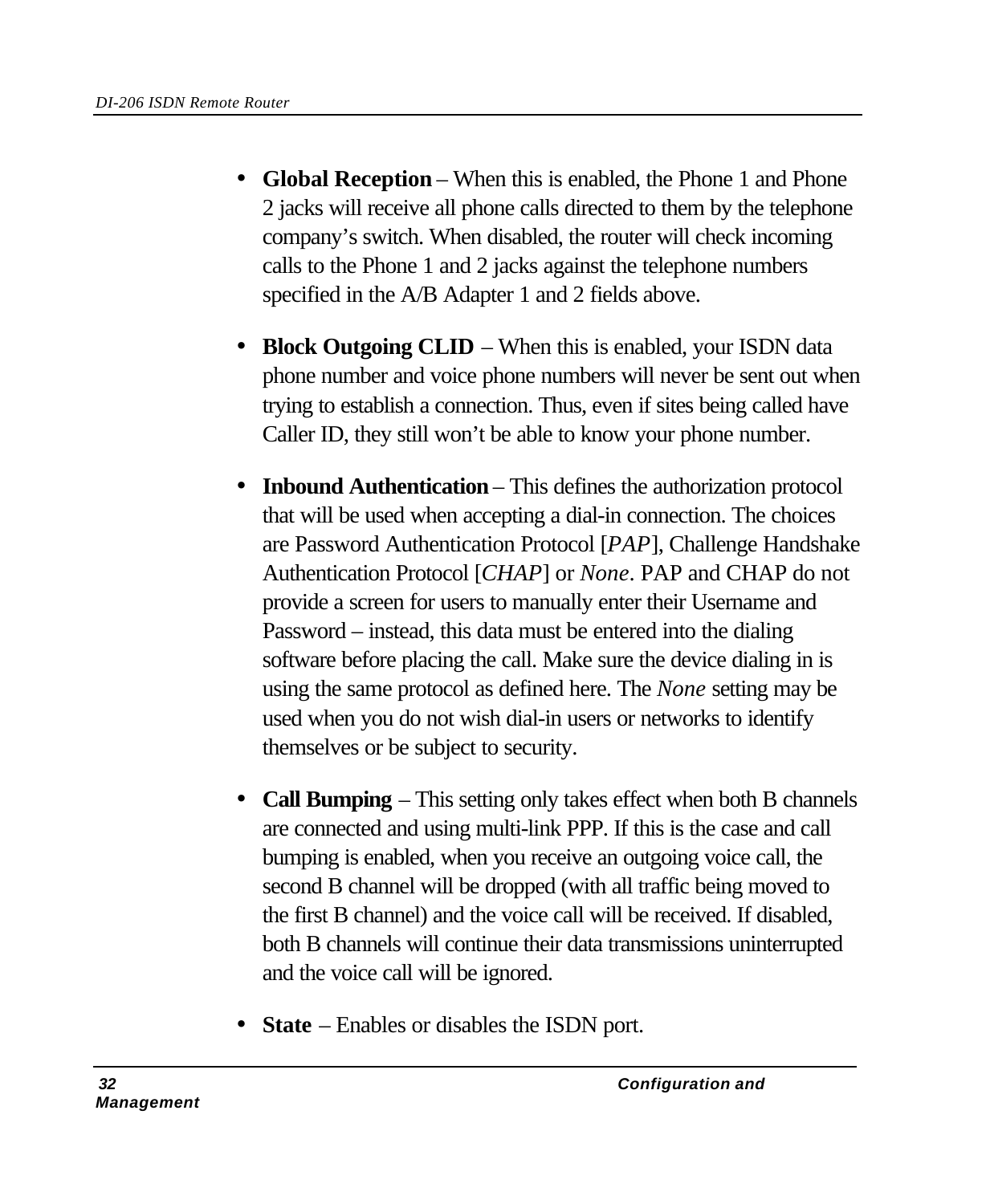# *Network Configuration*

IP protocol configuration and static routes are configured in the **Network Configuration** sub-menu. This menu is shown below:

| 3. Network Configuration<br>--------------------------- |             |
|---------------------------------------------------------|-------------|
| 1. IP Configuration                                     |             |
|                                                         |             |
|                                                         |             |
|                                                         |             |
|                                                         | <b>EXIT</b> |

Select IP Configuration and the following screen opens: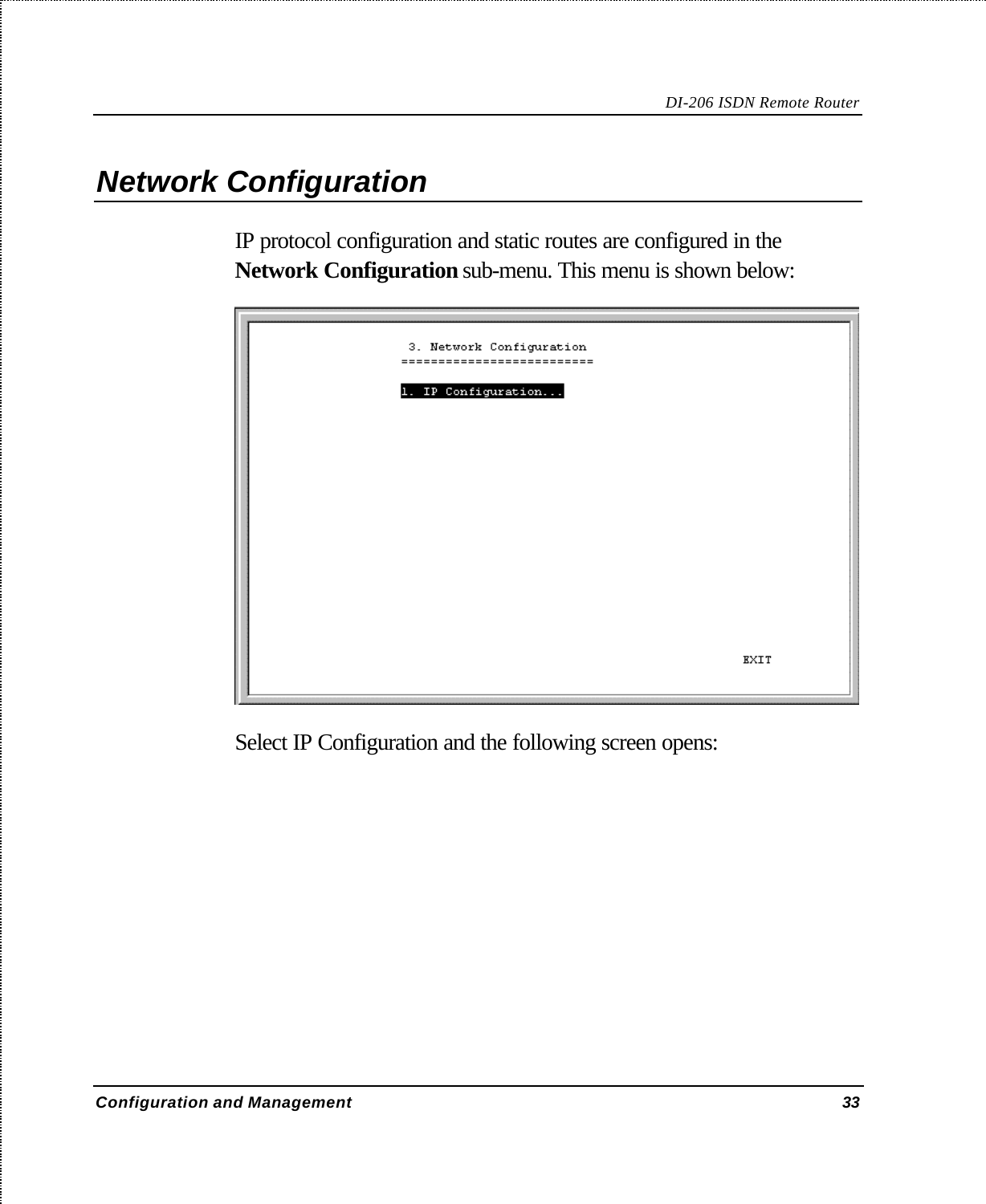

### **IP Stack Configuration**

The network interface IP address, mask and protocols are specified in the **IP Stack Configuration** submenus. Below, the screens for both the LAN and ISDN interfaces are shown.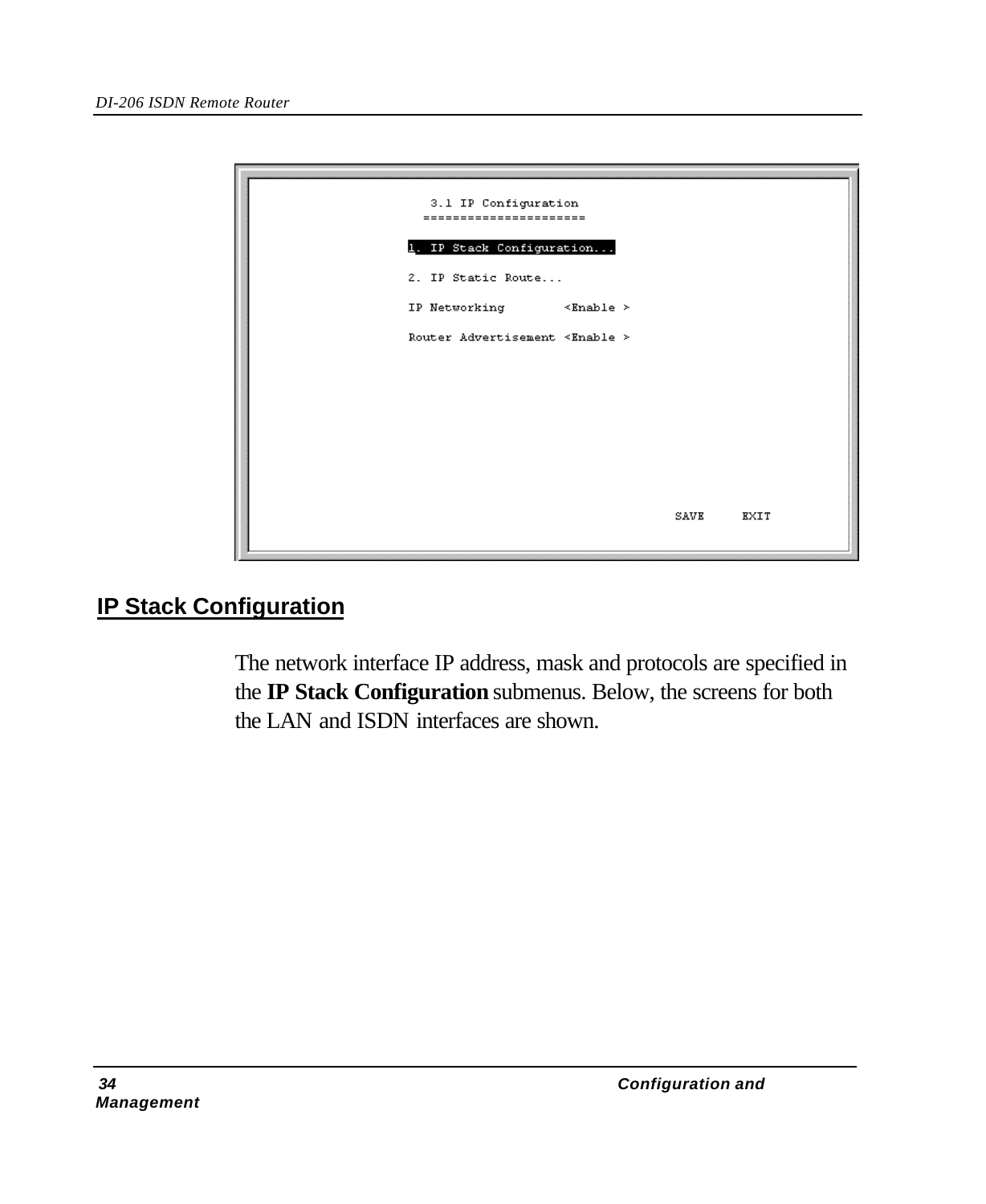| LAN<br>$= 10000000$<br>IP Address<br>Netmask<br>Forwarding<br>Routing Protocol<br>Routing Mode<br>IP Multicasting<br>Multicast Protocol <none><br/>IGMP Version<br/>DHCP Client</none> | [10.17.53.44]<br>[255.0.0.0]<br>$\times$ Enable ><br>$\le$ RIPV1 $\ge$<br>$\leq$ Both $\geq$<br><disable><br/><math>\langle V2 \rangle</math><br/><math>&lt;</math>Disable&gt;</disable>                            | ı<br>1 |      |
|----------------------------------------------------------------------------------------------------------------------------------------------------------------------------------------|---------------------------------------------------------------------------------------------------------------------------------------------------------------------------------------------------------------------|--------|------|
|                                                                                                                                                                                        |                                                                                                                                                                                                                     | SAVE   | EXIT |
| ISDN Link 1<br>-------------                                                                                                                                                           |                                                                                                                                                                                                                     |        |      |
| IP Address<br>Netmask<br>State<br>Routing Protocol<br>Routing Mode<br>IP Multicasting<br>Multicast Protocol <none><br/>IGMP Version<br/>RIP Spoofing</none>                            | [210.11.22.3]<br>[255.255.255.0]<br><ip stack=""><br/><ripv1<br>-&gt;<br/><math>&lt;</math> None &gt;<br/><disable><br/><math>\langle V2 \rangle</math><br/><math>\prec</math>Enable &gt;</disable></ripv1<br></ip> | IJ     |      |
|                                                                                                                                                                                        |                                                                                                                                                                                                                     | SAVE   | EXIT |

The parameters are described below: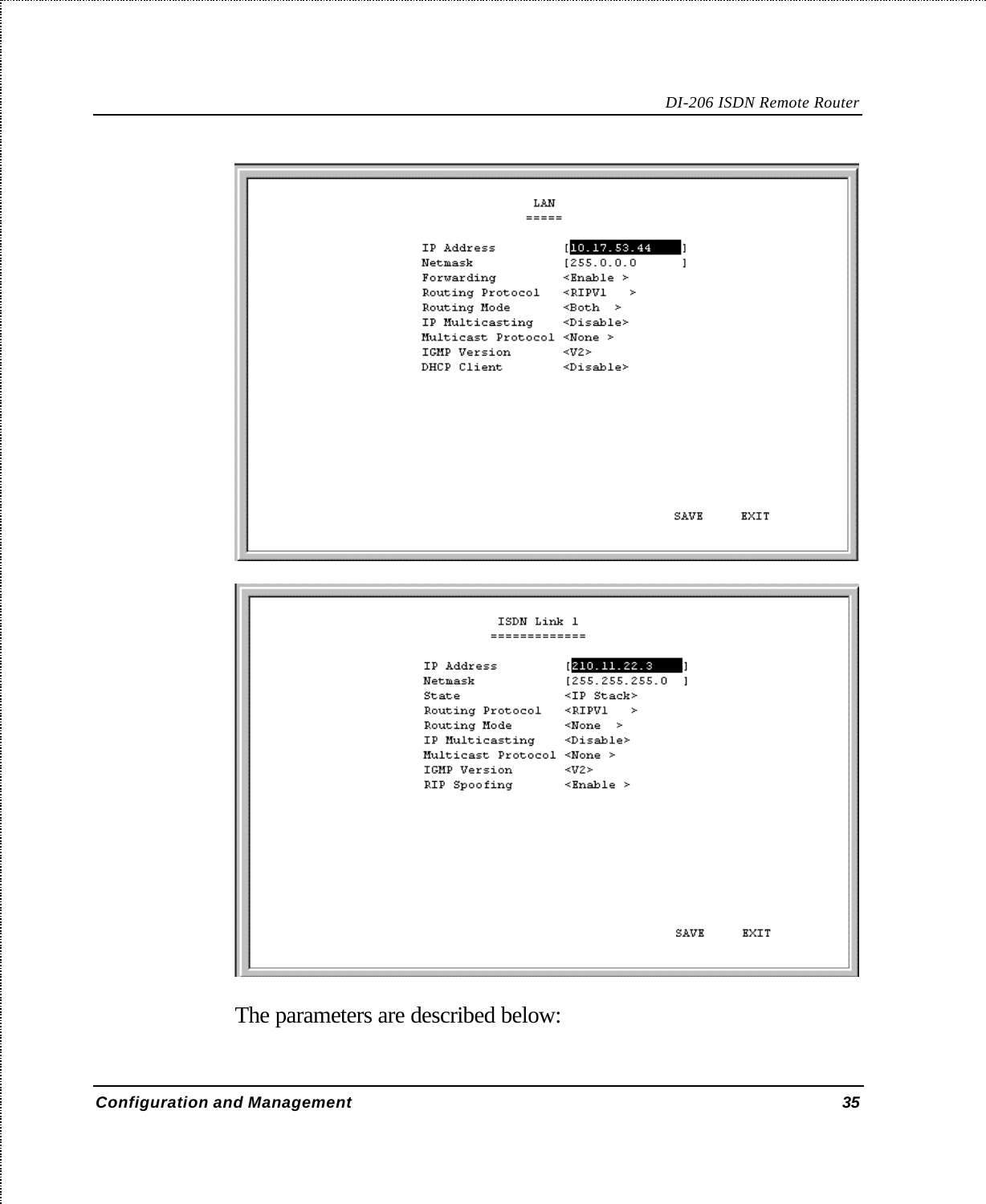- **IP Address** This is the IP address for the router on the network to which this interface is connected.
- **Netmask** This is a 32-bit bit mask that shows how the IP address is to be divided into network, subnet and host parts. The netmask has ones in the bit positions in the 32-bit address which are to be used for the network and subnet parts, and zeros for the host part. The mask should contain at least the standard network portion (as determined by the address's class), and the subnet field should be contiguous with the network portion.
- **Forwarding (LAN)** This enables or disables communications between this router and other router(s) on the LAN.
- **State (ISDN)** This is a link method between this interface and adjacent router(s). The methods are described:
	- 1. *AUTO* This obtains and utilizes the IP address assignment from your ISP (Internet Service Provider).
	- 2. *DISABLE –* This disables this interface.
	- 3. *IP STACK –* This enables this interface, and the IP address used will be the value of the parameter, *IP Address*.
	- 4. *UNNUMBER –* This utilizes a method of connecting this router with adjacent routers, without having to define an IP network prefix between them. The adjacent routers must have *UNNUMBER* capability too.
- **Routing Protocol** This is a distance vector routing protocol. RIP is an Internet standard Interior Gateway Protocol defined in RFC 1058 and RFC 1723. Routing information is sent periodically (each 30 seconds, or triggered by topology change) to an adjacent router. The adjacent router must be using the same protocol. Setting this to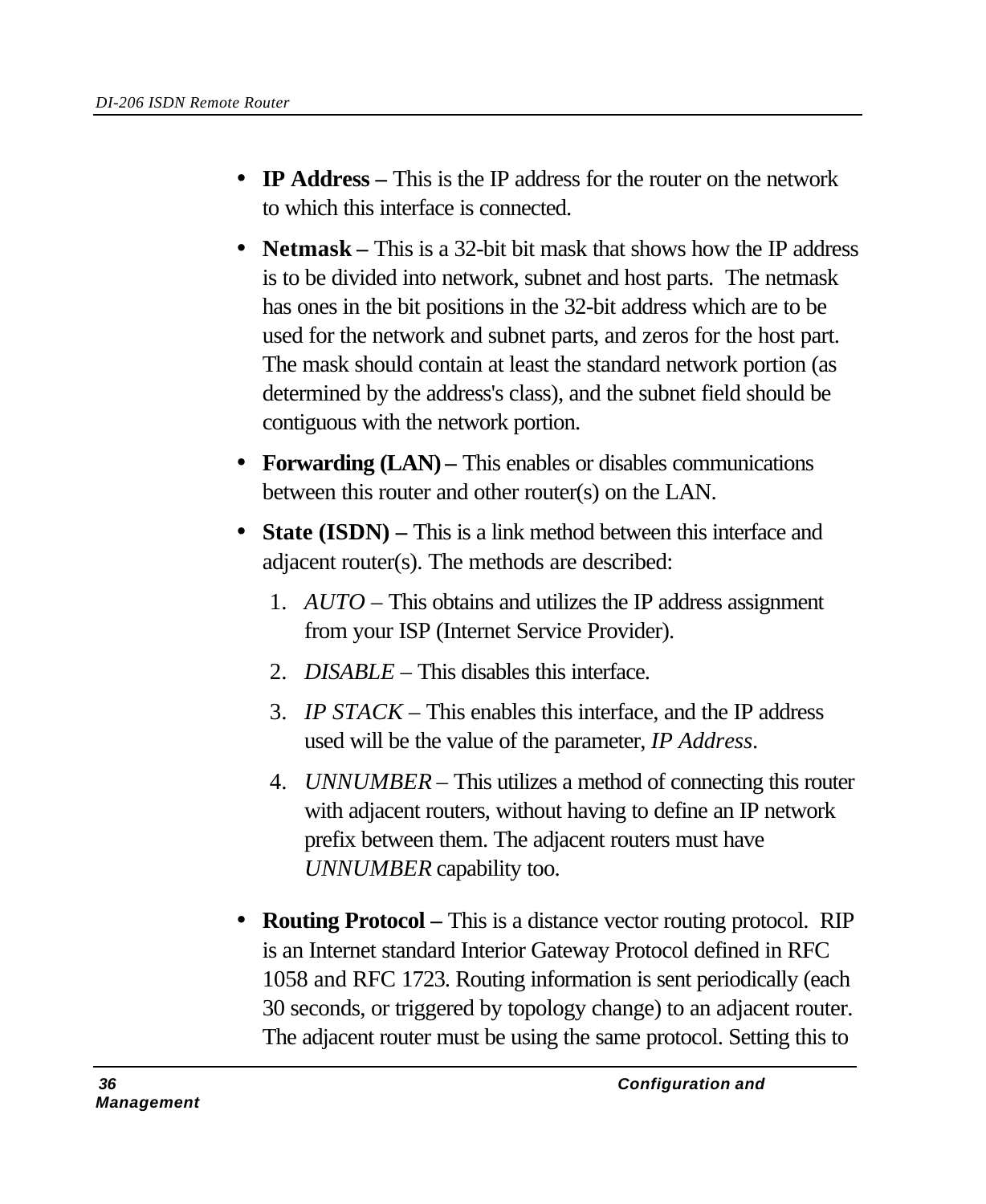*RIPV1&V2* will give the router the ability to make routing information exchanges with any adjacent router.

- **Routing Mode** This parameter allows the router to specify the extent to which it partakes in the RIP on this port. The options are described below:
	- 1. *None* The router will not participate in any RIP exchange with adjacent routers.
	- 2. *Listen* The router will incorporate routing information from adjacent routers, but will not send its own routing table.
	- 3. *Talk* The router will send adjacent routers its own routing table, but will not incorporate routing information from them.
	- 4. *Both*  The router will incorporate routing information from adjacent routers, and will send adjacent routers it's own routing table.
- **IP Multicasting** This feature enables or disables the router's ability to route IP Multicast packets from one interface to another (for example, from the LAN ports to the ISDN port). IP Multicasting is a bandwidth-saving method for transmitting data to more than one host. IP Multicasting is often used when sending/receiving audio or video data. When IP Multicasting is enabled, the router will search its multicast forwarding table and depending on the result of the search will either forward the packet or add the group to the table. If IP Multicasting is disabled, all multicast packets received by the router will be dropped, effectively limiting multicasting to the LAN. The router can also perform DVMRP if this feature is enabled (see Multicast Protocol below), which allows the DI-206 to share multicast information with other routers, enabling IP multicasting over the ISDN port.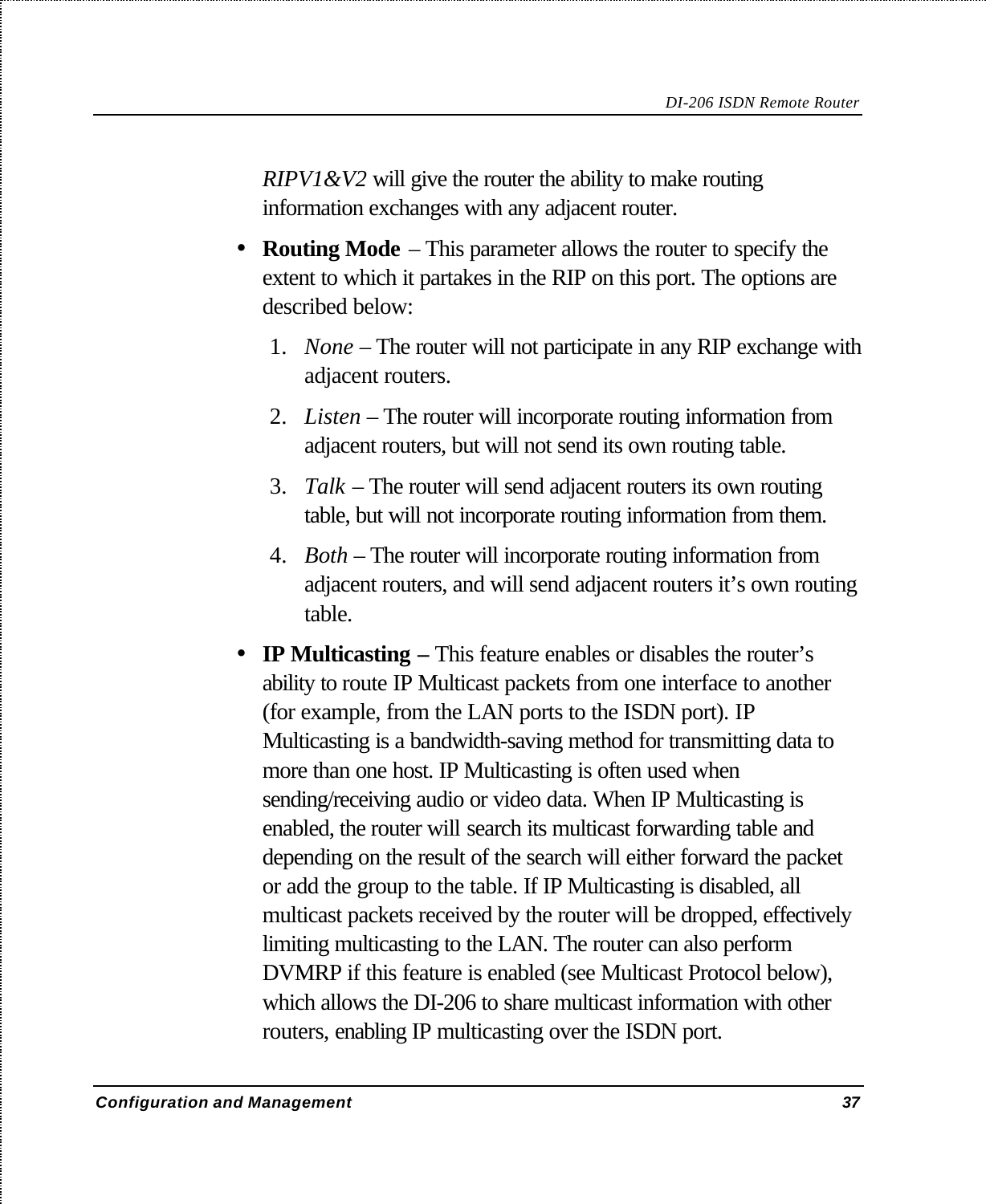- **Multicast Protocol** If this parameter is set to None, the router will only use the Internet Group Management Protocol (IGMP), if IP Multicasting is enabled above. This effectively limits multicast data to the local network. If set to DVMRP (Distance Vector Multicast Routing Protocol), the router will also use this protocol to share its multicast information with other routers (much like RIP), in effect, enabling multicasting on the WAN (ISDN) port.
- **IGMP Version** Configures the router to use either IGMP version 1 or 2. A major difference between the two is that version 2 allows the router to communicate multicast information with other routers (via the ISDN port), even if the other router isn't using DVMRP.
- **DHCP Client (LAN)** This feature allows the LAN port to be assigned an IP address from a DHCP server other than the one in the router. This feature should be enabled only for special configurations (such as the presence of a cable modem on the LAN) where you wish the router to work with a device on the network that must act as a DHCP server. Otherwise, this feature should be kept disabled.
- **RIP Spoofing (ISDN)** This feature should only be enabled if you have more than one router on your network and this router is providing your WAN connection. In this case, if the WAN connection is dropped due to inactivity and this feature is enabled, RIP packets will be sent to the other routers on the network telling them that data can still be sent to the WAN via this router. Otherwise, the other routers will learn that the WAN link has been disconnected and will no longer forward packets destined for the WAN to this router, causing the packets to be dropped before Bandwidth on Demand has a chance to reestablish the WAN connection.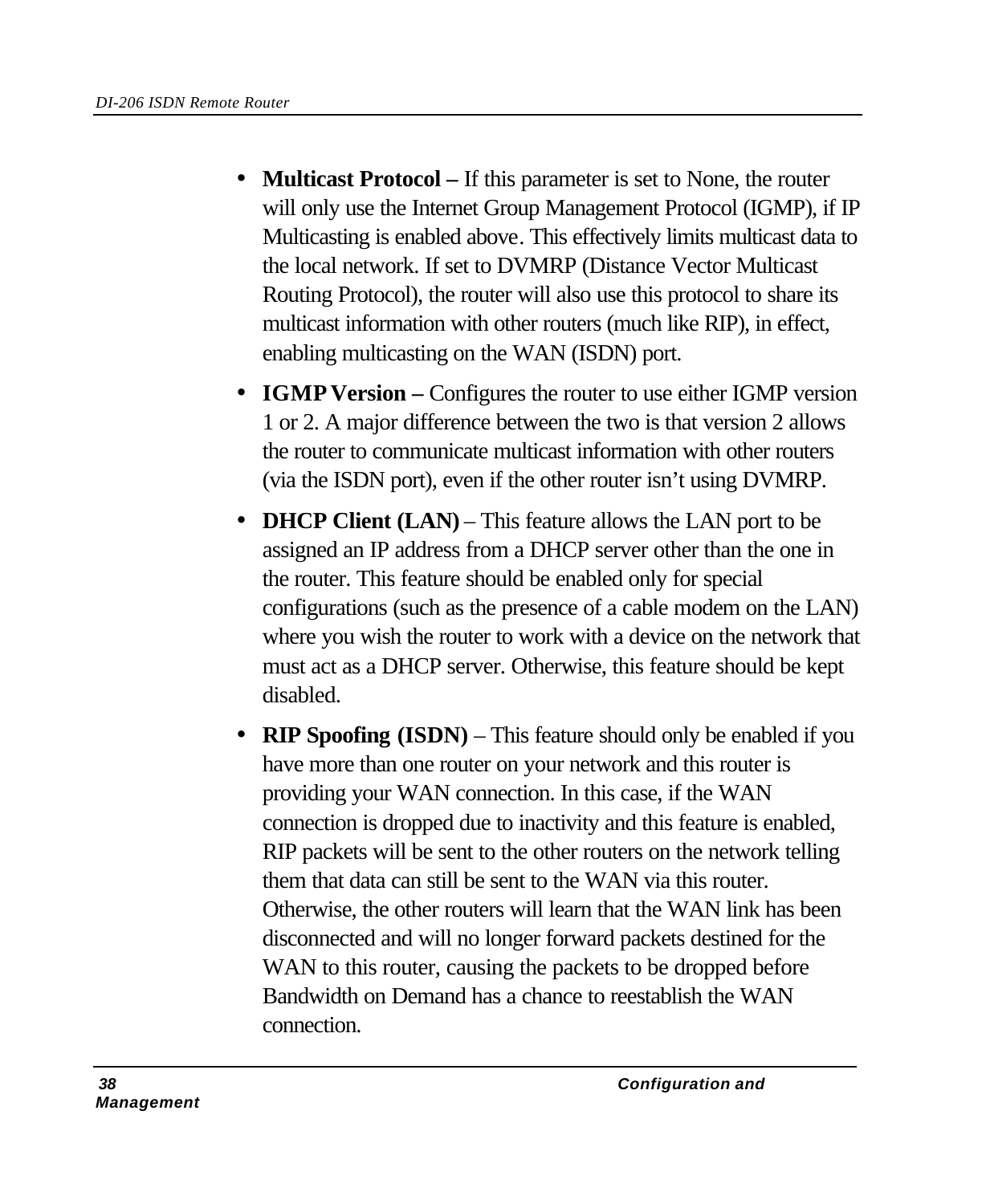#### **IP Static Route**

A static route is a permanent entry in the routing table. Static routing provides a means of explicitly defining the next hop router for a particular destination network IP address. Each static route entry also allows for a metric (a.k.a. hop count) to be specified.

| 3.1.2 IP Static Route                                                                                                                                                                 |                                                                                                                                                                                    |                                                                                                                                                     |   |                                                                                                                                        |                                                                                                                      |      |                                                                                                                                                                                                                                                                                                                                                                                                                                                          |
|---------------------------------------------------------------------------------------------------------------------------------------------------------------------------------------|------------------------------------------------------------------------------------------------------------------------------------------------------------------------------------|-----------------------------------------------------------------------------------------------------------------------------------------------------|---|----------------------------------------------------------------------------------------------------------------------------------------|----------------------------------------------------------------------------------------------------------------------|------|----------------------------------------------------------------------------------------------------------------------------------------------------------------------------------------------------------------------------------------------------------------------------------------------------------------------------------------------------------------------------------------------------------------------------------------------------------|
| IP Address                                                                                                                                                                            | Netmask                                                                                                                                                                            | Gateway                                                                                                                                             |   |                                                                                                                                        | Hops Intf                                                                                                            |      | State                                                                                                                                                                                                                                                                                                                                                                                                                                                    |
| 1.10.0.0.0<br>2. [202.12.125.0]<br>3.1202.12.124.0<br>4.10.0.0.0<br>5.10.0.0.0<br>6.10.0.0.0<br>7.10.0.0.0<br>8.10.0.0.0<br>9.10.0.0.0<br>10.10.0.0.0<br>11. [0.0.0.0]<br>12.10.0.0.0 | $[255.255.255.0]$ $[210.172.23.1]$ $[1]$<br>11255.255.255.0<br>110.0.0.0<br>110.0.0.0<br>110.0.0.0<br>1[0.0.0.0]<br>110.0.0.0<br>1[0.0.0.0]<br>110.0.0.0<br>110.0.0.0<br>110.0.0.0 | 11172.22.3.1<br>11202.12.129.1<br>110.0.0.0<br>110.0.0.0<br>110.0.0.0<br>110.0.0.0<br>110.0.0.0<br>110.0.0.0<br>110.0.0.0<br>110.0.0.0<br>110.0.0.0 | 1 | $1$ $11$ $1$<br>111<br>1101<br>$1$ $101$<br>1101<br>$1$ $101$<br>$1$ $10$ $1 \times$ LAN<br>$1$ [O $1 \leq$ LAN<br>$1$ [O ] $\leq$ LAN | $\rm < LAM$<br>$<$ LAN<br>$1$ $10$ $1 \leq$ $1 \text{AN}$<br>$1$ $10$ $1 \leq$ $50$<br>$<$ LAN<br>$<$ LAN<br>$<$ LAN |      | $\le$ ISDN L1> $\le$ Enable ><br>$>$ <enable><br/><math>\le</math>ISDN L2&gt; <math>\le</math>Enable &gt;<br/><math>&gt;</math> <disable><br/><math>&gt;</math> <disable><br/>&gt; <disable><br/>&gt; <disable><br/><math>&gt;</math> <disable><br/>&gt; <disable><br/><math>&gt;</math> <disable><br/>&gt; <disable><br/><math>&gt;</math> <disable></disable></disable></disable></disable></disable></disable></disable></disable></disable></enable> |
|                                                                                                                                                                                       |                                                                                                                                                                                    |                                                                                                                                                     |   | <b>SAVE</b>                                                                                                                            |                                                                                                                      | EXIT |                                                                                                                                                                                                                                                                                                                                                                                                                                                          |

The parameters are described below:

- **IP Address** This specifies the destination network IP address (or a host, depending on the netmask) and pairs it with a gateway.
- **Netmask** This mask shows how the destination IP address is to be divided into network, subnet and host parts. The netmask has ones in the bit positions in the 32-bit address which are to be used for the network and subnet parts, and zeros for the host part.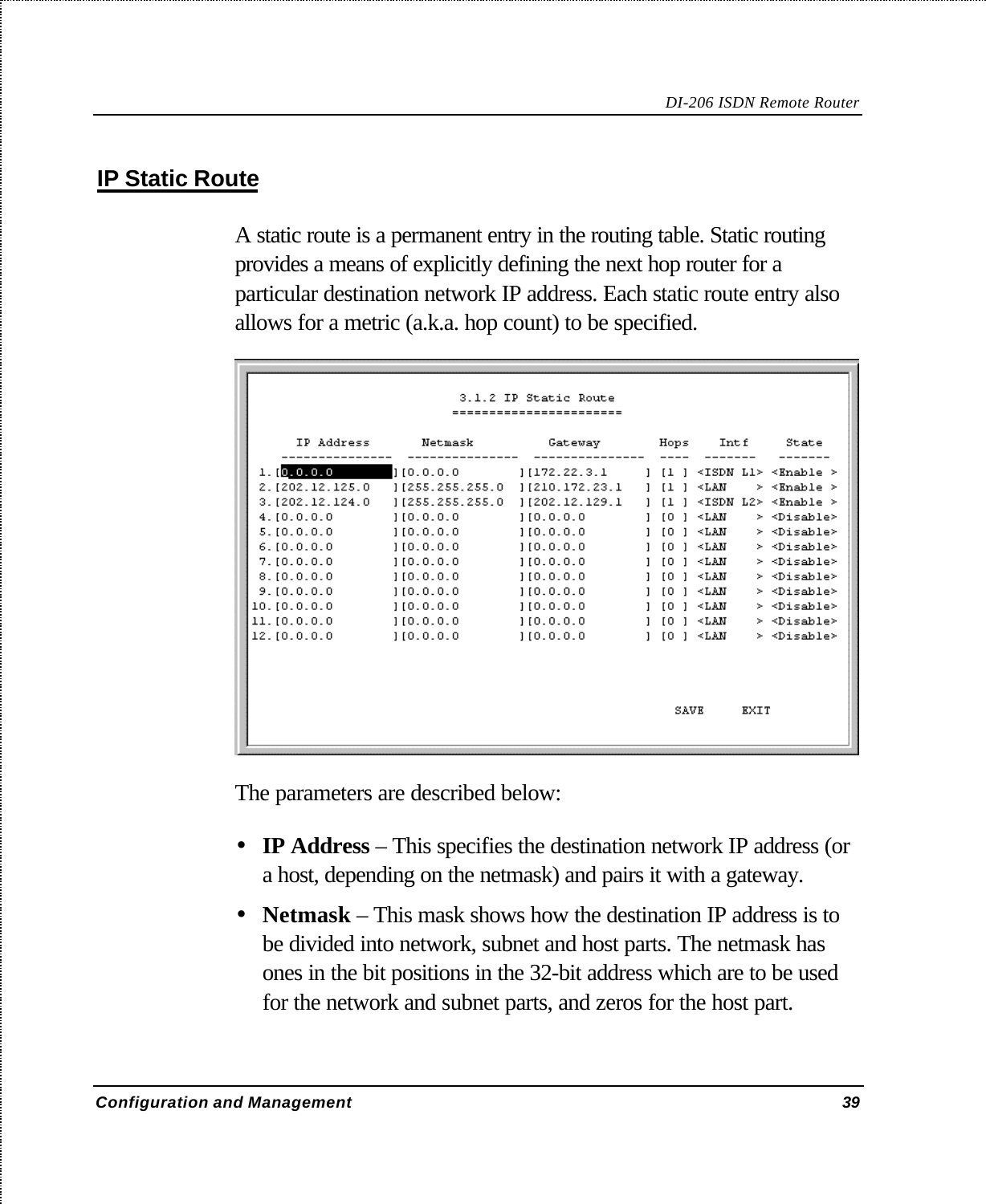- **Gateway** This is the adjacent next hop router, for which the packets, arriving to this router with this destination IP address, will be forwarded.
- **Hops** This is an associated RIP metric that may have its value set between 1 and 15, inclusive. A metric value higher than 15 (such as 16) means that the network is unreachable.
- **Intf** This is the network interface containing the gateway that the packets will be forwarded through.
- **State** This enables/disables a particular entry.

#### **IP Static Route Examples**

The IP Static Route Table shown in the **IP Static Route** screen above has the first three entries configured for common implementations of static routing.

The first entry assumes that ISDN1 has a connection to the Internet and defines the default next hop router. If you use this router to connect to the Internet it is very important that you create an entry here that defines the default next hop router as your ISP. This configuration is also commonly used when RIP exchanges with other Internet routers (on ISDN1) are disabled.

The second entry shows how to configure static routes when there is another router on the LAN. The IP Address shown (202.12.125.0) is the network address for a branch office, for example. The Gateway Address (210.172.23.1) is the IP address to the LAN port on another router on the LAN that maintains an ISDN connection to the branch office.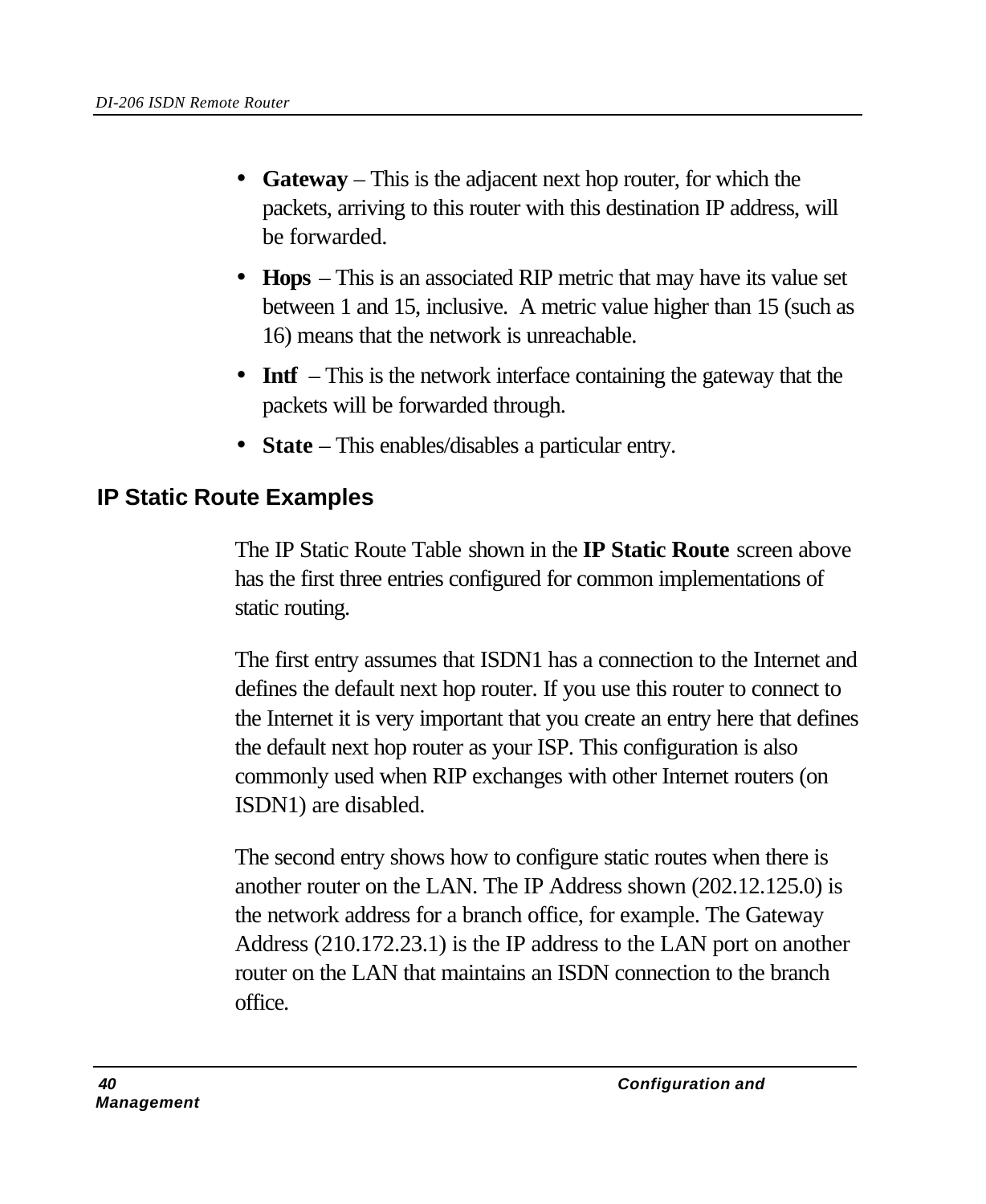The third entry is an example of an enterprise ISDN connection (through telephone lines) to another router, at a branch office for example. The IP Address is the network address of the branch office. The Gateway Address is the IP Address of the ISDN port on the branch office router. This configuration assumes there is a modem on ISDN2 maintaining a dial-up connection to the branch office.

#### **IP Networking**

Under the **IP Configuration** sub-menu, the IP Networking function can toggle to connect or disconnect this router from the entire IP network.

When IP Networking is disabled, all routing functions are stopped. The only IP Address the router will act on is its own, via Telnet for example.

#### **Router Advertisement**

When this option is enabled, the router will periodically send out ICMP packets that announce itself on the network. These ICMP packets are utilized by the Windows 98 or later operating system, which will automatically update the default gateway setting on the computer in which it is installed.

### *SNMP Agent Configuration*

The Simple Network Management Protocol (SNMP), defined in STD 15, RFC 1157, is a protocol governing the management and the monitoring of IP network devices and their functions. The DI-206 supports the use of SNMP to acknowledge communication between management stations and itself. Basically, the DI-206, when connected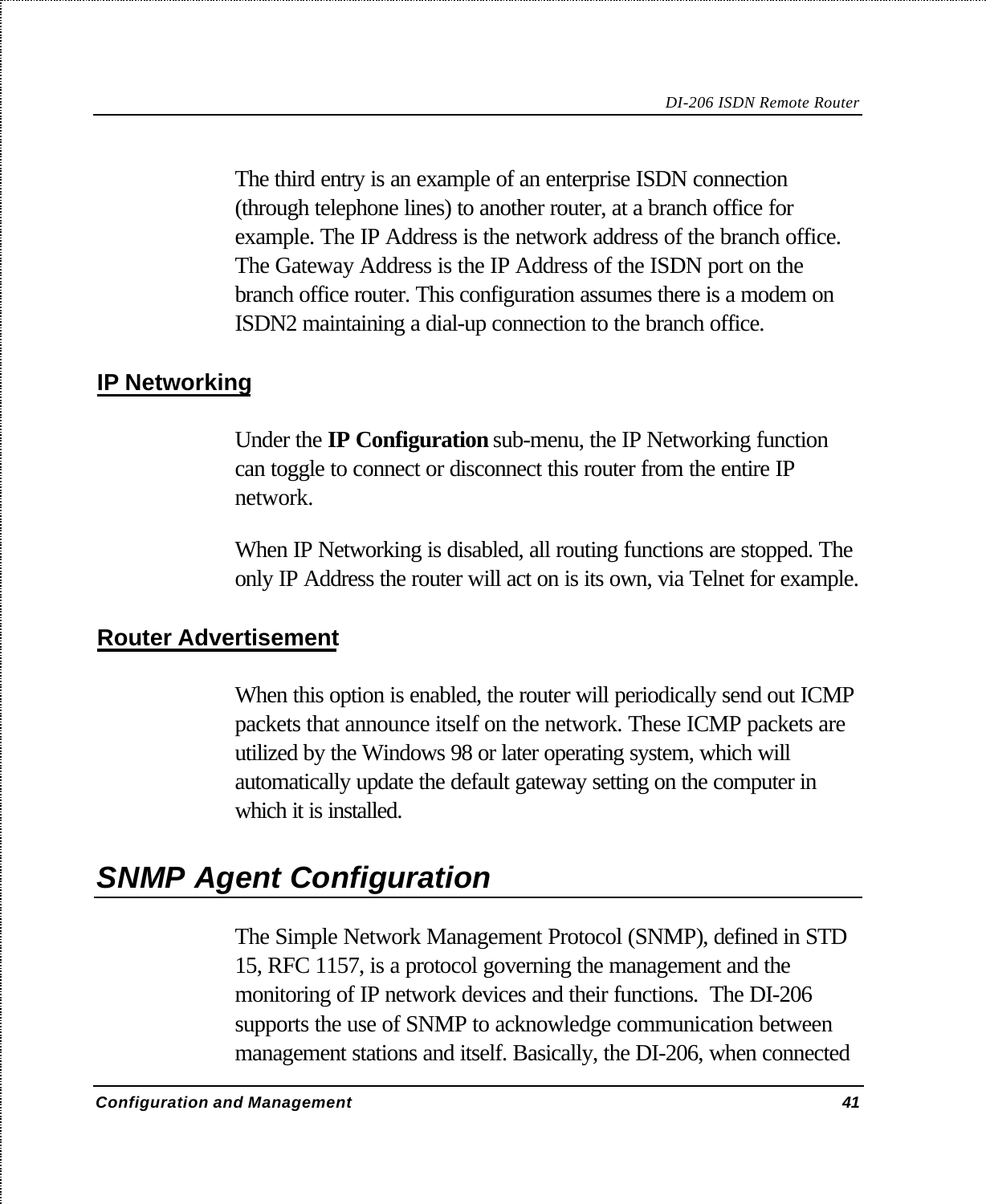to the network, acts as an SNMP agent, a software process that responds to queries using SNMP to provide status and statistics about the router.

Following is a description of how to configure the DI-206 for SNMP management.

| 4. SMMP Agent Configuration<br>----------------------------- |      |      |
|--------------------------------------------------------------|------|------|
| 1. SMMP Community Configuration                              |      |      |
| 2. SMMP Trap Manager Configuration                           |      |      |
| 3. SMMP Authenticated Trap <enable></enable>                 |      |      |
|                                                              |      |      |
|                                                              |      |      |
|                                                              |      |      |
|                                                              |      |      |
|                                                              |      |      |
|                                                              |      |      |
|                                                              | SAVE | EXIT |
|                                                              |      |      |

From the **Main Menu**, select *SNMP Agent Configuration*. This will bring you to the **SNMP Agent Configuration** menu, shown above.

### **SNMP Community Configuration**

Select and enter the **SNMP Community Configuration** sub-menu. You will see the following configuration screen: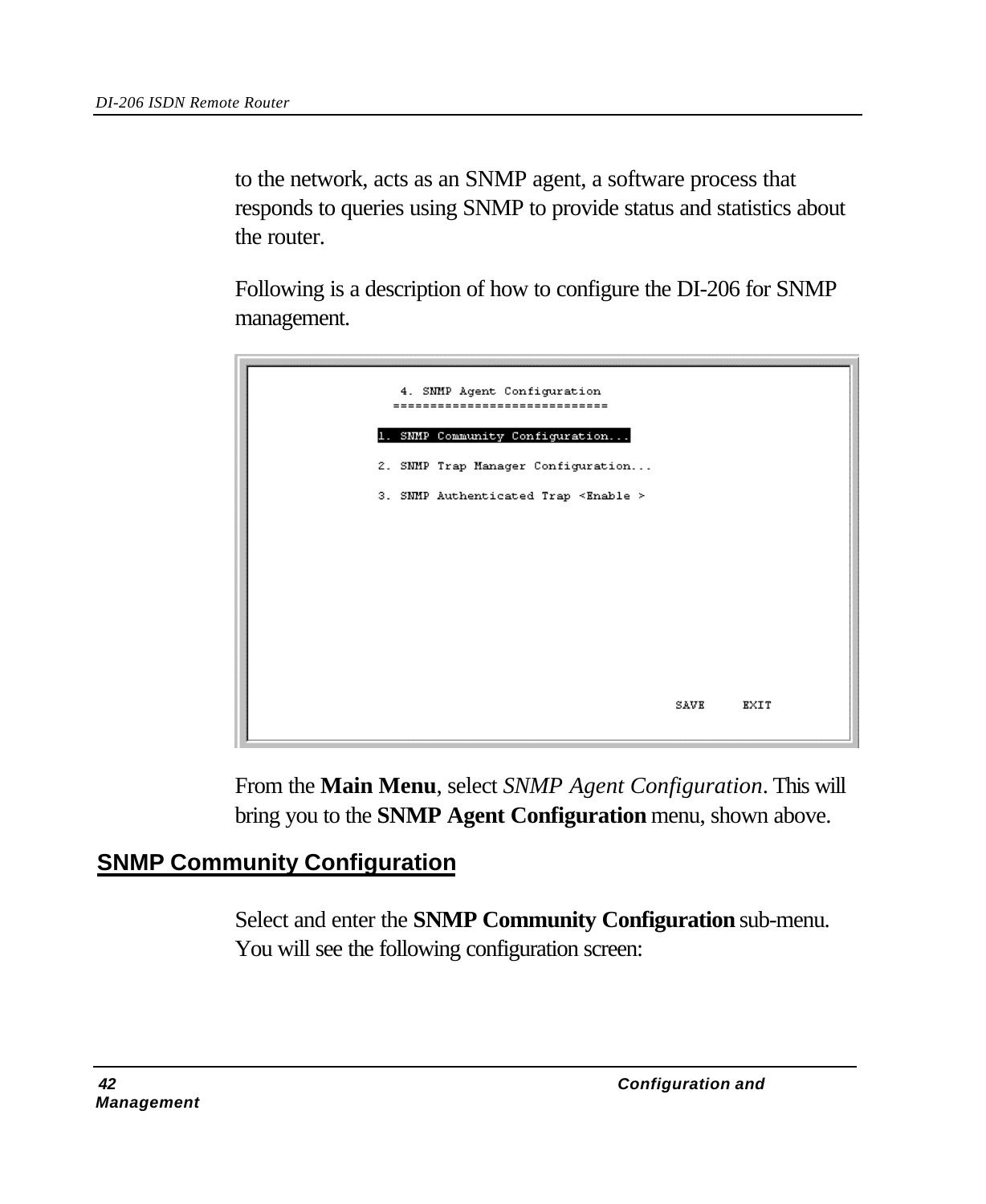|                                                     |  | 4.1 SNMP Community Configuration<br>------------------------------                                                                                                         |                             |      |
|-----------------------------------------------------|--|----------------------------------------------------------------------------------------------------------------------------------------------------------------------------|-----------------------------|------|
| SNMP Community String<br>public<br><i>[private]</i> |  | Access Right<br><read only=""><br/><read write=""> <valid><br/><read write=""> <valid><br/><read write=""> <invalid></invalid></read></valid></read></valid></read></read> | Status<br>$\langle$ Valid > |      |
|                                                     |  |                                                                                                                                                                            |                             |      |
|                                                     |  |                                                                                                                                                                            |                             |      |
|                                                     |  |                                                                                                                                                                            | SAVE                        | EXIT |

The parameters are described below:

- **SNMP Community String** This community string is a userdefined identifying name used to group together some arbitrary set of SNMP application entities managed by the network manager.
- **Access Right** This element of the set {*Read Only*, *Read/Write*} is called the SNMP access mode. If the SNMP Community String has an Access Right of *Read/Write*, then that Community String is available as an operand for the *get*, *set*, and *trap* operations. Otherwise, if the Community String's corresponding Access Right is *Read Only*, then it is available as an operand for the *get* and *trap* operations only.
- **Status** This validates or invalidates the use SNMP Community String, by setting the string to *Valid* or *Invalid*. Note that setting the use of the string to *Invalid* is the same as removing the string, however, the string remains so as to be validated at an appropriate time.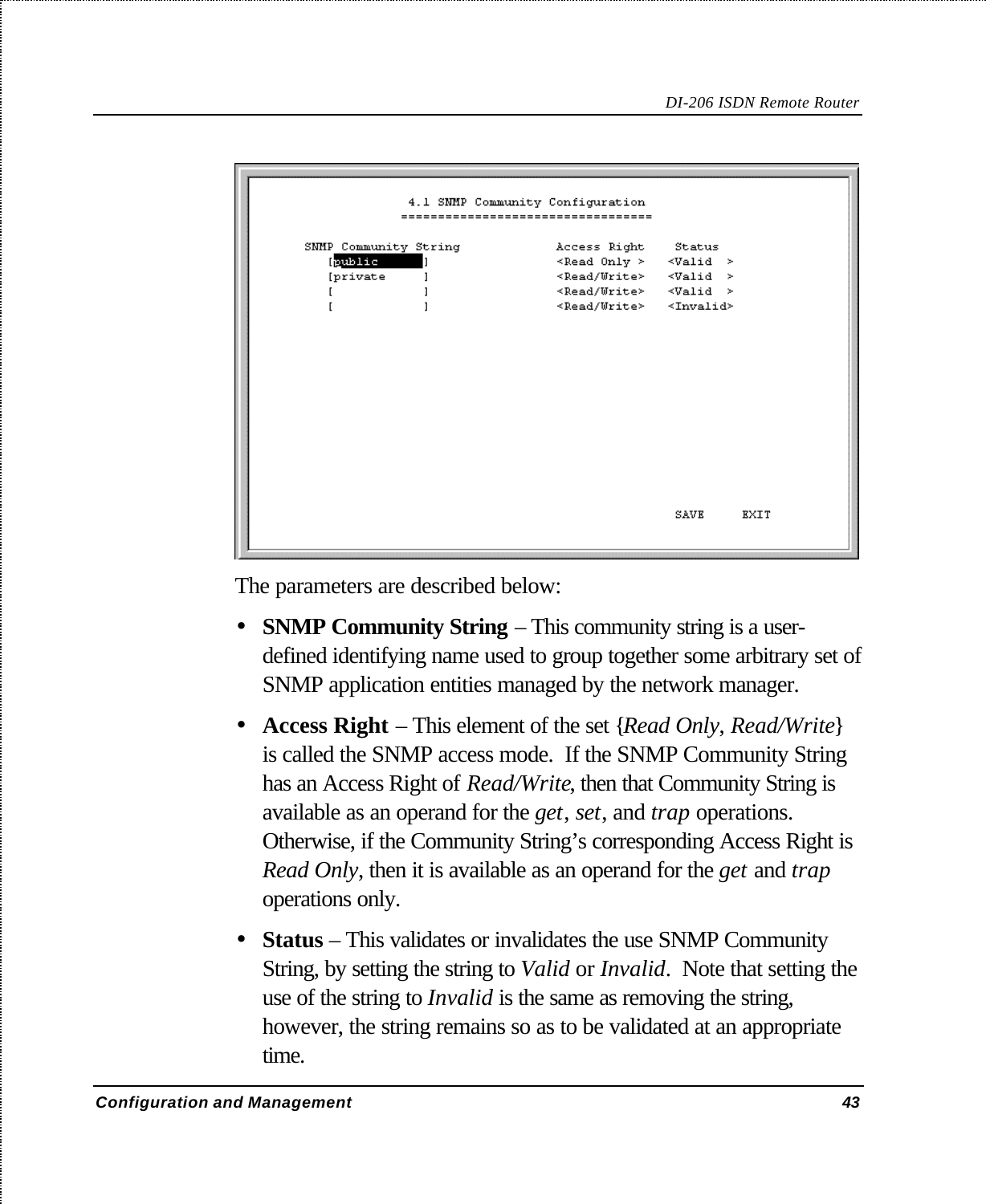#### **SNMP Trap Manager Configuration**

From the **SNMP Agent Configuration** menu, select and enter the **SNMP Trap Manager** sub-menu. You will see the following configuration screen:

| 4.2 SNMP Trap Manager<br>:::::::::::::::::::::::: |  |  |                       |                     |      |  |  |
|---------------------------------------------------|--|--|-----------------------|---------------------|------|--|--|
| IP Address                                        |  |  | SNMP Community String | State               |      |  |  |
| [0.0.0.0]                                         |  |  |                       | <invalid></invalid> |      |  |  |
| [0.0.0.0]                                         |  |  |                       | $\times$ Invalid>   |      |  |  |
| [0.0.0.0]                                         |  |  |                       | $<$ Invalid>        |      |  |  |
| [0.0.0.0]                                         |  |  |                       | $\times$ Invalid>   |      |  |  |
| [0.0.0.0]                                         |  |  |                       | $<$ Invalid>        |      |  |  |
|                                                   |  |  |                       |                     |      |  |  |
|                                                   |  |  |                       | SAVE                | EXIT |  |  |

The parameters are described below:

- **IP Address** Enter the IP address of the host who will act as an SNMP Management Station. The DI-206 router will send SNMP traps to these addresses.
- **SNMP Community String The community string is a user**defined identifying name used to group together some arbitrary set of SNMP application entities managed by the network manager. Traps will be sent to the IP Address (previous parameter) as long as the corresponding Community String, in the Management Station's trap manager software, is the same.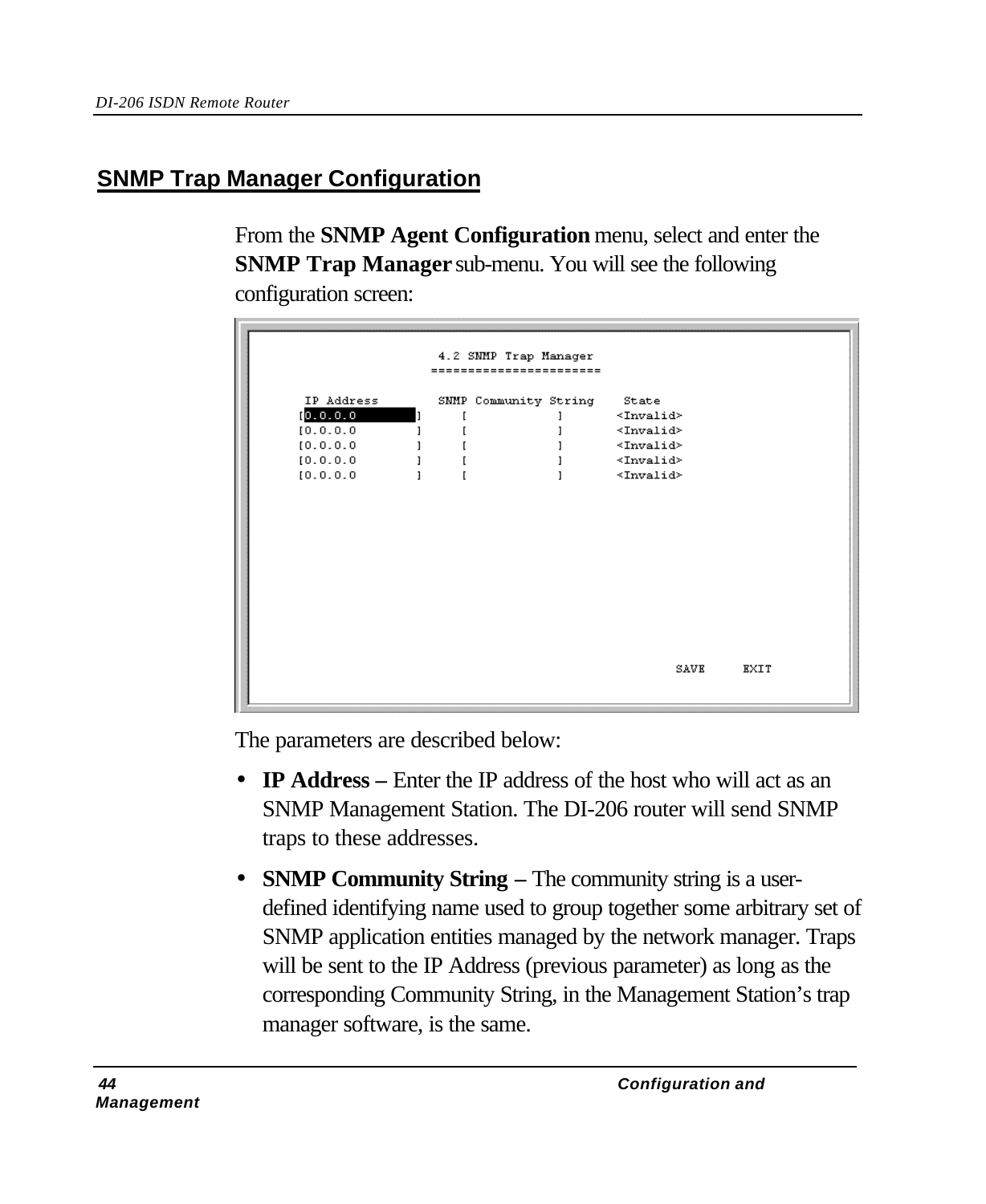• **State** – This validates or invalidates the use of the SNMP Community String, by setting the use of the string to *Valid* or *Invalid*. Note that setting the string to *Invalid* is the same as removing the string, however, the string remains so as to be validated again at an appropriate time.

#### **SNMP Authenticated Trap**

Returning to the **SNMP Agent Configuration** menu, you can *Enable* or *Disable* an authentication failure trap message being sent to the Management Station by the router. When an SNMP packet with an invalid community name is received, it will be dropped. If this parameter is enabled, a trap will be sent to the network manager; if this parameter is disabled, no trap will be sent.

# *Advanced Functions*

The **Advanced Functions** menu contains most of the more complex configuration settings and is shown below: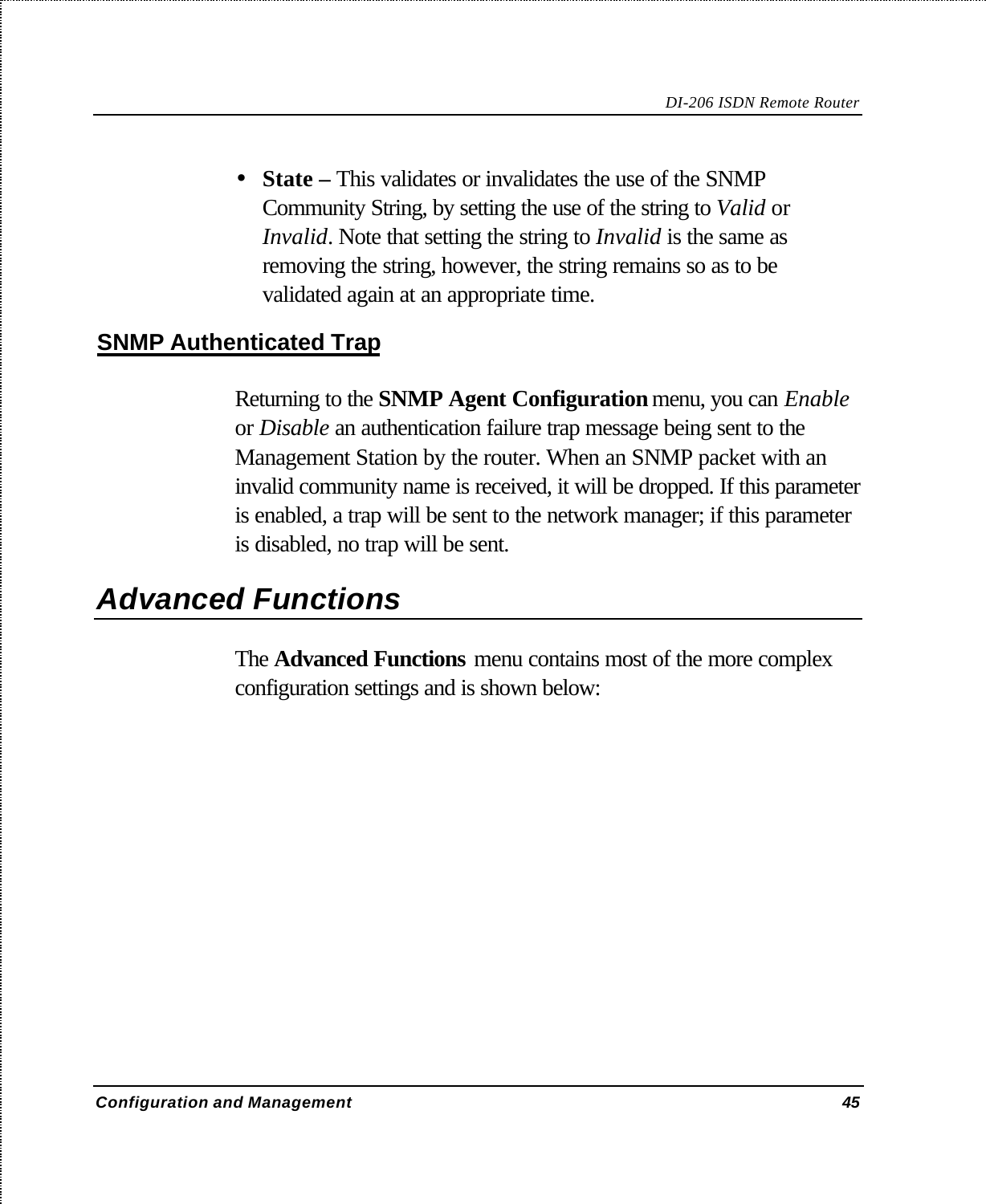| 5. Advanced Functions            |      |
|----------------------------------|------|
| --------------------             |      |
|                                  |      |
| 1. Remote Access Configuration   |      |
| 2. DHCP Configuration            |      |
| 3. Filter Configuration          |      |
| 4. Multiple Home Configuration   |      |
| 5. Static ARP                    |      |
| 6. NAT Configuration             |      |
| 7. Telnet/Discovery Enable       |      |
| 8. DNS Configuration             |      |
| 9. RADIUS Configuration          |      |
| 10. Multi-Link PPP Configuration |      |
|                                  |      |
|                                  |      |
|                                  |      |
|                                  |      |
|                                  |      |
|                                  |      |
|                                  |      |
|                                  |      |
|                                  | EXIT |
|                                  |      |
|                                  |      |

#### **Remote Access Configuration**

The **Remote Access Configuration** menu is used to set up the router for dial-in and dial-out connections over the ISDN line. An ISDN line has a D channel for establishing connections and two B (Bearer) channels, which transmit and receive the actual signals, whether voice or data. The two B channels can support two independent remote connections or be banded together using Multi-link PPP to implement Bandwidth on Demand (configured separately in the **Multi-Link PPP Configuration** menu, the last item in the **Advanced Functions** window).

The B-Channels can also carry voice and fax calls, which are routed to the telephone jacks located on the rear of the router. Please note, however, that the DI-206 can maintain only two connections at a time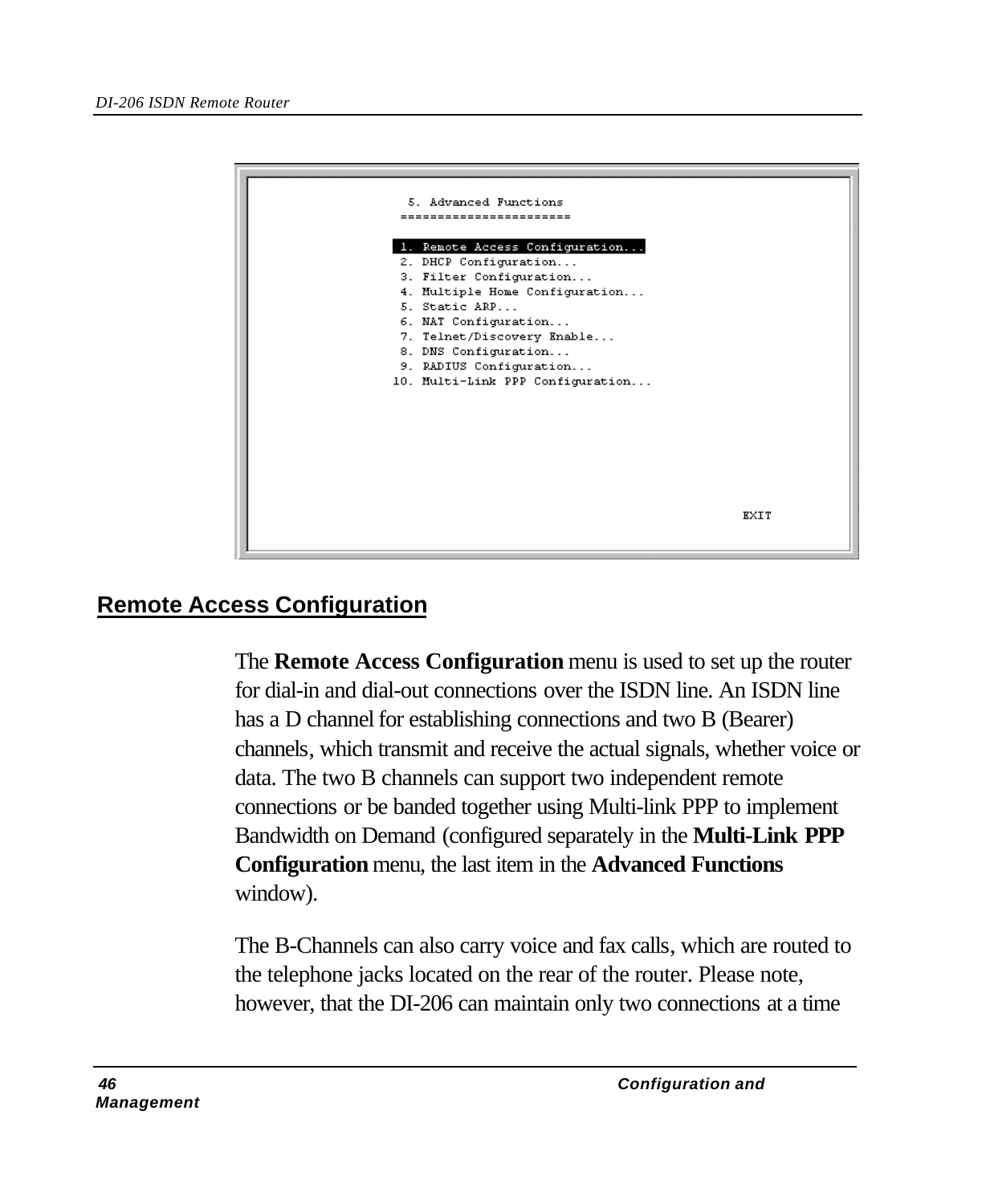via the two B channels, whether the connections are voice, data, dial-in users, remote networks or a combination thereof.

#### **Remote Operation Overview**

The DI-206 is very flexible and can be configured for a variety of remote connections. Since configuring the router can be quite complex depending on the number and type of remote connection(s) you wish to implement – we have described some of the basic functions and procedures below.

#### Dial-In User Connections

Dial-in users are defined as a single user on a computer, such as a person working at home, who dials into the office to use network resources. In almost all cases, a Dial-In User Profile needs to be set up for each user who will dial in to the router so the router can tailor the connection for each user. Once this is done, the remote user will be able to use network resources as if he were connected locally. When the user dials into the DI-206, the call comes into the D-channel and after answering the phone, the DI-206:

- 1. Identifies the Username and Password using the authentication protocol defined in the **Interface Configuration**, **ISDN** submenu. The dial-in user is not prompted for this information, but must enter it into his dialing software before dialing.
- 2. Checks the Username and Password against those defined in the Dial-In User Profiles and Remote Network Profiles.
- 3. Assuming a matching Dial-In User Profile is found, the router may configure the IP address of the remote station (as defined in the Dial-In User Profile).
- 4. Configures a dial-in Interface (a virtual circuit) to handle the connection.
- 5. Establishes the connection on whichever B-channel (physical port) is open by mapping the dial-in interface to that port.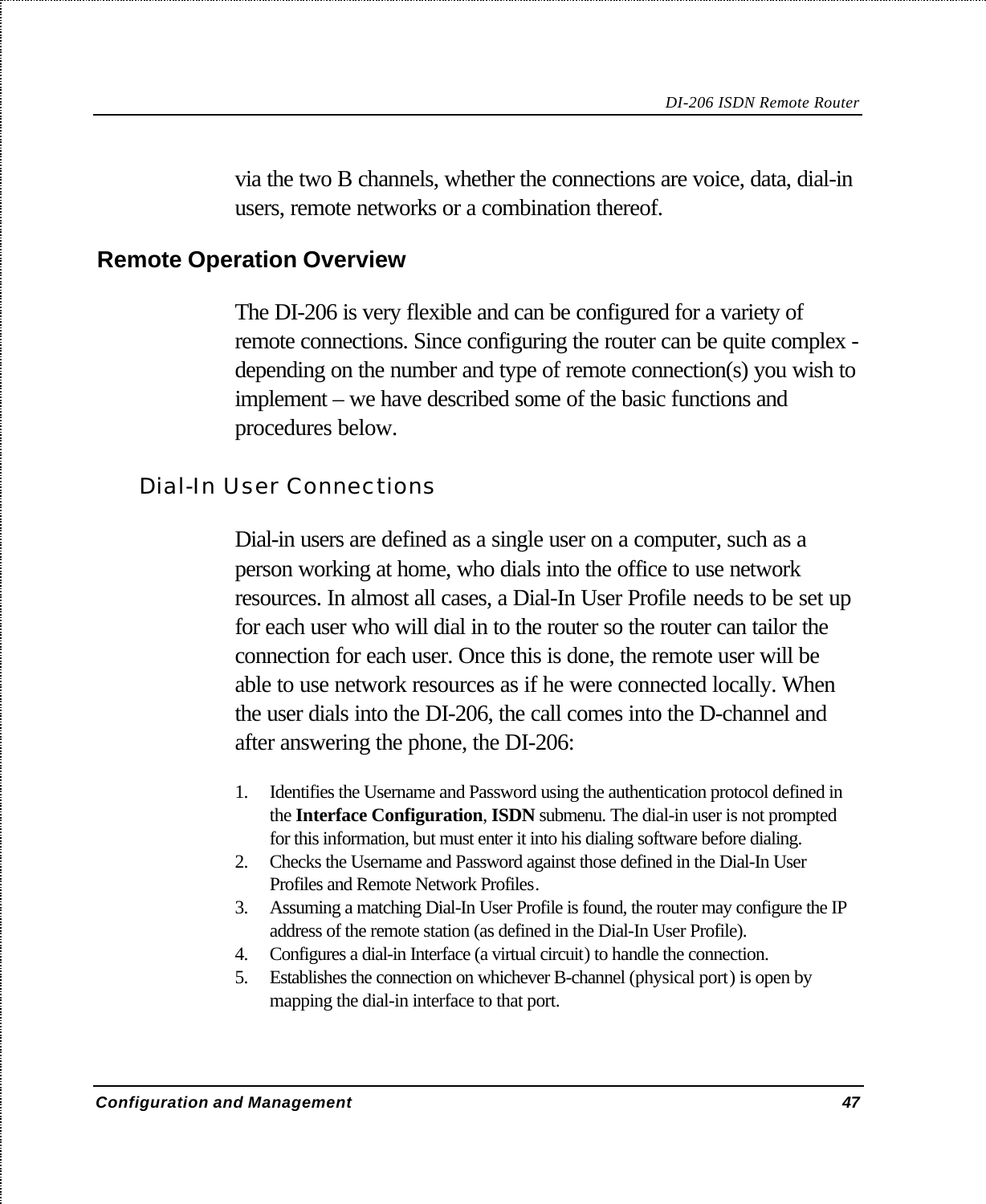6. In the case where the Dial-In User does not need to supply a Username and Password (Auth Type is set to *None* in the **Interface Configuration** submenu) the remote computer must have its own IP address.

#### Remote Network Connections

Remote networks are defined as other networks (LANs) that have WAN connections using a router, Internet server, network modem or similar device (in this document however, we will assume the remote device is a router). In almost all cases, a Remote Network Profile needs to be set up for each network that will connect to the DI-206 via the ISDN lines. The Remote Network Profiles are necessary for the router to identify and tailor the connection to the remote network's router. Once this is done, a connection between the two routers can be made and computers on each network can communicate with each other.

#### Dial-In Network Connections

A dial-in network connection is very similar to a dial-in user connection. When the remote router dials into the DI-206, the call comes into the D-channel and after answering the phone, the DI-206:

- 1. Identifies the Username and Password using the authentication protocol defined in the **Interface Configuration**, **ISDN** submenu.
- 2. Checks the Username and Password against those defined in the Dial-In User Profiles and Remote Network Profiles.
- 3. Assuming a matching Remote Network Profile is found, the router may configure the IP address of the remote station (as defined in the Remote Network Profile).
- 4. Configures the specified **ISDN Interface** (a virtual circuit) using the configuration parameters defined in the **Interface Configuration** menu and the Remote Network Profile to handle the connection.
- 5. Establishes the connection on whichever B-channel (physical port) is open by mapping the dial-in interface to that port.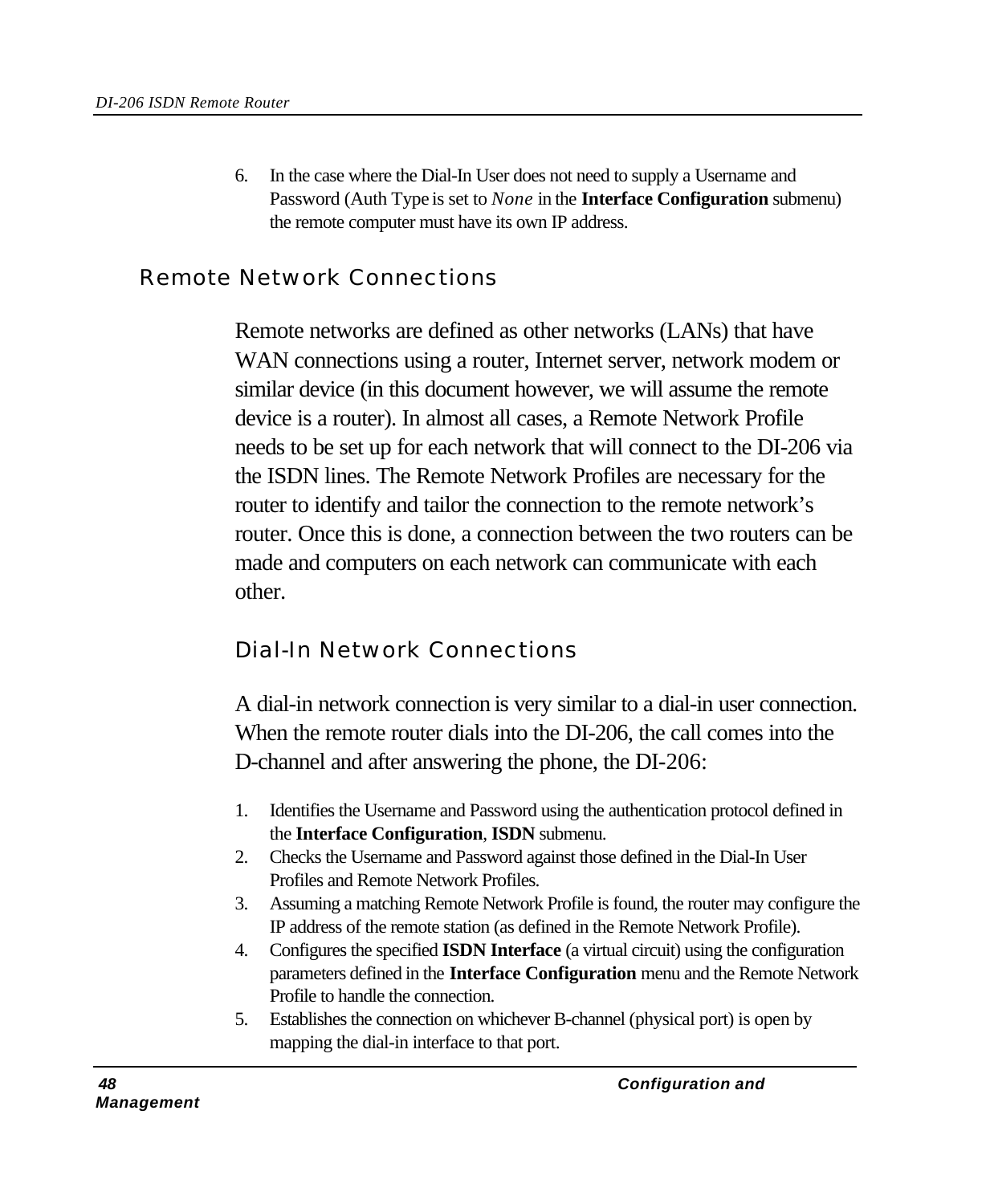#### Dial-Out Network Connections

Dial-out network connections are much different than dial-in connections.

When a packet on the LAN reaches the router, the DI-206 will:

- 1. Check its routing table to try to identify where this packet should go. It looks for two variables in the routing table, Gateway address and Interface. There are four possible results:
	- I. In the case where the destination resides in the same IP network on the LAN, the routing engine never acts on the packet and it is sent directly to the destination through the built-in hub.
	- II. In the case where the destination resides on a different IP network on the LAN (which can happen when Multiple Home Configuration is set up), the router will send out an ARP request to obtain the MAC address of the destination computer (or router) and deliver the packet. Note that defining Static ARPs can speed up delivery since the router won't need to send out an ARP request.
	- III. In the case where the router finds a match in the routing table (which includes IP Static Routes), it uses the Gateway address and Interface numbers to identify the correct Remote Network Profile to use to dial out. From the Remote Network Profile, the router gets the telephone number and other information and dials out, establishes a connection and delivers the packet. If you have a connection to the Internet, it is very important that you define the default next hop router in the **IP Static Routes** submenu of the console program as your ISP (see the *IP Static Routes* section of this manual for more detailed configuration information). This is because if a user on your LAN makes a request to download a web page for the first time, for instance, since it is the first time, the DI-206 will not have any record of the web page's IP address. If no default next hop router is defined, the request will be dropped and the user will get a 'Destination Unreachable' error message. However, if a default next hop router is defined in the IP Static Routes, the DI-206 will pass this request on to the ISP (the request will go through) and the user will receive the web page.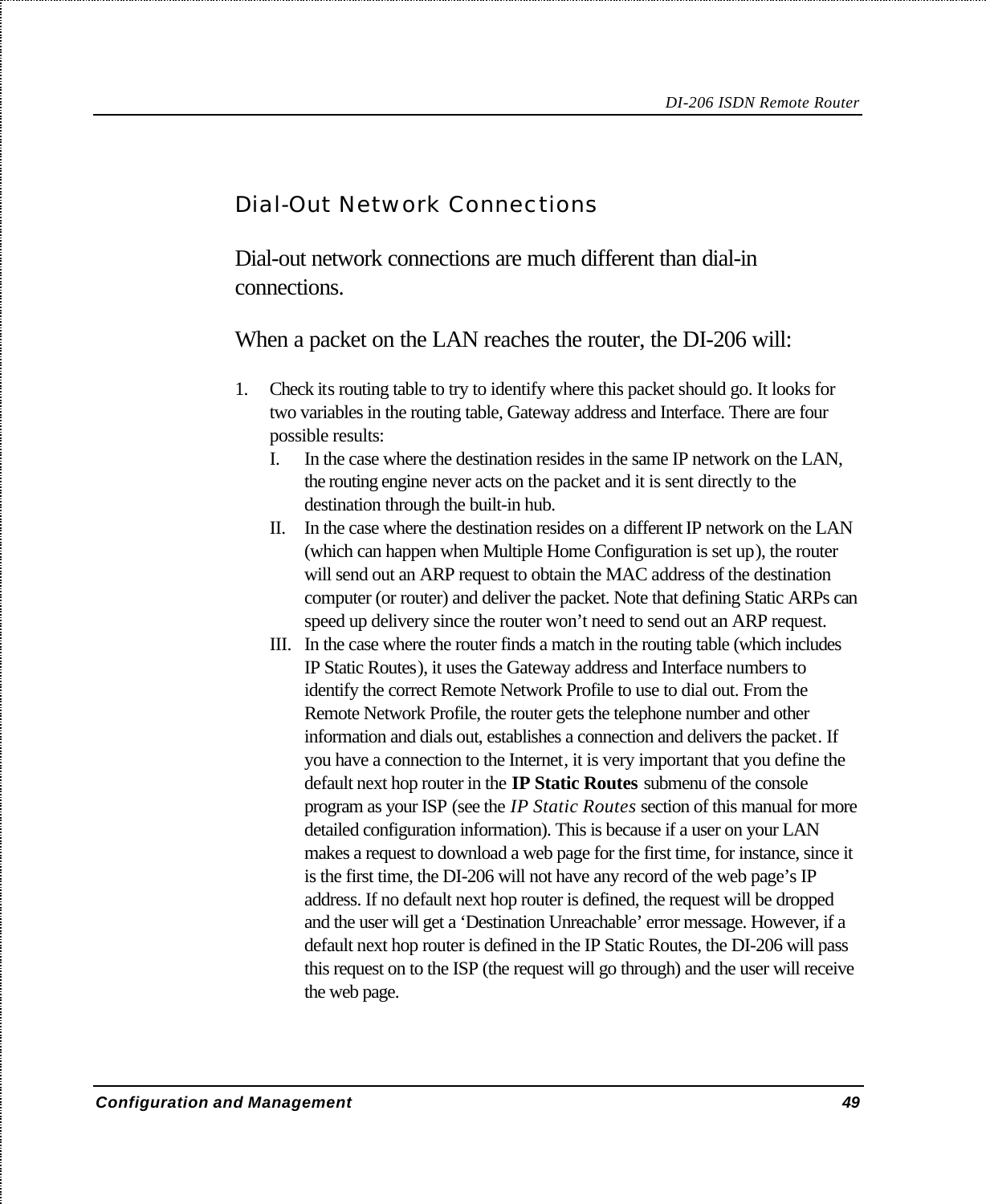IV. In the case where there is no match for the destination IP address in the routing table, and no default next hop router is defined, the packet will be dropped and no action will be taken.

The **Remote Access Configuration** submenu is shown below. All items in the submenu are described as follows.

| 5.1 Remote Access Configuration<br>================================== |             |
|-----------------------------------------------------------------------|-------------|
| 1. Dial Configuration                                                 |             |
| 2. Dial-In User Profile                                               |             |
| 3. Remote Network Profile                                             |             |
|                                                                       |             |
|                                                                       |             |
|                                                                       |             |
|                                                                       |             |
|                                                                       |             |
|                                                                       |             |
|                                                                       | <b>EXIT</b> |
|                                                                       |             |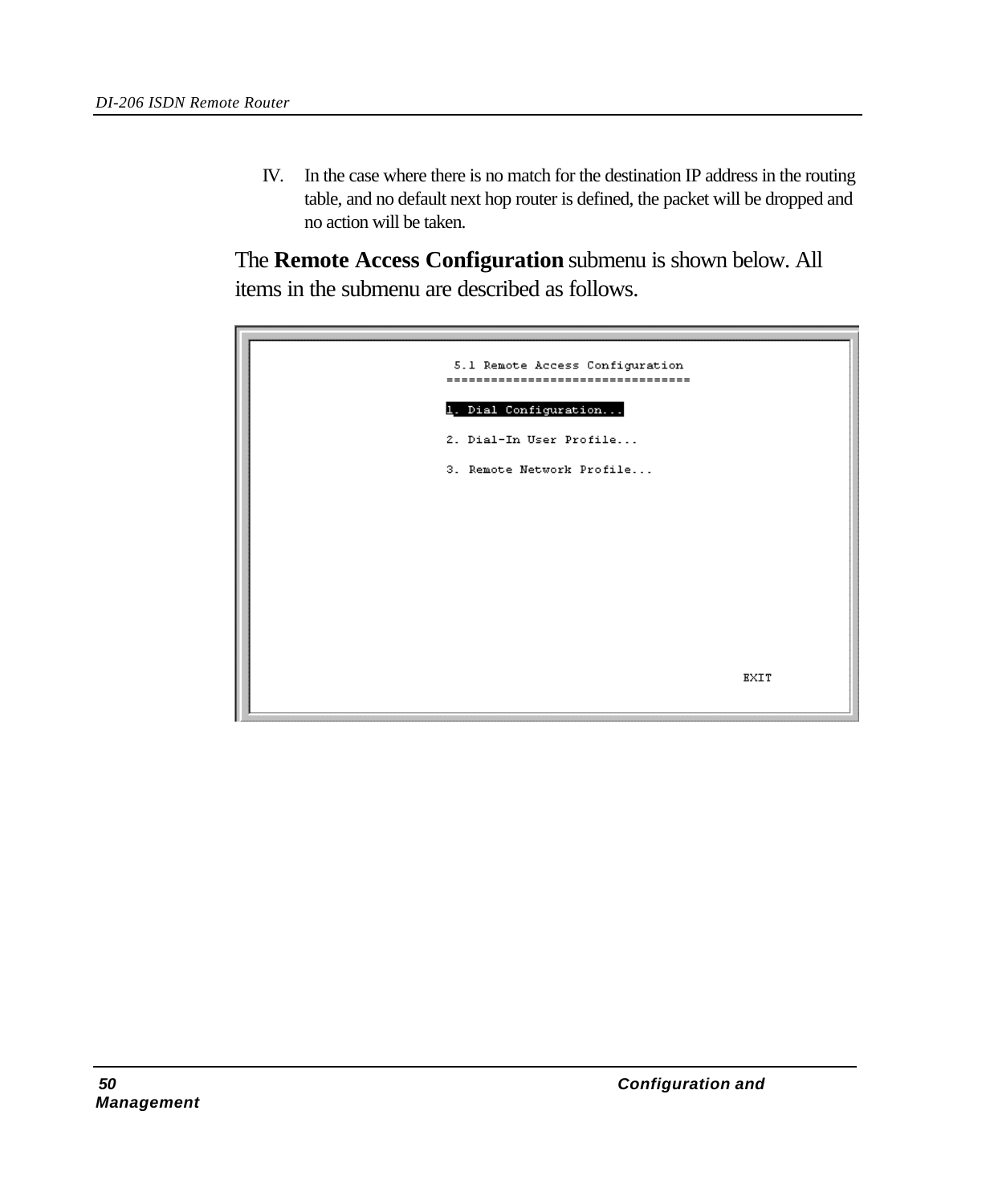### **Dial Configuration**

You can configure the two ISDN interfaces on your DI-206 to dial-out only when a packet is forwarded to that interface, and hang up after all data has been transferred and the link is idle. This can be used to lower the cost of an unpopular link or used as a backup link to your ISP. This feature is commonly called "Dial on Demand". ISDN interfaces can also be configured here to receive calls from dial in users and other networks, called "Remote Access". Please note however, that in all cases, after configuring the ISDN Links in the **Dial Configuration** submenu, they must be further configured in the **Dial-In User Profile** submenu or **Remote Network Profile** submenu.



#### Dial In IP Pool

The dial in IP pool allows you to define a range of IP addresses that will be reserved for and assigned to dial-in users.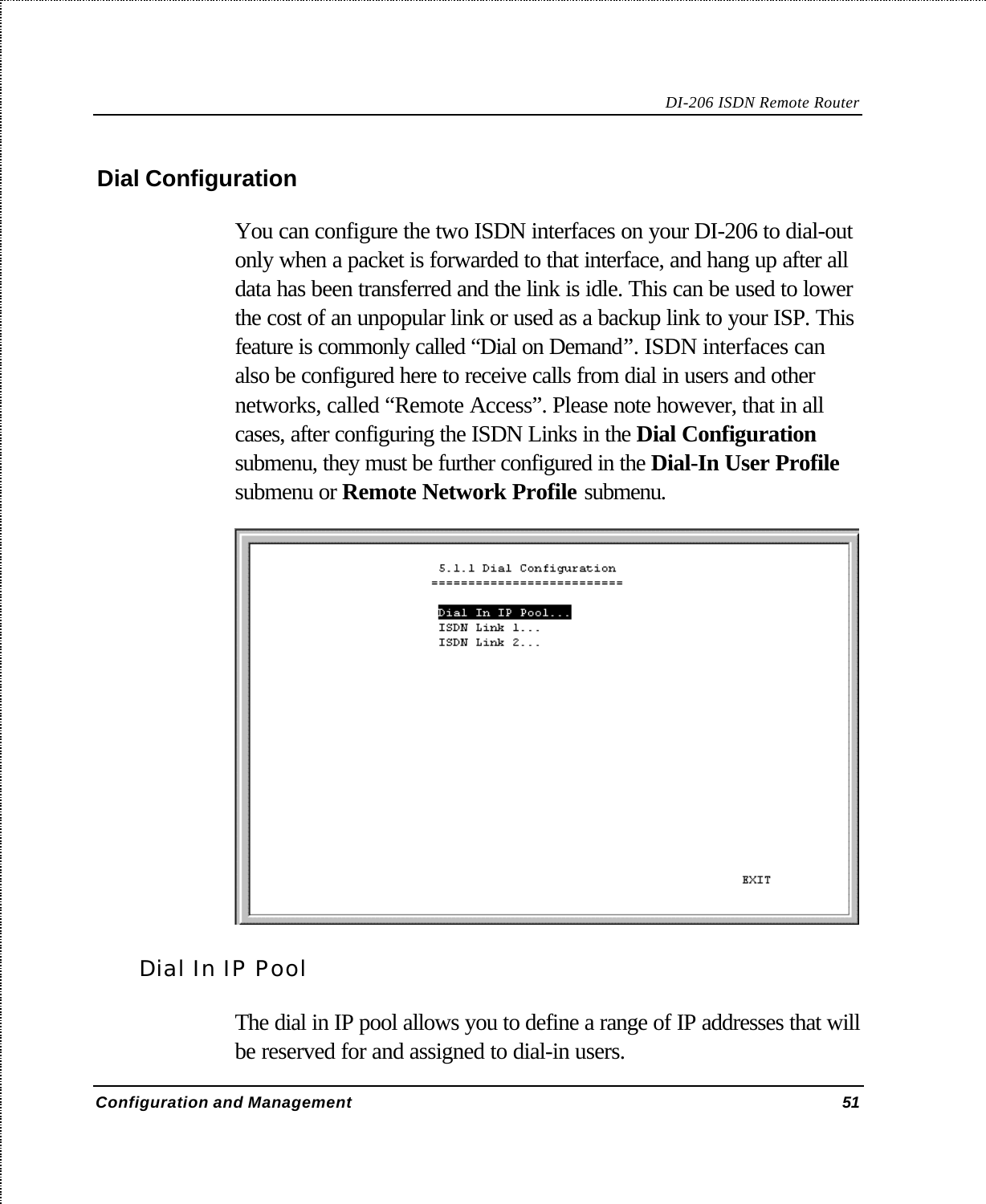| 5.1.1 Dial Configuration - Dial In IP Pool<br>----------<br>=====<br>----- |      |      |
|----------------------------------------------------------------------------|------|------|
| IP Address [170.100.200.1 ]                                                |      |      |
| Range [2]                                                                  |      |      |
|                                                                            |      |      |
|                                                                            |      |      |
|                                                                            |      |      |
|                                                                            |      |      |
|                                                                            |      |      |
|                                                                            |      |      |
|                                                                            | SAVE | EXIT |

The items are described as follows:

- **IP Address** This is the first IP Address that will be assigned to a dial-in user.
- **Range** This is the number of IP Addresses that can be assigned. In the window shown above, dial-in users will be assigned the IP Addresses 170.100.200.1 or 170.100.200.2 (only two are necessary since the router used in the examples has only two ISDN ports).

#### ISDN Link 1

This submenu contains a number of settings (shown below) which allow you to configure the router to dial out.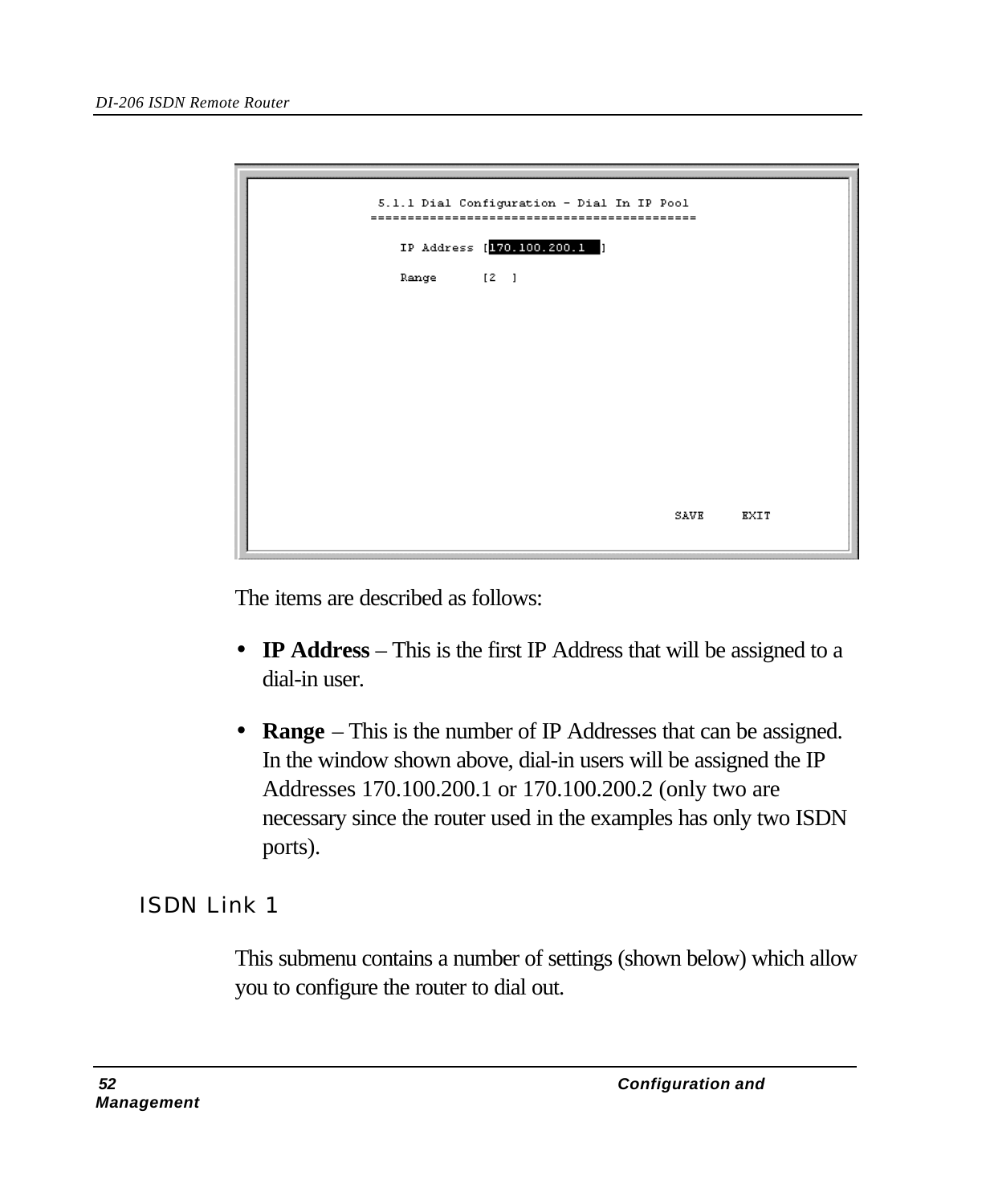

The parameters are described below:

- **Dial Retry Time** This is the time (in seconds) the router will wait before the next dial attempt.
- **Dial Retry Count** This is the specified maximum number of dial attempts the router will make when trying to establish a connection on this interface.
- **Call Back Delay** This is the time (in seconds) the router will wait before a remote user is called back.

#### **Dial-In User Profile**

The Dial-In User Profile is used to configure the DI-206 for single users (for example a person working at home) to dial in to the router and gain access to the network. At least one User Profile must be configured for each user who will dial in (in conjunction with Dial Configuration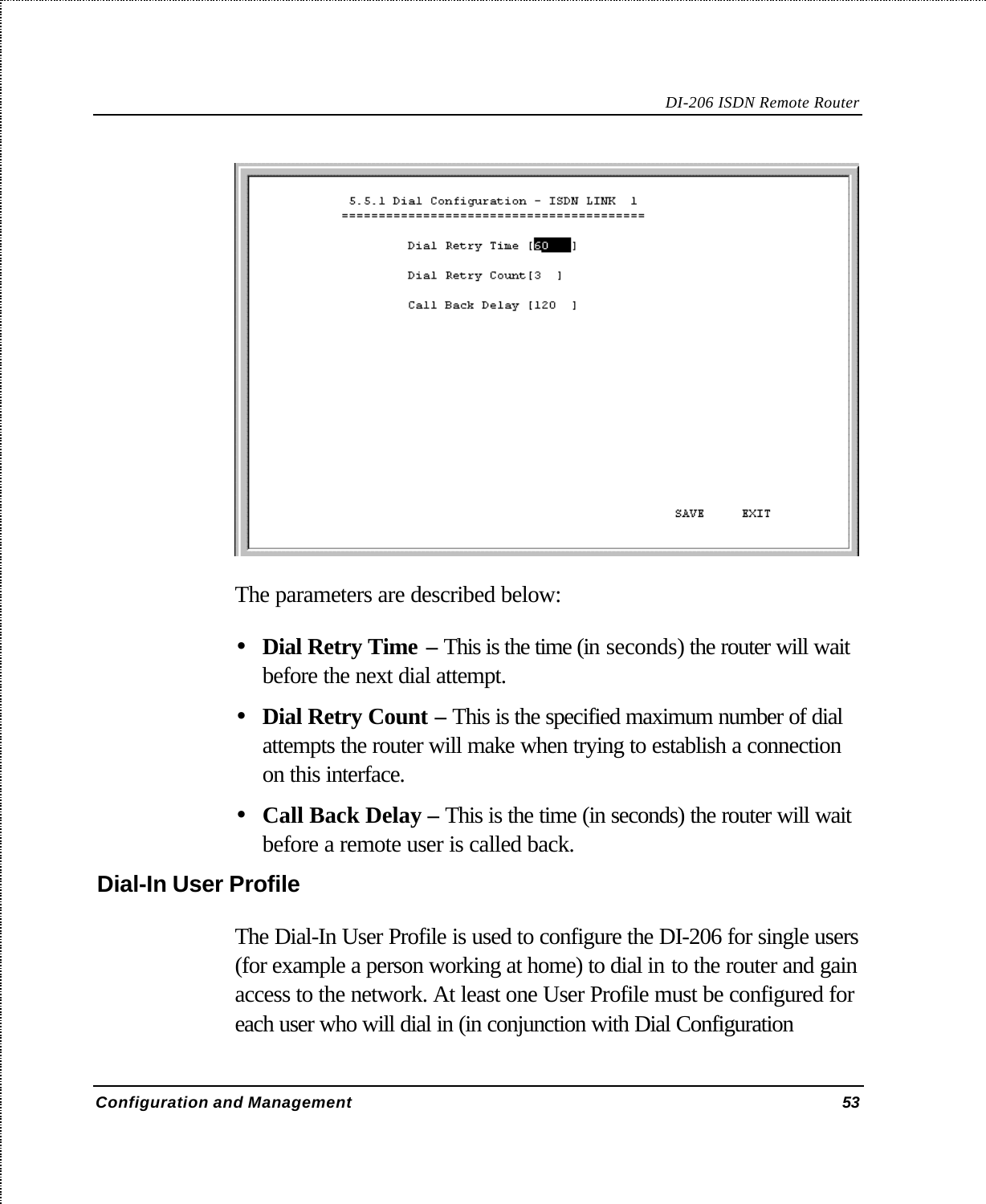settings). Please note that WAN connections to computers on other networks must be defined in the **Remote Network Profile** submenu.

Up to eight users can be set up to dial in to the router. However, more dial-in users can be accommodated by using a Radius server as described in the *Radius Configuration* section of this manual. Please note that when a Radius server is being used, the Dial-in User Profiles will be disabled.

The **Dial-In User Profile** submenu appears below:



Select a dial-in user from the screen above.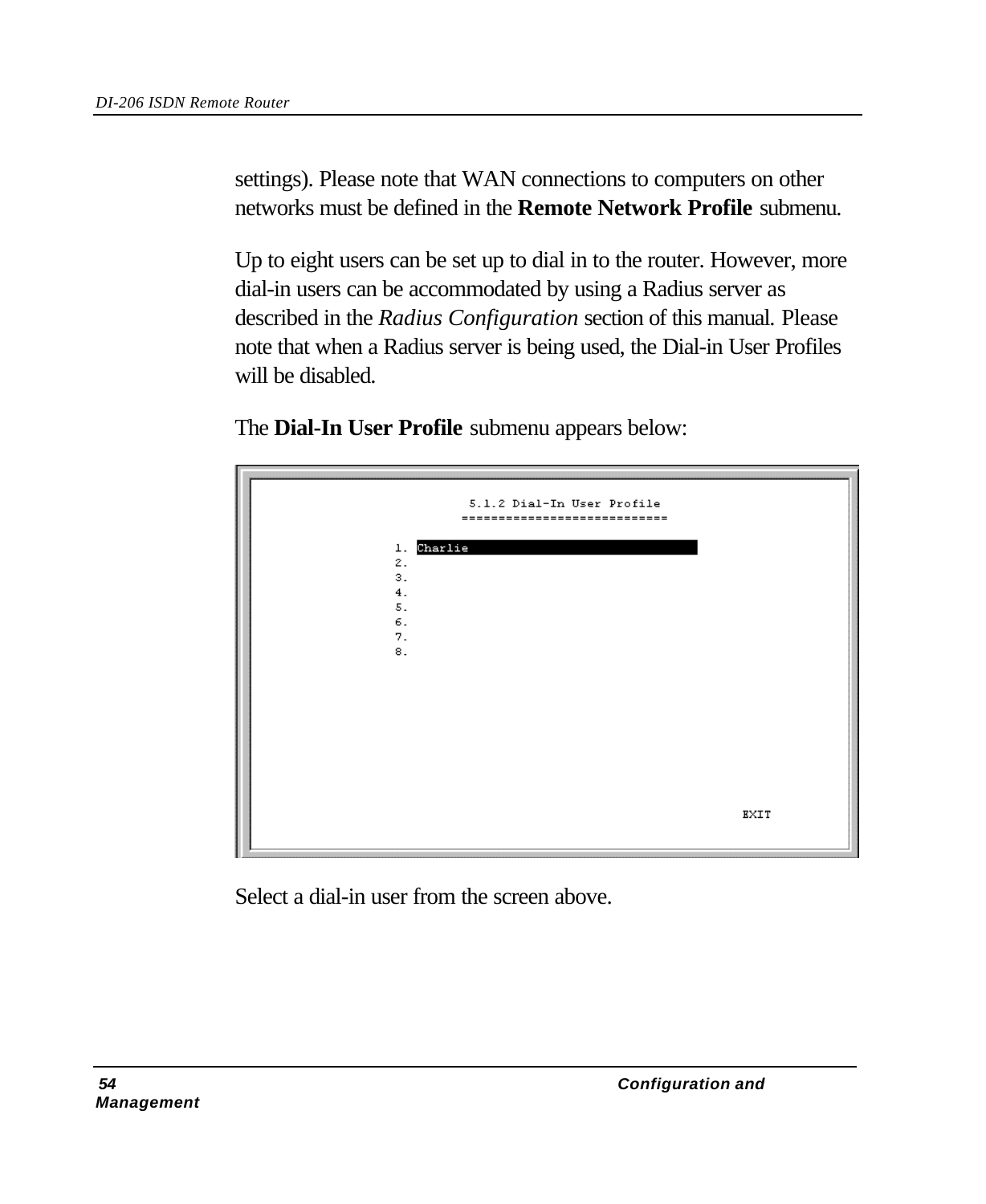```
Nome
            Charlie
Password I
                           \mathbf{1}\mathbf{I}Default IP (10.201.22.5)
                               \mathbf{1}IP Address Supply <Default>
Call Back <Disable>
   Phone Number Supplied by <Router>
   Phone Number [
                                          \overline{1}Idle Time (0)
                \blacksquareState \timesEnable >
                                                 SAVE
                                                            RXTT
```
The parameters in the above window are described as follows:

- **Name** The maximum length is 64 characters. This username is for password challenges (authentication). The user dialing in must supply this username in order to be allowed access to the router.
- **Password –** This is the password associated with the above Name field.
- **Rem CLID** Remote Caller ID. This is the telephone number of the Remote User and is used for security. When a phone number is entered in this field, the router will make sure that the incoming call is coming from the same phone number as the one defined here. In other words, the remote user can only be calling from the telephone number defined here, otherwise the call will not be accepted. This function is disabled if the field is left blank.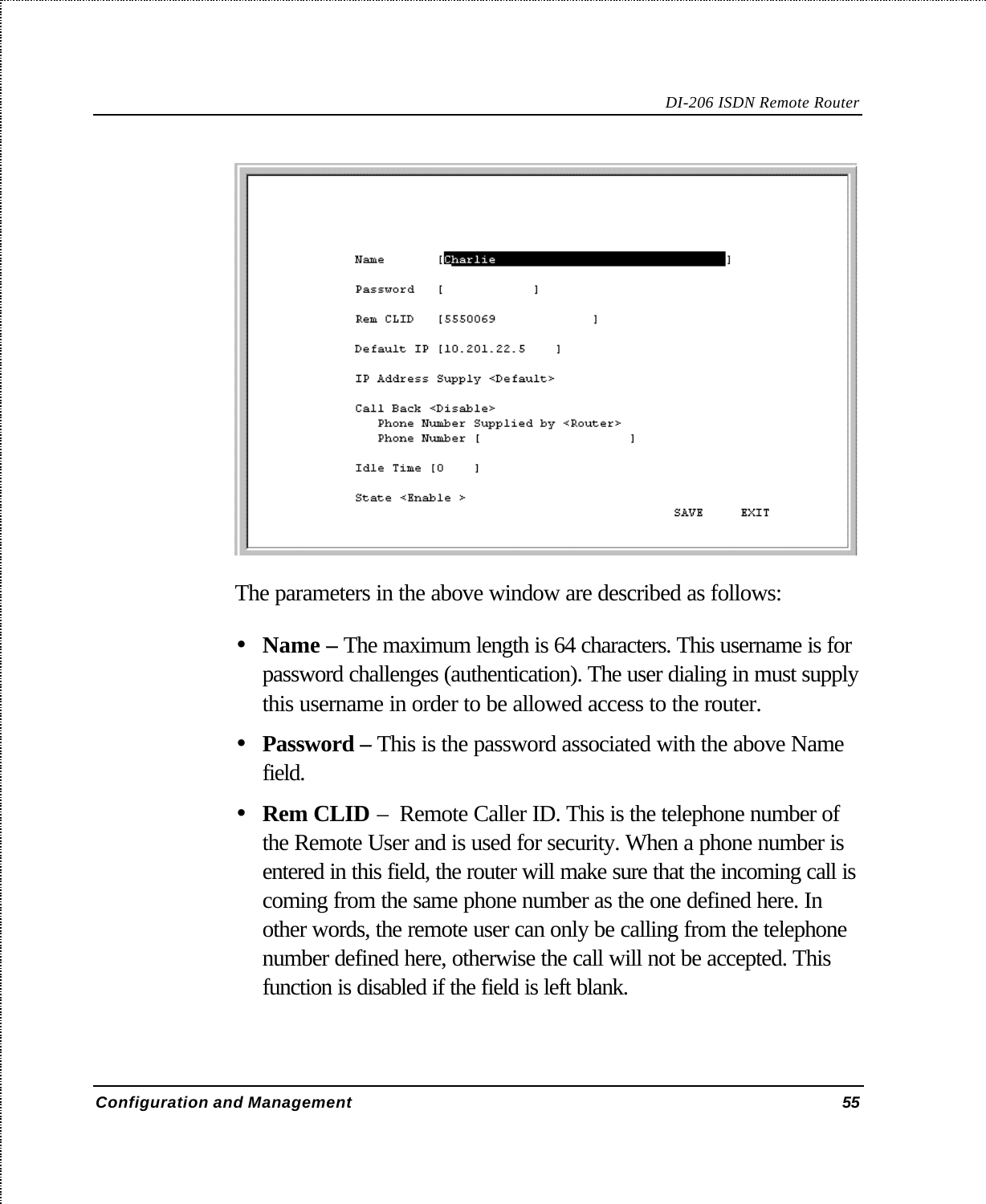- **Default IP** This is the IP address that will be assigned to the dialin user when the IP Address Supply setting below is set to Default. Assigning an IP address to the remote computer ensures that the IP address does not clash with other IP addresses on your network.
- **IP Address Supply** This field defines how the remote user will obtain an IP address. The choices include:

*Default* – Uses the Default IP address defined above,

*Dynamic* - Taken from the Dial In IP pool, or

*None* - The remote user supplies his own IP Address.

- **Call Back** This field determines if the router will allow call back to the Remote Dial-In User upon dial-in. If this option is enabled, the router will be able to call back to the Remote Dial-In User if they request it. In such a case, the router will disconnect the initial call from this user and dial back to the specified call back number. The default is no call back.
- **Phone Number Supplied by** Toggle between *Router* and *Caller*.
- **Phone Number** If *Router* is selected above, then this phone number is usually provided by the person who initially set up the router. If *Caller* is selected, you must enter the phone number that will be called back yourself.
- **Idle Time** This is the elapsed time (in seconds) since the last valid or active packets have gone through the router. This setting will trigger the router to disconnect this interface when it is reached.
- **State** Enables or disables this User Profile.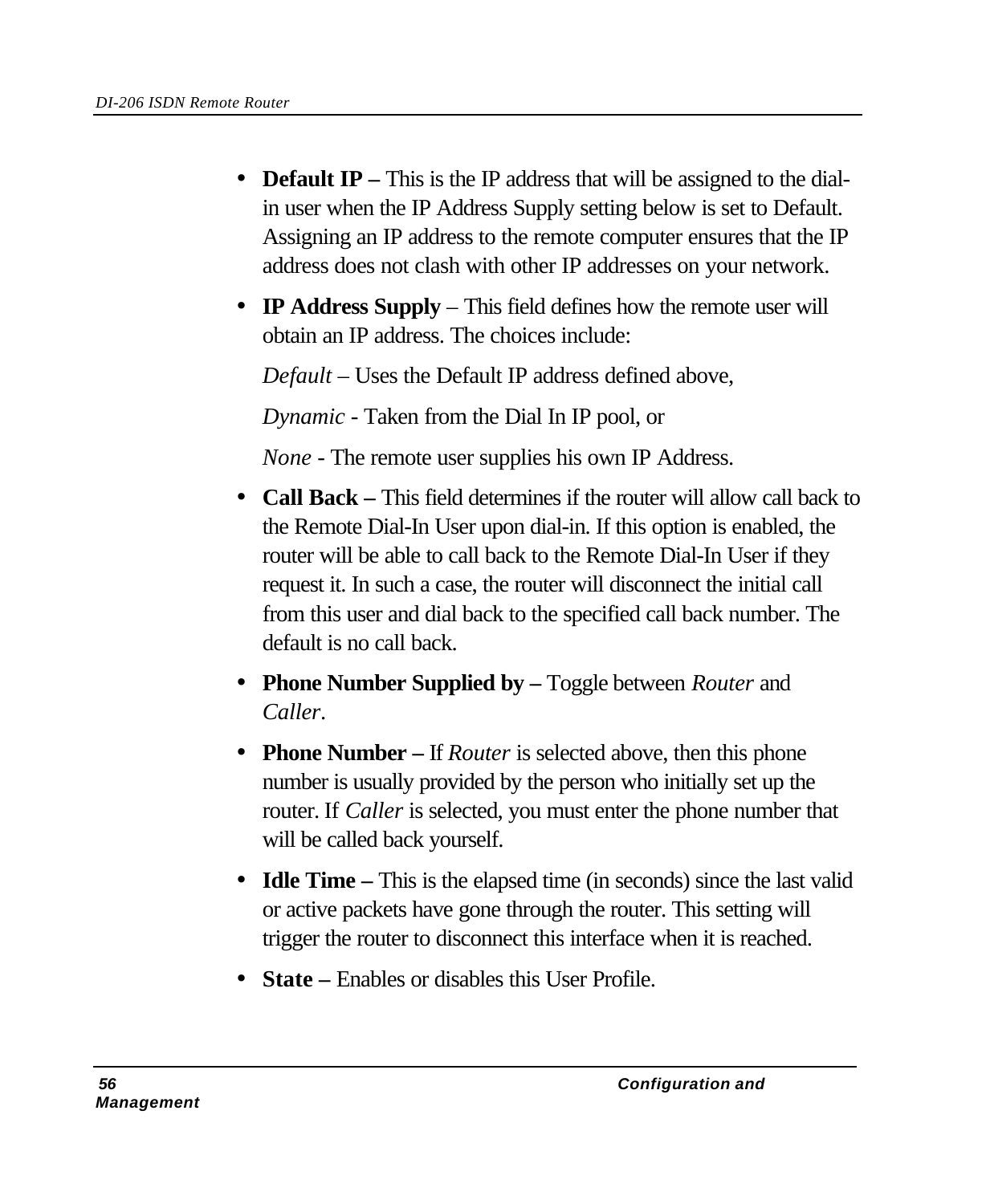#### **Remote Network Profile**

The Remote Network Profile is used to configure the router for ISDN connections to other networks. In practice, the DI-206 will either dialout to or receive incoming calls from another router, the 'gateway' to the other network.



Select the desired entry from the screen above: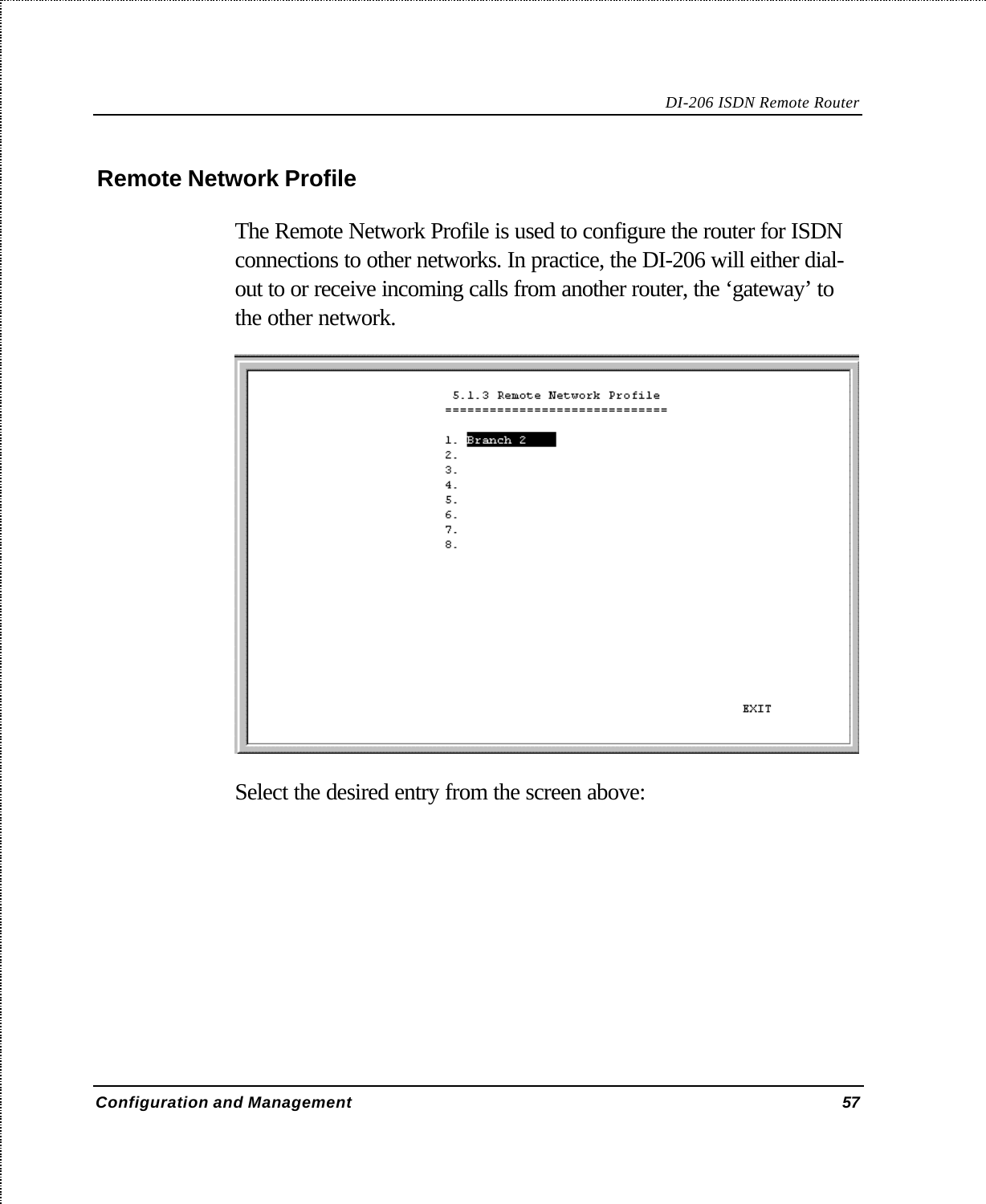```
Remote Name [Branch 2]
Direction <0ut >
Interface <ISDN L1>
Phone
         [555-6969]
                                   \mathbf{I}Idle Time [0 ]
Set Peer IP as default Gateway <Disable>
Incoming :
  Nome
            [Branch 2]
                                                      \mathbf{1}Password [
                         \mathbf{1}Rem CLID [555-6969
                                  \mathbf{1}CallBack <Disable>
Outgoing :
  Name
            [Branch 2]
                                                      \mathbf{I}Password [
Remote IP Address [0.0.0.0
                                    \overline{1}IP Address Supply <None >
Multi-Link PPP <Disable>
Compression
                 <Disable>
                  \leEnable \geState
                                    Connect Test
                                                     SAVE
                                                               EXIT
```
The parameters in the above window are described as follows:

- **Remote Name** Name for the remote network that the DI-206 is being set up to connect with.
- **Direction –** Dial-[*In*], dial-[*Out*], or [*Both*]. This field defines whether the router on the other network will dial-[*In*] to the DI-206 to establish a connection, the DI-206 will dial-[*Out*] to the other network, or a connection can be established [*Both*] ways.

When this is set to *In*, the DI-206 will only establish a connection with the other network by receiving calls on the ISDN port specified in the Interface field below. Also, the incoming calls will be subject to the Name, Password and Rem CLID fields in the Incoming section below.

When this is set to *Out*, the router will only make calls on the ISDN interface specified in the Interface field below. Also, the outgoing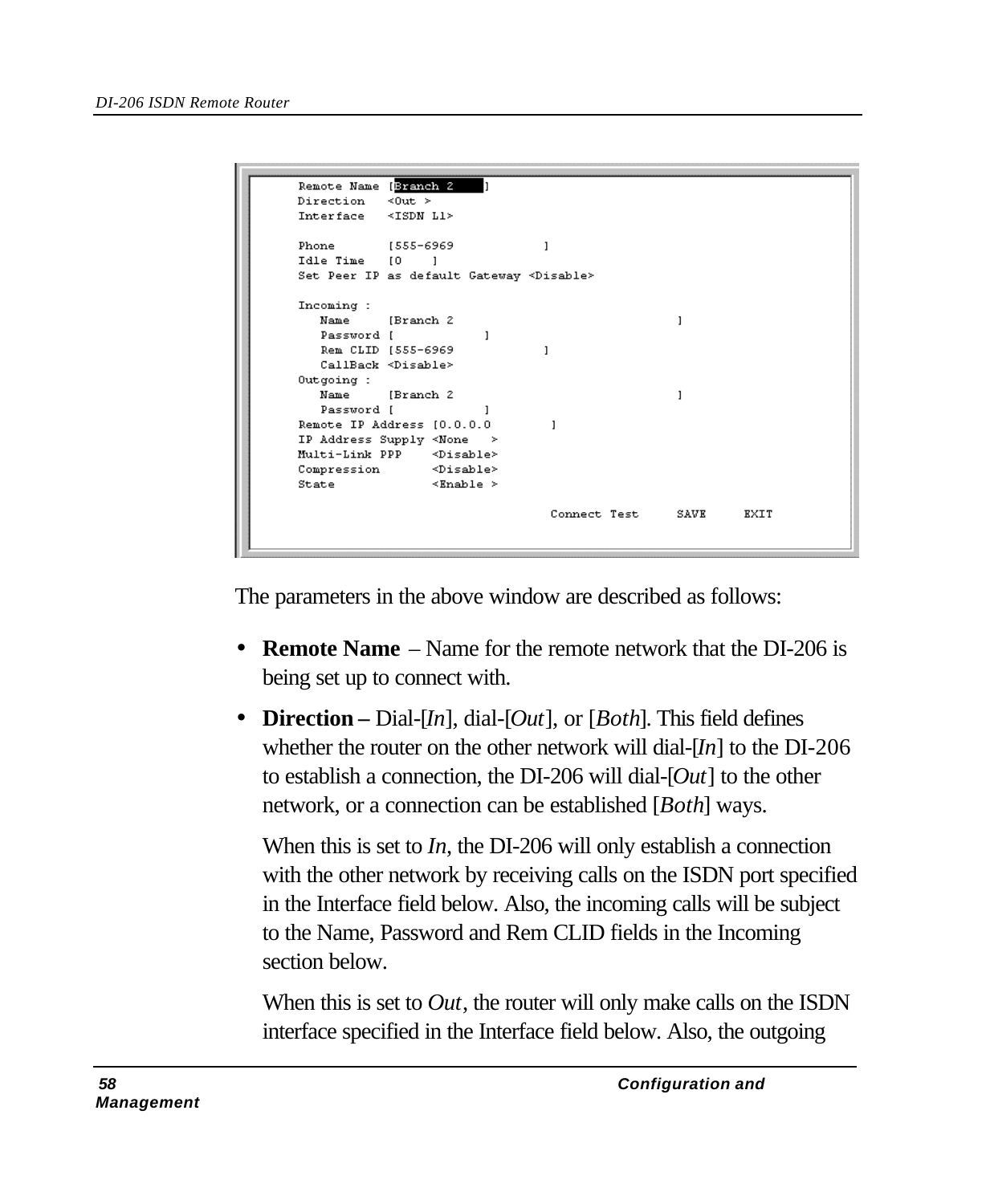calls will be subject to the Name, Password and Phone Number fields in the Outgoing section below.

When set to *Both*, the dial in and dial out conditions described above will both be observed.

- **Interface** ISDN Link 1 [*ISDN L1*] or ISDN Link 2 [*ISDN L2*]. This field is used to assign a remote network to a logical (virtual) interface called a virtual circuit. More than one remote network can be configured to use the same interface, but they cannot be connected at the same time. Thus, if you wish to have two WAN connections operate simultaneously, make sure they are configured on different interfaces. On the other hand, if you have two dial-out remote network profiles but wish to keep one line always open for dial-in users, make sure the two dial-out profiles use the same interface. In this case, the two profiles will share the same interface; the second one using it after the first one's idle time has expired and it has relinquished it.
- **Phone** This is the telephone number that will be dialed to make the outgoing connection.
- **Idle Time** This is the elapsed time (in seconds), of inactivity, that will trigger the router to disconnect this interface.
- **Set Peer IP as Default Gateway** When enabled, this feature sets the IP address of the remote device as the default gateway (default next hop router) for all packets not found in the routing table. This option should be enabled for the ISDN circuit (ISDN1 or ISDN2) that is used to connect to the Internet. Also, if the Peer IP is set as the default gateway here, you still need to define a static default route in the **Network Configuration, IP Static Route** submenu, but you don't need to designate a gateway IP address for the static route (the routers will automatically negotiate and adjust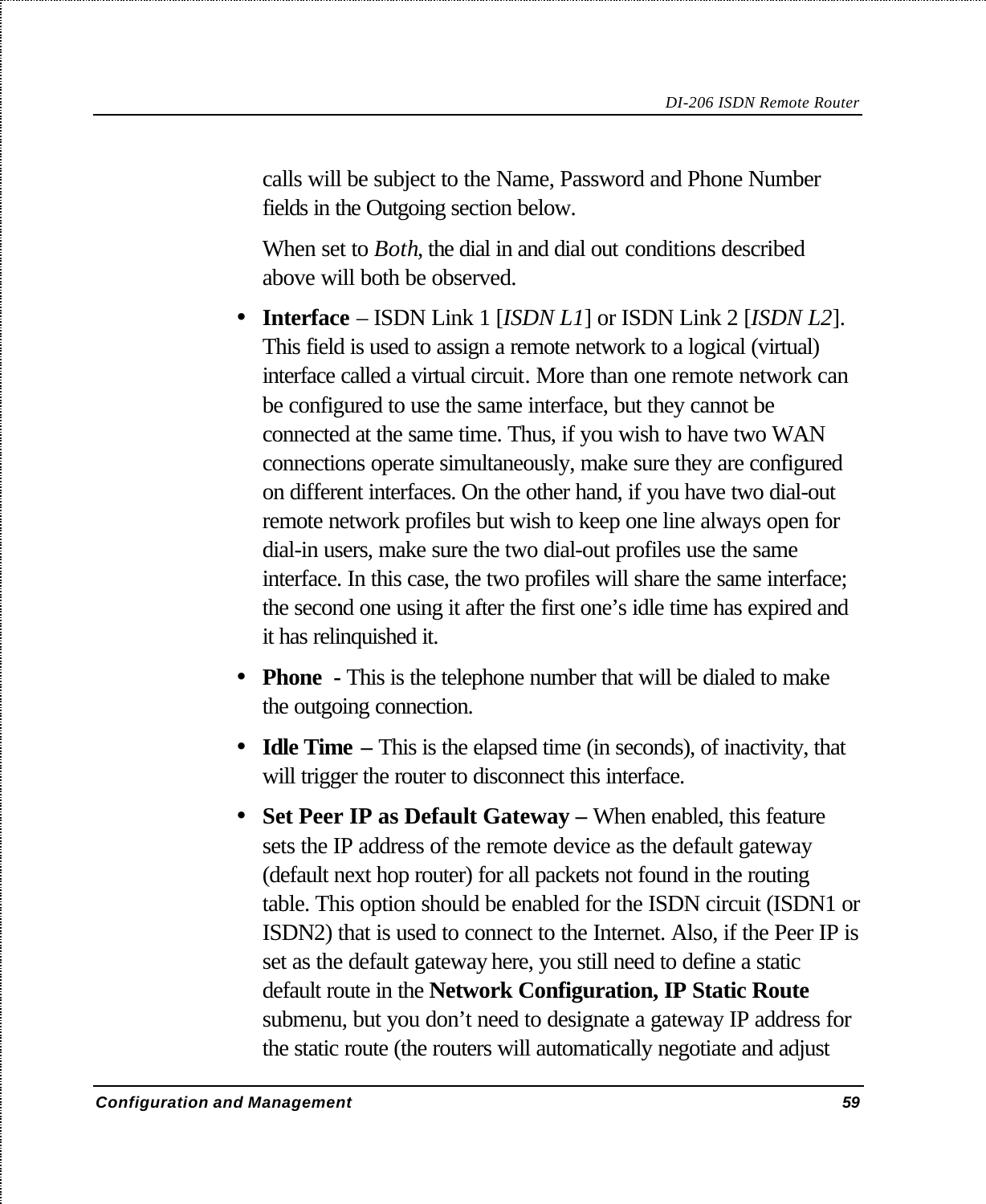the gateway IP setting accordingly). And also make sure that the Remote IP Address in the *Remote Networks Profile* is set to 0.0.0.0. Note that only one ISDN circuit should be connected to the Internet, and only one ISDN circuit (the same one) should be the default gateway.

- **Incoming**
	- **Name** The maximum length is 64 characters. This username is for password challenges (authentication). The user dialing in must supply this username in order to be allowed access to the router.
	- **Password** This is the password associated with the above Name field.
	- **Rem CLID** Remote Caller ID. This is the telephone number of the Remote User and is used for security. When a phone number is entered in this field, the router will make sure that the incoming call is coming from the same phone number as the one defined here. In other words, the remote user can only be calling from the telephone number defined here, otherwise the call will not be accepted. This function is disabled if the field is left blank.
	- **Call Back** This field determines whether the router calls back after receiving a call from this Remote Network Profile. If this option is enabled, the router will disconnect the initial call and call back to the phone number that you provide. Note that this field will be valid only if the Direction setting above is *Both*.
- **Outgoing**
	- **Name** The maximum length is 64 characters. Spaces and punctuation are not usually accepted. This username is for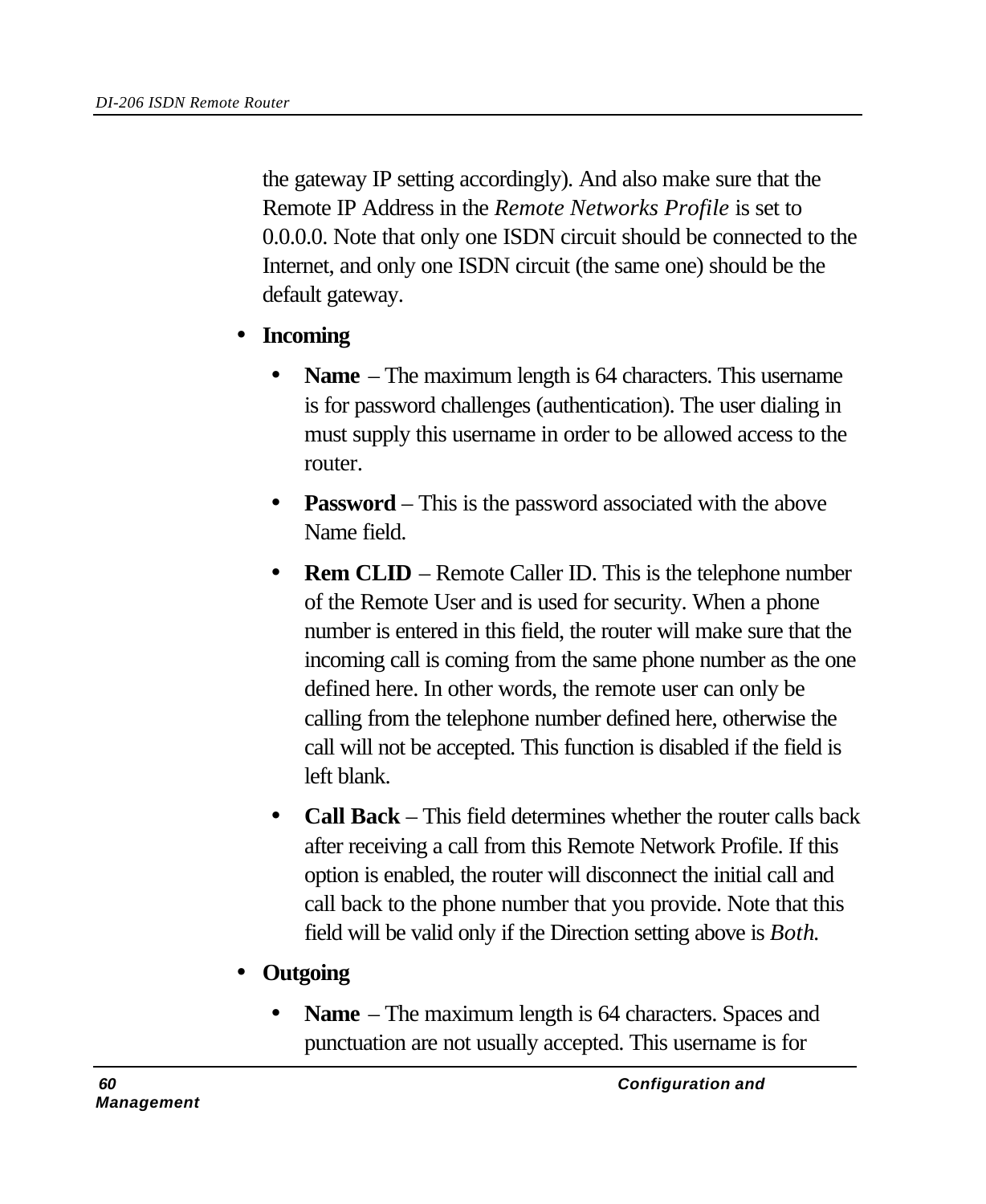password challenges (authentication) which are automatically handled by the router when dialing out. The DI-206 will use PAP and CHAP (whichever works) to make the connection.

- **Password** This is the password associated with the above Name field.
- **Remote IP Address** This is the IP address that will be assigned to the dial-in network when the IP Address Supply setting below is set to Default. Assigning an IP address to the router dialing in ensures that the IP address does not clash with other IP addresses on your network. For dial out connections utilizing dial on demand, the IP address of the remote router needs to be entered here so the router knows which remote network to establish a connection with to deliver the packet.
- **IP Address Supply** This field defines how the router will assign an IP address to a device dialing in. The choices include:

*Default* – Uses the Remote IP address defined above,

*Dynamic* - Taken from the Dial In IP pool, or

*None* - The remote user supplies their own IP Address.

• **Multi-Link PPP** – Enables/disables multi-link PPP on this port. Individual ISDN ports can be set to join the MLPPP bundle by enabling Multi-Link on each port. When enabled, the port will join the MLPPP bundle. Please note that the DI-206 contains only one MLPPP bundle. All ports taking part in MLPPP, even the first or primary port which initially establishes the connection, must have Multi-Link enabled. The ISDN port that first established the connection is the Primary ISDN Port and will not disconnect due to a BOD Low Threshold event, but is subject to Dial on Demand (DOD) settings.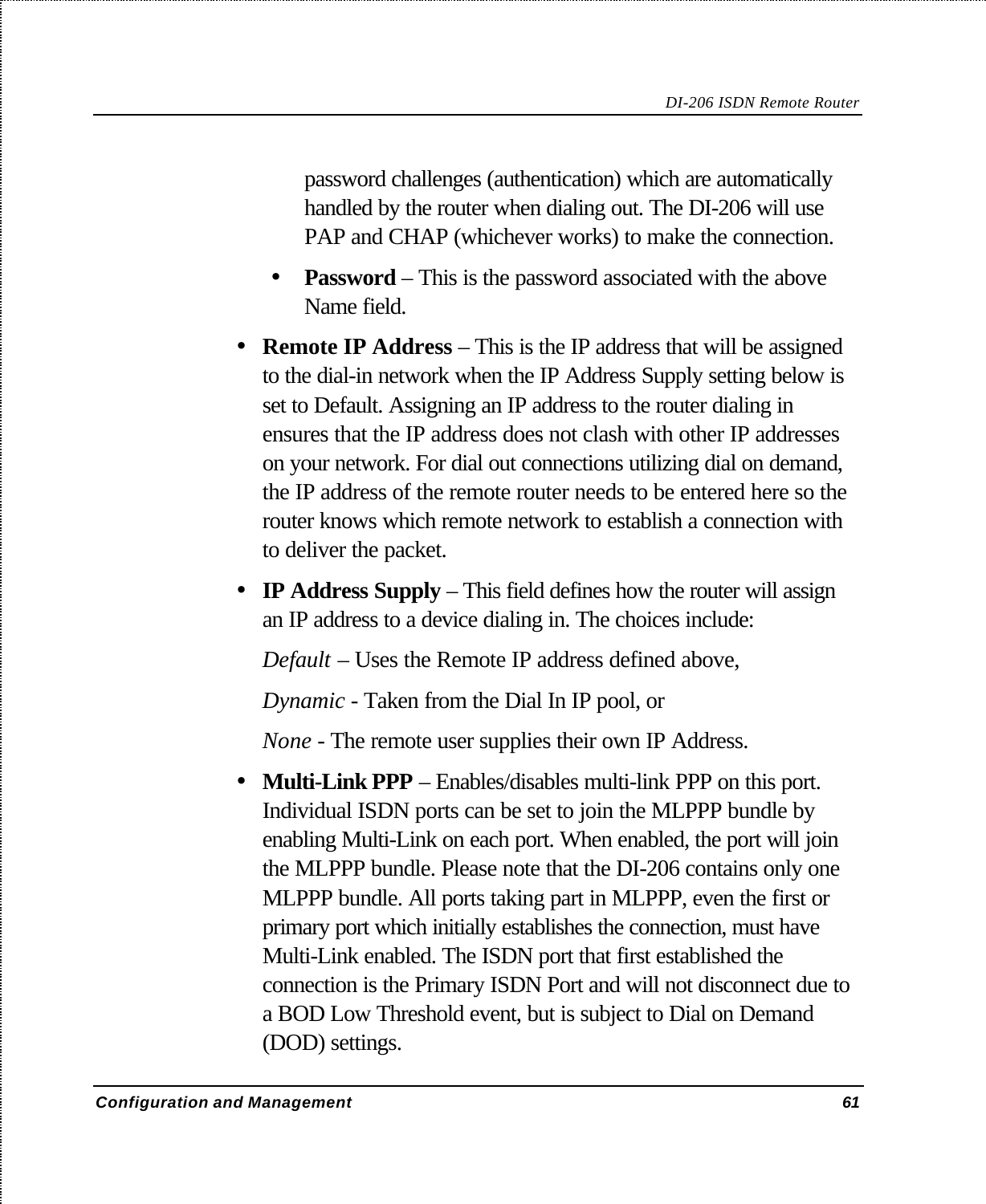- **Compression**  Enables or disables Stac compression. This is an industry standard using a 4:1 compression scheme. When enabled, the router will try to use Stac compression on the designated ISDN port whenever possible. If the destination device is not capable of using Stac compression, the two devices will still communicate, albeit without using Stac compression. When disabled, Stac compression will never be used on this port.
- **State** Enables or disables this Remote Network Profile.

Select Connect Test at the bottom of the screen to test if your setup is correct.

# **DHCP Configuration**

The DI-206 Router implements the Dynamic Host Configuration Protocol (DHCP), which allows the entire IP network to be centrally managed by the router. It does this by assigning IP addresses and configuration parameters to hosts as they are powered on and come onto the network. This can be a great help for network administration since many administrative tasks such as keeping track of each computer's IP address are handled by the router. The DI-206 can implement DHCP in one of the two ways shown below: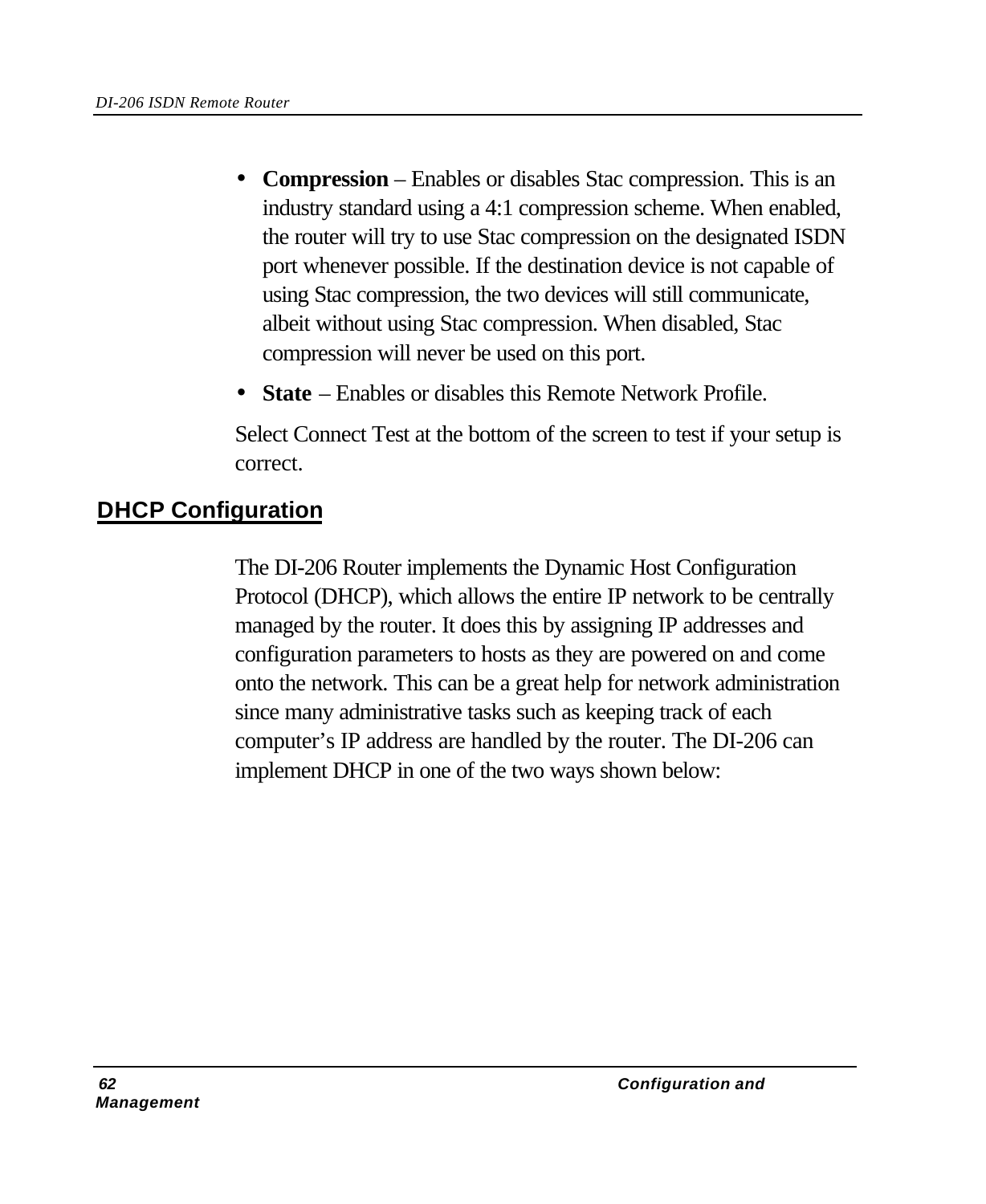

#### **DHCP Server Configuration**

When acting as a DHCP server, the DI-206 will manage many of the IP network parameters. The DI-206 will never assign a broadcast or network IP addresses to hosts, even if such an address is included in the specified range. The following is the **DHCP Server Configuration** screen: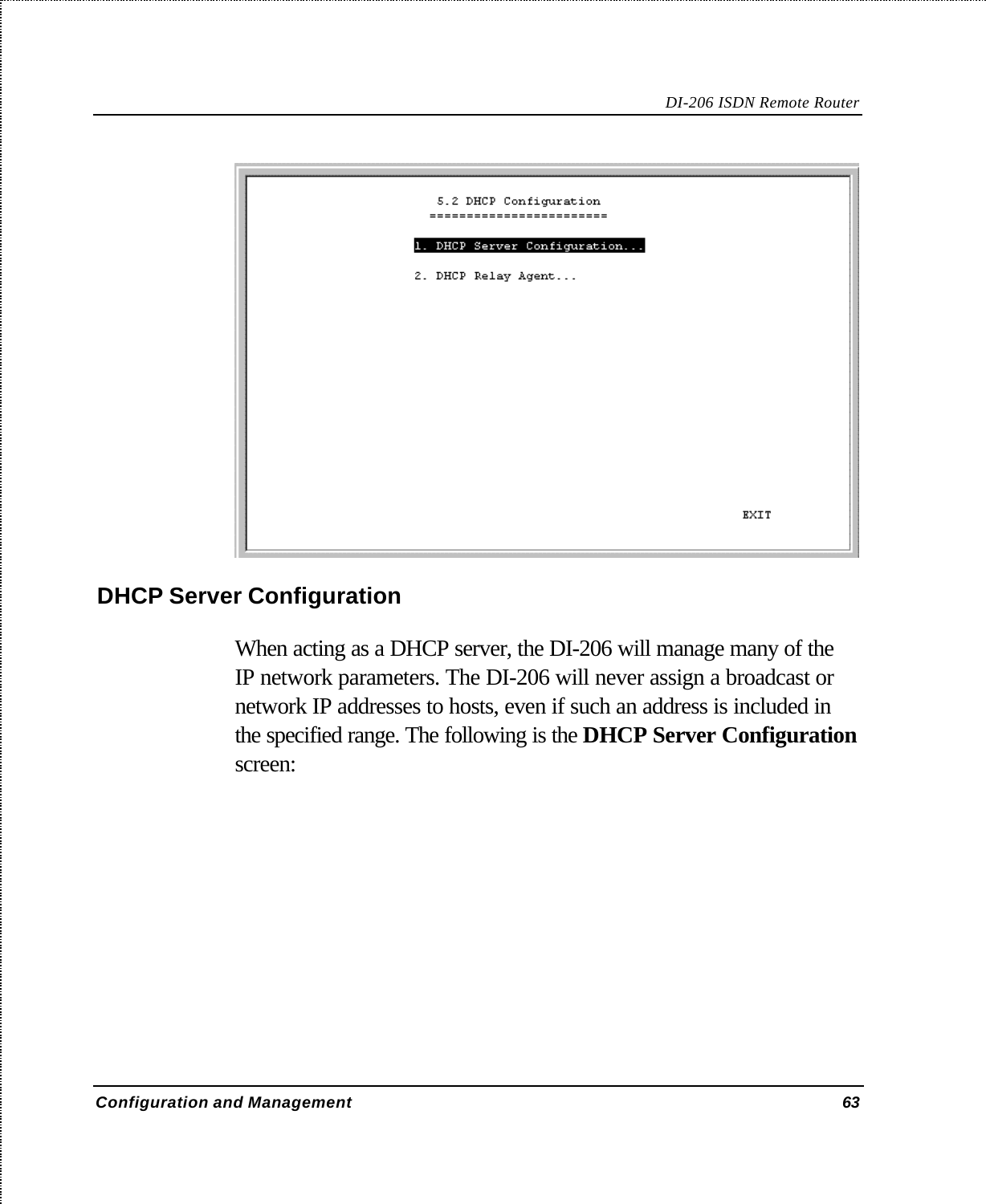

# **Dynamic IP Pool**

The **Dynamic IP Pool** screen shown below contains the parameters that the router can set on the hosts. Please note that the Dynamic IP Pool cannot be enabled when the DHCP Agent feature is enabled.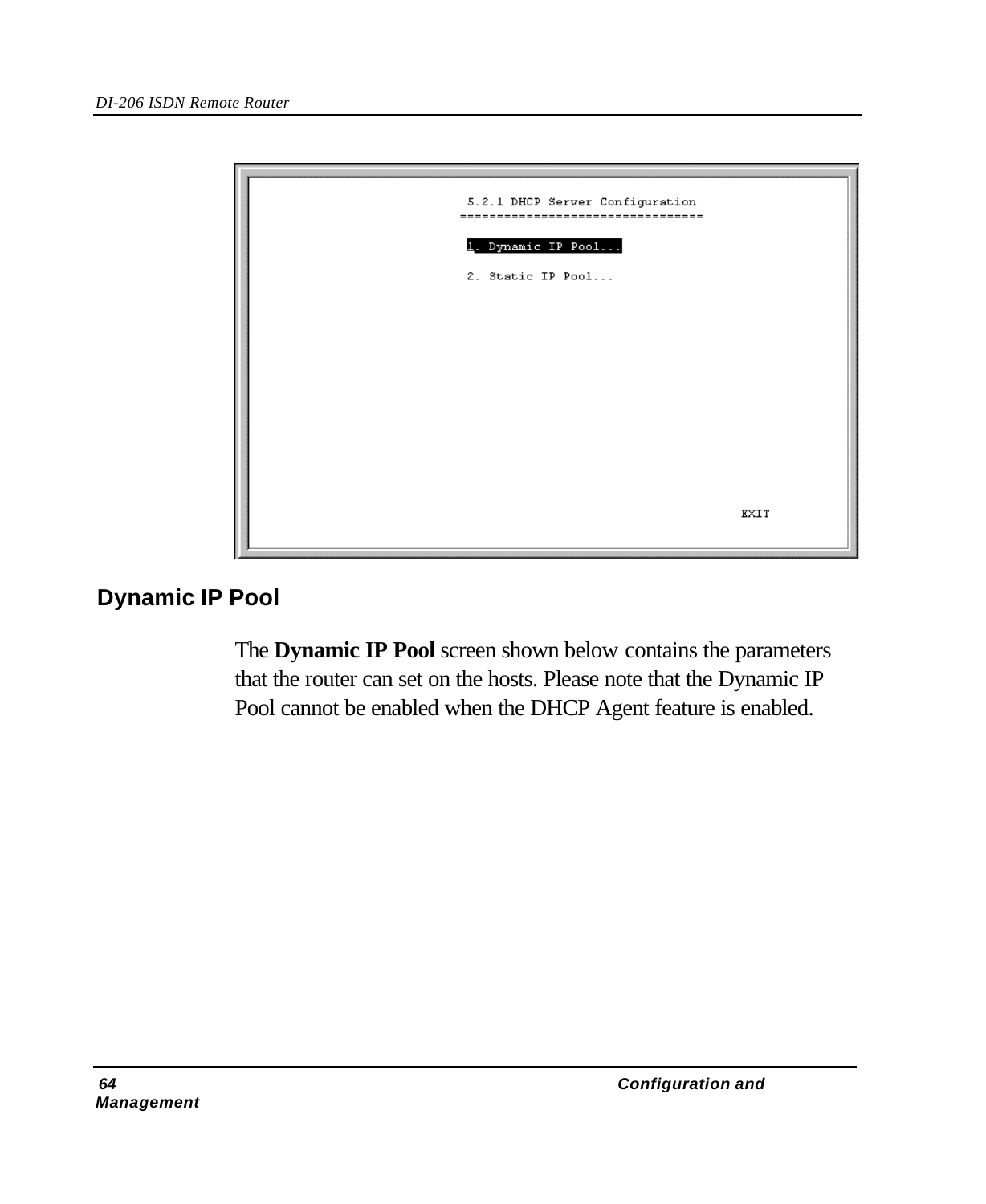| 5.2.1.1 Dynamic IP Pool<br>-------------------------- |                          |   |      |             |  |  |
|-------------------------------------------------------|--------------------------|---|------|-------------|--|--|
|                                                       | IP Address [202.93.47.1  |   |      |             |  |  |
| Range [100 ]                                          |                          |   |      |             |  |  |
|                                                       | Netmask [255.255.255.0 ] |   |      |             |  |  |
|                                                       | Gateway [202.93.47.254 ] |   |      |             |  |  |
| Lease Time [72 ]                                      |                          |   |      |             |  |  |
|                                                       | DNS IP [140.113.1.1 ]    |   |      |             |  |  |
| WINS IP [0.0.0.0                                      |                          | 1 |      |             |  |  |
| Domain Name [dlink.com                                |                          |   |      | 1           |  |  |
| State <disable></disable>                             |                          |   |      |             |  |  |
|                                                       |                          |   | SAVE | <b>EXIT</b> |  |  |

The parameters are described below:

- **IP Address** This is the base (starting) address for the IP pool of IP addresses to be assigned.
- **Range –** This is the range of contiguous, IP addresses, above the base IP Address above. In the above example, the IP addresses assigned host computers as they come onto the network would be 202.93.47.1, 202.93.47.2 … 202.93.47.100.
- **Netmask** This mask informs the client, how the destination IP address is to be divided into network, subnet and host parts. The netmask has ones in the bit positions in the 32-bit address which are to be used for the network and subnet parts, and zeros for the host part.
- **Gateway –** This specifies the Gateway IP Address that will be assigned to and used by the DHCP clients.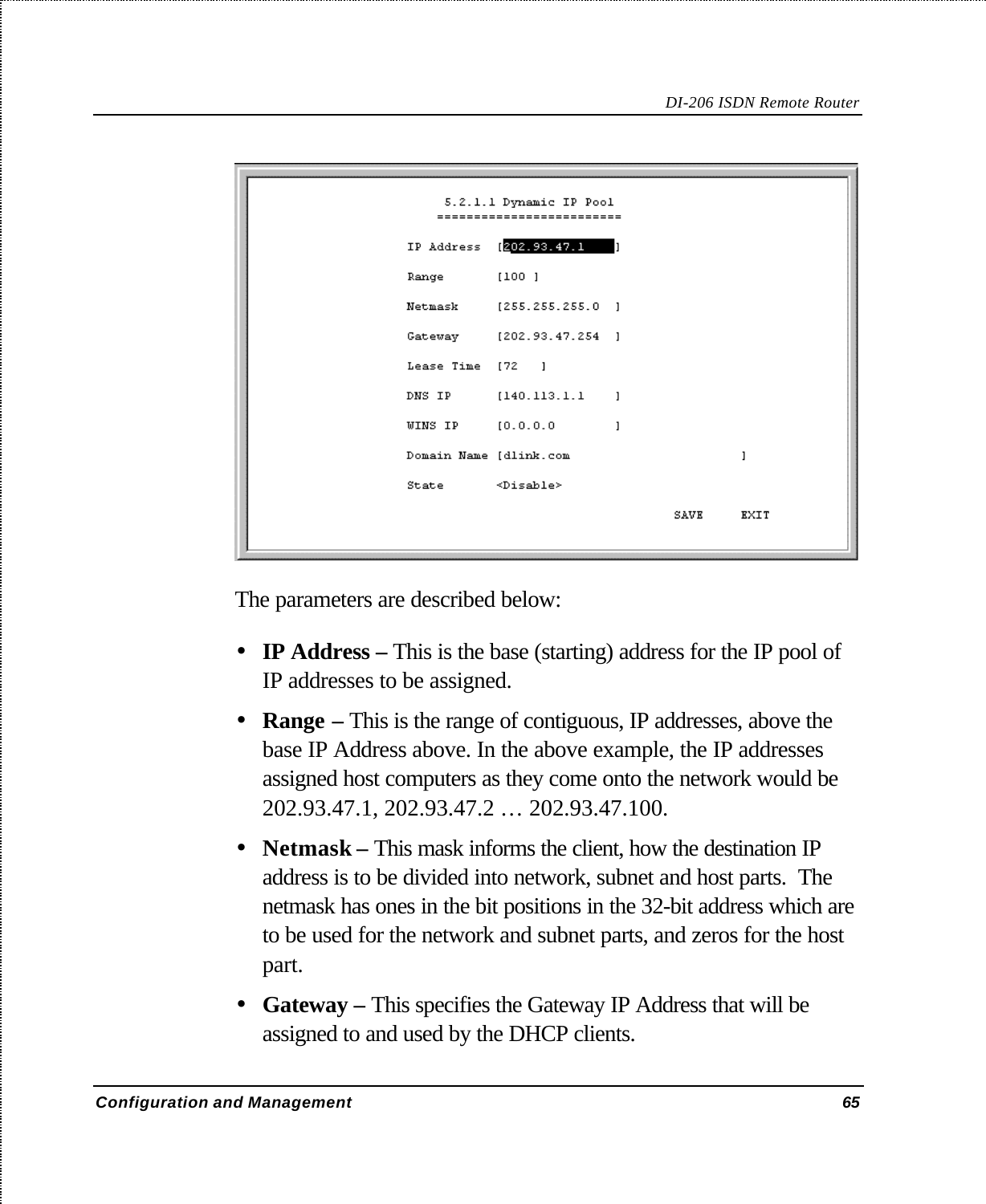- **Lease Time –** This specifies the number of hours a client can lease an IP address, from the dynamically allocated IP pool. The maximum value is 65535 and a value of 0 means the lease is permanent.
- **DNS IP** This specifies the Domain Name System server, used by the DHCP clients using leased IP addresses, to translate hostnames into IP addresses or vice-versa.
- **WINS IP** This specifies the IP address of the Windows Internet Naming Service server. This server has software that resolves NetBIOS names to IP addresses.
- **Domain Name –** This is the common suffix, shared by networked hosts, used to represent a common network domain.
- **State –** This enables or disables the dynamic IP Pool function.

## **Static IP Pool**

The Static IP Pool configuration functions in much the same way as the Dynamic IP Pool configuration. The only difference is that a particular IP address can be assigned to a particular host. This is used for hosts such as servers that need to have static IP addresses to function properly or to make them accessible to remote users. The host is identified by the MAC address of its NIC, which must be entered on this screen.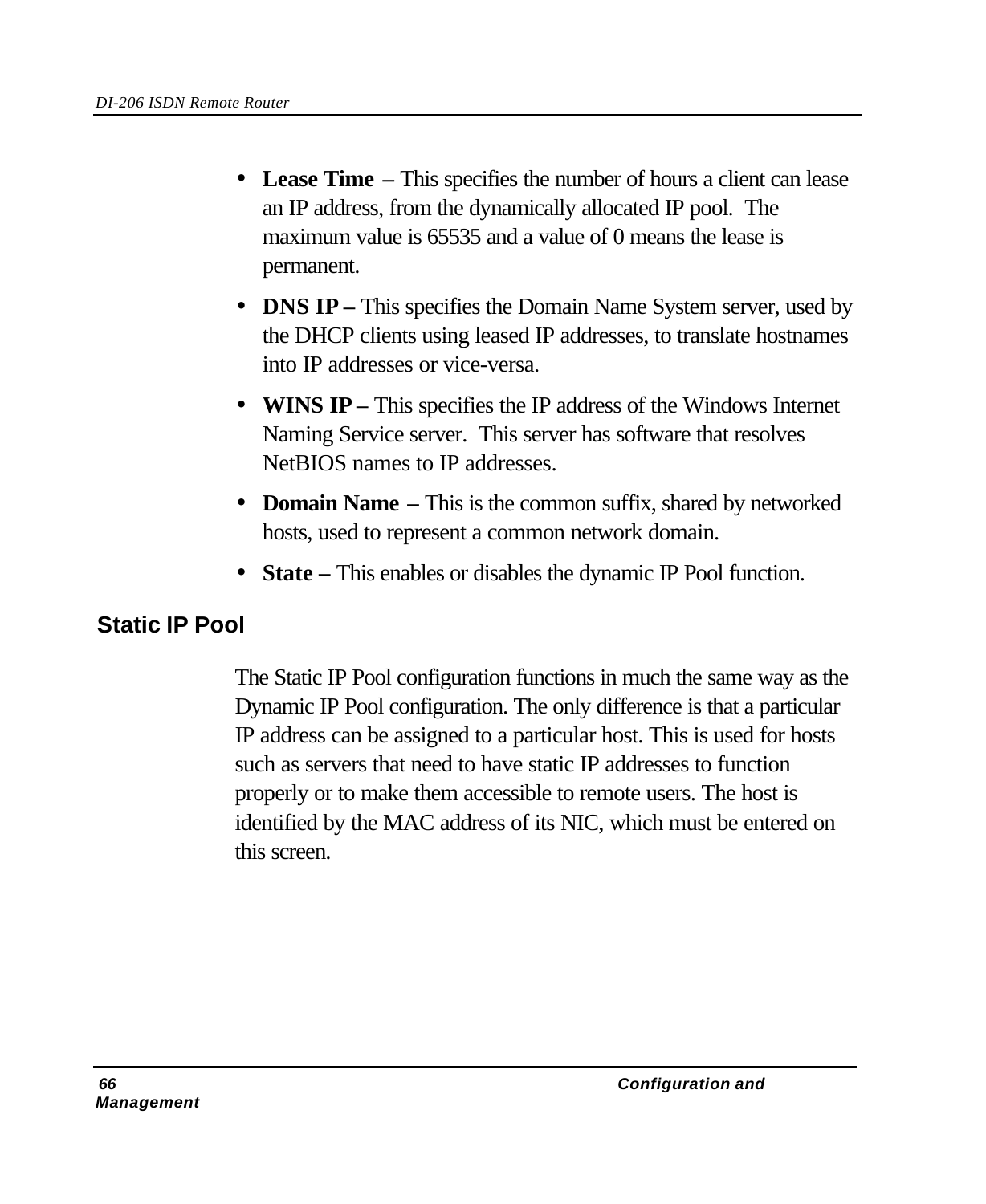

Select an entry from the screen above and press <Enter>. The following screen appears:

|                        | IP Address [202.93.47.130 ]  |      |      |
|------------------------|------------------------------|------|------|
|                        | Netmask [255.255.255.0 ]     |      |      |
| Gateway                | [202.93.47.254]              |      |      |
| DNS IP                 | [140.113.23.1]               |      |      |
| <b>WINS IP</b>         | [0.0.0.0]                    | 1    |      |
| State                  | $\leq$ Enable $>$            |      |      |
|                        | MAC Address 0x[0000F4959924] |      |      |
| Domain Name [dlink.com |                              |      | ı    |
|                        |                              |      |      |
|                        |                              | SAVE | EXIT |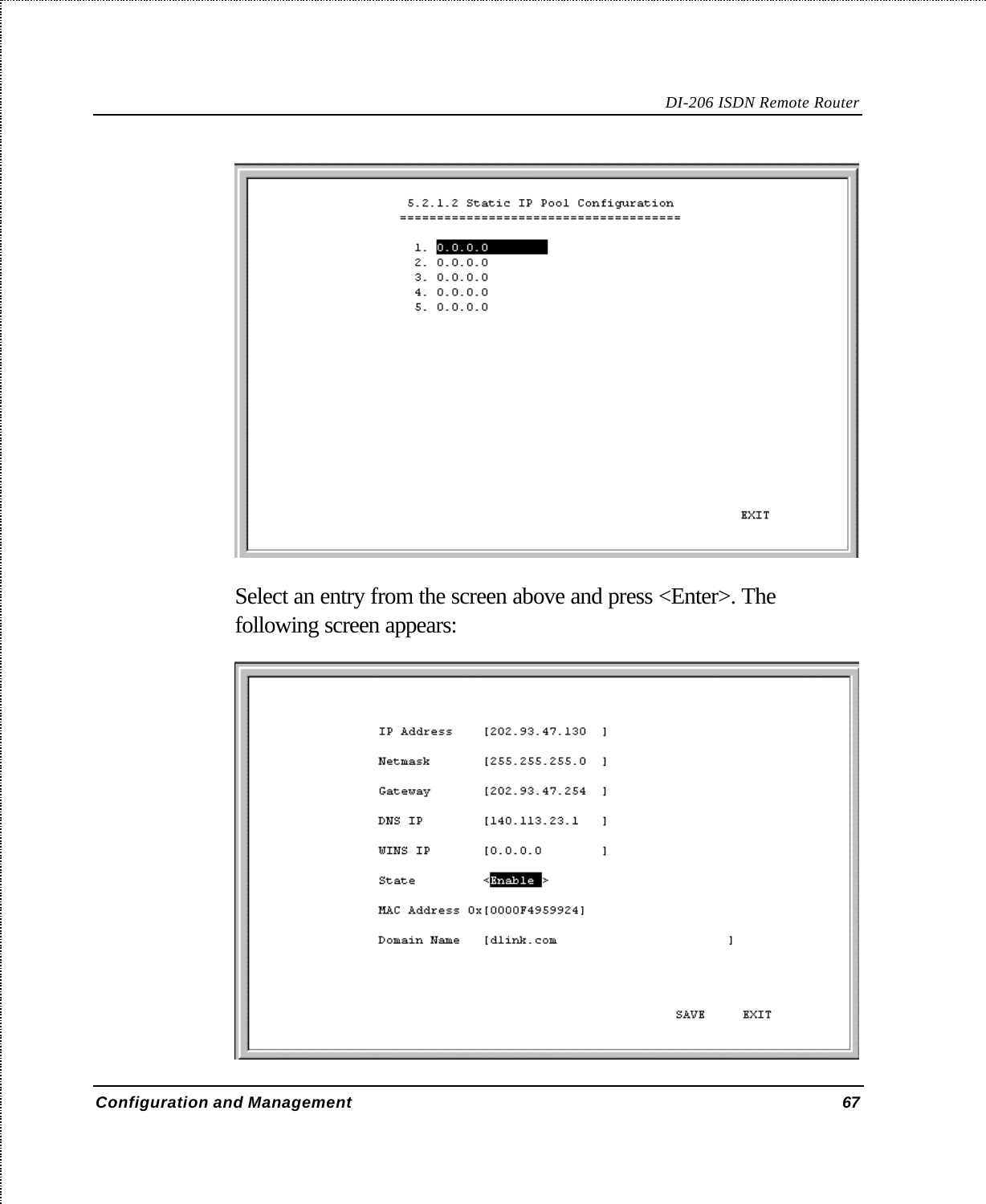The parameters above are described below:

- **IP Address** This is the static IP address to be assigned.
- **MAC Address –** This specifies the physical address of the particular host that will receive the above IP address.

All other parameters (Netmask, Gateway, DNS IP, WINS IP, State, & Domain Name) are identical to those in **Dynamic IP Pool** screen in the previous section.

### **DHCP Relay Agent**

The DHCP Relay Agent feature allows the DI-206 to act as a gobetween for a remote DHCP server assigning IP addresses to local clients. This can be useful if you wish to have all IP addresses in your company, including those in branch offices, assigned from a DHCP server centrally located at your headquarters, for example.

| 5.2.2 DHCP Relay Agent<br>$=$ $=$<br>$=$ $=$ $=$<br>-------------------- |                                     |                          |      |      |  |  |
|--------------------------------------------------------------------------|-------------------------------------|--------------------------|------|------|--|--|
|                                                                          | DHCP Server IP Address [10.69.69.3] |                          |      |      |  |  |
|                                                                          | Time Threshold<br>[5]               |                          |      |      |  |  |
|                                                                          | State                               | $\times$ Enable $\times$ |      |      |  |  |
|                                                                          |                                     |                          |      |      |  |  |
|                                                                          |                                     |                          |      |      |  |  |
|                                                                          |                                     |                          |      |      |  |  |
|                                                                          |                                     |                          |      |      |  |  |
|                                                                          |                                     |                          |      |      |  |  |
|                                                                          |                                     |                          | SAVE | EXIT |  |  |
|                                                                          |                                     |                          |      |      |  |  |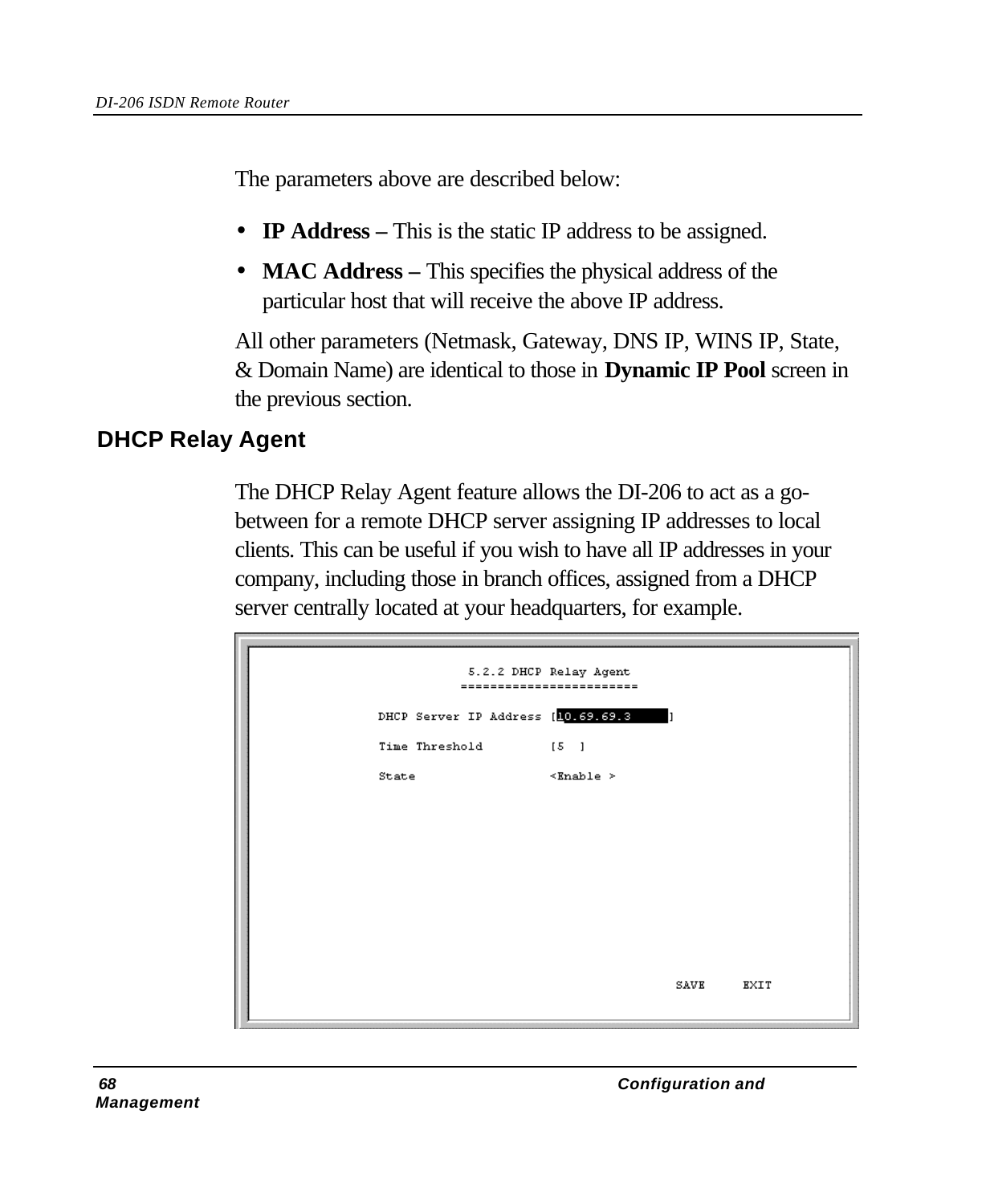Items are described as follows:

- **DHCP Server IP Address** This is the IP address of the remote DHCP server. When a local computer powers up and sends a DHCP request for an IP address, the DI-206 will forward the request to the address specified here.
- **Time Threshold –** This specifies the maximum amount of time (in seconds) since the host began requesting an IP address. If the value define here is exceeded, the relay agent will not pass along the request from the host.
- **State** Enables or disables the DHCP Relay Agent function.

#### **Filter Configuration**

Your DI-206 uses filters (configurable at two layers) to screen packet data, and apply a routing decision. There are two methods for configuring filters: you can configure a filter at the network layer (IP filter) to restrict access between networks and reduce unnecessary internetwork traffic; and you can configure a filter at the data-link layer (a general filter) to provide a protocol independent filter.

Good knowledge of network protocols is required to configure a specific filter appropriately. It is important for the router to operate correctly, therefore, necessary packets must be allowed to pass through the filters. In other words, do not attempt to configure filters on a utilized router unless you understand what you are doing.

The following section describes how to configure the router filter parameters.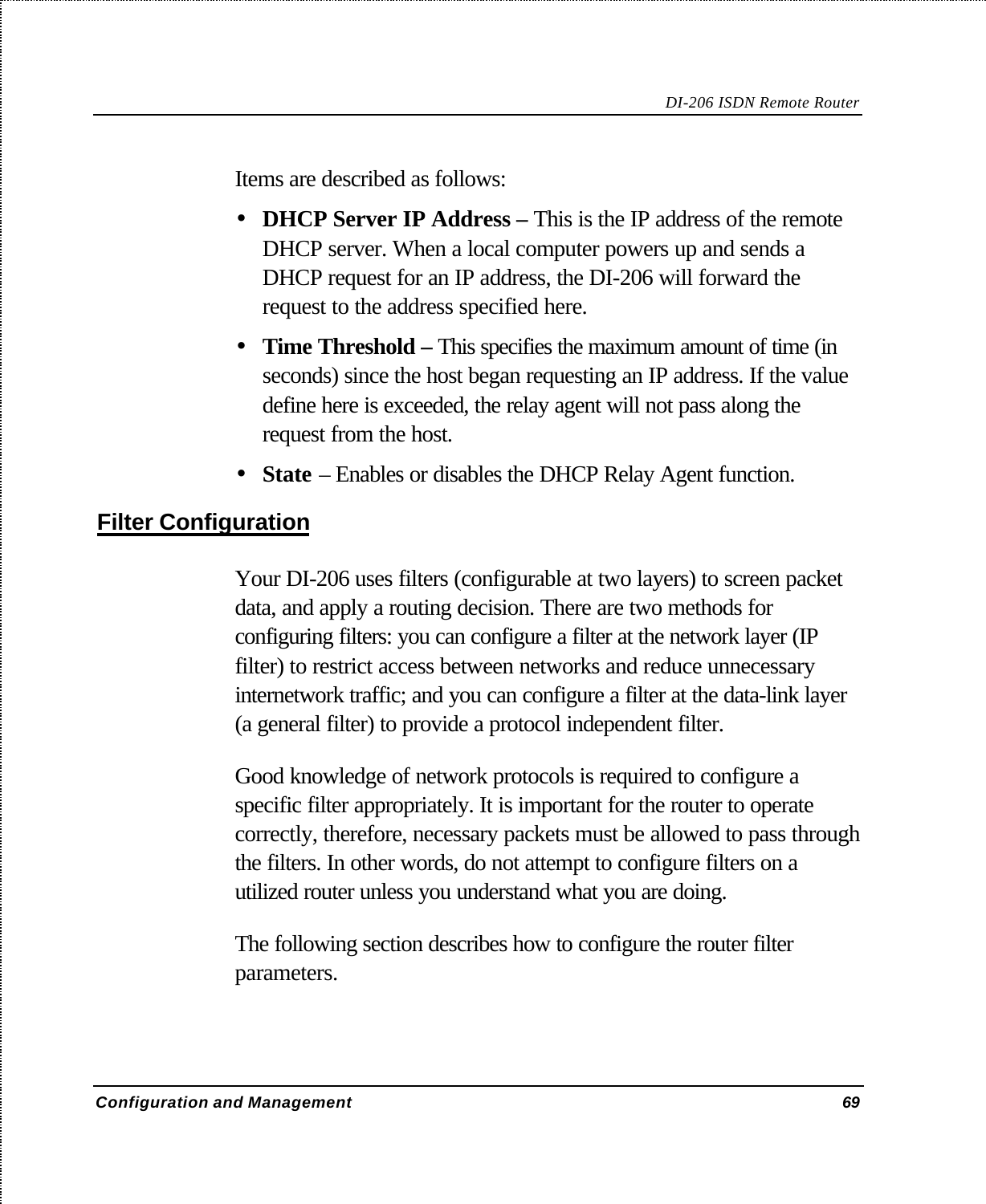# **Configuring a Filter Set**

Under the **Advanced Functions** menu, select *Filter Configuration*. You will see the following screen:



The three sub-menus are described as follows:

- **Filter State of Interface** This is used to choose the default, routing decisions for packets, not meeting the criteria for specific filters.
- **Layer 2 Filter** This is a data-link layer (protocol independent) filter. Foreknowledge of the specific protocol, used on the interface (LAN or WANs), is needed to make effective use of this filter.
- **IP Filter** This is an IP protocol specific filter, allowing you to, among other things, prohibit specific packets from entering the LAN.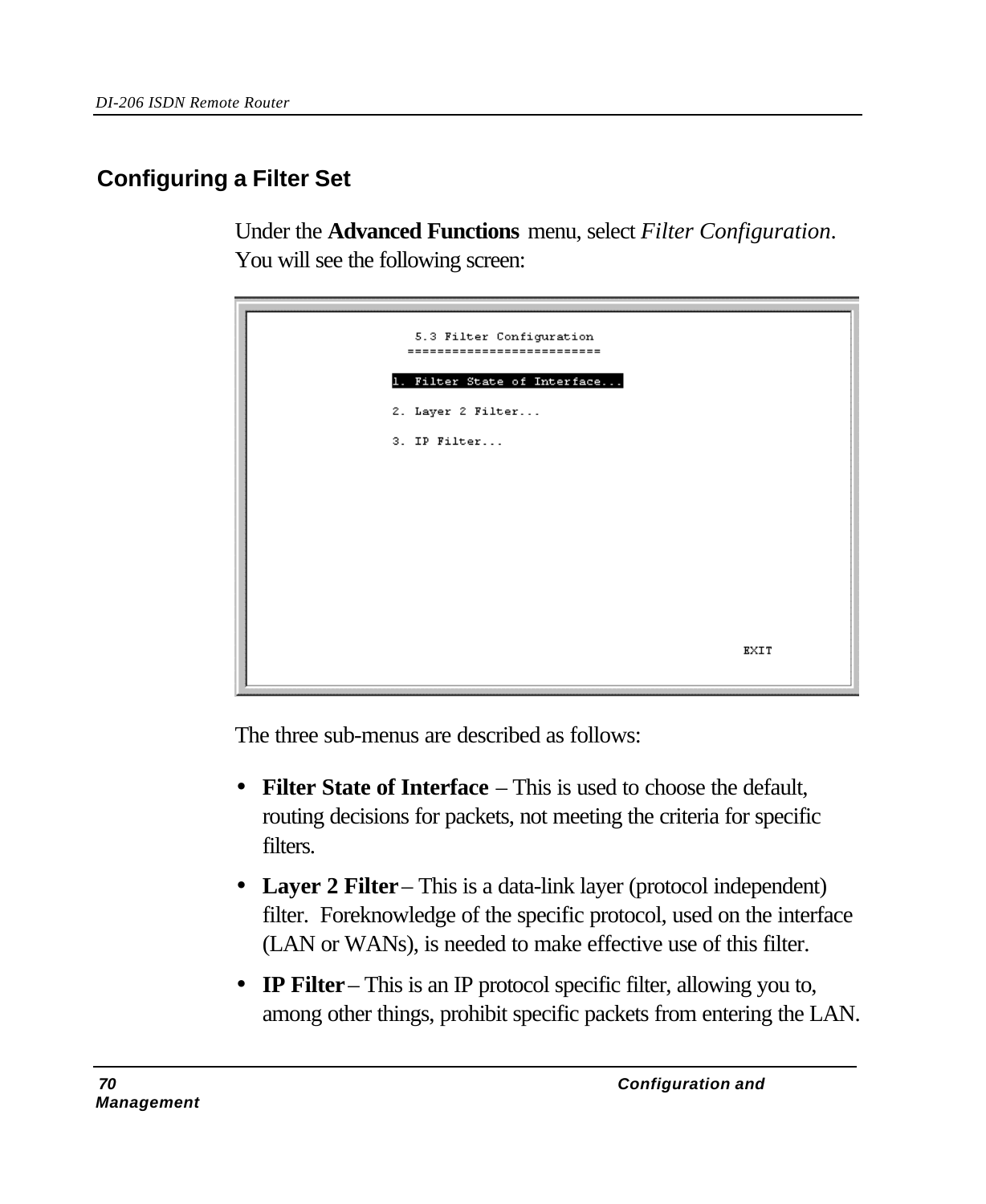Alternatively, you can set up filters that allow certain types of IP packets to enter the LAN.

#### **Filter State of Interface**

The **Filter State of Interface** sub-menu lets you disable a filter, or, for packets that have not met the corresponding criteria, to forward or drop packets.

|     |                                                     | 5.3.1 Filter State of Interface    |      |      |
|-----|-----------------------------------------------------|------------------------------------|------|------|
|     |                                                     | ---------------------------------- |      |      |
|     | Layer 2 Filter IP Filter                            |                                    |      |      |
| LAN | <disable></disable>                                 | $<$ Disable>                       |      |      |
|     | ISDN Link 1 <disable> <disable></disable></disable> |                                    |      |      |
|     | ISDN Link 2 <disable> <disable></disable></disable> |                                    |      |      |
|     | Dial-In <disable> <disable></disable></disable>     |                                    |      |      |
|     |                                                     |                                    |      |      |
|     |                                                     |                                    |      |      |
|     |                                                     |                                    |      |      |
|     |                                                     |                                    |      |      |
|     |                                                     |                                    |      |      |
|     |                                                     |                                    |      |      |
|     |                                                     |                                    |      |      |
|     |                                                     |                                    |      |      |
|     |                                                     |                                    |      |      |
|     |                                                     |                                    |      |      |
|     |                                                     |                                    | SAVE | EXIT |
|     |                                                     |                                    |      |      |
|     |                                                     |                                    |      |      |

Each decision on handling packets is described below:

- **1.** *Disable* Will not apply a filter.
- **2.** *Forward*This allows the routing of a packet, even though it has not met the criteria of the corresponding filter.
- **3.** *Drop*This drops (doesn't allow routing for) a packet that has not met the criteria for the corresponding filter.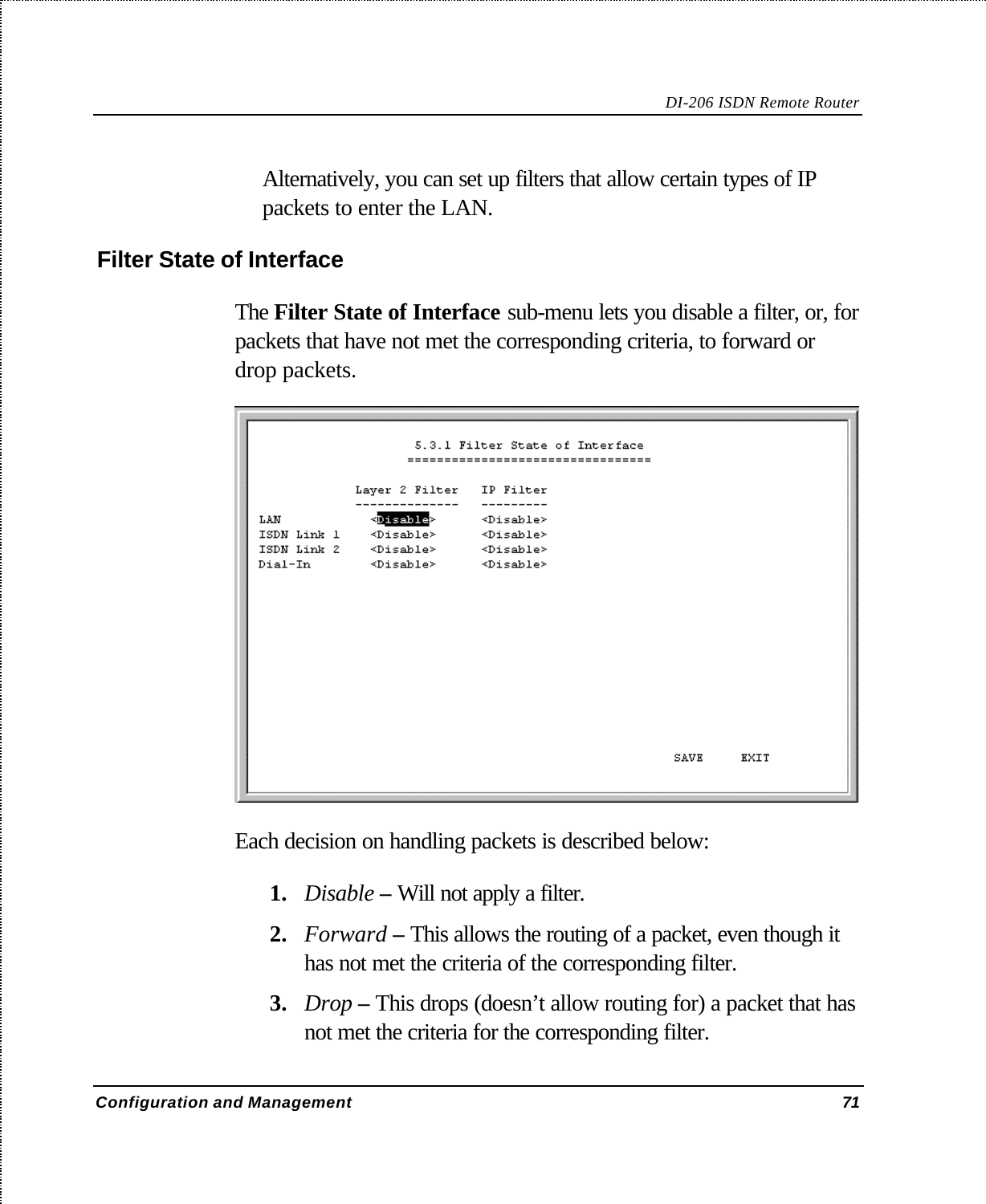## **Layer 2 Filter**

The **Layer 2 Filter** sub-menu contains a protocol independent (datalink layer) filter. Foreknowledge of the specific protocol used on the interface (LAN or WANs) is needed to make effective use of this filter.



Select an entry above and then press <Enter>. The following screen appears: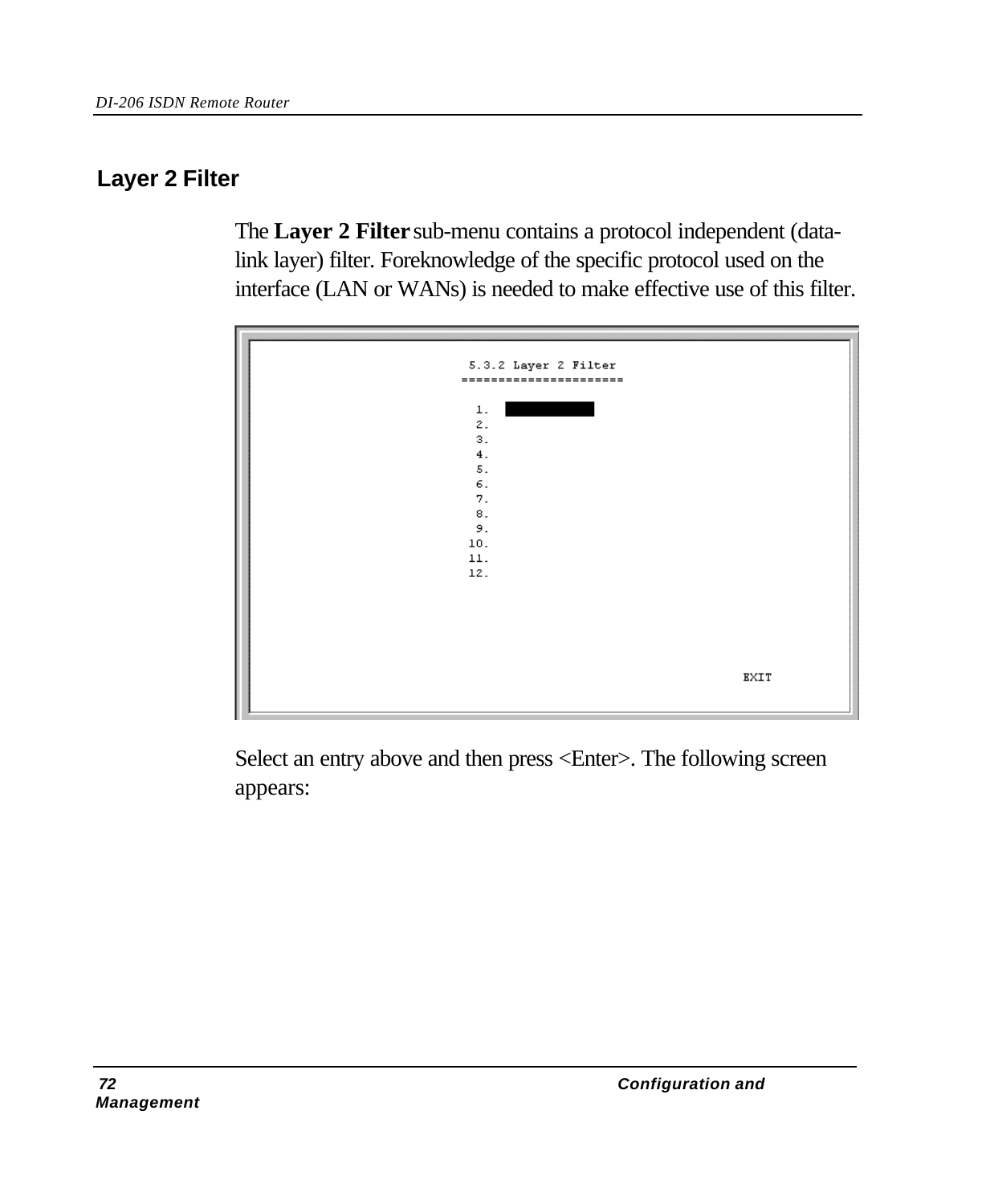```
\overline{1}Name
             Direction <In >
                            <Disable>
             State
             Interface <LAN
            Offset [0 ]<br>Length [0 ]<br>Value 0x[0000000000000000]<br>Mask 0x[000000000000000]
                                                                                                 SAVE
                                                                                                               网络山
                                                                     OLL CAPS NUM
Connected 0:49:14
                            VT100
                                             9600 8-N-1
```
The parameters of a filter are described below:

- **Name** This is a 12 character (maximum), alphanumeric, userdefined name, used to identify the filter.
- **Direction** This defines the direction of the frame relative to the Interface parameter below.
- **State** This is used to choose the routing decision applied to the frame. The three decisions are described:
	- *1. forward –*This allows the routing of the frame, if it has met the criteria of the corresponding filter.
	- *2. drop* This drops (doesn't allow routing for) a specific frame that has met the criteria of the corresponding filter.
	- *3. disable* This does not apply the protocol independent filter.
- **Interface** This applies the filter to a specific interface, either LAN or one of the ISDN interfaces.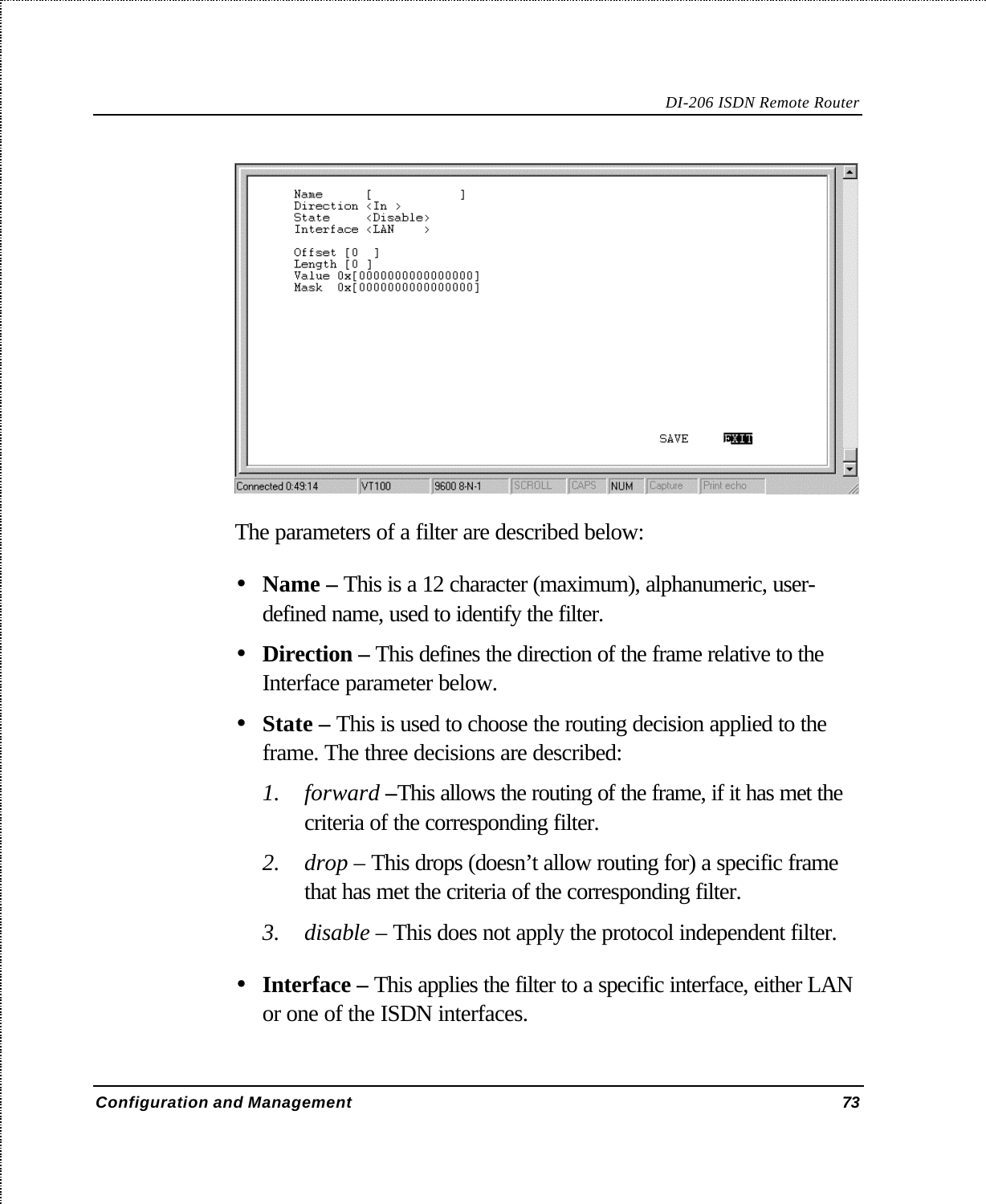- **Offset –** This defines the reference byte for the Length parameter (described below). The Offset is the number of bytes (octets) from the beginning of the first byte of the frame header, immediately after the preamble. The range of the offset parameter is from 0 to 255 octets. The first byte in a packet has an offset 0.
- **Length** This is the number of bytes (octets) from 0 to 8 to compare from the offset value (the Offset reference byte).
- **Value** This is a 16 digit, hexadecimal field, defining the actual bit values used to compare with the frame data, at the specified (Offset) position.
- **Mask** This is a 16 digit, hexadecimal bit mask, used as an operand in the bit-wise AND operation that will be applied to the Value parameter.

## **IP Filter**

The IP Filter is specifically an IP protocols filter, allowing you to, among other things, firewall your network, prohibiting specific packets from entering or going out from your network. It is necessary to have good knowledge of IP protocol before effectively configuring this filter.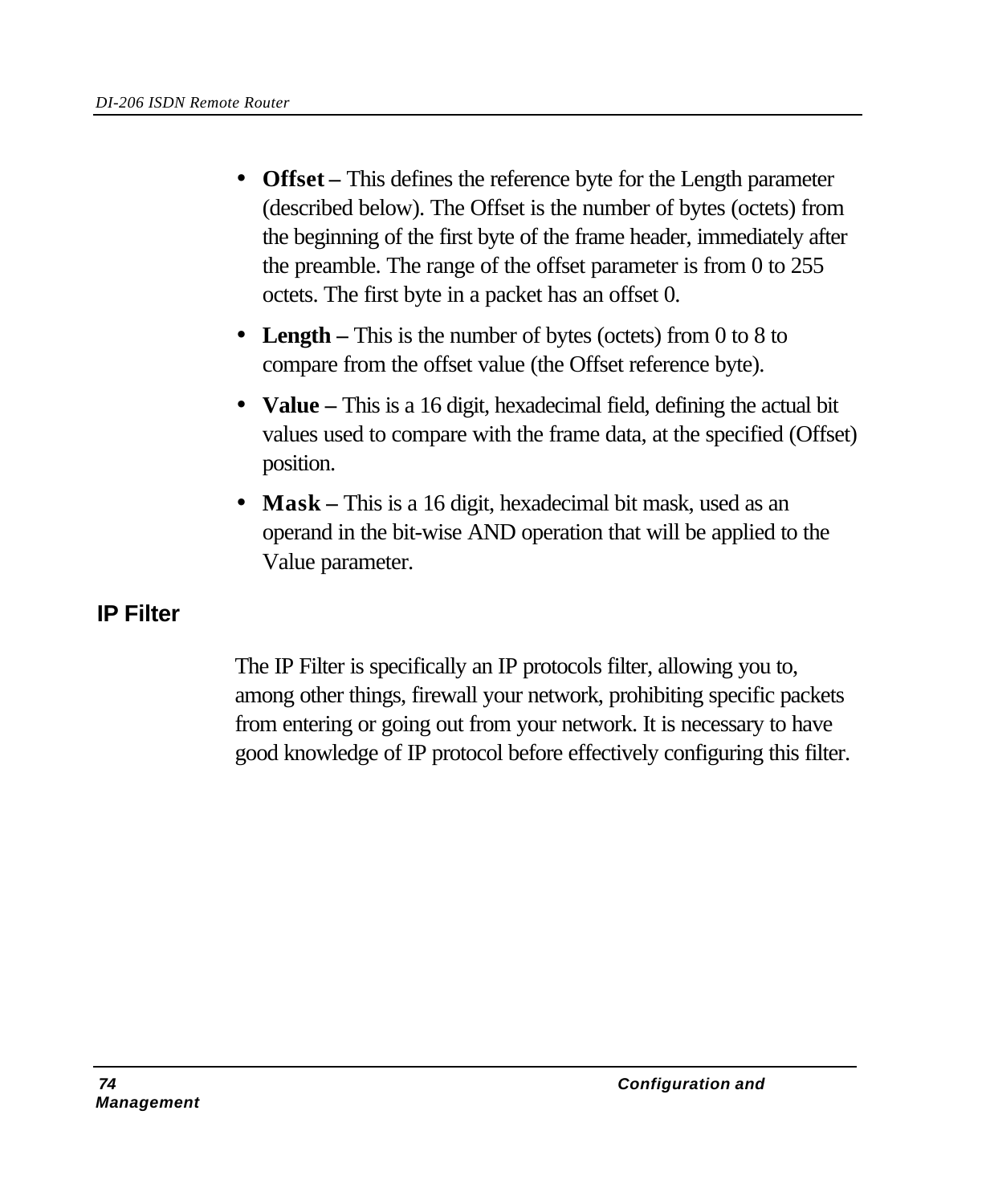| 5.3.3 IP Filter   |      |
|-------------------|------|
| ================= |      |
|                   |      |
|                   |      |
| $1$ .             |      |
| 2.                |      |
| 3.                |      |
|                   |      |
| 4.                |      |
| 5.                |      |
| 6.                |      |
| 7.                |      |
| $\,$ 8 .          |      |
| 9.                |      |
|                   |      |
| 10.               |      |
| 11.               |      |
| 12.               |      |
|                   |      |
|                   |      |
|                   |      |
|                   |      |
|                   |      |
|                   |      |
|                   |      |
|                   |      |
|                   | EXIT |
|                   |      |
|                   |      |

Select an entry above and then press <Enter>. The following screen appears:

| Name                                                                               |                  |  |      |             |
|------------------------------------------------------------------------------------|------------------|--|------|-------------|
| Direction <in></in>                                                                |                  |  |      |             |
| State <disable></disable>                                                          |                  |  |      |             |
| Interface <lan< td=""><td><math>\geq</math></td><td></td><td></td><td></td></lan<> | $\geq$           |  |      |             |
| Protocol Type [6 ]                                                                 |                  |  |      |             |
| Src IP [0.0.0.0                                                                    |                  |  |      |             |
| Src Netmask [0.0.0.0                                                               |                  |  |      |             |
| Dst IP                                                                             | [0.0.0.0]        |  |      |             |
| Dst Netmask [0.0.0.0                                                               |                  |  |      |             |
| Dst Port                                                                           | [0]<br>1         |  |      |             |
| Operation                                                                          | $\leq$ EQ $\geq$ |  |      |             |
| ICMP Type                                                                          | [1]              |  |      |             |
| ICMP Code                                                                          | [0]              |  |      |             |
| TCP Flag 0x[1]                                                                     |                  |  |      |             |
|                                                                                    |                  |  |      |             |
|                                                                                    |                  |  |      |             |
|                                                                                    |                  |  |      |             |
|                                                                                    |                  |  |      |             |
|                                                                                    |                  |  |      |             |
|                                                                                    |                  |  | SAVE | <b>EXIT</b> |
|                                                                                    |                  |  |      |             |
|                                                                                    |                  |  |      |             |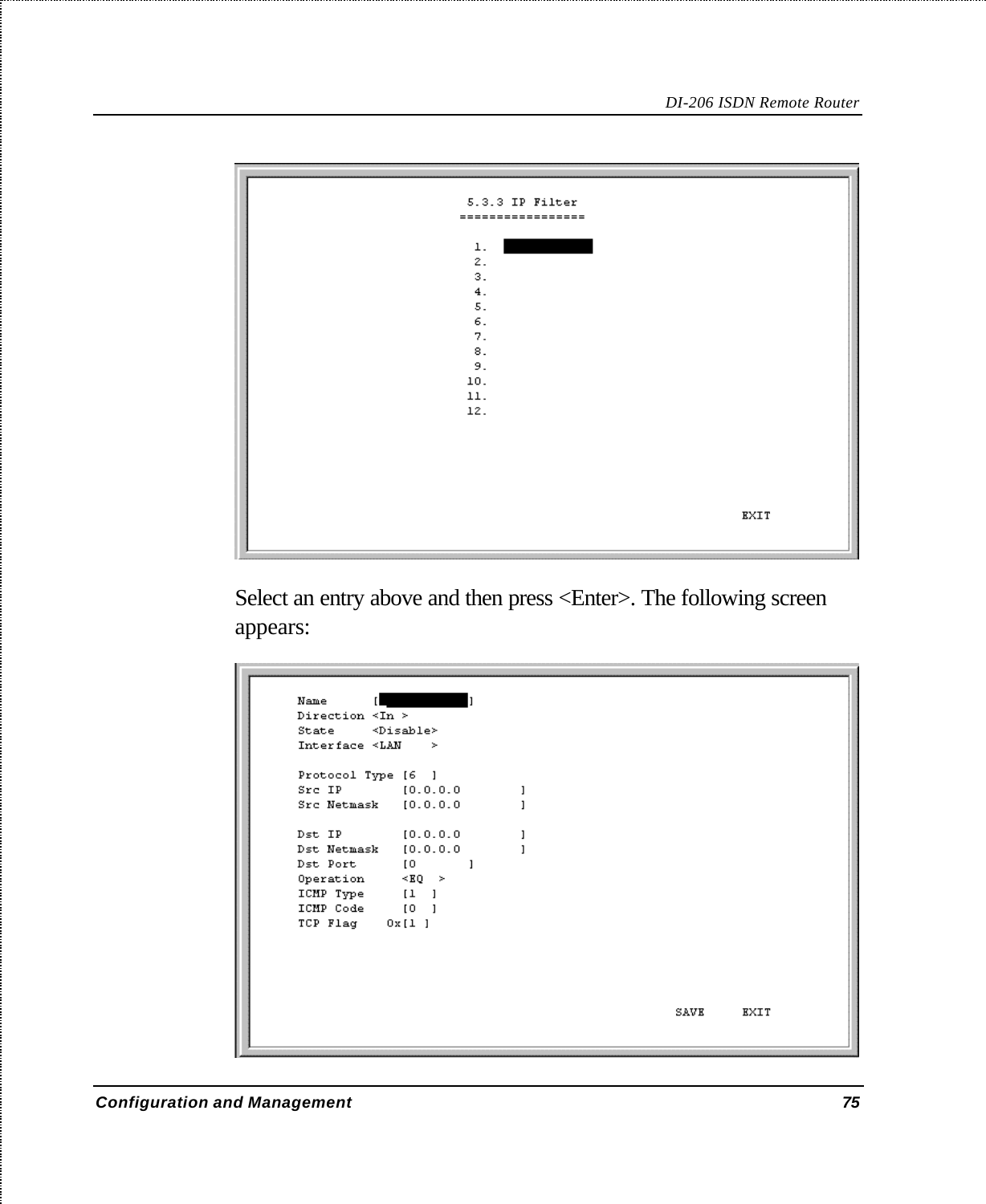The IP Filter parameters are described below:

- **Name** This is a 12 character (maximum), alphanumeric, userdefined name, used to identify the filter.
- **Direction** This defines the direction of the packet relative to the Interface parameter below.
- **State** This is used to define the routing decision applied to the packet. The three routing decisions are described:
	- *1. forward* This allows the routing of the packet, if it has met the criteria of the corresponding filter.
	- *2. drop* This drops (doesn't allow routing for) a specific packet that has met the criteria of the corresponding filter.
	- *3. disable* This does not apply the IP filter.
- **Interface –** This applies the filter to a specific interface, LAN or one of the ISDN interfaces.
- **Protocol Type** This is a protocol identifier, as assigned by the Internet Assigned Numbers Authority (IANA). The values of this identifier are described in RFC-1700. This router supports the following:
	- *1* **–** This is Internet Control Message (ICMP), defined in RFC 792.
	- *6* **–** This is Transmission Control (TCP), defined in RFC 793.
	- *17* **–** This is User Datagram (UDP), defined in RFC 798.
- **Src IP** This is the source address in the IP header of this packet.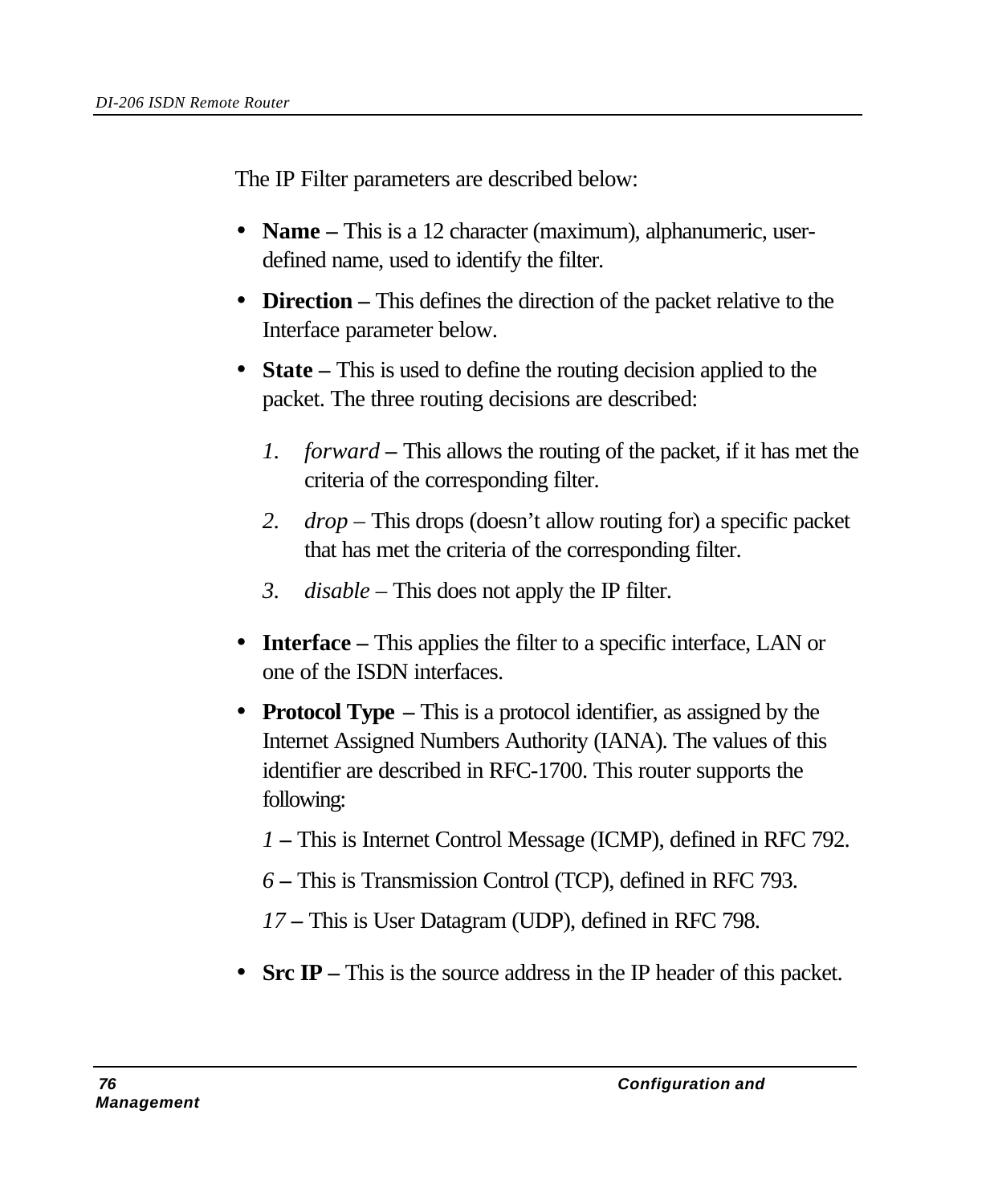- **Src Netmask** This mask is bit-wise AND'd with the source IP address and bit-wise AND'd with the IP address of the incoming interface. The two results are then compared.
- **Dst IP –** This is the destination address in the IP header of the packet.
- **Dst Netmask** This mask is bit-wise AND'd with the destination IP address and bit-wise AND'd with the IP address of the incoming interface. The two results are then compared.
- **Dst Port –** This is the destination port, in the TCP or UDP header, of the packet.
- **Operation** This comparison operation is applied to the destination port (the *Dst Port* parameter) value, of the TCP or UDP header.
- **ICMP Type –** This is the type field, in the ICMP header, used to identify a particular ICMP message.
- **ICMP Code –** This is the code field, in the ICMP header, used to further specify the ICMP type.
- **TCP Flag –** This is a hex number, representing the six flag bits in the TCP header. The value range is from 0 to 3F.

## **Multiple Home Configuration**

Besides the IP address assigned to the LAN interface in the **Network Configuration** menu, the LAN may have up to 3 additional IP interfaces. These additional IP interfaces are referred to as MIP1 to MIP3. This type of configuration is known as a multiple home configuration.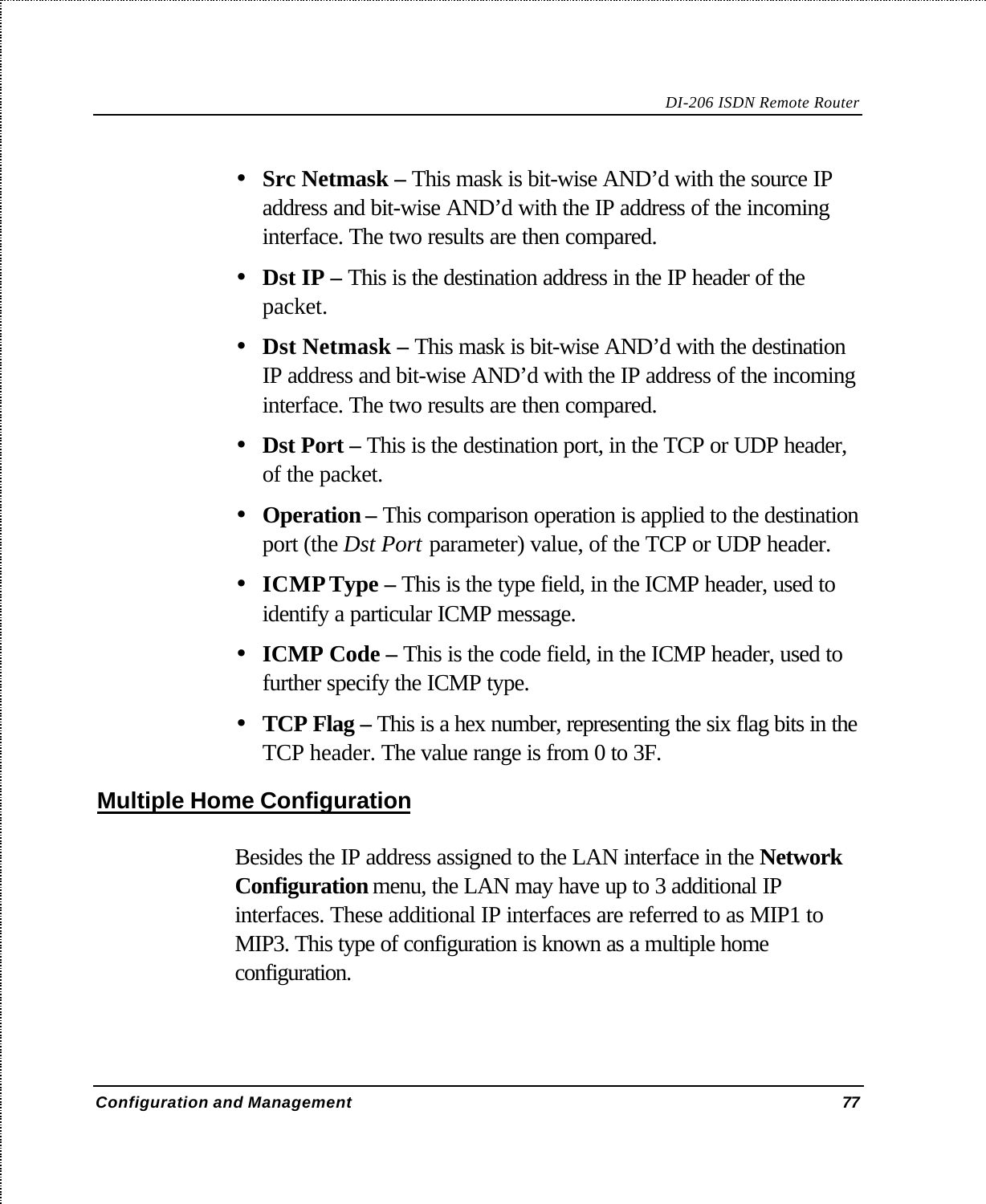

Multiple Home can be demonstrated by this example:

A company has 625 users (computers) all connected to one physical network using Ethernet. However, the company only has one Class C IP network address, 202.100.160.0. This network address will only support 254 users. To solve the shortage of IP address problem and to plan for future growth, the company applies for and receives two more Class C IP network addresses, 203.101.161.0 and 204.102.162.0. This gives the company a total of  $254 \times 3 = 762$  IP Addresses, which it assigns to the computer users, with a few left over for future needs. Due to the nature of IP networks, however, the users in one IP network domain (202.100.160.0, for example) cannot communicate with users on a different IP domain (203.101.161.0). Multiple home solves this problem. When you register the additional IP network addresses in the Multiple Home Configuration menu on the router, the router will route data between the three IP networks using the single LAN.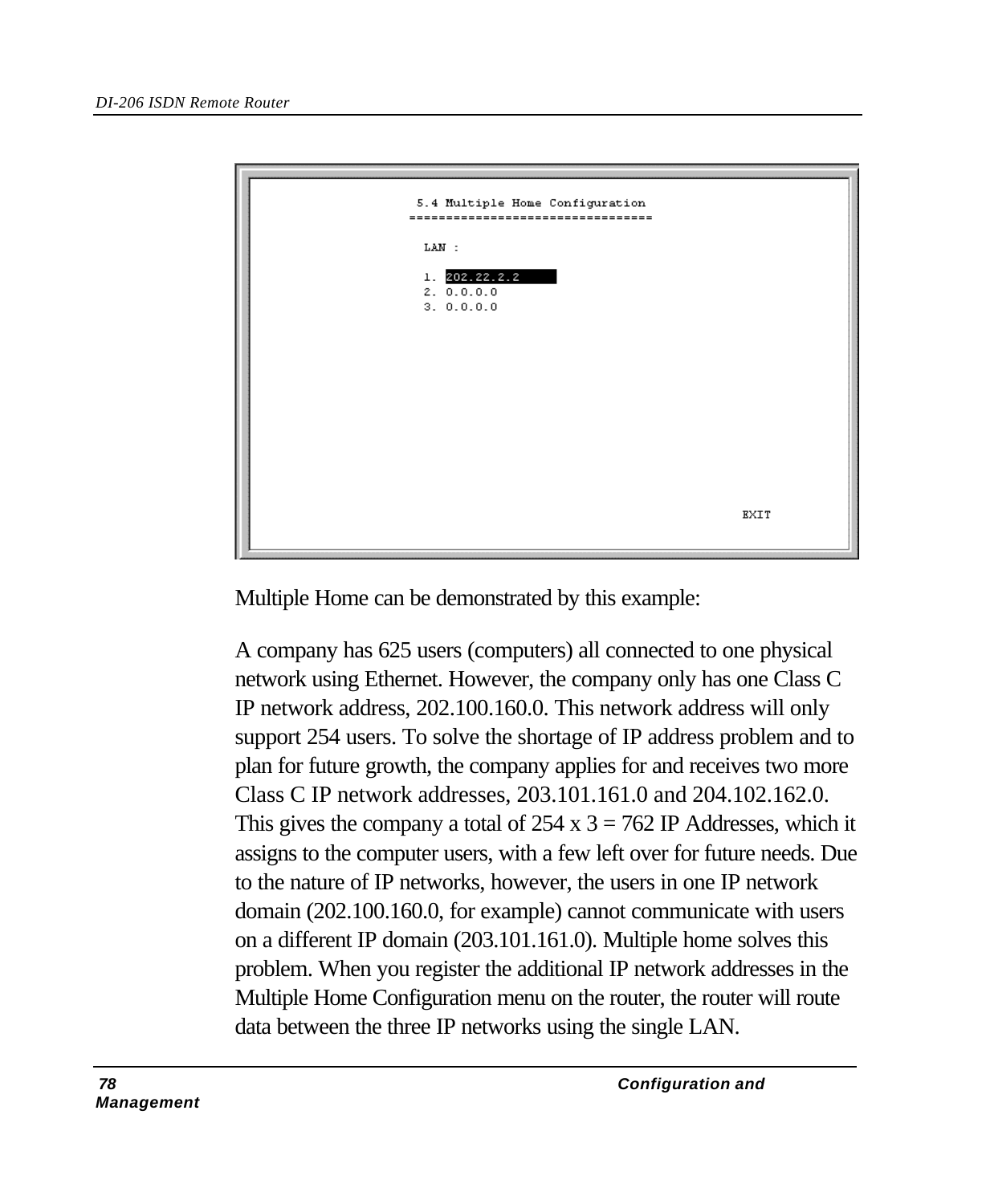202.22.2.2 IP Address  $[255, 255, 255, 0]$ Netmask Routing Protocol <RIPV1 > IP Multicasting <Enable > Multicast Protocol <DVMRP> IGMP Version  $\langle \text{W2}\rangle$ SAVE **EXIT** 

In this router, multiple home configurations only apply to the LAN interface.

The parameters are described below:

- **IP Address** This is a network IP address of a separate IP network on the LAN.
- **Routing Protocol**  This is the same as in the **Network Configuration** screen section. Keep in mind that these exchanges are made with adjacent routers on the LAN, if present.
- **IP Multicasting** This enables/disables IP multicasting on the IP network you are defining.

All other parameters (Netmask, Routing Mode, Multicast Protocol and IGMP Version) are identical to those in the **Network Configuration***,* **IP Stack Configuration***,* **ISDN** screen section.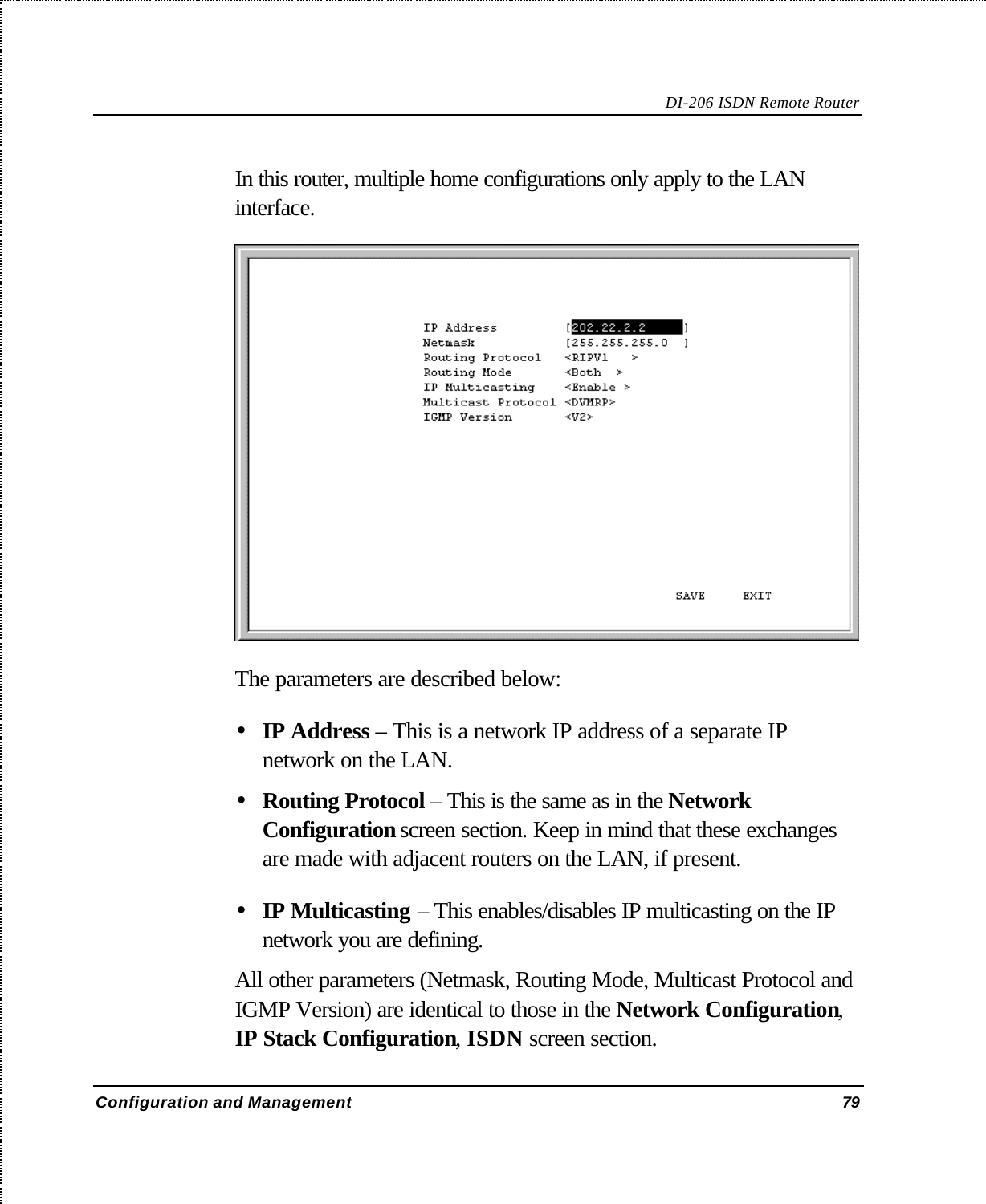# **Static ARP**

This special function is intended to speed up the process of finding a host's Ethernet (MAC) address from its network address, and provides a special condition – any other host acting as an impostor by using the same IP address as the legitimate host, will be ignored by this router.

Basically, when a packet comes into the router from the ISDN line and is destined for a host on the LAN, the router will use information defined here to immediately send the packet to the host rather than send out an ARP request to find the host's MAC address.



Select an entry above and then press <Enter>. The following screen appears: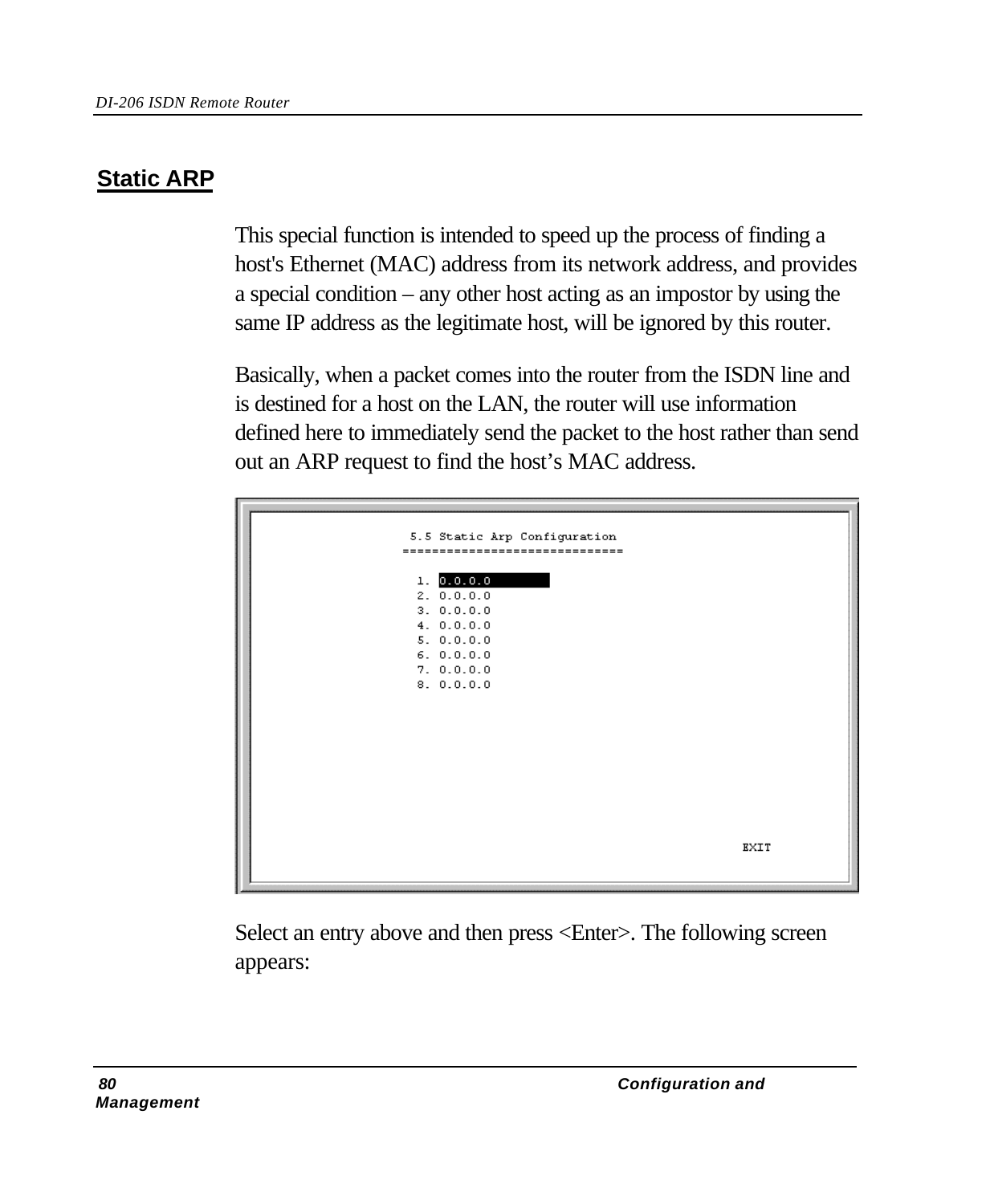| IP Address | [0, 0, 0, 0]<br>h              |      |      |
|------------|--------------------------------|------|------|
|            | MAC Address 0x [0000000000000] |      |      |
| State      | $<$ Disable>                   |      |      |
|            |                                |      |      |
|            |                                |      |      |
|            |                                |      |      |
|            |                                |      |      |
|            |                                |      |      |
|            |                                |      |      |
|            |                                | SAVE | EXIT |
|            |                                |      |      |

The parameters are described as follows:

- **IP Address** This is the IP address of the host you wish to define a static ARP for.
- **MAC Address** This is the physical address of the host that is the authorized owner of the IP address.
- **State –** This toggles enable and disable.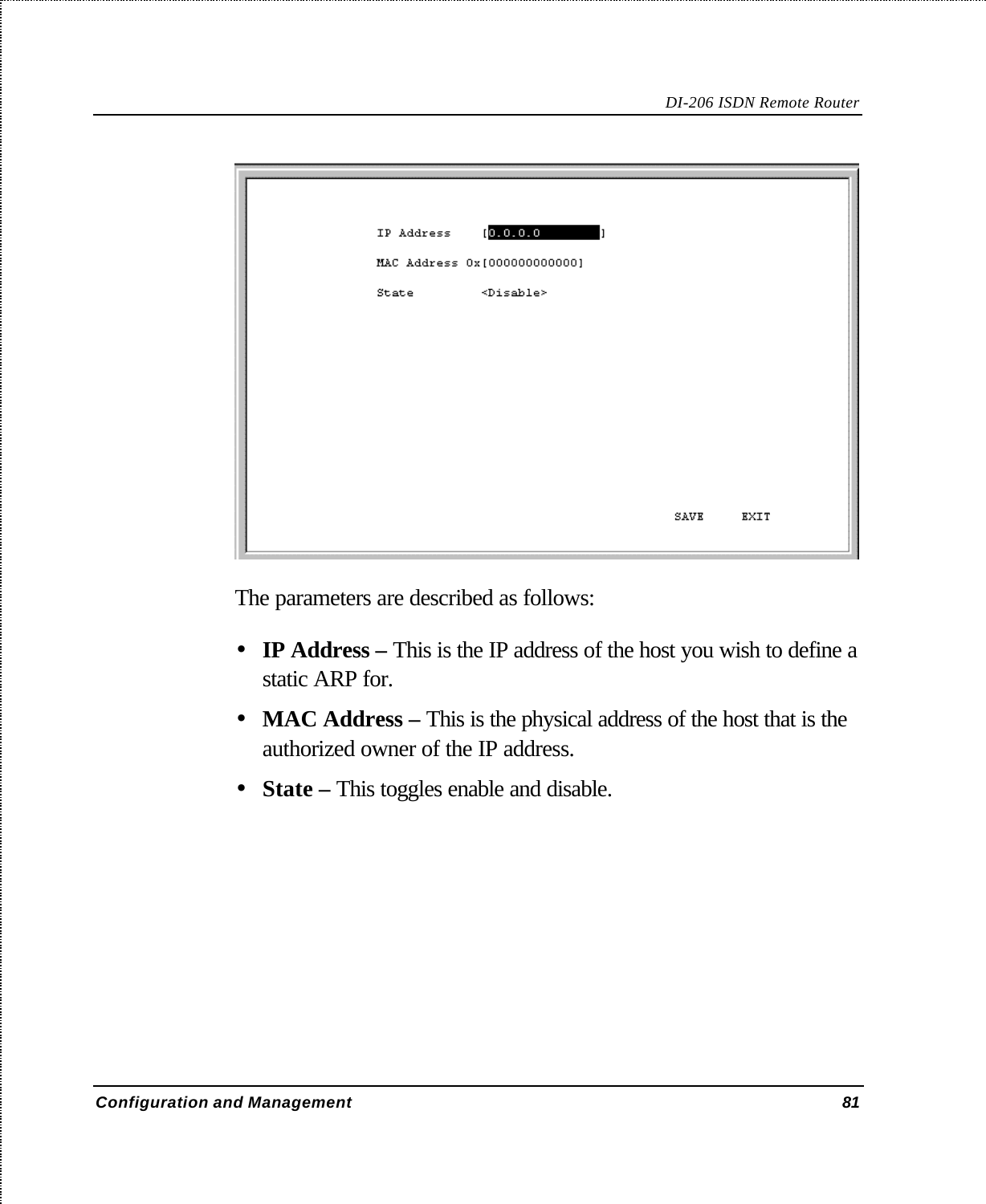# **NAT Configuration**

Network Address Translation (NAT) is a routing protocol that allows your network to become a *private* network that is isolated from, yet connected to the Internet. It does this by changing the IP address of packets from a *global* IP address usable on the Internet to a *local* IP address usable on your private network (but not on the Internet) and vice-versa.

NAT has two major benefits. First, NAT allows many users to access the Internet using a small number or even a single global IP address. This can greatly reduce the costs associated with Internet access and also helps alleviate the current shortage of Internet IP addresses. Secondly, the NAT process creates a firewall which hides your local network from Internet users, providing a degree of security to your Internet connection.

To be successfully implemented, NAT should be used only when the majority of network traffic remains on the local network. In cases where a large percentage of network traffic is destined for the Internet, NAT can adversely affect the speed and performance of your Internet connection. Also, your network servers such as ftp servers, web servers or mail servers will probably need to be assigned *static* NAT IP addresses so their IP addresses remain consistent. This issue will be further discussed later.

Network Address Port Translation (NAPT) is a subset of NAT where many local IP addresses and their TCP/UDP port numbers are translated to a single global IP address and it's TCP/UDP port number. In this document, the term NAT will refer to both NAT and NAPT unless otherwise stated.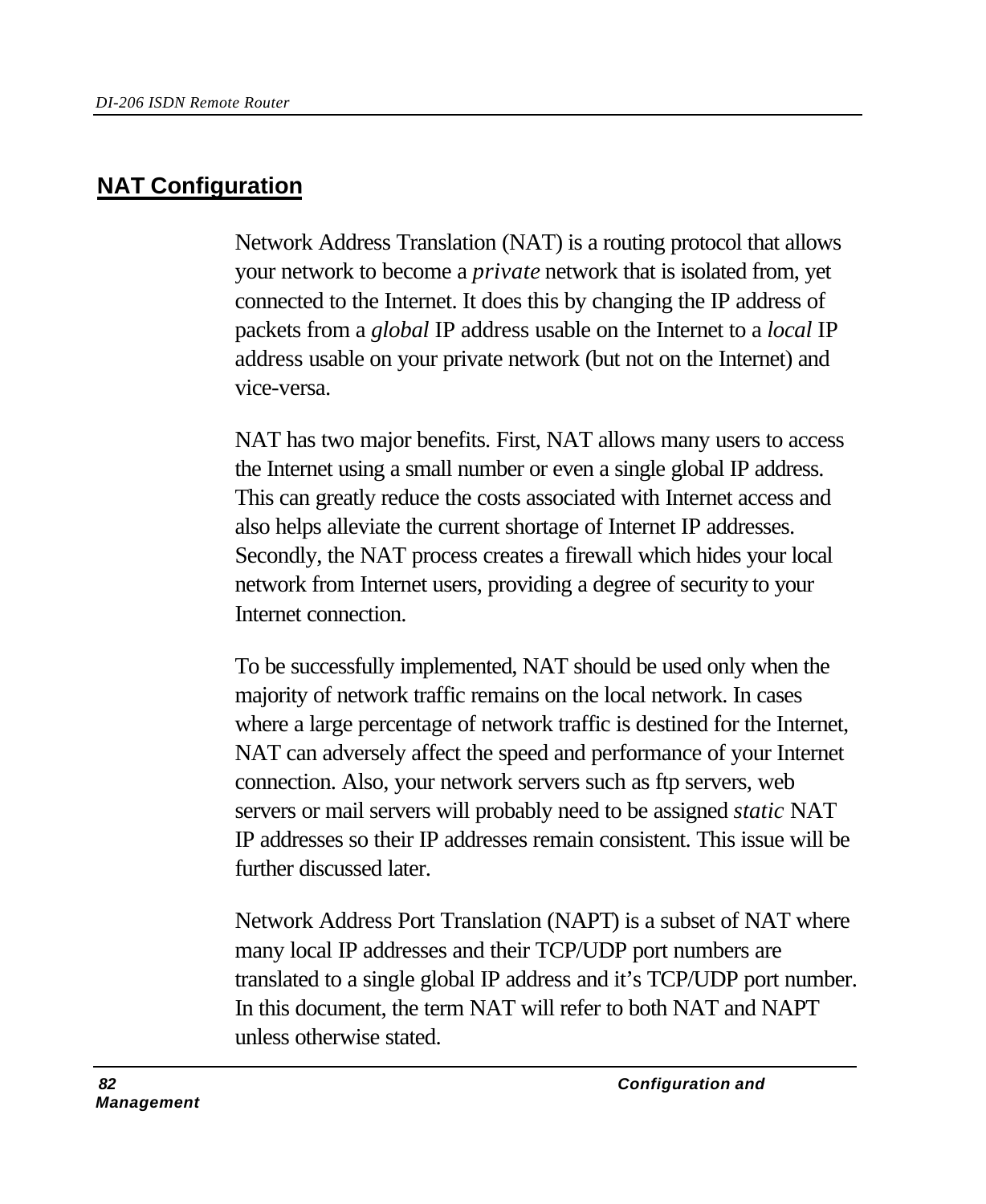NAT can work in conjunction with DHCP. Thus, if both are enabled and properly configured, the DHCP server in the DI-206 will assign local IP addresses to computers on your network.

#### **How NAT Works**

In the most common NAT configuration, your network uses local IP addresses that are not valid on the Internet. Internet (global) IP addresses are unique, with no two devices have the same IP address. The local IP addresses can be freely assigned to computers on your network by your network administrator (within guidelines defined later in this chapter and in Appendix B, *"IP Concepts"*). This can be done manually or by using DHCP. The ISDN port on the router is assigned a globally unique IP Address that IS valid on the Internet, since it will be sending and receiving data directly to the Internet and is therefore part of it. Please study the example diagram below carefully.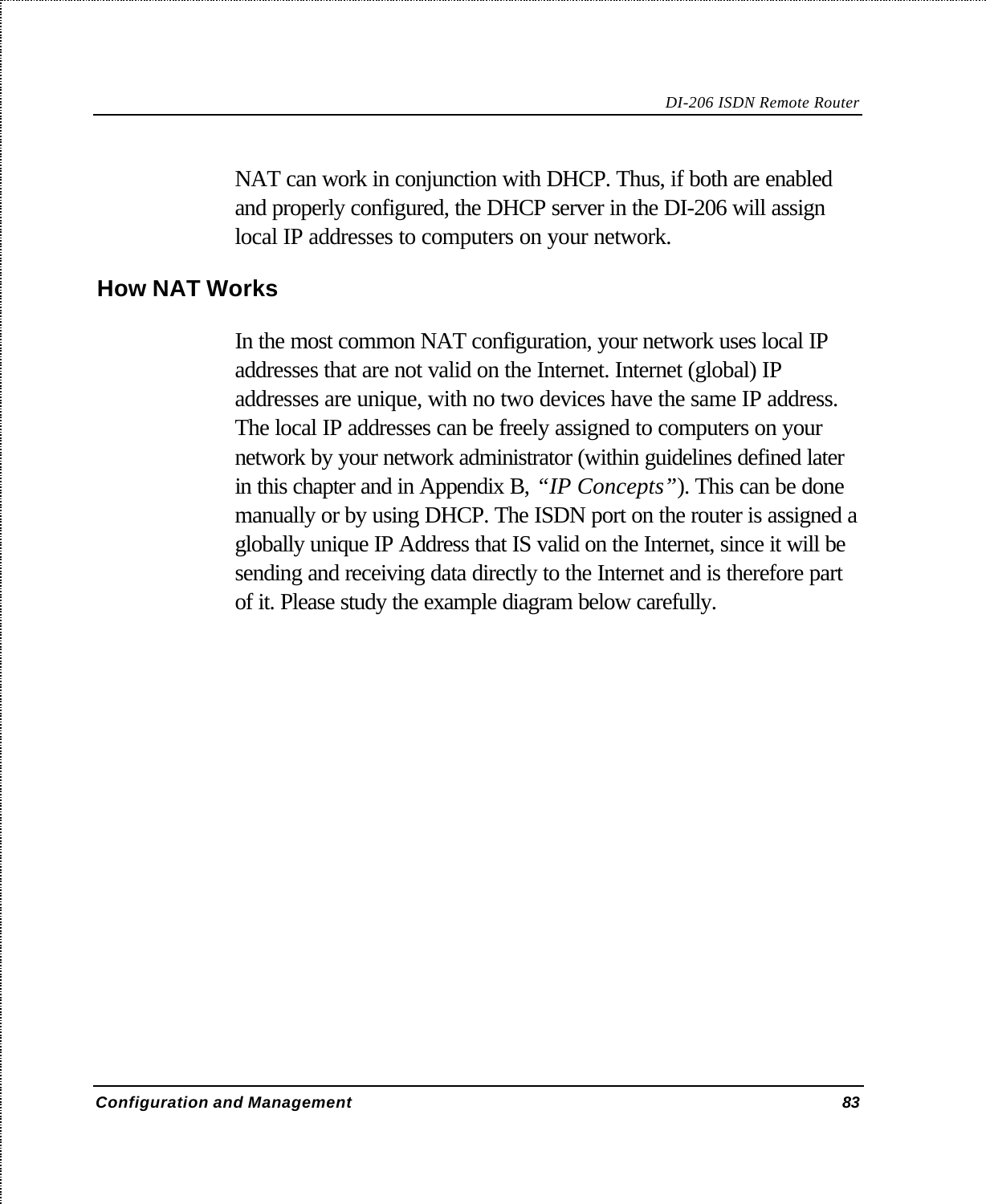

Please note that in the above diagram, the Gateway IP address settings for the local PC's needs to be set to 192.168.100.1, the LAN IP address of the router.

NAT manipulates the IP addresses in packet headers on a one-to-one basis. An outgoing data packet (a packet originating from a computer on the local LAN and destined for a computer outside the private network) will have its IP address translated as shown below.

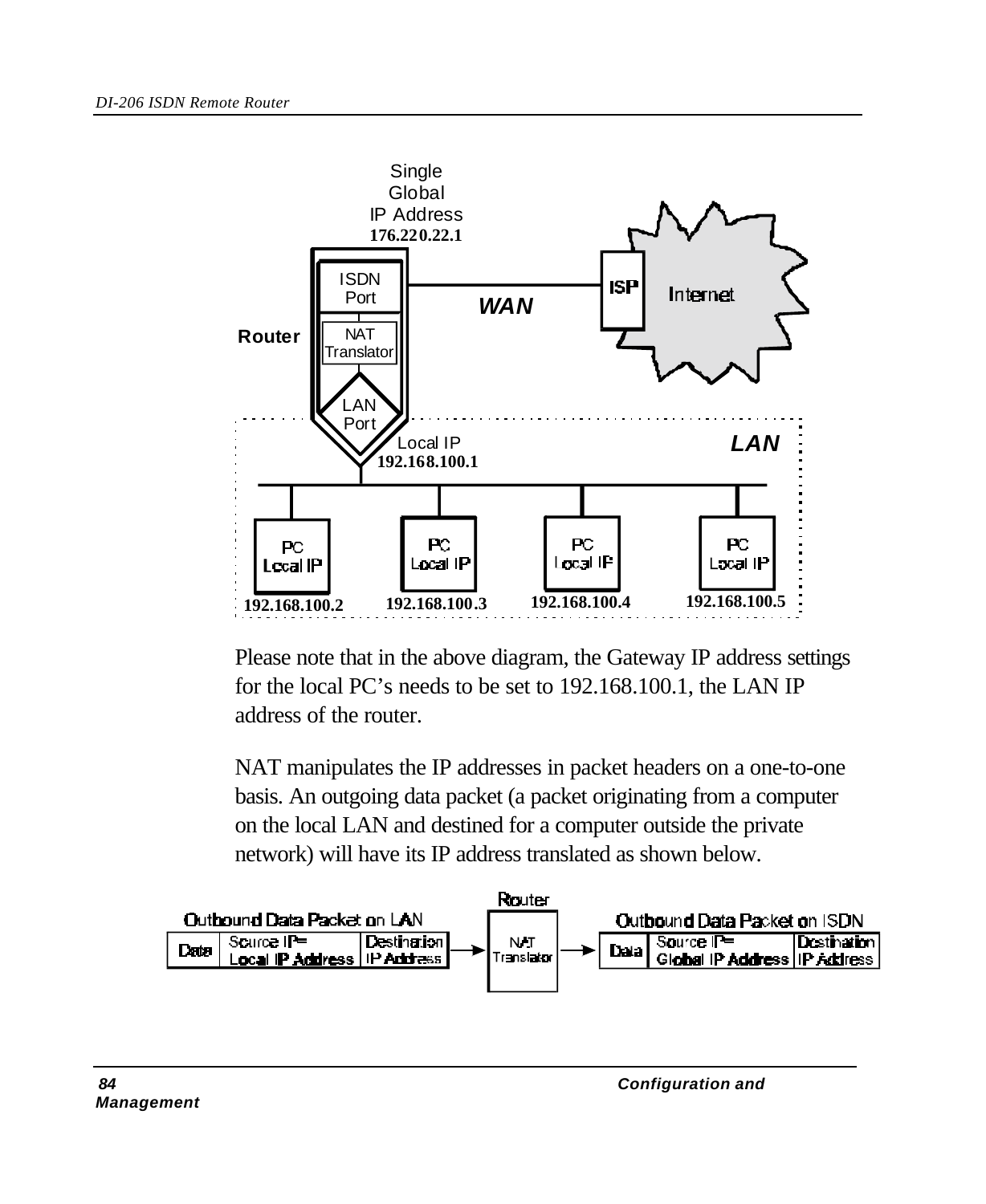In the Outgoing Data Packet above, the *Source IP address* is the IP address that is translated by NAT. The *Destination IP Address* is the IP address of a computer outside the private network, on the Internet for example. And the *Data* portion of the packet is the information payload borne by the packet, for instance a request to view a web page.

The router logs the changes made to the IP header in its NAT table. The NAT table enables the router to send replies back to the local computer as shown below.



In the Inbound Data Packet above, the *Destination IP Address* is the IP address that is translated by NAT. The *Source IP Address* is the IP address of a computer outside the private network. And the *Data* portion of the packet is the information payload borne by the packet, for example, the contents of a web page.

The actual information in the NAT table depends whether the router is implementing NAT or NAPT.

**NAT** 

This section discusses the NAT protocol as opposed to NAPT which is discussed in the next section.

NAT is the initial protocol set forth by RFC 1631 and provides a means in which private networks can communicate with the Internet by using a small number of IP addresses. In our discussion, we will use the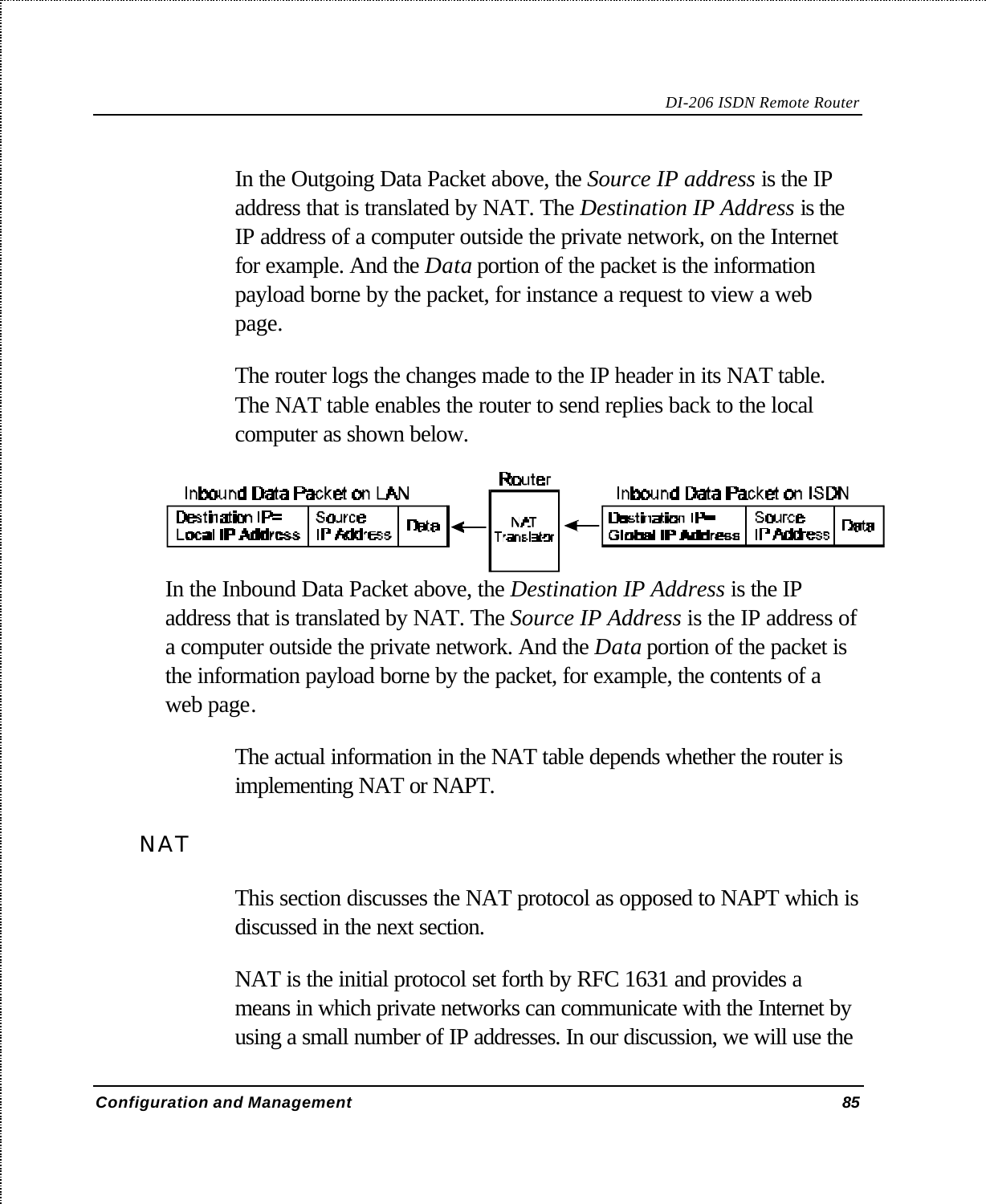| Global IP Addresses | <b>Local IP Addresses</b> |
|---------------------|---------------------------|
|                     |                           |
| (for use with NAT)  | (assigned to computers)   |
|                     | on the local network)     |
| 200.100.50.1        | 192.168.100.2             |
| 200.100.50.2        | 192.168.100.3             |
| 200.100.50.3        | 192.168.100.4             |
| 200.100.50.4        | 192.168.100.5             |
| 200.100.50.5        | 192.168.100.6             |
|                     | 192.168.100.7             |
|                     | 192.168.100.8             |
|                     | 192.168.100.9             |
|                     | 192.168.100.10            |

example IP addresses listed in the table below and the network diagram shown on page 84.

Please note that in the above table there are 9 users on the local network using 5 global IP addresses to access the Internet.

When a packet on the local network arrives at the router and needs to be sent to the Internet, NAT will change the source IP address (for example 192.168.100.2) to a global address (200.100.50.1, for example). If this packet generates a reply (as for example, a request to view a web page will), NAT will change the destination IP address on the reply packet back to the local IP address for delivery to the machine on the local (stub) network.

The difference between static and dynamic NAT is that once the five global addresses are manually assigned when using static NAT, they will never change. The only way to change them is by using the console program to manually reassign them. When using dynamic NAT, the router will map a local IP address to a global IP address whenever a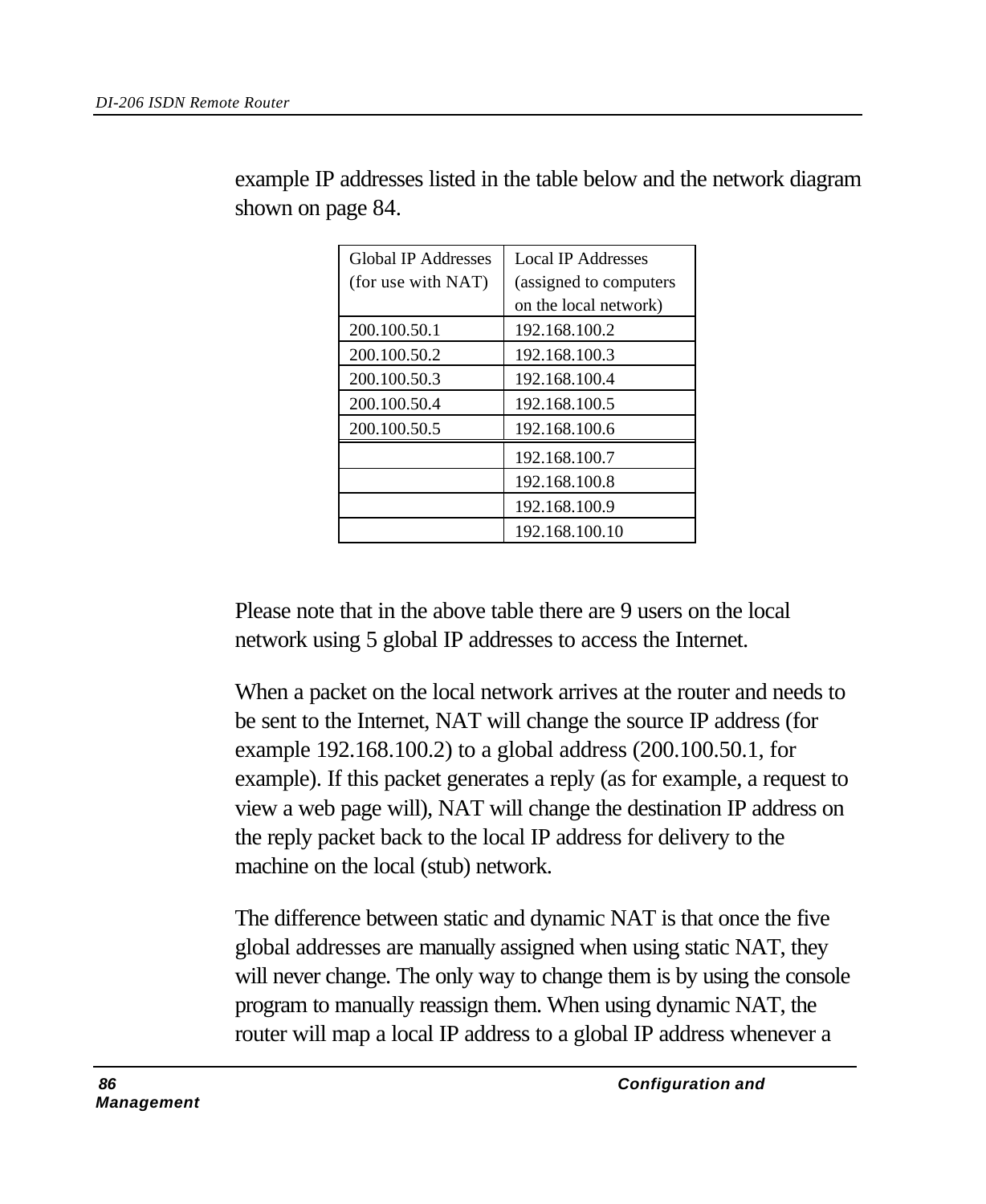request is made. Since there are only 5 global IP addresses in the example above, there can only be 5 mappings at any one time. In other words, much like static NAT, only 5 local machines can access the Internet at any one time. However, contrary to static NAT, the router will discard the mapping between the global and local IP addresses after a certain length of time (which is quite long so rarely happens), or after the session is finished (an example of a session is when requesting a web page, the entire page has completed downloading). The most common implementation of NAT is to define a range of dynamic addresses to be used by hosts, but assign static addresses to your servers if you wish for them to be accessible from outside your network.

#### **Setting Local IP Addresses**

When implementing NAT and thus creating a private network that is isolated from the Internet, you can assign any IP addresses to host computers without problems. However, the Internet Assigned Numbers Authority (IANA) has reserved the following three blocks of IP Addresses specifically for private networks:

| <b>Class</b> | <b>Beginning Address</b> | <b>Ending Address</b> |
|--------------|--------------------------|-----------------------|
|              | 10.0.0.0                 | 10.255.255.255        |
|              | 172.16.0.0               | 172.31.255.255        |
|              | 192.168.0.0              | 192.168.255.255       |

It is recommended that you choose local IP addresses for use with NAT from the private network IP addresses in the above list. For more information on address assignment, refer to RFC 1597, *Address Allocation for Private Internets* and RFC 1466, *Guidelines for Management of IP Address Space*.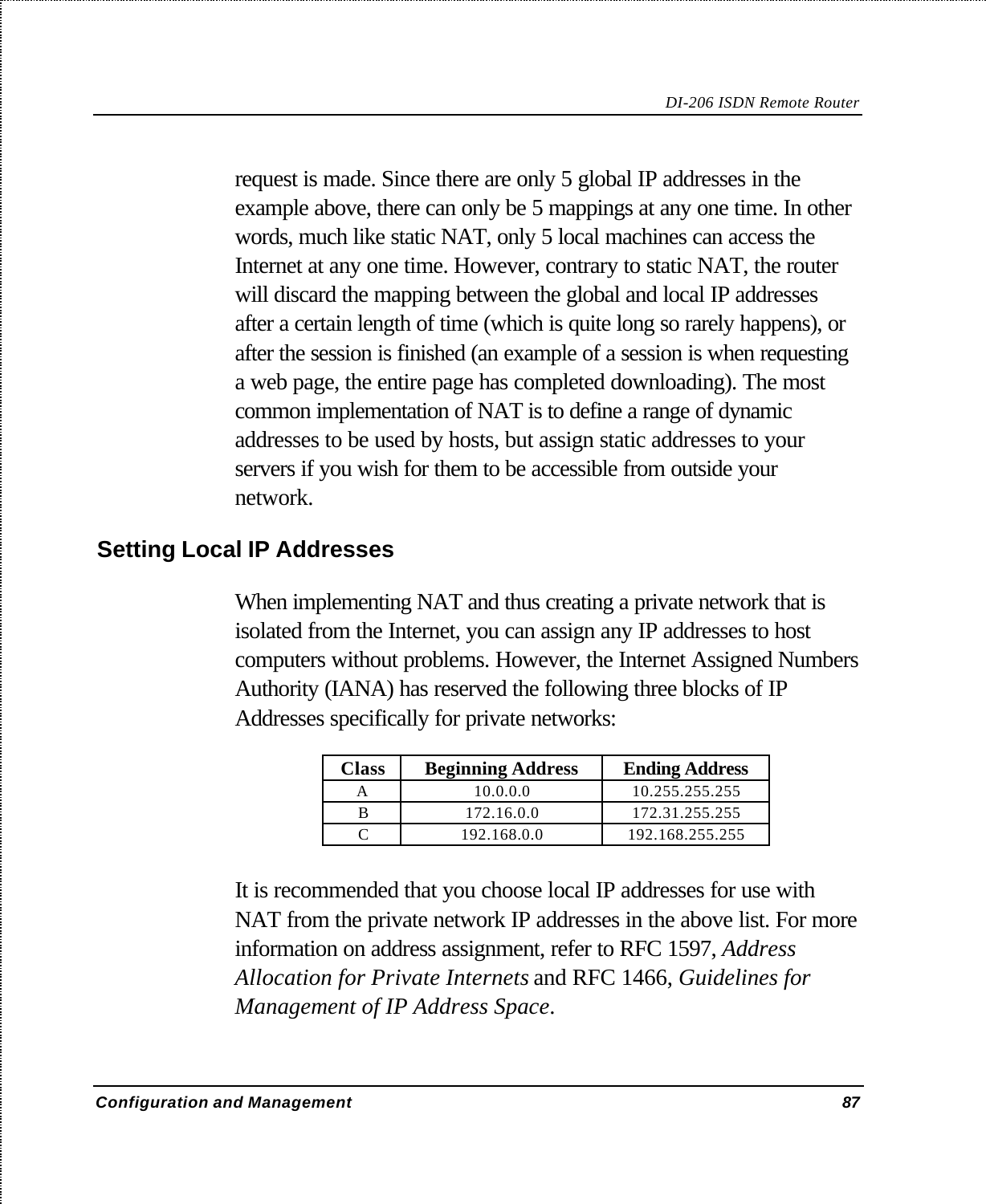

## **Configure NAT/NAPT**

The first screen shows the complete NAT table that is defined by the network manager: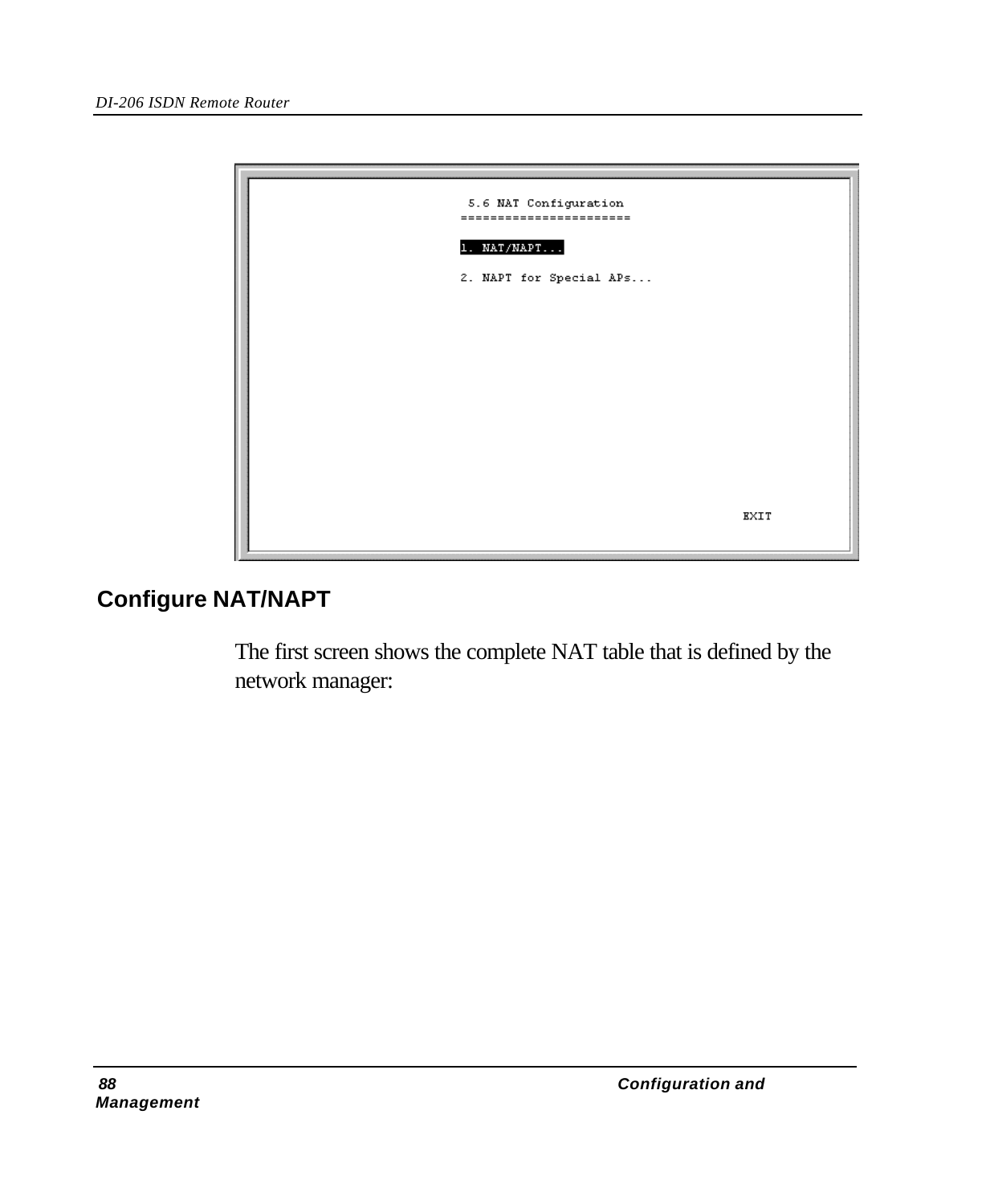| 5.6.1 NAT/NAPT   |             |  |             |             |      |  |  |
|------------------|-------------|--|-------------|-------------|------|--|--|
| ---------------- |             |  |             |             |      |  |  |
|                  |             |  |             |             |      |  |  |
| Branchl<br>ı.    | NAT IP Pool |  | 9.          | NAT IP Pool |      |  |  |
| 2.               | NAT IP Pool |  | 10.         | NAT IP Pool |      |  |  |
| 3.               | NAT IP Pool |  | 11.         | NAT IP Pool |      |  |  |
| 4.               | NAT IP Pool |  | 12.         | NAT IP Pool |      |  |  |
| 5.               | NAT IP Pool |  | 13.Branch13 | NAT IP Pool |      |  |  |
| 6.               | NAT IP Pool |  | 14.Branch14 | NAT IP Pool |      |  |  |
| 7.               | NAT IP Pool |  | 15.Branch15 | NAT IP Pool |      |  |  |
| 8.               | NAT IP Pool |  | 16.Branch16 | NAT IP Pool |      |  |  |
|                  |             |  |             |             |      |  |  |
|                  |             |  |             |             |      |  |  |
|                  |             |  |             |             |      |  |  |
|                  |             |  |             |             |      |  |  |
|                  |             |  |             |             |      |  |  |
|                  |             |  |             |             |      |  |  |
|                  |             |  |             |             |      |  |  |
|                  |             |  |             |             |      |  |  |
|                  |             |  |             |             |      |  |  |
|                  |             |  |             |             |      |  |  |
|                  |             |  |             |             | EXIT |  |  |
|                  |             |  |             |             |      |  |  |
|                  |             |  |             |             |      |  |  |

For any NAT entry, you must configure two different screens. The first one is accessible by positioning the cursor over the name field and hitting <Enter> (in the window shown above, this corresponds to the field 'Branch1'). After configuring the NAT options in the Name field, you must save the changes, EXIT, and position the cursor over the NAT IP Pool to configure variables there.

Name Field Configuration Screen

The configuration screen for the name field appears as follows: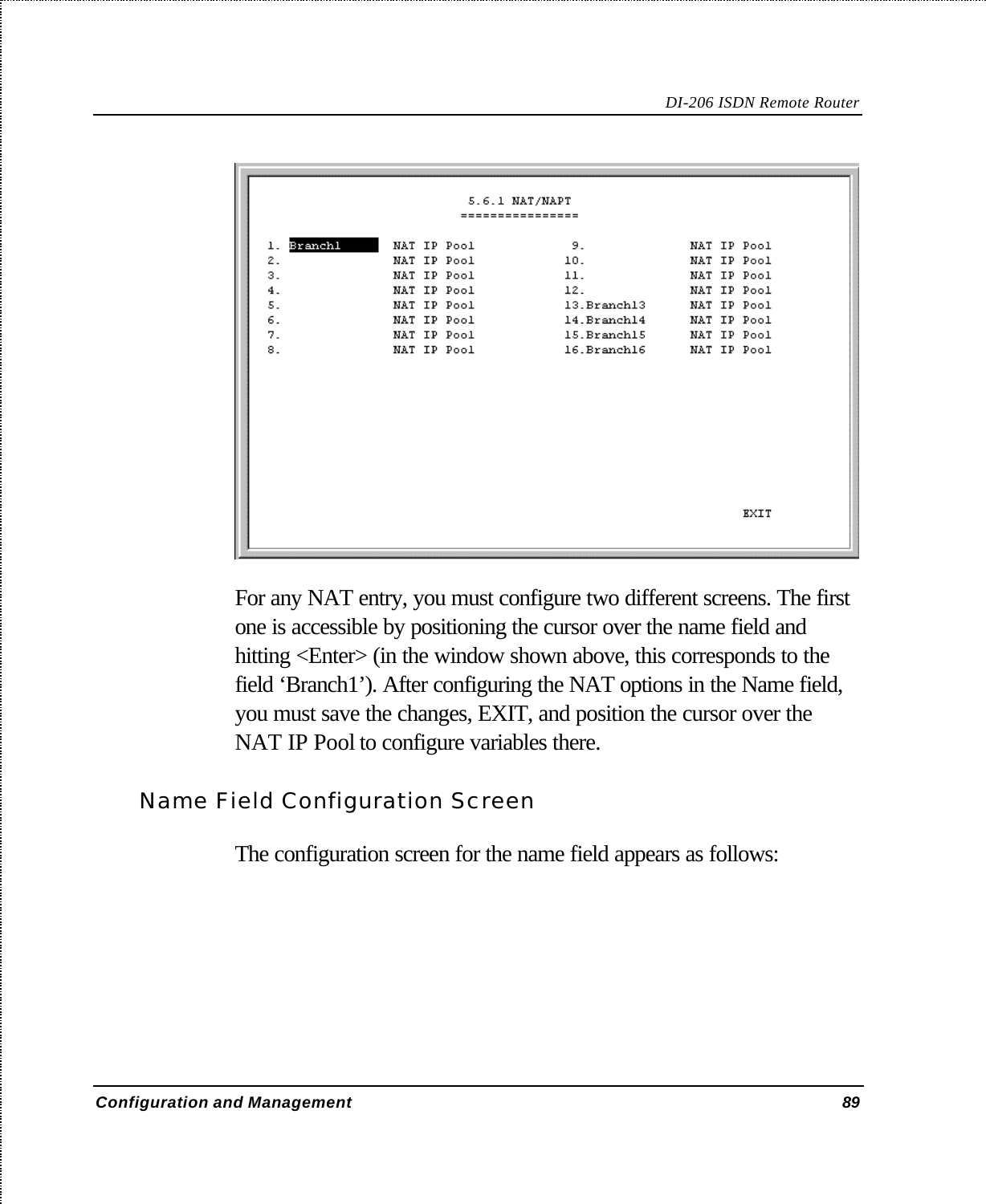| Name [Branchl]<br>1                        |      |      |
|--------------------------------------------|------|------|
| Global Interface <isdn l1=""></isdn>       |      |      |
| Local Interface $\leq$ LAN >               |      |      |
| Translation Mode <static napt=""></static> |      |      |
| State $\le$ Enable >                       |      |      |
|                                            |      |      |
|                                            |      |      |
|                                            |      |      |
|                                            |      |      |
|                                            | SAVE | EXIT |

The parameters are described as follows:

- **Name** This is a 12 character, alphanumeric, user-defined name, used to identify the network address translation.
- **Global Interface** This is the interface corresponding to the Global IP and Range parameters, in the NAT table, to form unique IP address[es], known to the outside (regional or Internet) routers, on this interface.
- **Local Interface –** This is the interface corresponding to the Local IP and Range parameters, in the NAT table, to form local IP address[es], known only to this interface and the network within.
- **Translation Mode –** This offers four types of NATs.

**Static NAT –** Maps one global IP address to one local IP address. After all global IP addresses are assigned, they will remain static. This option may be necessary for email, web, ftp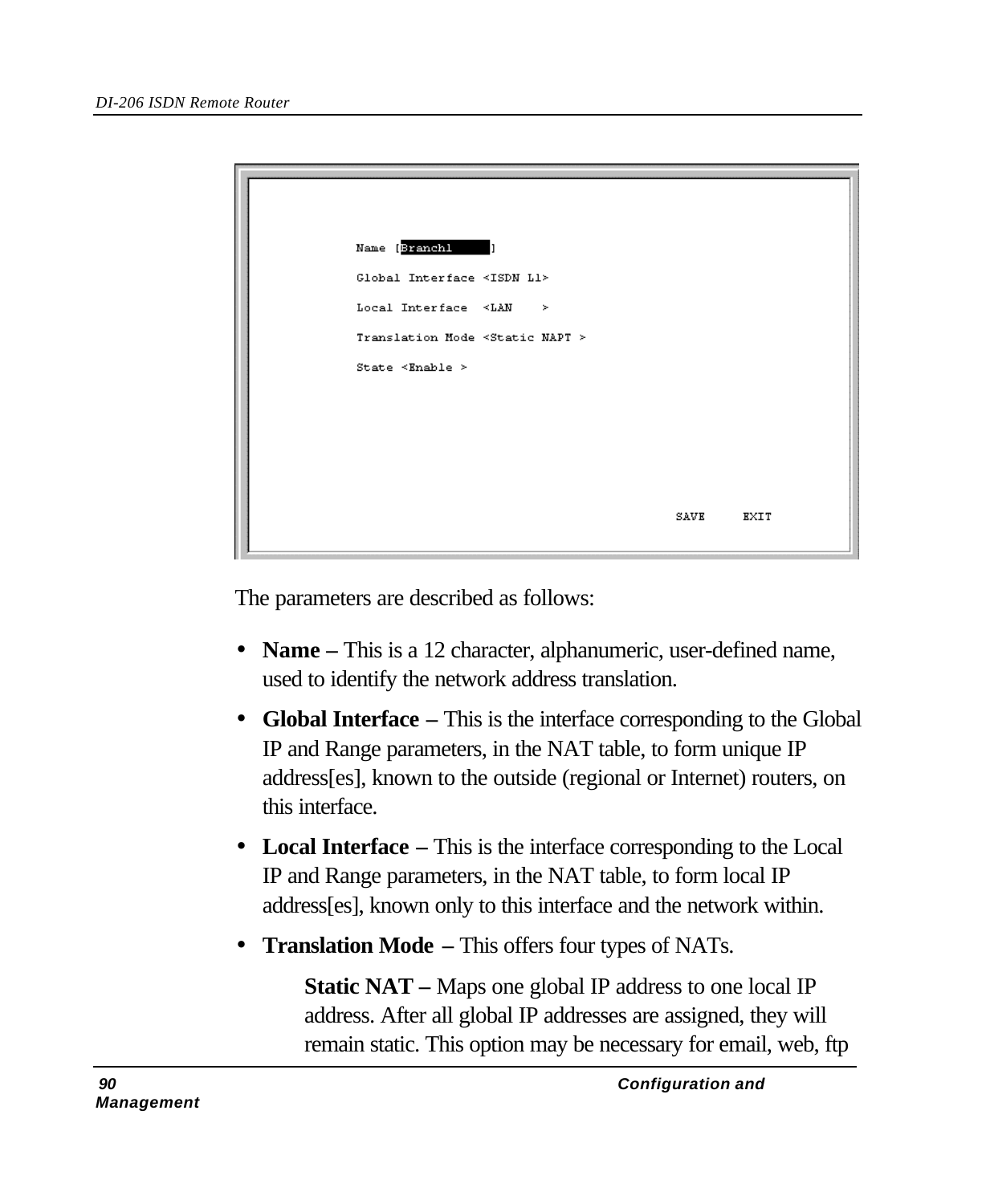servers, etc. where static IP addresses are essential for operation.

**Dynamic NAT –** Maps one global IP address to one local IP address. Global IP addresses will be dynamically reassigned to different local IP addresses if not currently being used. This allows a larger number of users to use a small number of IP addresses.

**Static NAPT –** One to one mapping of UDP/TCP port numbers to let packets with specific UDP/TCP port numbers enter the local IP domain. The NAPT map table will not age. This option may be necessary for email, web, ftp servers, etc. where static port numbers are essential for operation. Setting the global port number to 0 opens port numbers 1024 to 65535 for the designated local IP address, creating a *visible computer*. This allows a computer to be freely accessed by other computers on the Internet, which is necessary for some applications to function correctly when using NAPT, including Microsoft NetMeeting, CUSeeMe, etc.

**Dynamic NAPT -** One to one mapping of UDP/TCP port numbers. The NAPT map table will age. This option allows many hosts to use a single, globally unique IP address, and thus will only be used on outbound packets.

• **State** – Enables or disables this NAT configuration.

NAT IP Pool Configuration Screen

Now you must select, enter, and configure the NAT IP Pool from the **NAT Configuration** sub-menu, shown below.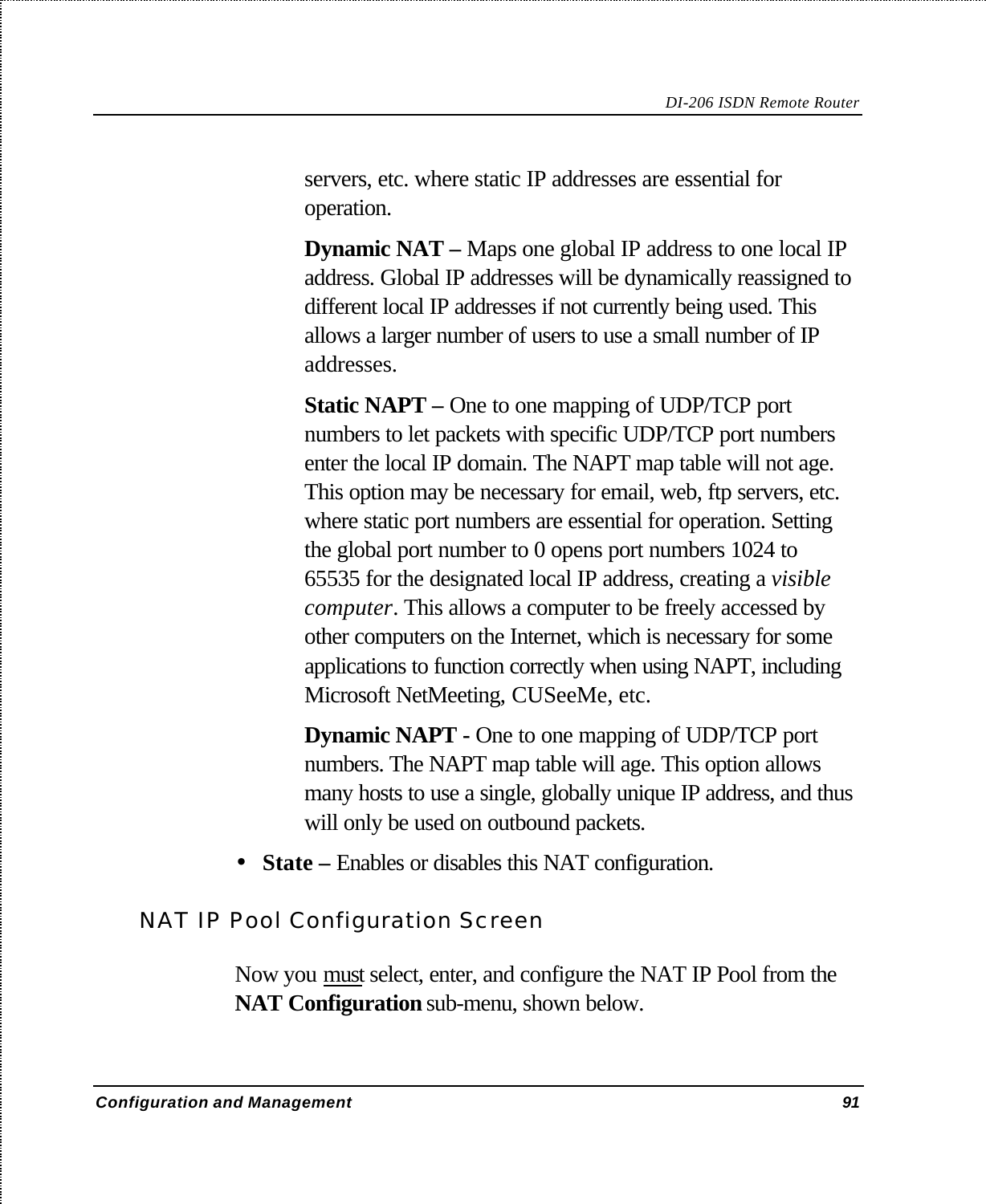# **Dynamic NAT**

This screen (below) is how the NAT IP Pool appears, if Dynamic NAT was chosen for the Translation Mode parameter. Each entry, in this configuration, can be used to map multiple, contiguous global addresses and local addresses to each other.

The parameters are described below:

- **Global IP** An IP Address that is globally unique and valid on the Internet. It is the base, global address for the global addresses that will be recognized by the interface in the Global Interface parameter.
- **Range –** This is the range of contiguous, global addresses above (and including) the base Global IP.
- **Local IP** An IP Address that is only used in the stub domain since it is not unique. It is the base, local address for the local addresses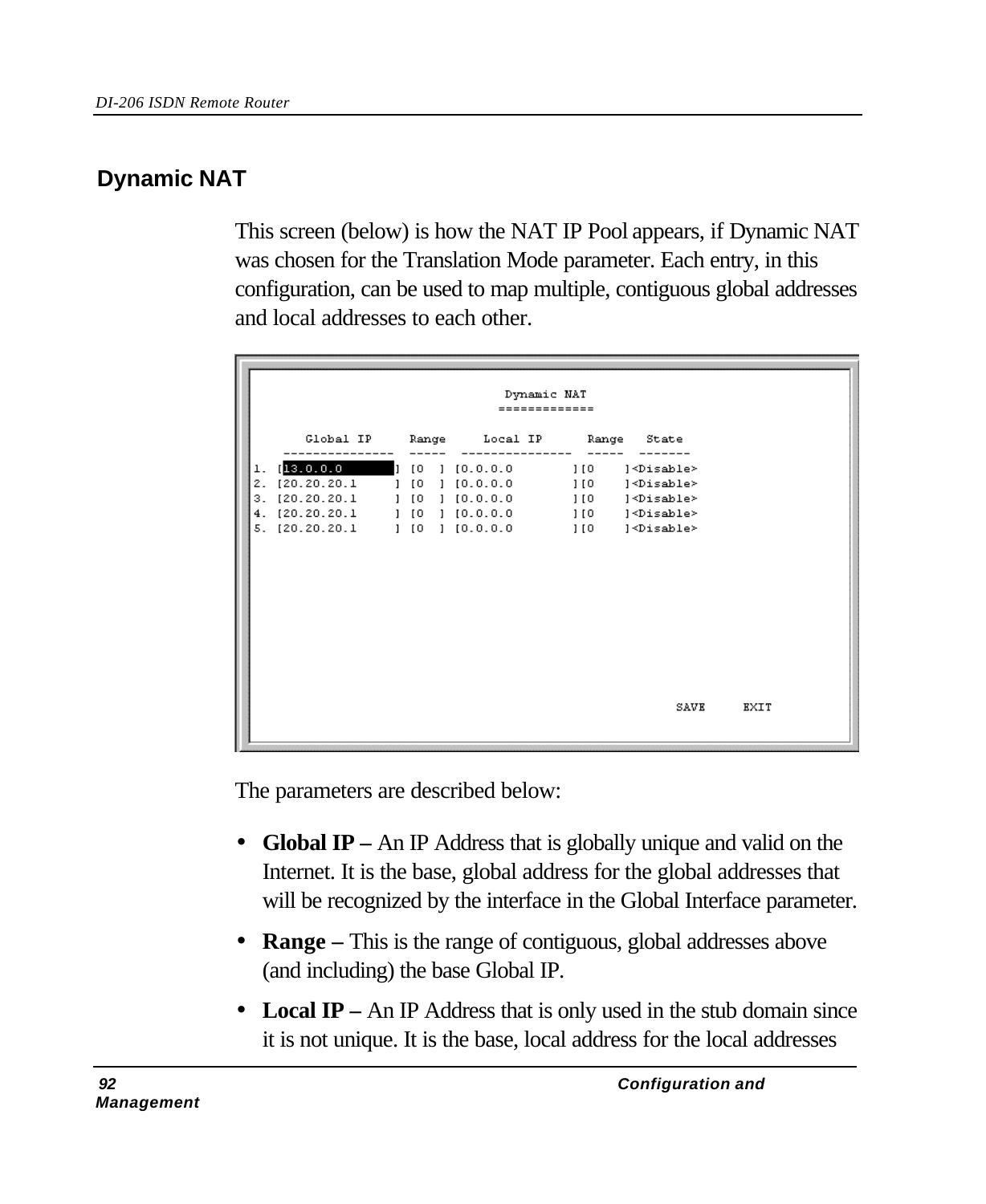that will be recognized by the interface in the Local Interface parameter.

- **Range –** This is the range of contiguous local addresses above (and including) the base Local IP.
- **State** This toggles enable/disable for this NAT entry.

## **Dynamic NAPT**

This screen (below) is how the NAT IP Pool appears, if Dynamic NAPT was chosen for the Translation Mode parameter. Each entry, in this configuration, can be used to map a single global address and multiple, contiguous local addresses to each other.

|    |                                                                                    | Dynamic NAPT<br>--------------     |                                    |                                                                                                                                                  |             |
|----|------------------------------------------------------------------------------------|------------------------------------|------------------------------------|--------------------------------------------------------------------------------------------------------------------------------------------------|-------------|
|    | Global IP                                                                          | Local IP                           |                                    | Range State                                                                                                                                      |             |
| 1. | 210.11.22.3<br>2. 210.11.22.3<br>$3. \quad 210.11.22.3$<br>4. 210.11.22.3 [0.0.0.0 | 15.0.0.0<br>[0.0.0.0]<br>[0.0.0.0] | 1 <sub>10</sub><br>1 <sub>10</sub> | ] <disable><br/>] <disable><br/>] [0 ] <disable><br/><math>1 [0]</math> <math>1</math> <math>\le</math>Disable&gt;</disable></disable></disable> |             |
|    | 5. 210.11.22.3 [0.0.0.0                                                            |                                    |                                    | ] [0 ] <disable></disable>                                                                                                                       |             |
|    |                                                                                    |                                    |                                    |                                                                                                                                                  |             |
|    |                                                                                    |                                    |                                    | <b>SAVE</b>                                                                                                                                      | <b>EXIT</b> |

All of the parameters are the same as in Dynamic NAT, except the Global IP is a solitary, global address.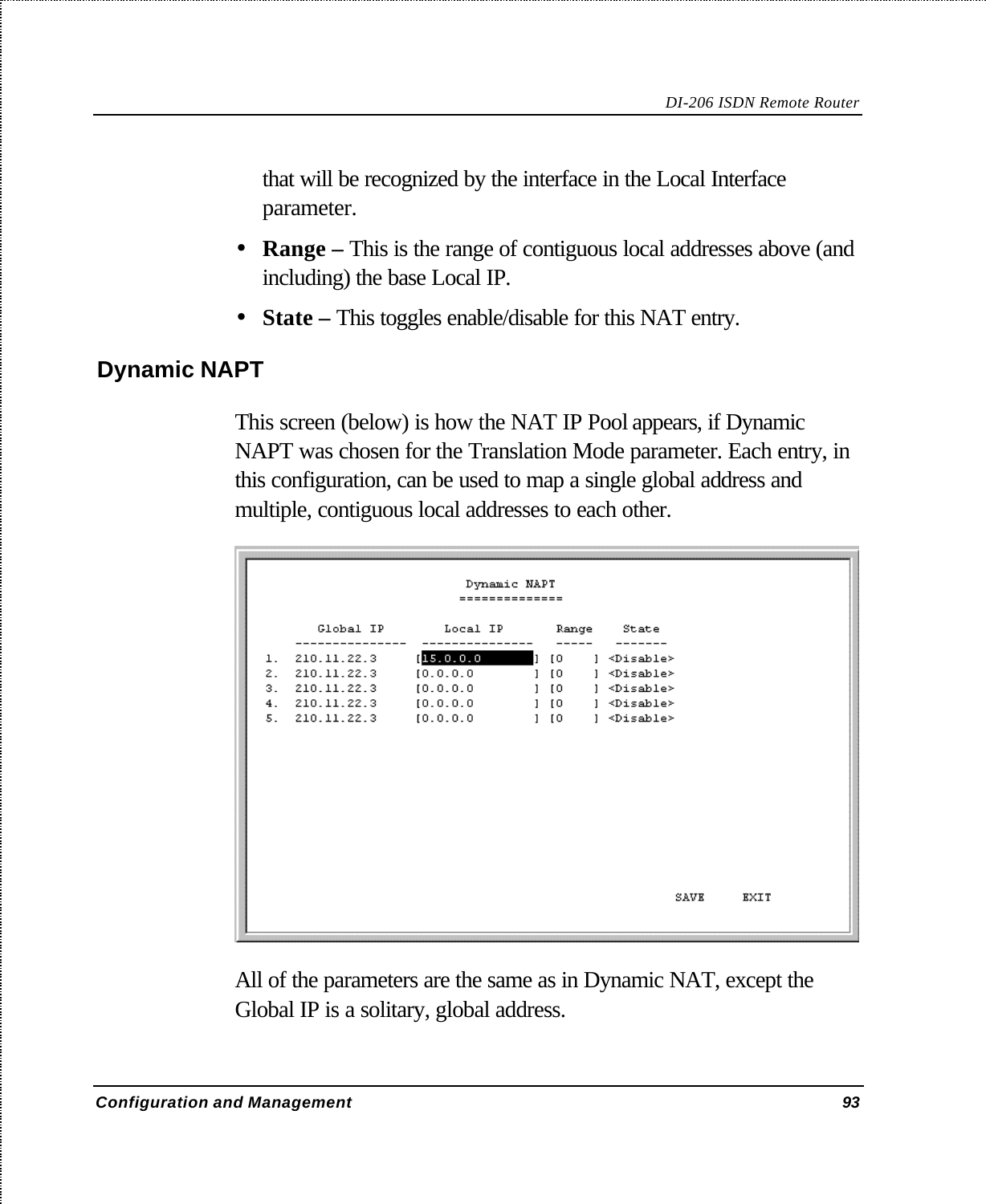• **Global IP** – This is a single, globally unique IP Address of the global interface (the interface to which it is assigned, in this case, one of the ISDN interfaces) that is valid on the Internet.

## **Static NAT**

This screen (below) is how the NAT IP Pool appears, if Static NAT was chosen for the Translation Mode parameter. Each entry in this configuration is used to map a single global IP address a single local IP address.

|                                                                                         | Static NAT<br>============                              |                                                                                                                               |      |      |  |
|-----------------------------------------------------------------------------------------|---------------------------------------------------------|-------------------------------------------------------------------------------------------------------------------------------|------|------|--|
|                                                                                         | Global IP Local IP                                      | State                                                                                                                         |      |      |  |
| $1.$ [14.0.0.0<br>2. [0.0.0.0<br>4. [20.20.20.1 ] [0.0.0.0<br>5. [20.20.20.1] [0.0.0.0] | 1[0.0.0.0]<br>1[0.0.0.0]<br>3. [20.20.20.1 ] [0.0.0.0 ] | ] <disable><br/>] <disable><br/>] <disable><br/>] <disable><br/>] <disable></disable></disable></disable></disable></disable> |      |      |  |
|                                                                                         |                                                         |                                                                                                                               | SAVE | EXIT |  |

The parameters are described as follows:

• **Global IP** – This is a single, global IP Address that is valid on the Internet, or on the same subnet of the global interface.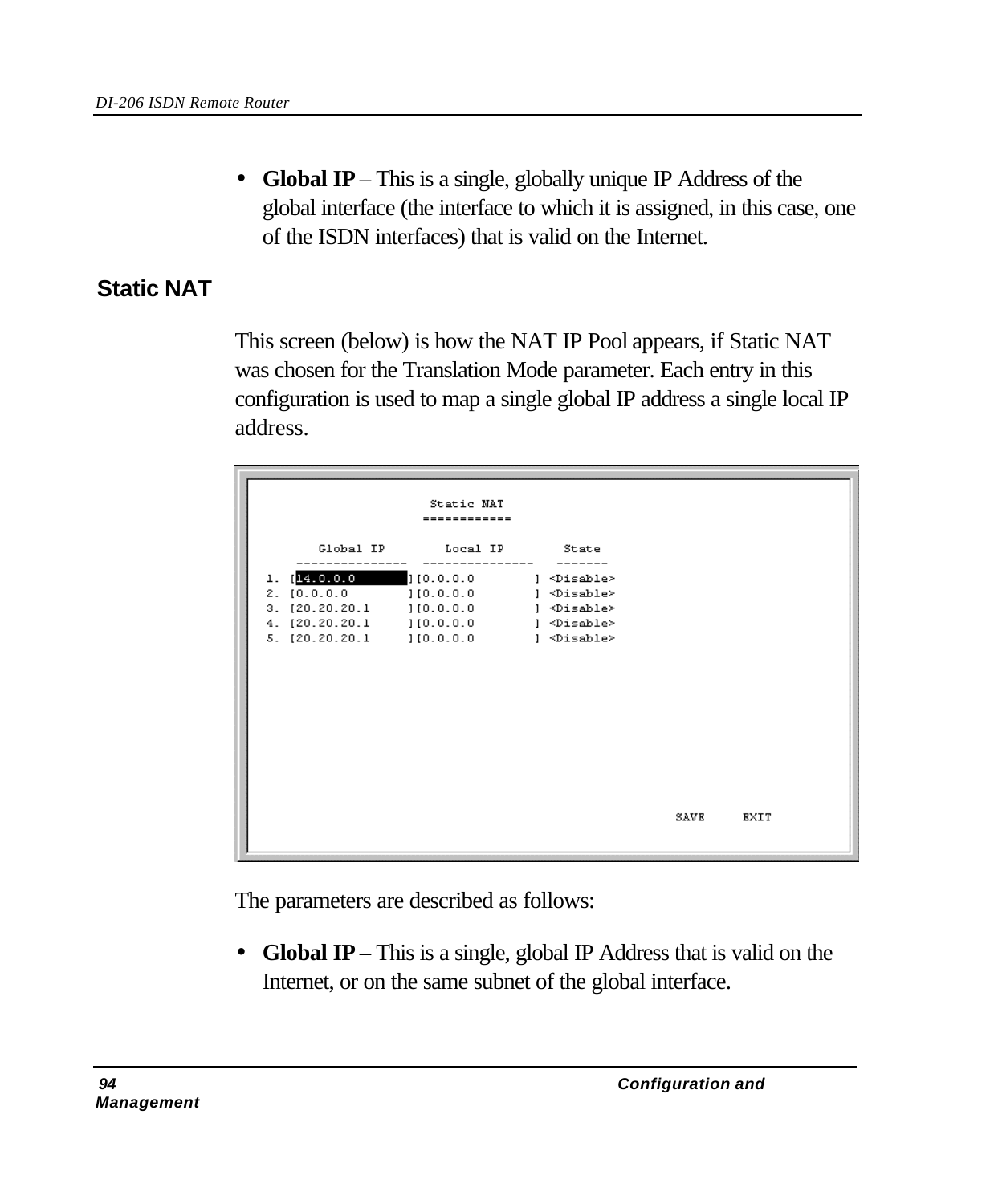- **Local IP** This is a single, local IP Address that is not valid on the Internet.
- **State** Enables or disables this entry.

# **Static NAPT**

This screen (below) is how the NAT IP Pool appears, if Static NAPT was chosen for the Translation Mode parameter. Each entry in this configuration can be used to map a global address and port to a local address and port. Notice that the global address will be the external IP address of the global interface.

|    | Static NAPT<br>-------------     |                                   |                                                |  |                                    |                                                 |      |
|----|----------------------------------|-----------------------------------|------------------------------------------------|--|------------------------------------|-------------------------------------------------|------|
|    | Global IP                        | Port                              | Local IP                                       |  |                                    | Port State                                      |      |
| 1. | 210.11.22.3                      | [21                               | 1[1.1.1.5]                                     |  | $1$ $[21]$                         | ] <enable></enable>                             |      |
| 2. | 210.11.22.3                      | $\overline{10}$                   | $1\,$ [0.0.0.0 $\,$                            |  |                                    | $1 [0]$ $1$ $\le$ Disable>                      |      |
|    | 3. 210.11.22.3                   | $\begin{bmatrix} 0 \end{bmatrix}$ | $1\,$ [0.0.0.0 $\,$                            |  | 1 <sub>10</sub>                    | ] <disable></disable>                           |      |
|    | 4. 210.11.22.3<br>5. 210.11.22.3 | $10 -$                            | $[0 \quad 1 \quad 10.0.0.0$<br>$1 \t{0.0.0.0}$ |  | 1 <sub>10</sub><br>1 <sub>10</sub> | l <disable><br/>] <disable></disable></disable> |      |
|    |                                  |                                   |                                                |  |                                    |                                                 |      |
|    |                                  |                                   |                                                |  |                                    | SAVE                                            | EXIT |

The parameter not explained in the previous sections is described as follows: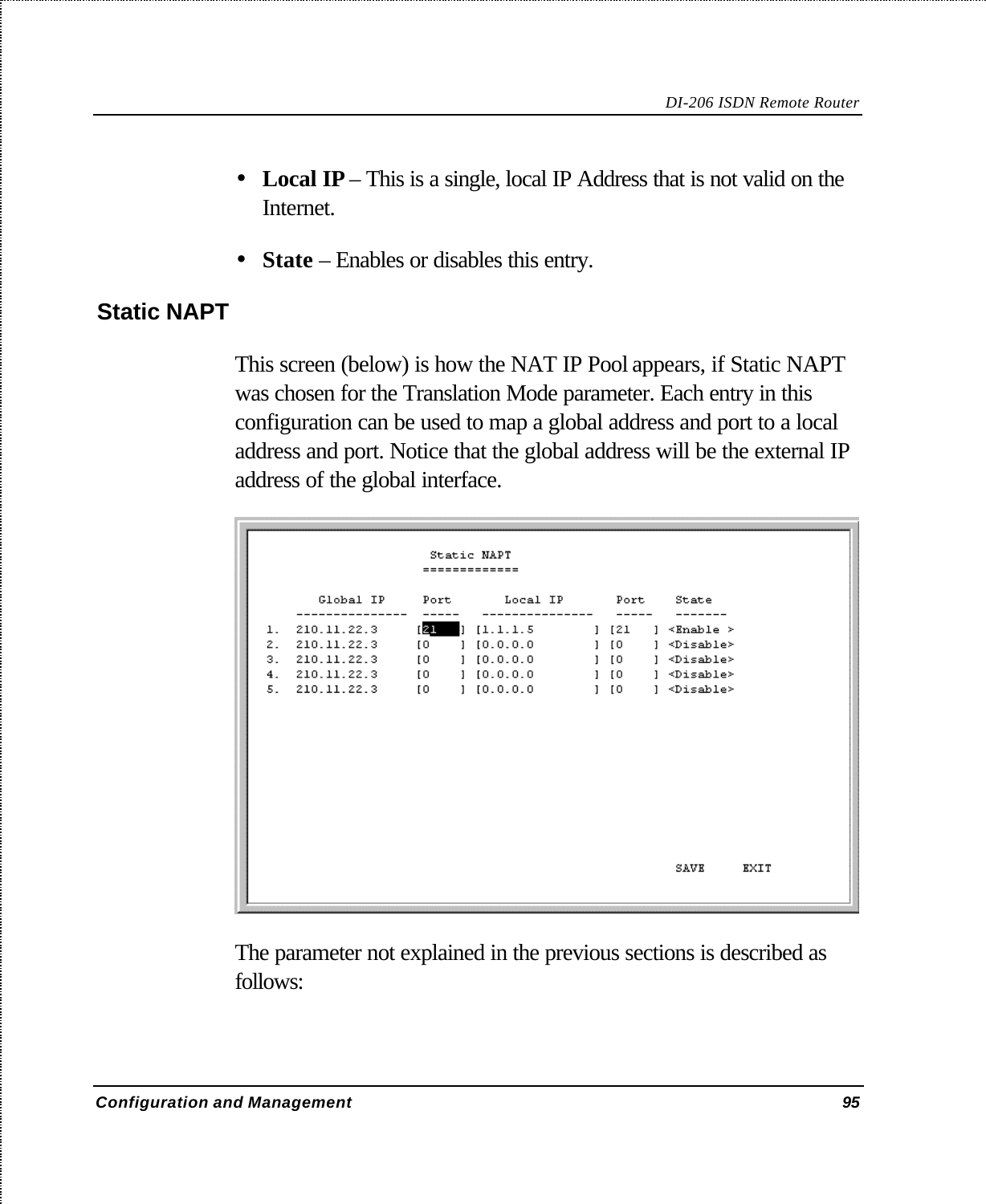• **Port –** This is a destination port number used by TCP and UDP to de-multiplex incoming IP packets.

In the above example, incoming packets with the global destination IP Address (211.11.22.3) and global destination TCP/UDP port (21) will be translated to a packet with the local destination IP Address (1.1.1.5) and local TCP/UDP port (21).

Port 21 is assigned to FTP servers. Please see Appendix D for more commonly assigned port numbers, or RFC 1700 for a more complete list.

## **Configure NAPT for Special Aps**

Some applications programs that are used over the Internet such as Microsoft NetMeeting, Diablo, CU See Me and Xwindows send information to a certain port number or within a specified range of port numbers. The exact port number used is specific to the application. However, if you find that you are having trouble using an application over the Internet and you are using NAPT, you may need to exempt certain port numbers from the NAPT port translation process. Please refer to the user guide for the program to find out whether it transmits and receives data only through specified IP port numbers. In order for these programs to work with NAPT, the IP port numbers required by these applications must be entered in the Configure NAPT for Special APs screen shown below.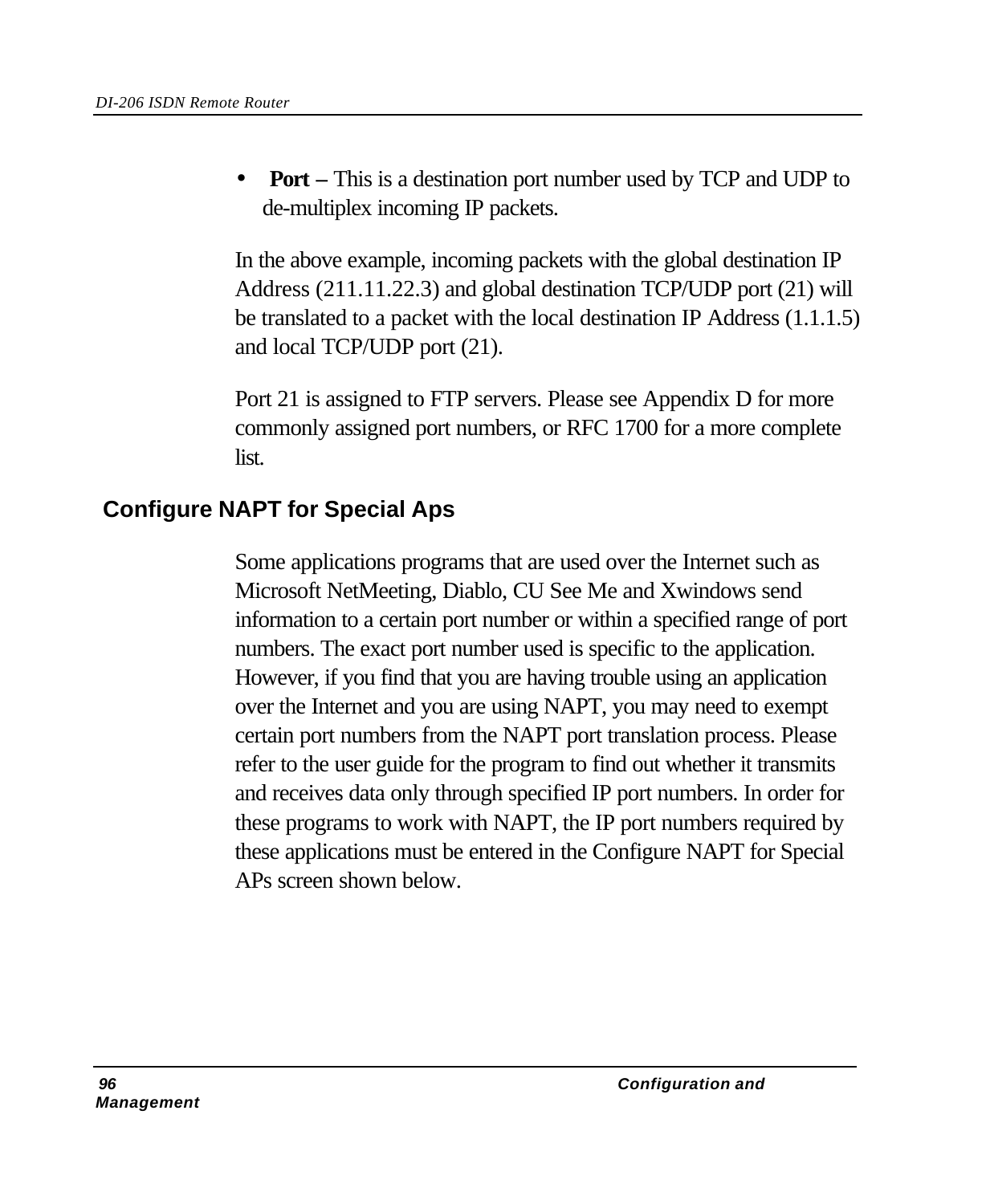

In the above window, position the cursor on any of the numbered name fields and press <Enter>. This will take you to the NAPT configuration screen for special applications shown below.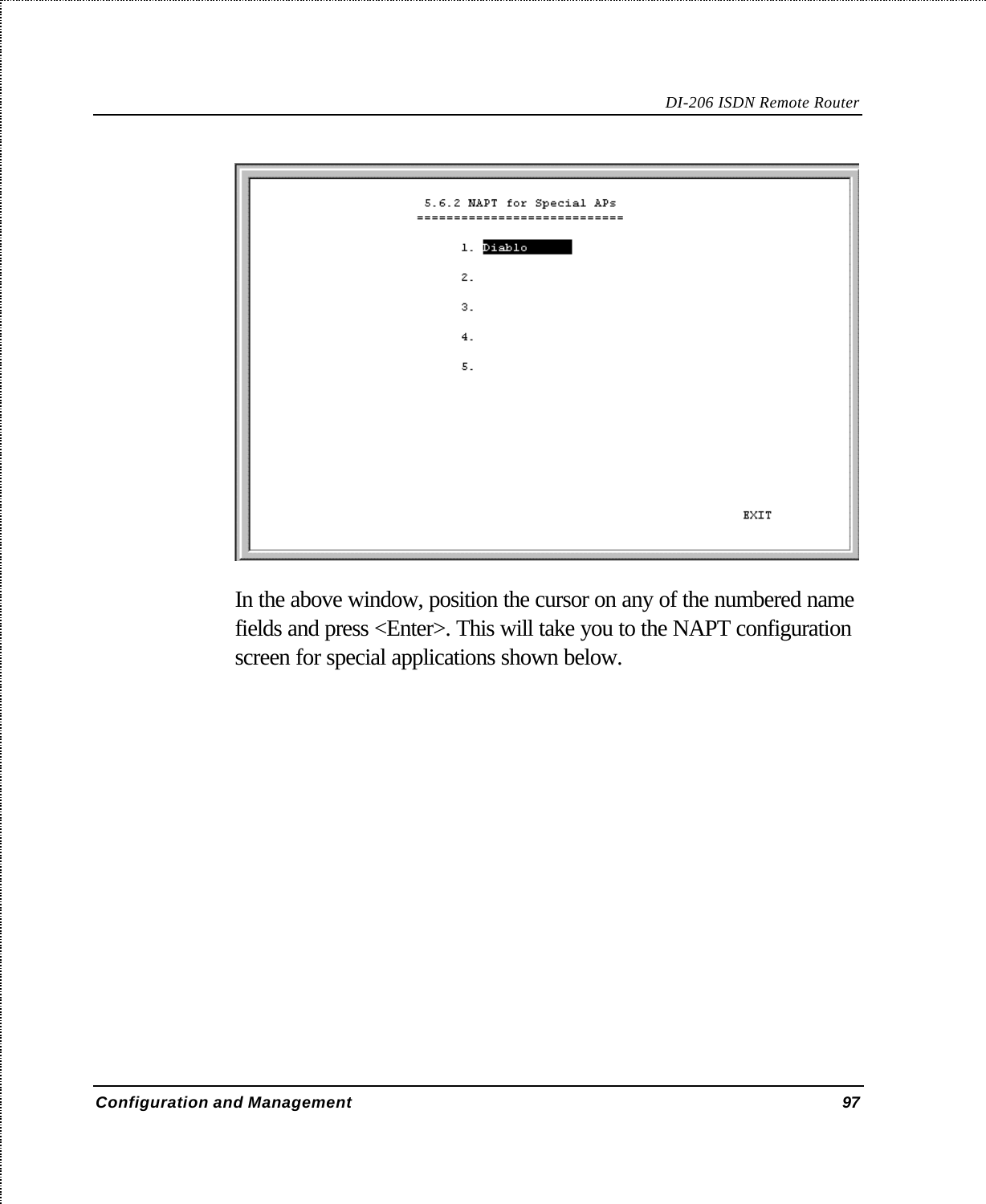|                 | State           | Application Name [Diablo | $\times$ Enable $\times$              |      |
|-----------------|-----------------|--------------------------|---------------------------------------|------|
| Protocol        | Start Port      | End Port                 | Connection Type                       |      |
| $<$ TCP><br>1.  | [6112]          | [6112]                   | <0utgoingControl>                     |      |
| $<$ UDP><br>2.  | [6112]          | [6112]                   | $<$ IncomingData                      | ×    |
| з.<br>$<$ TCP>  | $\overline{10}$ | [0]<br>1                 | $<$ Disable                           | ×    |
| $<$ TCP><br>4.  | [0]             | [O<br>1                  | <disable< td=""><td>×</td></disable<> | ×    |
| 5.<br>$~<$ TCP> | $\overline{10}$ | $\overline{10}$<br>1     | $<$ Disable                           | ×    |
| $<$ TCP><br>6.  | [0              | [O<br>ı.                 | <disable< td=""><td>×</td></disable<> | ×    |
| 7.<br>$~<$ TCP> | $\overline{10}$ | $\overline{10}$<br>ı     | $<$ Disable                           | ×    |
| $<$ TCP><br>8.  | [0]             | [0]<br>1                 | <disable< th=""><th>×</th></disable<> | ×    |
|                 |                 |                          |                                       |      |
|                 |                 |                          | SAVE                                  | EXIT |

The fields in the above window are described as follows:

- **Protocol** *UDP* or *TCP*. This field designates the type of packets that will be acted on.
- **Start Port** Some applications can only send data over a certain range of port numbers. Thus, all port numbers in the specified range must be exempt from the NAPT port translation process. This field defines the beginning range of the port numbers to be exempted from the NAPT port translation process.
- **End Port** This field defines the last port number in the range of numbers excluded from the NAPT process (see Start Port above).
- **Connection Type** *Outgoing Control* or *Incoming Data*. The user must initially run the special application and send a request to the application server on the Internet. This outgoing request to join a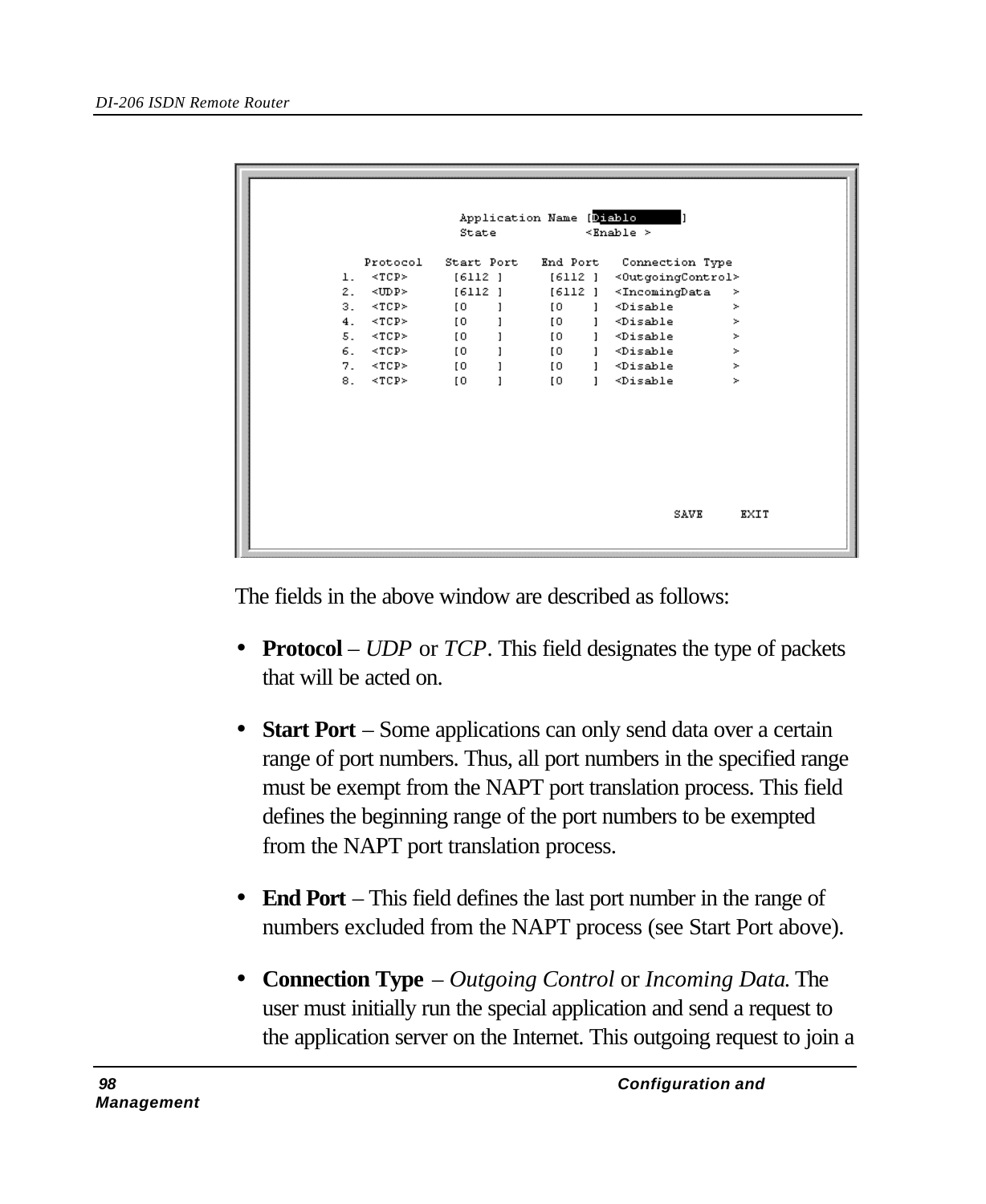Diablo server, for example, is used to trigger the exemption process for the incoming data.

In the example for the game Diablo shown in the above screen, if a packet is sent out on the TCP port number 6112 (a request by a local user to a Diablo server on the Internet to join a group game), all incoming packets on the UDP port 6112 (game data) will not be translated by NAPT.

Please keep in mind that the user will always initiate use of the special application. Thus, the first entry should always have the Connection Type of Outgoing Control. Also, since the defined port number or range of port numbers will be mapped to the user who triggered the outgoing control, all incoming data will be sent to that user. Consequently, only one user can use the special application at a time.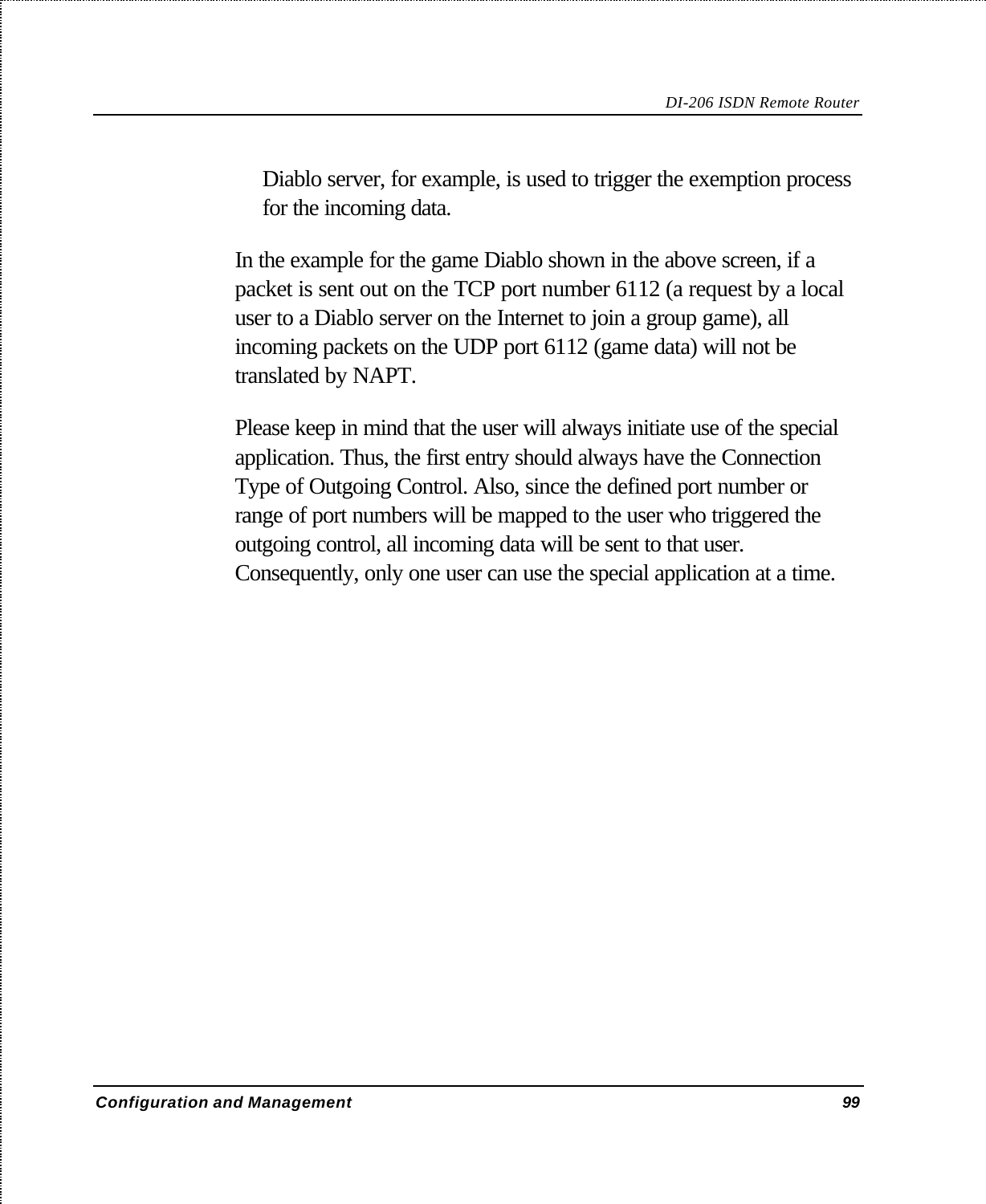# **Telnet/Discovery Enable**



The fields in the above window are described as follows:

- **Telnet State** This feature enables or disables the router's ability to be configured over the LAN using telnet.
- **Discovery Function** Enabling this feature allows the router to be auto-discovered by D-Link SNMP management software and the included Windows-based configuration software called *RouteMan*.

# **DNS Configuration**

The DI-206 router has a built in recursive DNS server. The maximum amount of memory that will be used by the router's Domain Name Server is 64Kb which averages out to be about 800 entries. In other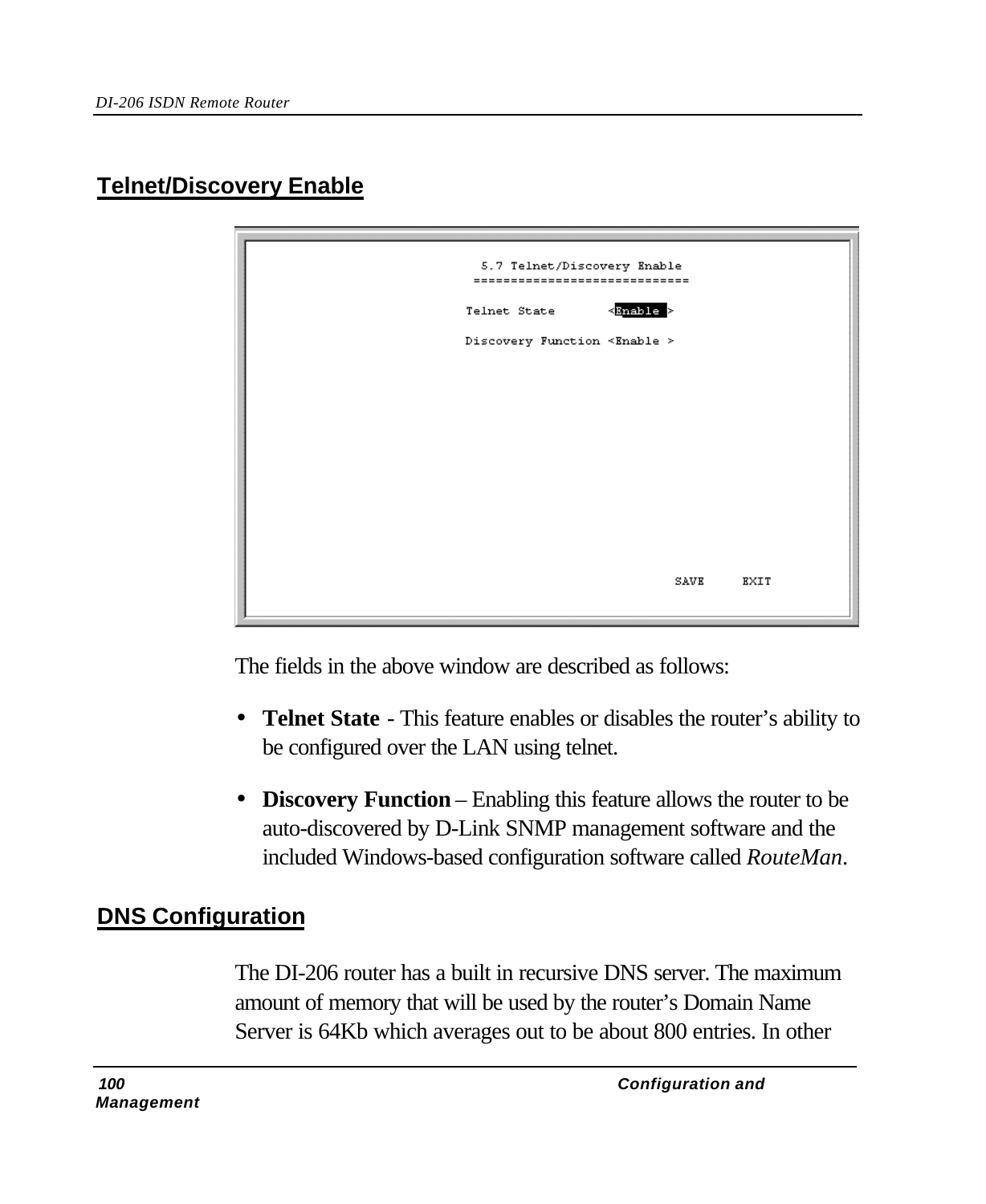words, up to 800 domain names and their associated IP Addresses can be stored, which can significantly speed up access to those domains. The routers DNS table will age out about every 24 hours, ensuring that the most frequently accessed domains consistently benefit from the improved access times provided by using the routers own DNS.

The IP Addresses for domain names not stored in the router must be acquired from a DNS server on the Internet. Thus, if you are using DNS, make sure you also specify an IP Address to a DNS server in the Forward DNS queries to field.

| 5.8 DNS Configuration<br>------------------------ |      |             |
|---------------------------------------------------|------|-------------|
| DNS Server State <enable></enable>                |      |             |
| Lookup Host Table <enable></enable>               |      |             |
| DNS Domain Name [dlink.com                        |      | ı           |
| Forward DNS queries to [144.13.12.1 ]             |      |             |
| DNS Cache State <enable></enable>                 |      |             |
| Host Table                                        |      |             |
|                                                   |      |             |
|                                                   |      |             |
|                                                   |      |             |
|                                                   | SAVE | <b>EXIT</b> |
|                                                   |      |             |

The items in the above submenu are described as follows:

• **DNS Server State** – Enables or disables recursive DNS on this router.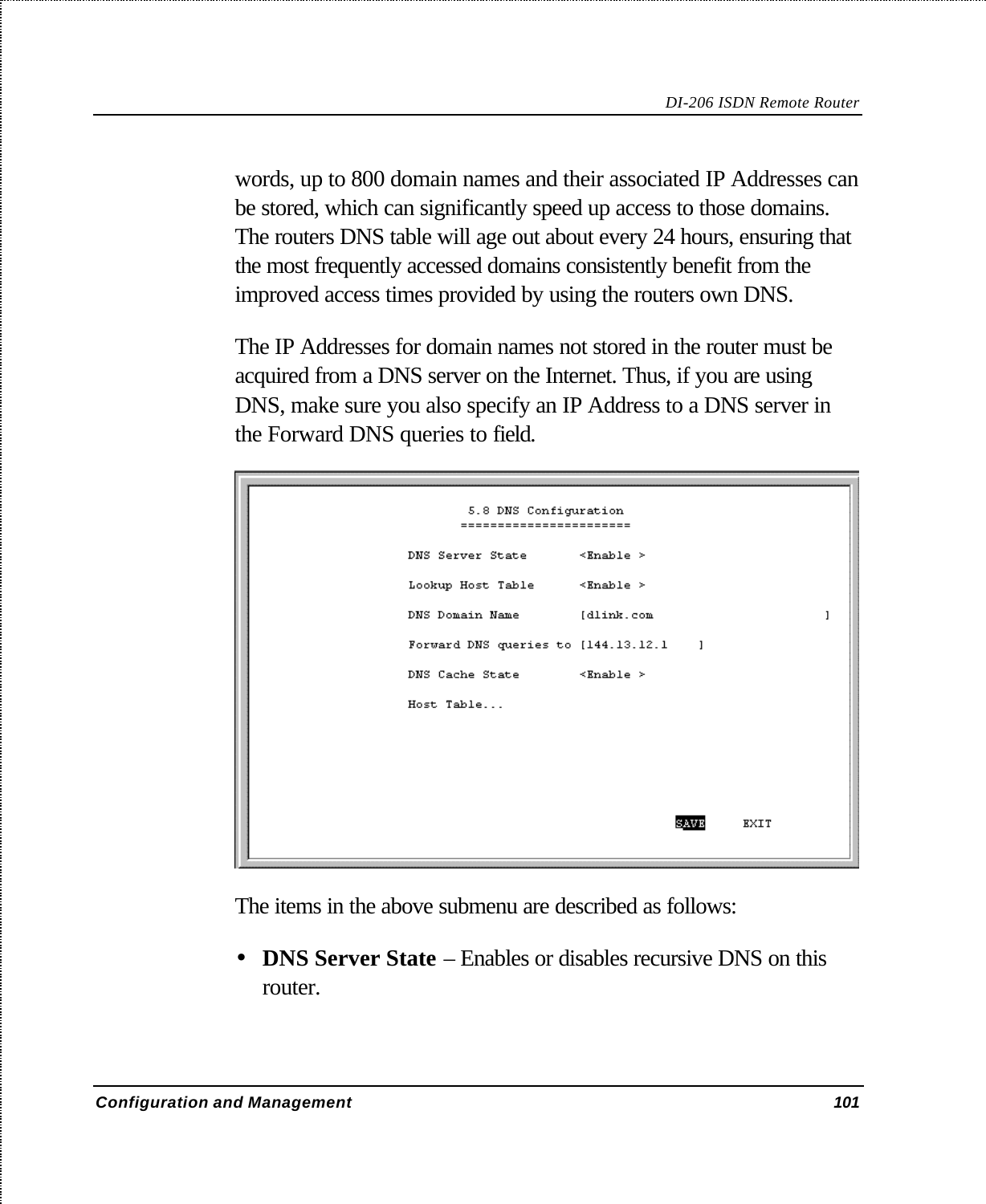- **Lookup Host Table** Enables or disables DNS to reference up to eight host names defined in the Host Table shown below.
- **DNS Domain Name** The domain name suffix in which the router resides, to be appended to the host name defined in the host table.
- **Forward DNS queries to** A large server dedicated to resolving domain names on the Internet. This field should contain the IP Address for the DNS closest to you.
- **DNS Cache State** When this item is enabled, the router will add the domain names and IP Addresses it retrieves from DNS replies to it's DNS cache.

# **Host Table**

The host table allows the router to recognize host names on the network. Up to eight host names can be entered in the table. Your network servers, especially your mail server should be defined here. Leftover places in the table can be assigned to individual hosts to speed up routing.

In the example below, the host name "ctsnow" is combined with the domain name defined in the **DNS Configuration** submenu above (in this case, "dlink.com") to produce "ctsnow.dlink.com". The mapping in the example of "ctsnow.dlink.com" to the IP Address of 11.1.1.3 is only valid for computers which set the DI-206 router as their DNS server.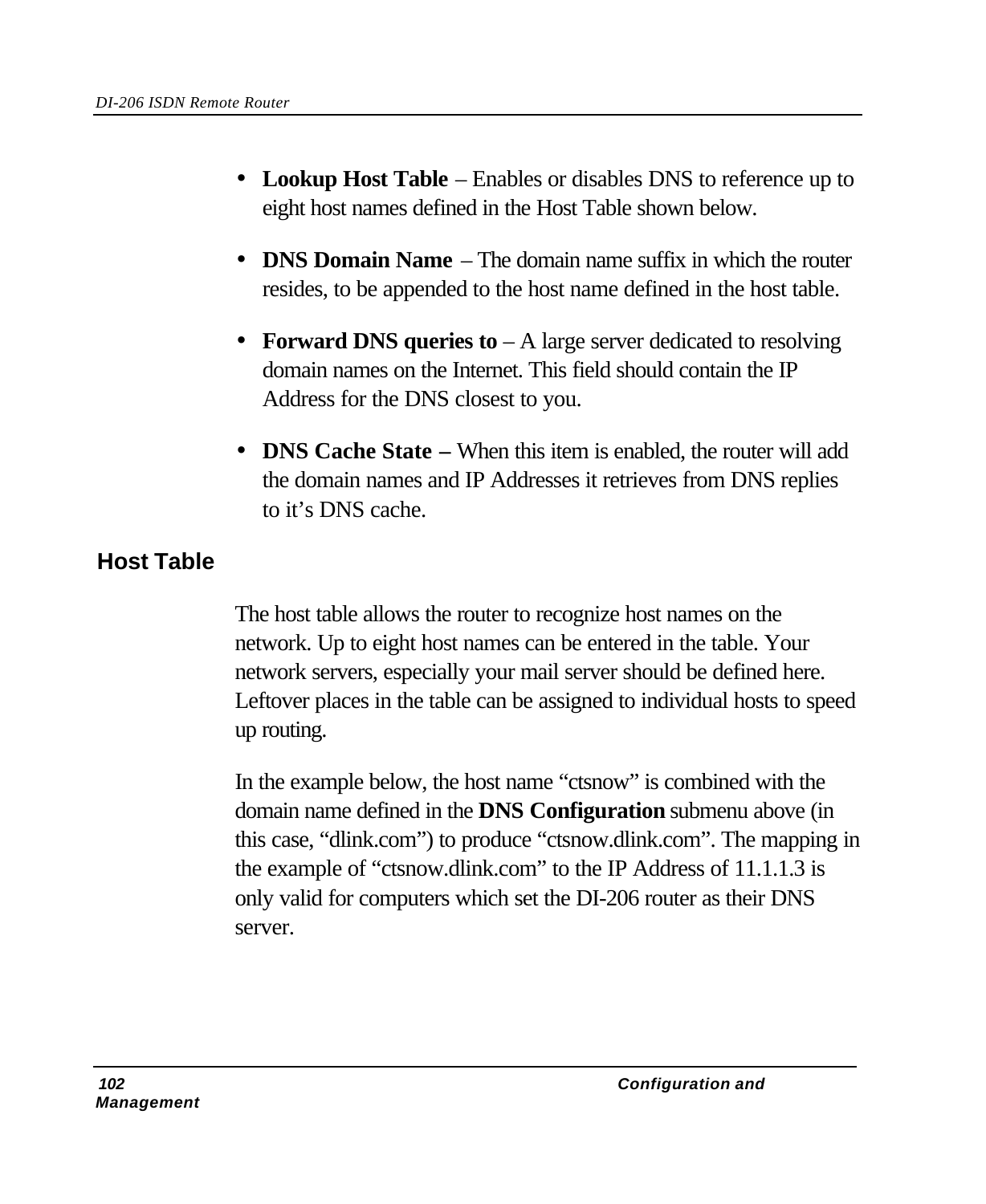| 5.8 DNS Configuration - Host Table<br>-------------------------------                                                         |              |           |  |                                                                                                                                                                                                        |             |  |
|-------------------------------------------------------------------------------------------------------------------------------|--------------|-----------|--|--------------------------------------------------------------------------------------------------------------------------------------------------------------------------------------------------------|-------------|--|
| IP.                                                                                                                           |              | Host Name |  | State                                                                                                                                                                                                  |             |  |
| 1. [11.1.1.3]<br>2. [0.0.0.0]<br>3. [0.0.0.0]<br>4. [0.0.0.0]<br>5. [0.0.0.0]<br>6. [0.0.0.0]<br>7. [0.0.0.0.<br>8. [0.0.0.0] | $\mathbf{1}$ | [ctsnow   |  | $1 \leq$ Enable ><br>] <disable><br/>] <disable><br/>] <disable><br/>] <disable><br/>] <disable><br/>] <disable><br/>] <disable></disable></disable></disable></disable></disable></disable></disable> |             |  |
|                                                                                                                               |              |           |  | SAVE                                                                                                                                                                                                   | <b>EXIT</b> |  |

Items are described as follows:

- **IP –** The IP address for the host.
- **Host Name –** The host name used by the host.
- **State –** Enables or disables entry.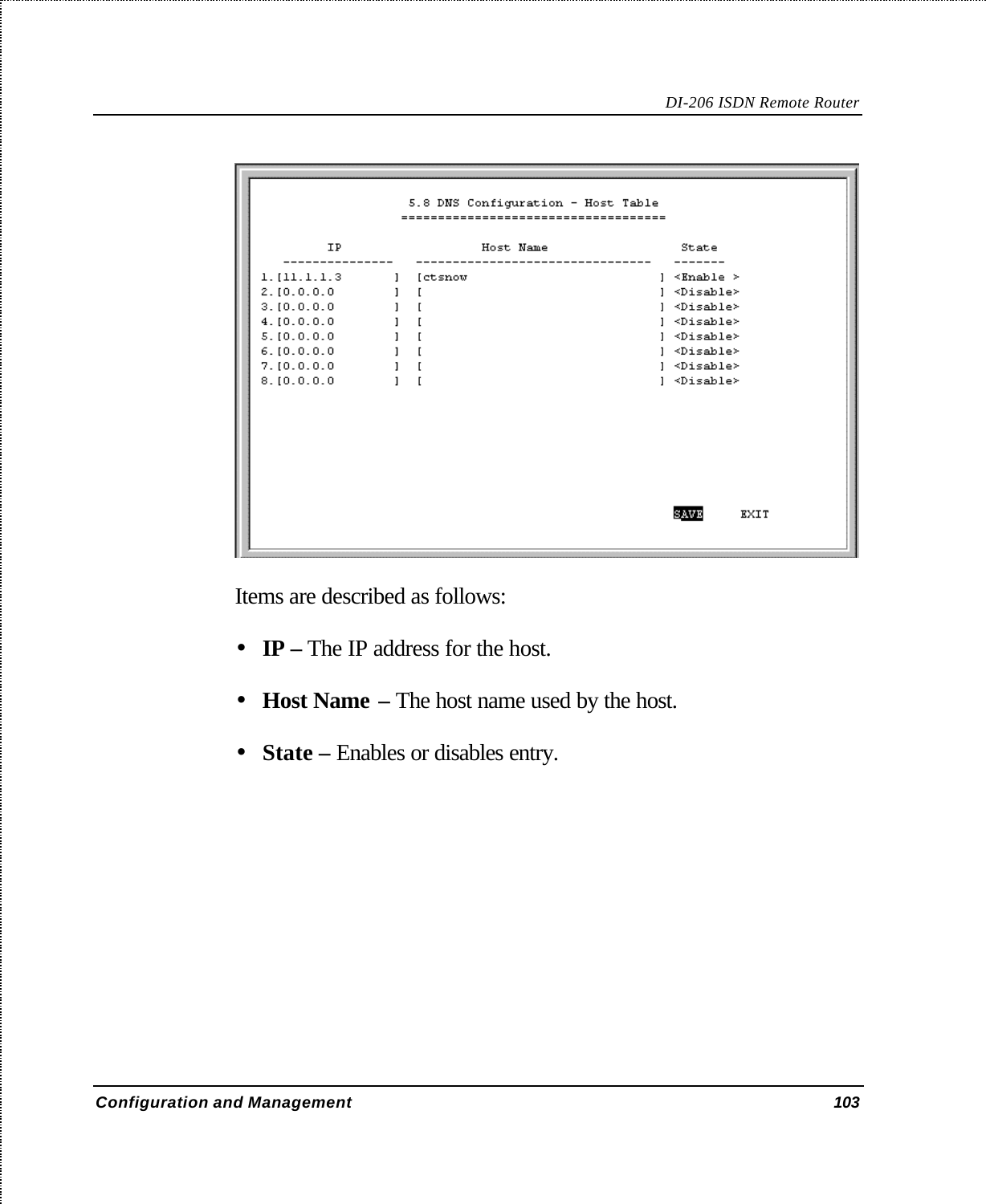# **Radius Configuration**

Radius is an authentication protocol where passwords are stored on a Radius server. Radius allows large numbers of passwords to be stored in a centralized location. Before instituting Radius, please setup and install a Radius server on the LAN.

| 5.9 RADIUS Configuration<br>--------------------------- |                     |      |      |  |  |  |  |  |  |
|---------------------------------------------------------|---------------------|------|------|--|--|--|--|--|--|
| RADIUS State                                            | <disable></disable> |      |      |  |  |  |  |  |  |
| Type                                                    | RADIUS              |      |      |  |  |  |  |  |  |
| Server IP Address [0.0.0.0                              |                     | 1    |      |  |  |  |  |  |  |
| Port Number                                             | $[0 \t 1$           |      |      |  |  |  |  |  |  |
| Key                                                     | $\mathbf{r}$        |      |      |  |  |  |  |  |  |
|                                                         |                     |      |      |  |  |  |  |  |  |
|                                                         |                     |      |      |  |  |  |  |  |  |
|                                                         |                     |      |      |  |  |  |  |  |  |
|                                                         |                     |      |      |  |  |  |  |  |  |
|                                                         |                     | SAVE | EXIT |  |  |  |  |  |  |

Items in the above submenu are described as follows:

- **RADIUS State –** Enables or disables Radius. When enabled, all settings in the Dial-in User Profile are disabled.
- **Type –** Refers to the type of external password protocol. Currently, only Radius is supported.
- **Server IP Address –** This is the IP Address of your UNIX or NTbased Radius server.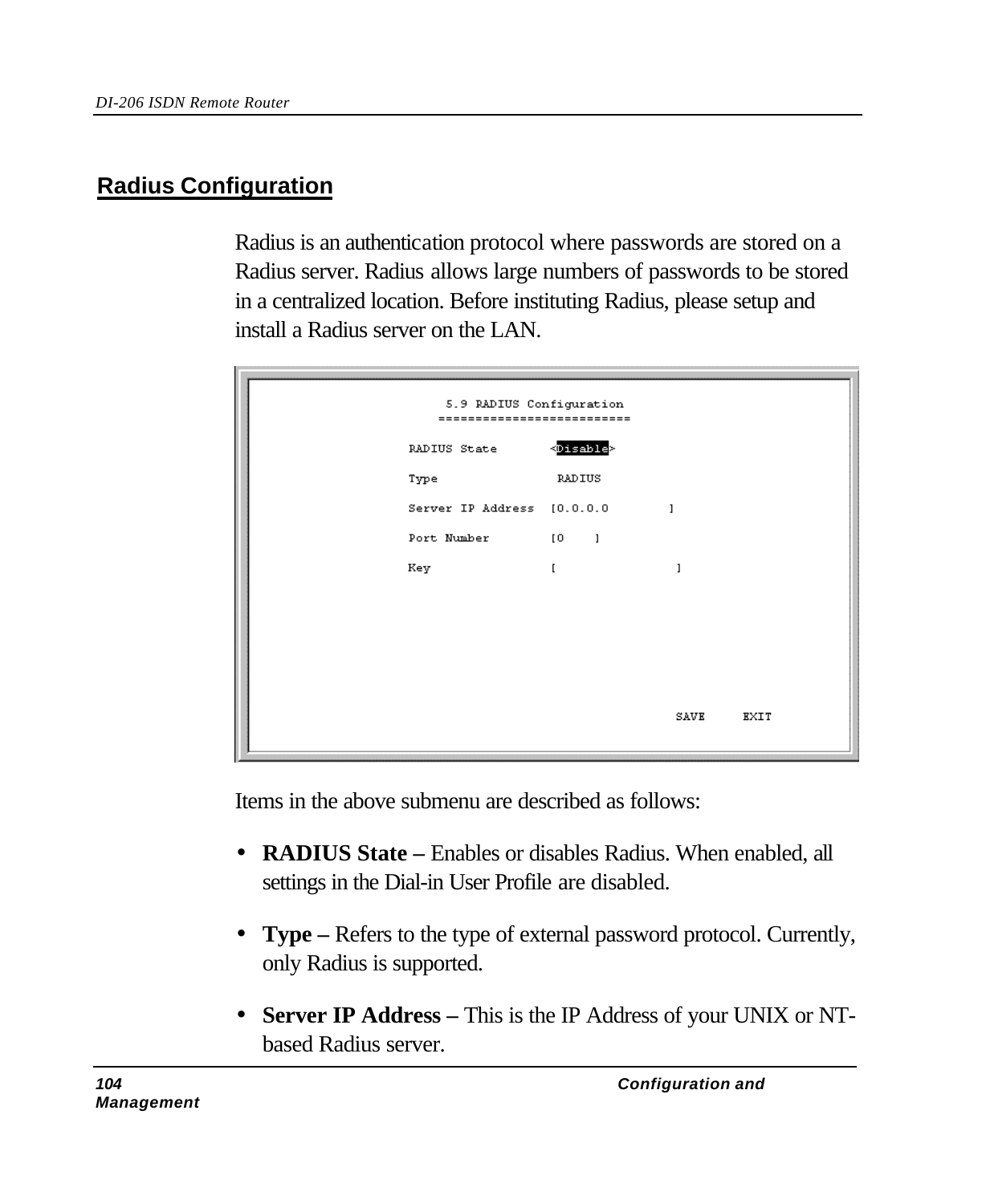- **Port –** The port number for the Radius server. The standard port number specified by RFC 1700 is 1812 (shown above).
- **Key –** This is a shared secret used to identify the router as a valid Radius client.

The Radius authentication service works for dial-in users only. Thus, when Radius is enabled, passwords for dial-in users will no longer be checked in the *dial-in user profile*. Instead, the authentication request will be passed on to the Radius server. Remote networks (routers) dialing into the router will still be authenticated using the *remote network profile*.

# **Multi-Link PPP Configuration**

Multi-link PPP (MLPPP) is a standard (RFC 1990 and RFC 1717) for inverse multiplexing, a method of combining individually dialed channels into a single, higher speed data stream. MLPPP is an extension of PPP that supports the ordering of data packets across multiple channels. Although MLPPP can be implemented on any WAN device, it was the rapid emergence of ISDN BRI as a cost efficient higher bandwidth alternative to modems which has driven the evolution and acceptance of MLPPP. Typically MLPPP is used to combine the speed of two ISDN BRI B-Channels to get 128Kbps of virtual capacity.

Before implementing MLPPP on the DI-206, please ensure that your ISP or the device to which you are connecting supports, and is configured for MLPPP.

MLPPP can be implemented in two ways, dynamically through the use of the Bandwidth on Demand (BOD), and statically. BOD causes the second ISDN port to place a call and add bandwidth to the ISDN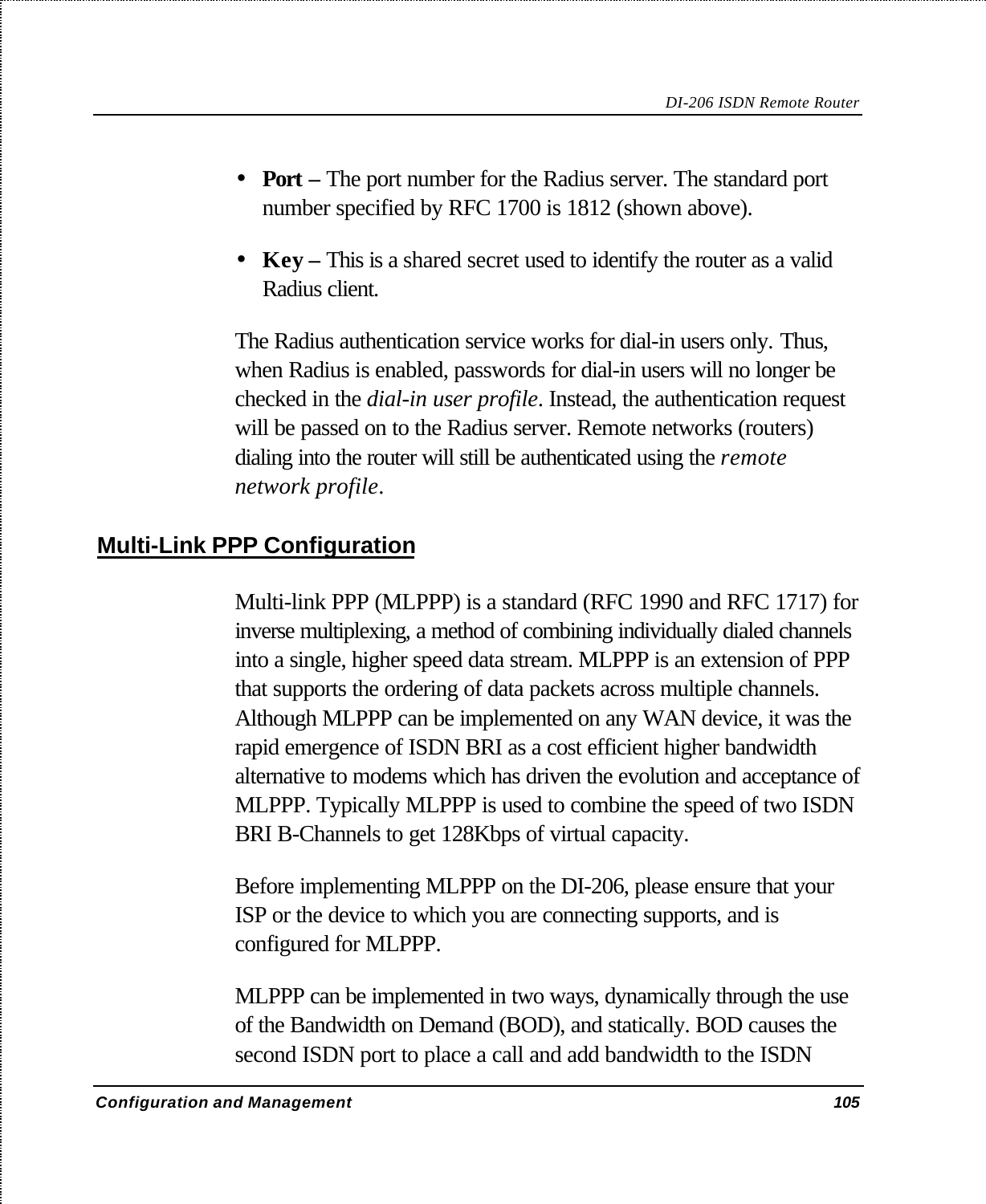connection when the BOD High Threshold is exceeded for the Add Bandwidth Delay period. Bandwidth can also be subtracted when ISDN throughput falls below the BOD Low Threshold and Subtract Bandwidth Delay parameters. Thus, BOD economizes MLPPP by maintaining only the bandwidth needed.

A static implementation of MLPPP is achieved when BOD is disabled but the ISDN ports have Multi-Link enabled. In this case, when the two ISDN ports have established a connection, the router will check to see if they are connected to the same source and whether the source supports MLPPP. If both conditions are met, the router will automatically bundle the two links together as an MLPPP connection.

Choosing *Multi-Link PPP Configuration* displays the following screen:

| 5.10 Multi-Link PPP Configuration<br>------------------------------------ |                       |                     |  |
|---------------------------------------------------------------------------|-----------------------|---------------------|--|
|                                                                           |                       |                     |  |
| Bandwidth On Demand                                                       | $\leq$ Enable $\geq$  |                     |  |
| BOD Criteria                                                              | <tx or="" rx=""></tx> |                     |  |
| BOD High Threshold (%) [70 ]                                              |                       |                     |  |
| BOD Low Threshold (%) [30 ]                                               |                       |                     |  |
| Add Bandwidth Delay (sec) [5]                                             |                       |                     |  |
| Subtract Bandwidth Delay (sec) [10 ]                                      |                       |                     |  |
|                                                                           |                       |                     |  |
|                                                                           |                       |                     |  |
|                                                                           |                       |                     |  |
|                                                                           |                       |                     |  |
|                                                                           |                       |                     |  |
|                                                                           |                       |                     |  |
|                                                                           |                       |                     |  |
|                                                                           |                       |                     |  |
|                                                                           |                       |                     |  |
|                                                                           |                       |                     |  |
|                                                                           |                       |                     |  |
|                                                                           |                       | SAVE<br><b>EXIT</b> |  |
|                                                                           |                       |                     |  |
|                                                                           |                       |                     |  |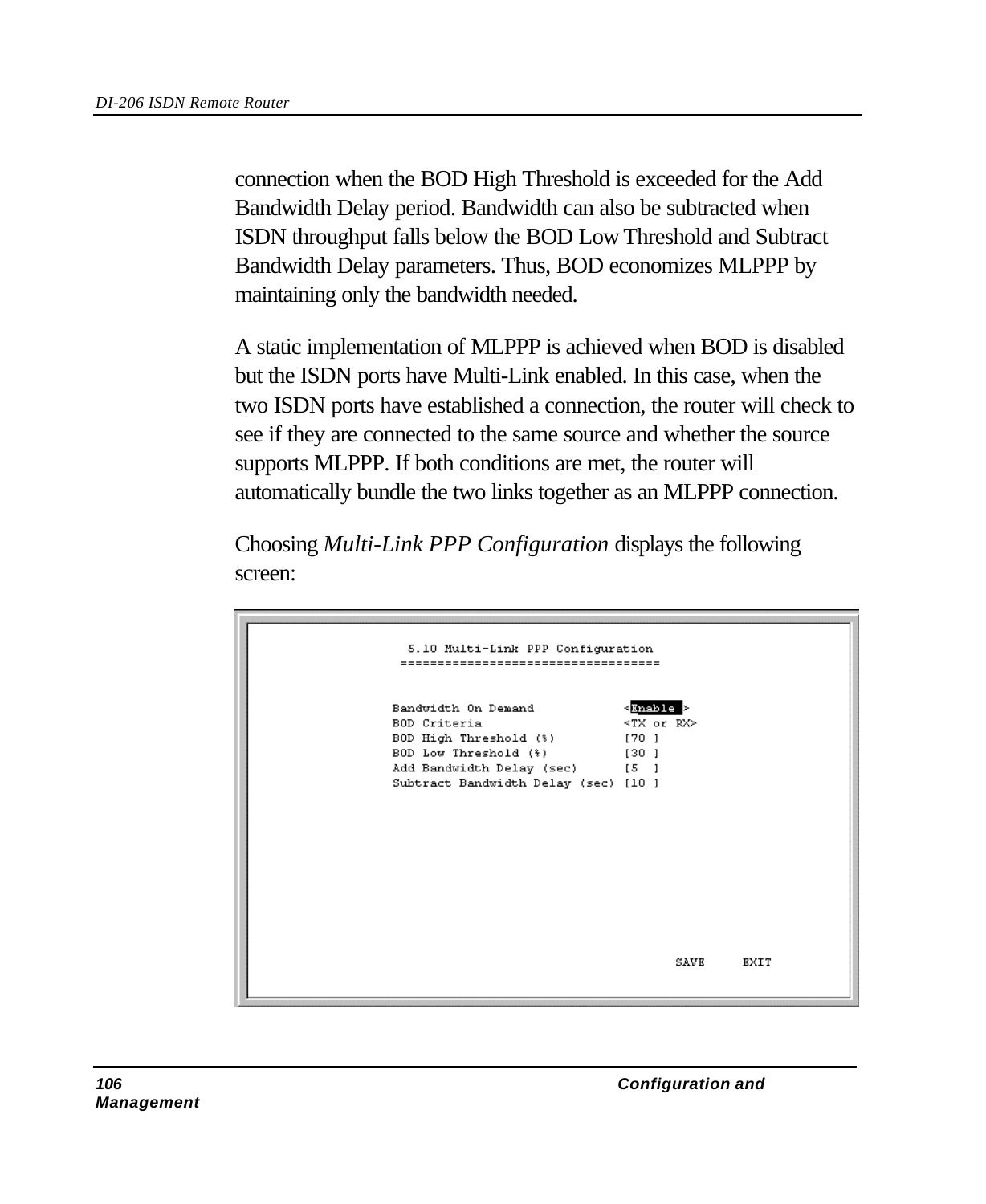Items in the **Multi-Link PPP Configuration** window are described as follows:

- **Bandwidth on Demand** Enables or disables BOD. When enabled, BOD will manage the implementation of MLPPP using the parameters defined in this window.
- **BOD Criteria**  Either *TX*, *RX* or *TX+RX*, where *TX* is Transmit and *RX* is Receive. The parameter defined here is used when monitoring the BOD High Threshold and BOD Low Threshold.
- **BOD High Threshold** (%) (0 to 100) The throughput value as a percentage of total bandwidth which will cause the next ISDN port having Multi-Link PPP enabled to dial up and add bandwidth to the connection. This value, however, must be constantly exceeded for the time designated in the Add Bandwidth Delay field before the next ISDN port dials out.
- **BOD Low Threshold**  $(\% )$  (0 to 100) The throughput value as a percentage of total bandwidth which will cause the highest numbered ISDN port in the MLPPP bundle to hang up, thus subtracting bandwidth from the connection. Before actually hanging up however, the throughput must be below this value for the time designated in the Subtract Bandwidth Delay field.
- **Add Bandwidth Delay (sec)** (0 to 300) The amount of time in seconds the router will wait and sample the BOD Criteria before adding bandwidth once the throughput exceeds the BOD High Threshold. This prevents costly bandwidth from being unnecessarily added due to temporary bursts in traffic.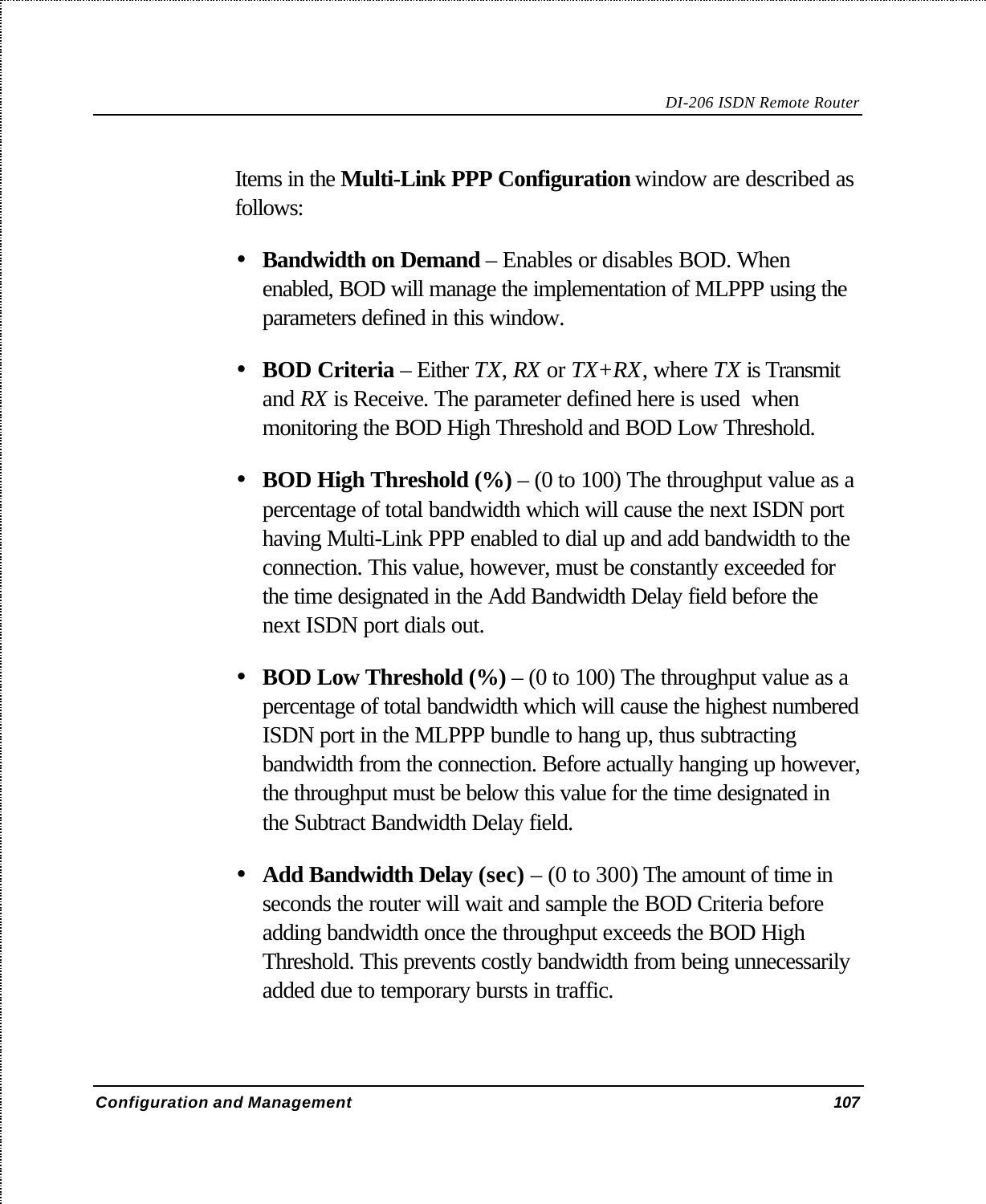• **Subtract Bandwidth Delay (sec)** – (0 to 300) The amount of time in seconds the router will wait and sample the BOD Criteria before subtracting bandwidth once the throughput falls below the BOD Low Threshold. This prevents bandwidth from being unnecessarily subtracted due to temporary lulls in traffic.

The example Multi-link PPP settings shown in the **Multi-Link PPP Configuration** window above assumes that ISDN 1 and ISDN 2 each have a 64kbps connection configured to dial up to the Internet. When ISDN 1 receives a packet destined for the Internet it will dial the ISP and establish a connection. If the total throughput on ISDN 1 (*TX + RX*) ever exceeds 80% of the 64kps (51.2kps), the router will sample the line for an additional 5 seconds. If the traffic continuously exceeds 80% for the 5 second delay time, ISDN 2 will dial up and add bandwidth to the connection. Assuming sustained traffic of 70kps, MLPPP will balance the traffic on the two ISDN ports so they are handling roughly 35kps each. If the traffic on ISDN  $1 +$  ISDN  $2$  falls below 20% of the 128kps connection (25.6kps) for more than 10 seconds, ISDN 2 will hang up and all traffic will be handled by ISDN 1.

For the above configuration to work, both ISDN ports need to have been properly setup to establish dial-out PPP connections, and have Multi-Link enabled. Also note that ISDN 1, being the B-channel that initiated the call in the MLPPP bundle and thus the primary link, is not subject to the BOD Low Threshold parameter and will never hang up due to BOD considerations. The primary link can, however, be subject to Dial on Demand (DOD) settings, and could thus disconnect if Dial on Demand is enabled and the Idle Time parameter is met. Dial on Demand settings are located in the **Advanced Functions***,* **Dial Configuration** submenu.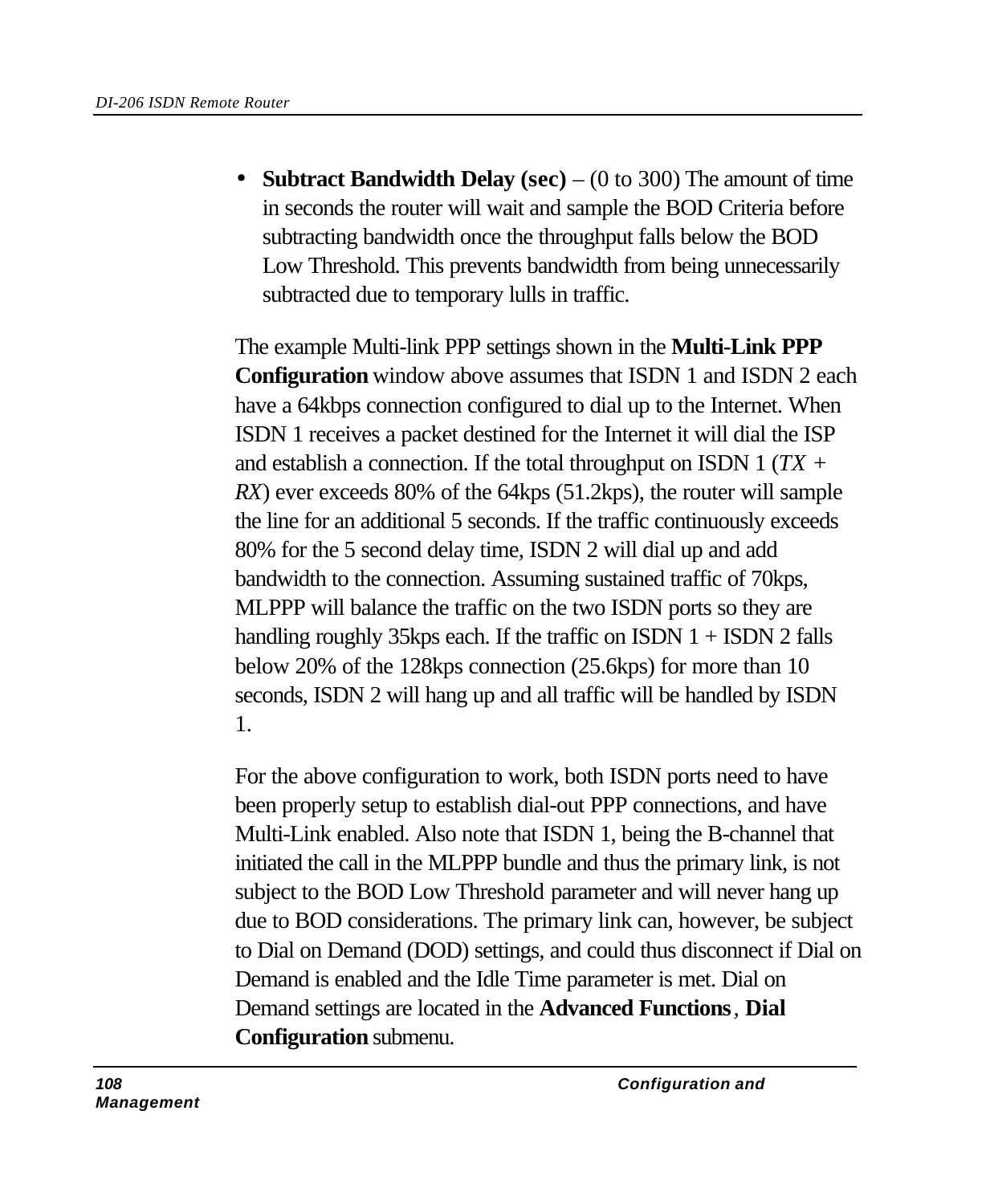# *Admin Configuration*

This feature allows you to define two names and two passwords, respectively, for logging in to the router for configuration and management, and is shown below:



Please note any changes made here as they are necessary for logging into the console program.

# *System Maintenance*

Your console program includes many useful tools for maintaining your device. These tools include updates on system status, upgrades to the system software, analysis, diagnostic tools and more. This section will describe how to use these tools in greater detail.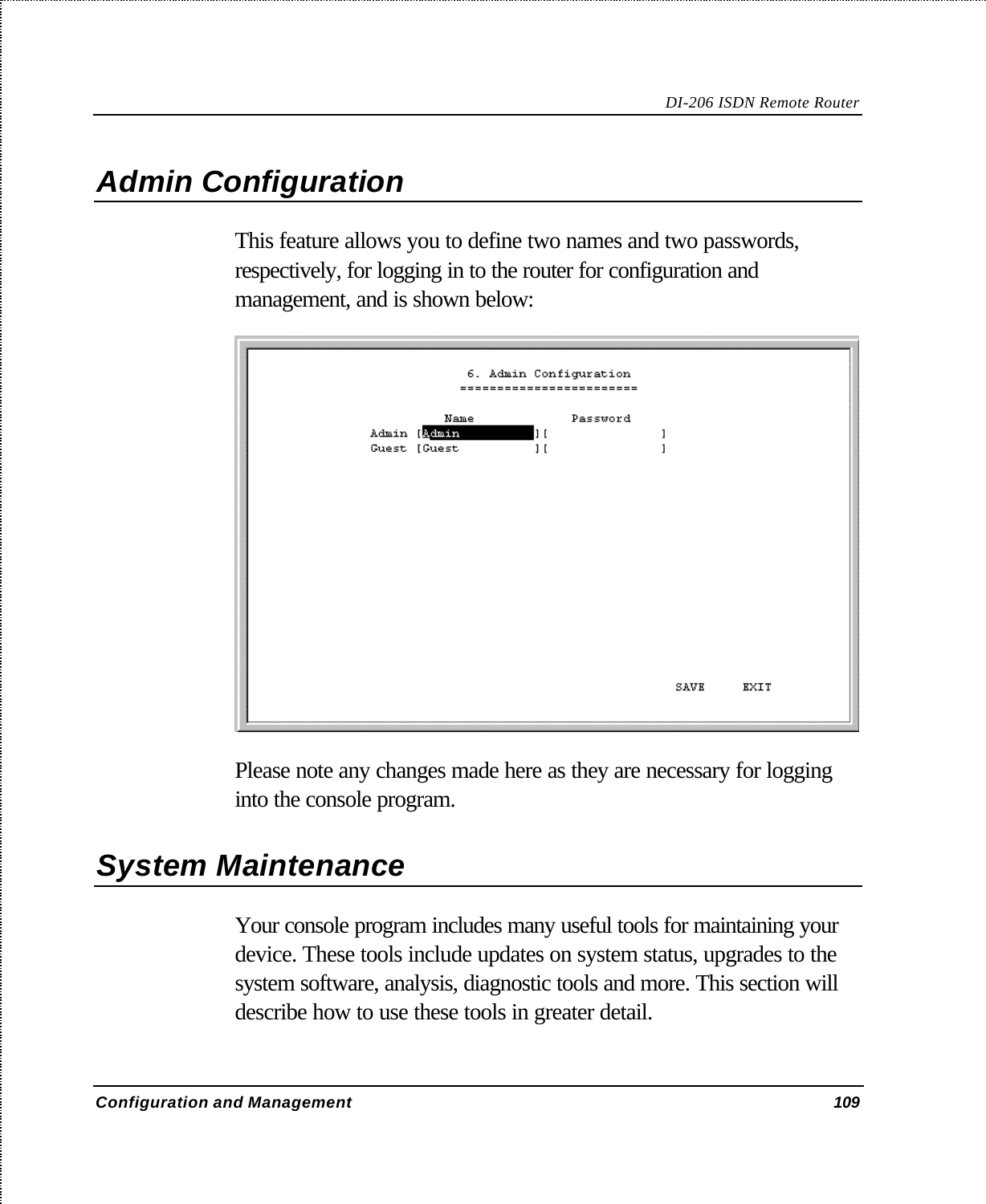

The **System Maintenance** sub-menu appears as follows:

### **System Status**

The **System Status** submenu displays key information about the router and appears as follows: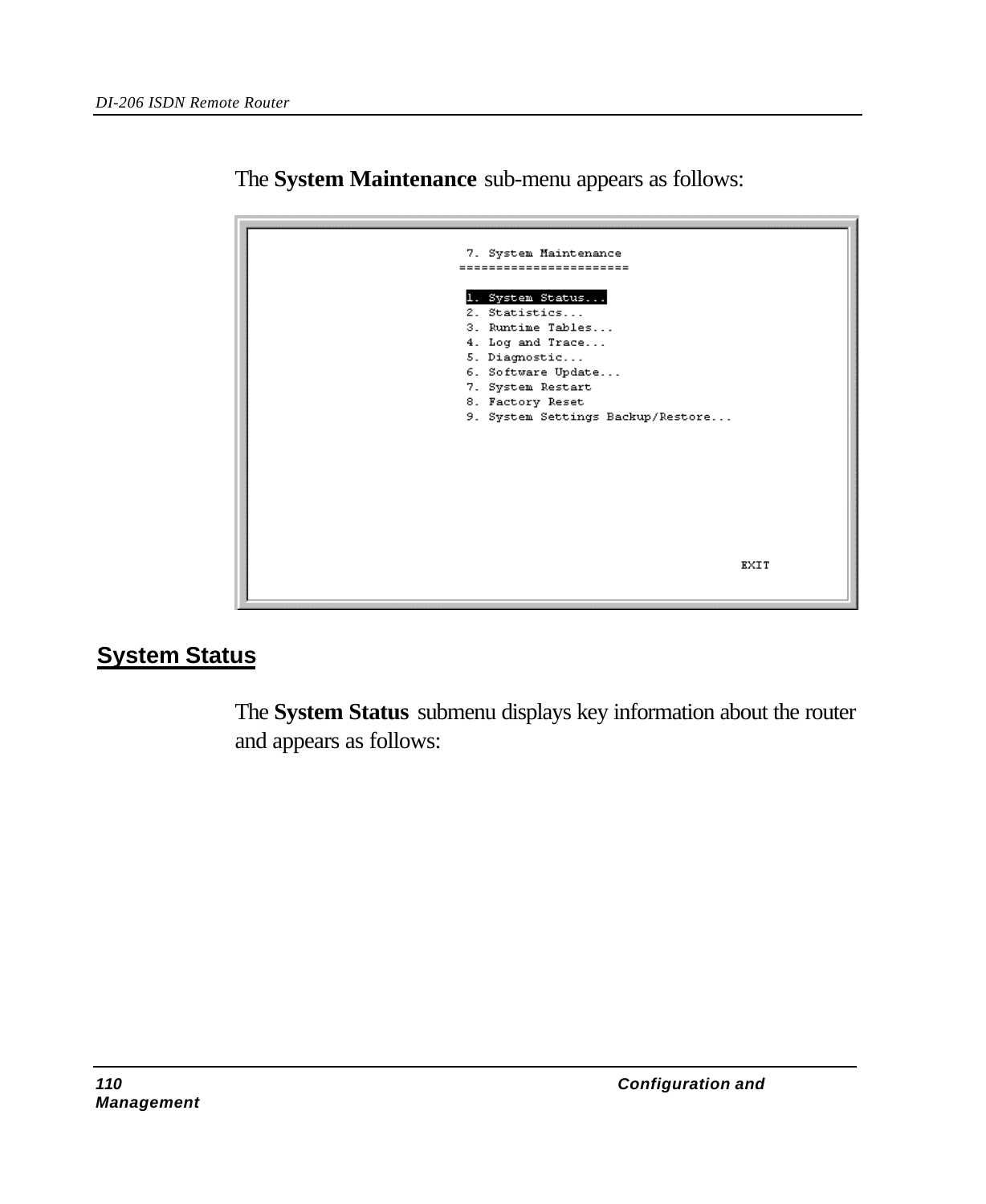7.1 System Status ------------------Port Protocol Link Speed Tx Pkt Rx Pkt Brr Pkt Up time 1.AN LLC Up 10HD 3700 51061 0 1:25:35<br>ISDN B1 Switch Down 64000 0 0 0 0<br>ISDN B2 Switch Down 64000 0 0 0 0 0 System Information : Model Name DI-206 Firmware Version 1.81 Model Name DI-206<br>Build Time May 26 22:02:23 2000 Config Version 0.1 ISDN Version 1.06 ISDN B1 CLID ISDN B2 CLID **EXIT** 

#### **Statistics**

Under the **Statistics** submenu, counter tables are displayed for LAN, ISDN B1, and ISDN B2: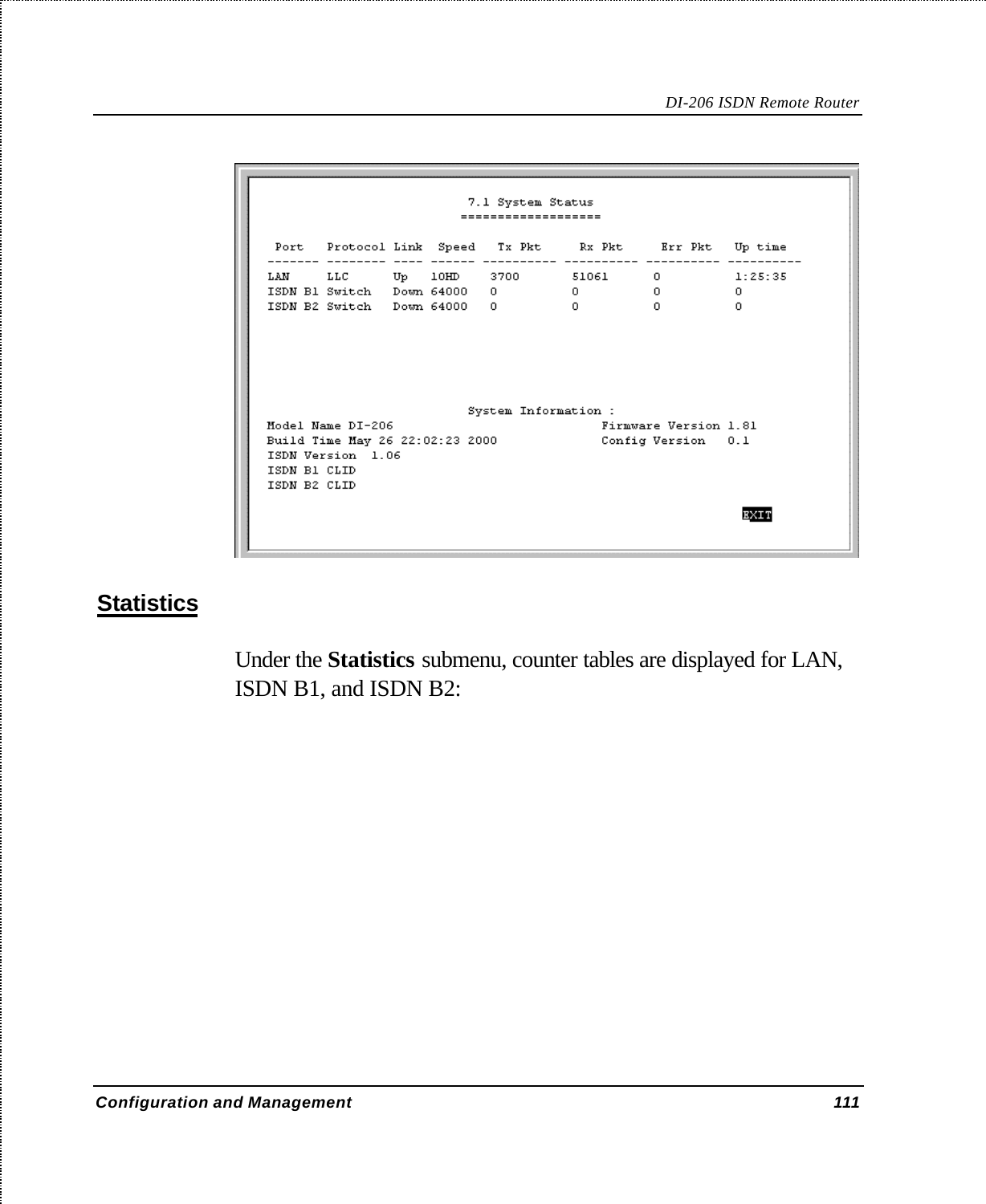

#### **Counter**

This feature displays some of the counters contained in MIBII and the proprietary MIB. The table is updated every 5 seconds, and the counter table can be reset by performing a system reset on the router. Note that performing a system reset clears ALL tables in the router, including the routing table.

# **LAN Counter Table**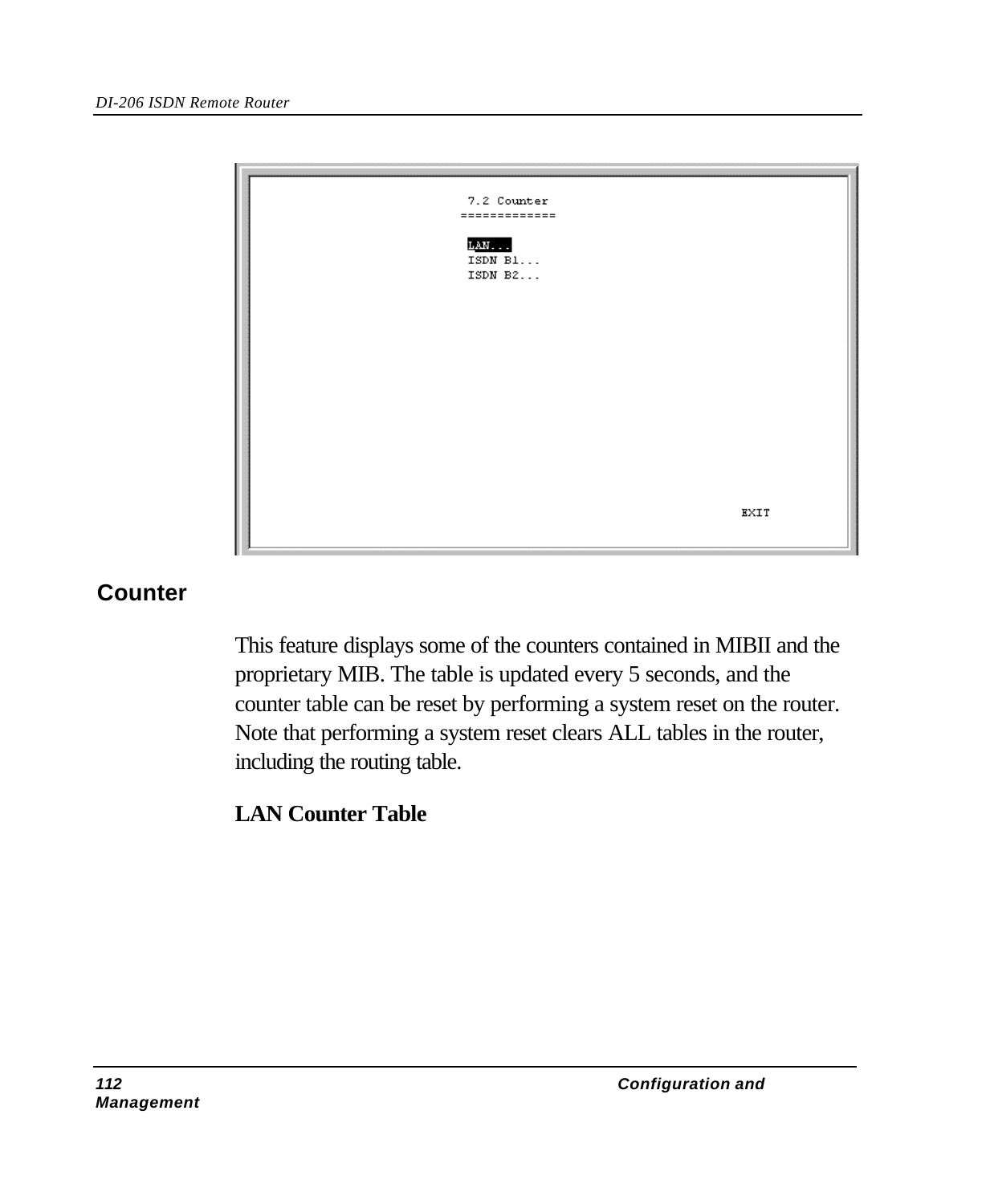```
LAN
                          = 1.1253872
                                      Rx Packets
                                                           52106
Tx Packets
                                                          4979372
Tx Bytes
                  291661
                                     Rx Bytes
Tx Discard Packets 0
                                      Rx Unknown Packets 140081
                                      Rx Discard Packets 0
Tx Error Packets 0
Tx Collision Packets 0
                                      Rx Error Packets
                                                          \overline{0}Tx Abort Packets 0
                                      Rx CRC Packets
                                                          \overline{0}Tx Underrun Packets 0
                                      Rx FAE Packets
                                                          \BoxBy Otterrun Peckets 0
                                      Rx MPA Packets
                                                          \sqrt{2}Rx DFR Packets
                                                           \circEXIT
```
- **Tx Packets** The total number of valid packets transmitted by the router since the last reset.
- **Tx Bytes –** The total number of bytes transmitted by the router.
- **Tx Discard Packets –** The number of packets dropped by the router.
- **Tx Error Packets –** The number of invalid packets transmitted by the router. This hardware counter shows the sum of Collisions, Abort and Underrun packets.
- **Tx Collision Packets –** The number of packets sent out of the router that collided on the line. Some collisions are inevitable due to the shared nature of Ethernet. Excessive collisions show excessive utilization of the network.
- **Tx Abort Packets –** When the router transmits a packet and a collision occurs, the router will wait a random period and try to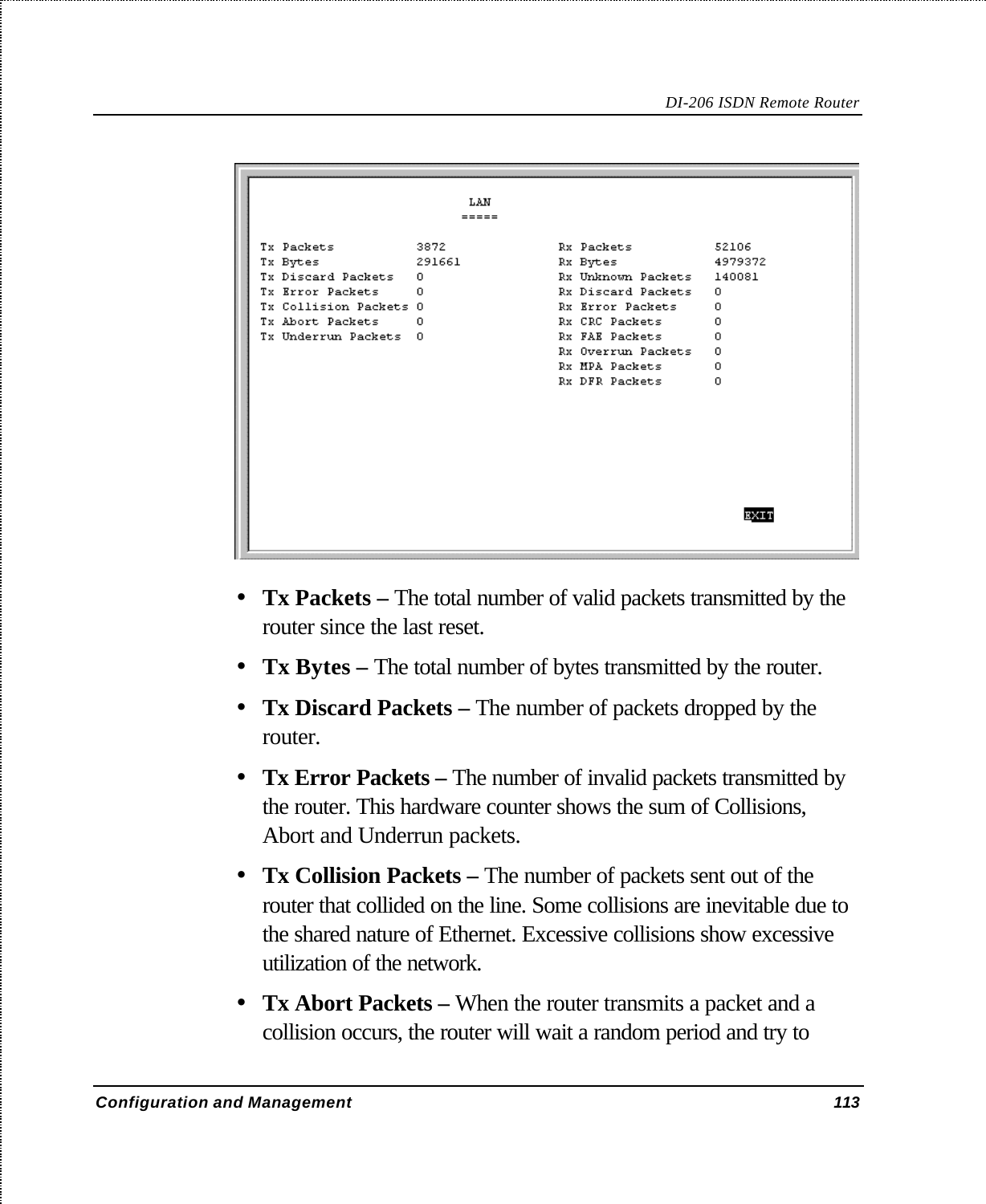retransmit the packet. If a collision occurs 16 times in a row, the transmission will be aborted and be logged by this counter. An aborted packet shows extremely heavy utilization of the network.

- **Tx Underrun Packets** Runt packets. The number of packets transmitted by the router that are less than the allowed 64 octets minimum length. Underrun packets occur due to jam signals generated by collisions, backpressure, etc.
- **Rx Packets** The number of valid packets received by the router.
- **Rx Bytes –** The total number of bytes contained in the valid packets received by the router.
- **Rx Unknown Packets** The number of packets received by the router that were of an unsupported protocol.
- **Rx Discard Packets –** The number of packets dropped by the router.
- **Rx Error Packets** The number of invalid packets received by the router. This hardware counter shows the sum of CRC, FAE, Overrun, MPA and DFR error packets.
- **Rx CRC Packets –** The number of packets received that failed the CRC checksum test.
- **Rx FAE Packets** Frame Alignment Error. The number of packets received that does not end on a byte boundary and the CRC does not match.
- **Rx Overrun Packets** The number of packets received that exceed the 1518 octet maximum length imposed on Ethernet packets. Overrun packets are generated by some proprietary software applications.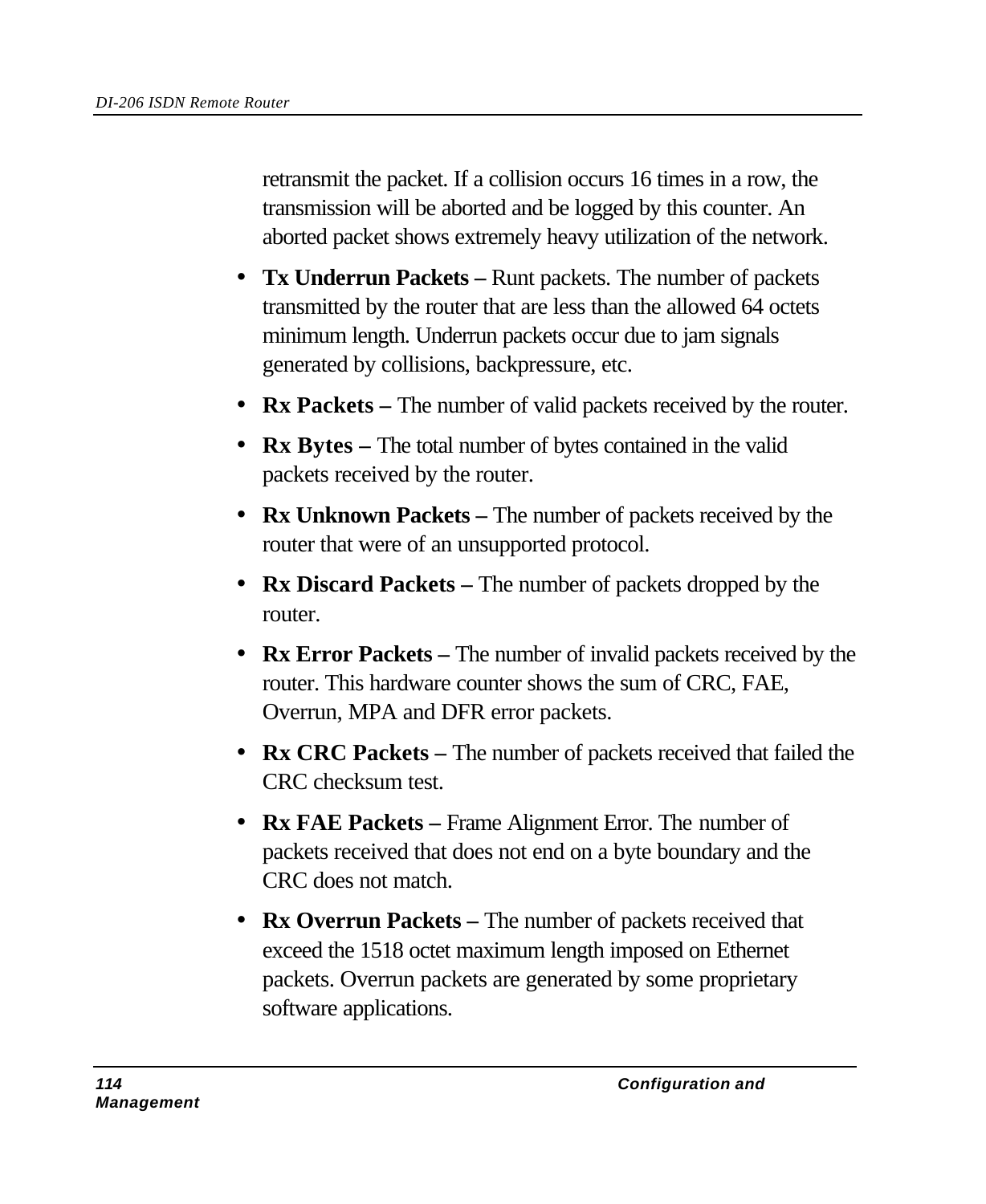- **Rx MPA Packets** Missed Packet. This is a count of packets intended for the router, but at the time, the router could not receive the packet (usually due to the temporary lack of receive buffers).
- **Rx DFR Packets** Deferred Packets. This is a count of incidents where CRS (carrier signal lost) and COL both occur at the same time. These two events happen simultaneously as a result of jabber (produced by faulty networking equipment, usually NIC's).

#### **ISDN Counter Table**

| Tx Packets                     | ISDN B1<br>=========<br>0 | <b>Rx Packets</b>              | 0        |
|--------------------------------|---------------------------|--------------------------------|----------|
|                                | n.                        |                                | n        |
| Tx Bytes<br>Tx Discard Packets | 0                         | Rx Bytes<br>Rx Unknown Packets | 0        |
| Tx Error Packets               | $\Omega$                  | Rx Discard Packets             | $\Omega$ |
| Tx Underrun Packets 0          |                           | Rx Error Packets               | 0        |
| Tx Lost CTS Packets 0          |                           | Rx NOA Packets                 | n        |
|                                |                           | Rx Abort Packets               | 0        |
|                                |                           | Rx CRC Packets                 | n        |
|                                |                           | Rx Overrun Packets             | Ω        |
|                                |                           | Rx CD Lost Packets             | n.       |
|                                |                           | Rx Framing Err Packets         | 0        |
|                                |                           | Rx Parity Err Packets          | 0        |
|                                |                           |                                |          |
|                                |                           |                                |          |

- **Tx Packets** The total number of valid packets transmitted by the router since the last reset.
- **Tx Bytes –** The total number of bytes transmitted by the router.
- **Tx Discard Packets –** The number of packets dropped by the router.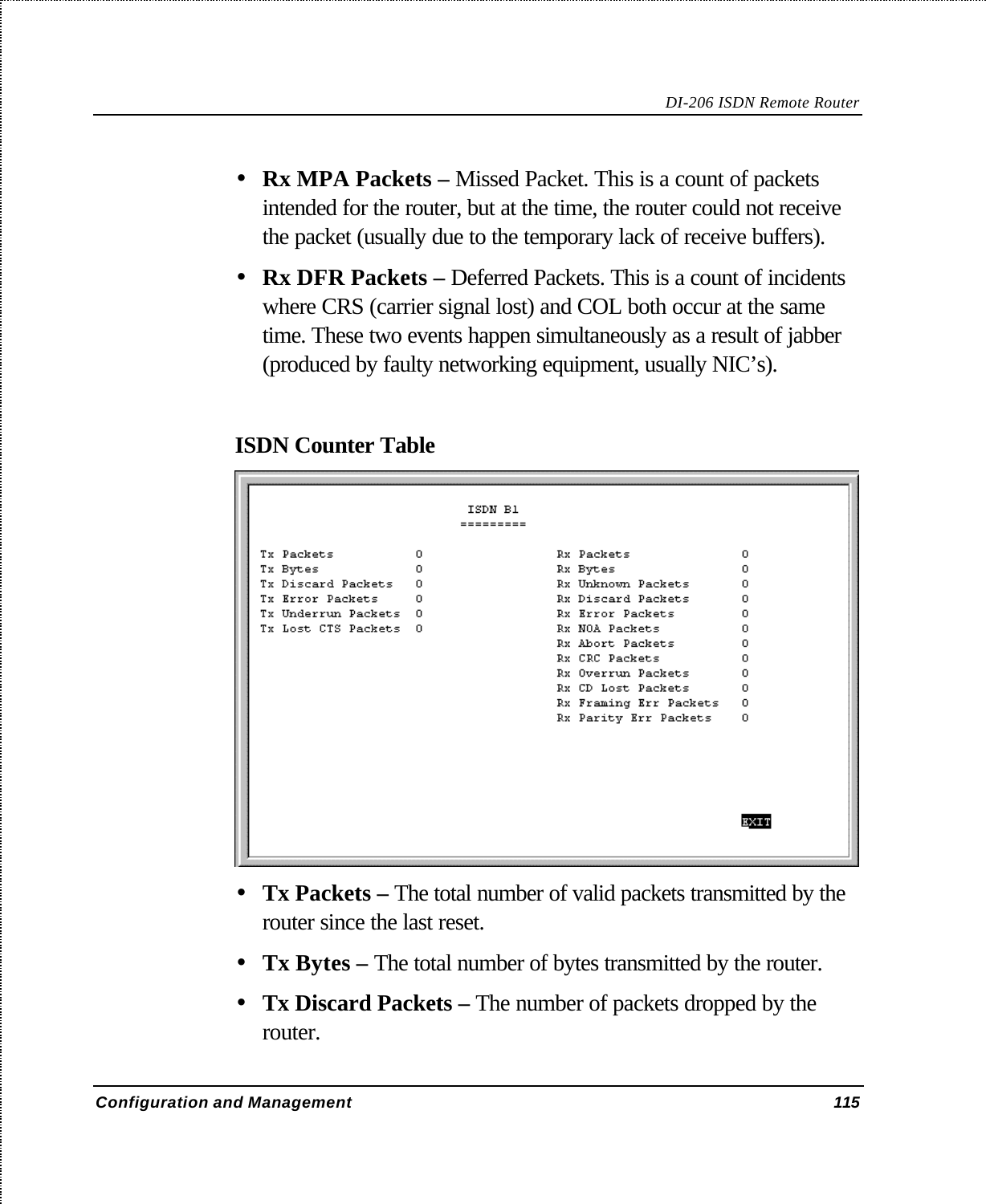- **Tx Error Packets –** The number of invalid packets transmitted by the router. This hardware counter shows the sum of Collisions, Abort and Underrun packets.
- **Tx Underrun Packets –** Runt packets. This counter shows the number of packets transmitted by the router that are less than the allowed 64 octets minimum length. Underrun packets occur due to jam signals generated by collisions, backpressure, etc.
- **Tx Lost CTS Packets** The number of Clear To Send packets that were lost by the router.
- **Rx Packets** The total number of packets received by the router.
- **Rx Bytes** The total number of bytes contained in packets received by the router.
- **Rx Unknown Packets** The number of packets received by the router that were of an unsupported protocol.
- **Rx Discard Packets –** The number of packets dropped by the router.
- **Rx Error Packets** The number of invalid packets received by the router. This hardware counter shows the sum of NOA, Abort, CRC, Overrun, CD Lost, Framing and Parity error packets.
- **Rx NOA Packets** Non-Octet Alignment. This counts the number of packets received by the router that did not end on a byte boundary. The receipt of a misaligned packet will generate a single NOA event regardless of the number of misaligned octets in the packet.
- **Rx Abort Packet** The number of packets that were dropped due to user generated breaks in the transmission that occurred while a packet is being received.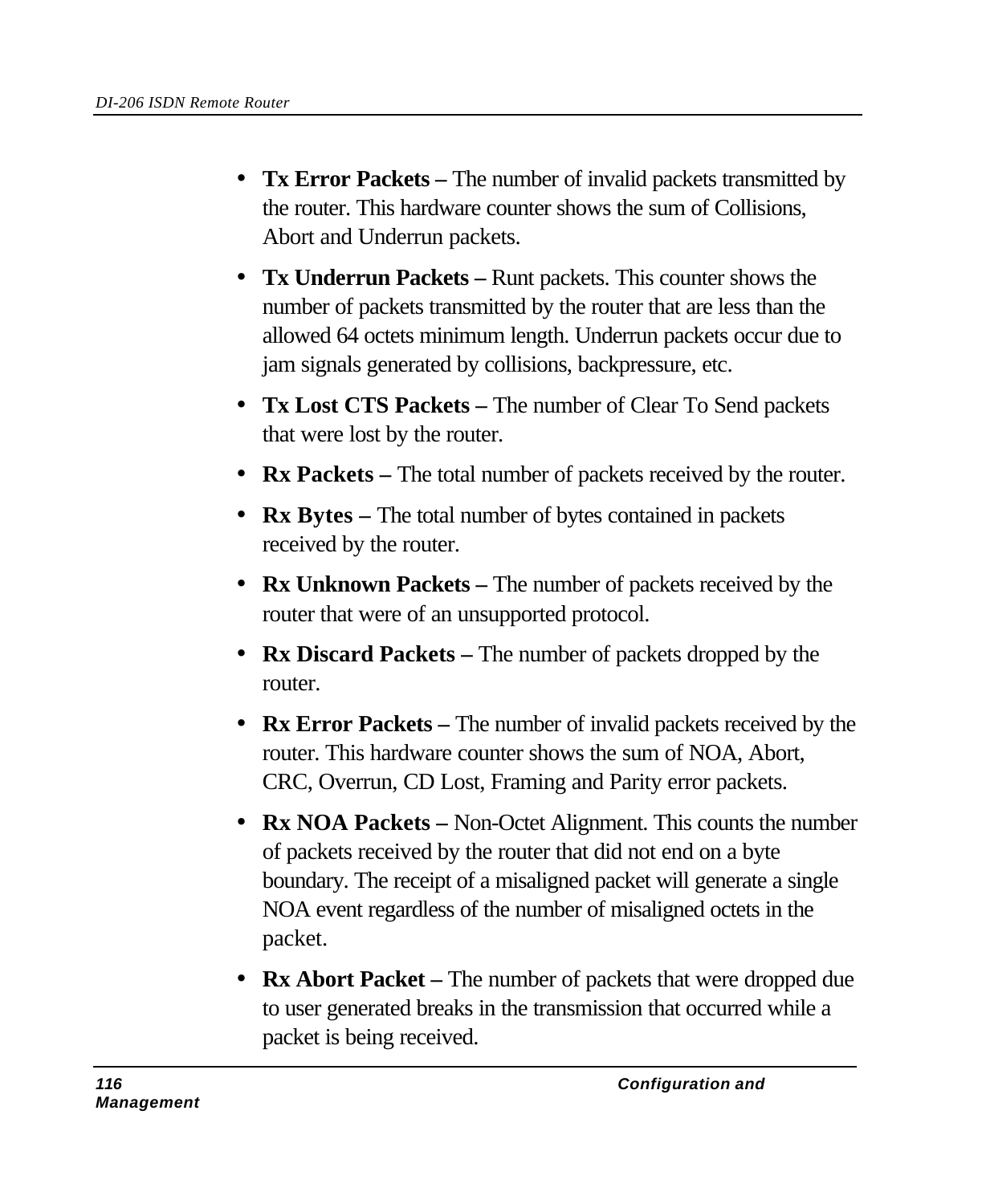- **Rx CRC Packets –** The number of packets received that failed the CRC checksum test.
- **Rx Overrun Packets** The number of packets received that exceed the 1518 octet maximum length imposed on Ethernet packets. Overrun packets are generated by some proprietary software applications.
- **Rx CD Lost Packets –** Carrier Detect Lost. This counts the number of Carrier Detect packets that were lost by the router.
- **Rx Framing Error Packets –** Packets with framing errors can occur on the ISDN port only when using HDLC in sync mode. This parameter counts the number of lost start/stop flags.
- **Rx Parity Error** The number of times parity errors occurred on the line.

## **Runtime Tables**

The **Runtime Tables** submenu features *IP Routing Table, ARP Table*, and *PPP Table*: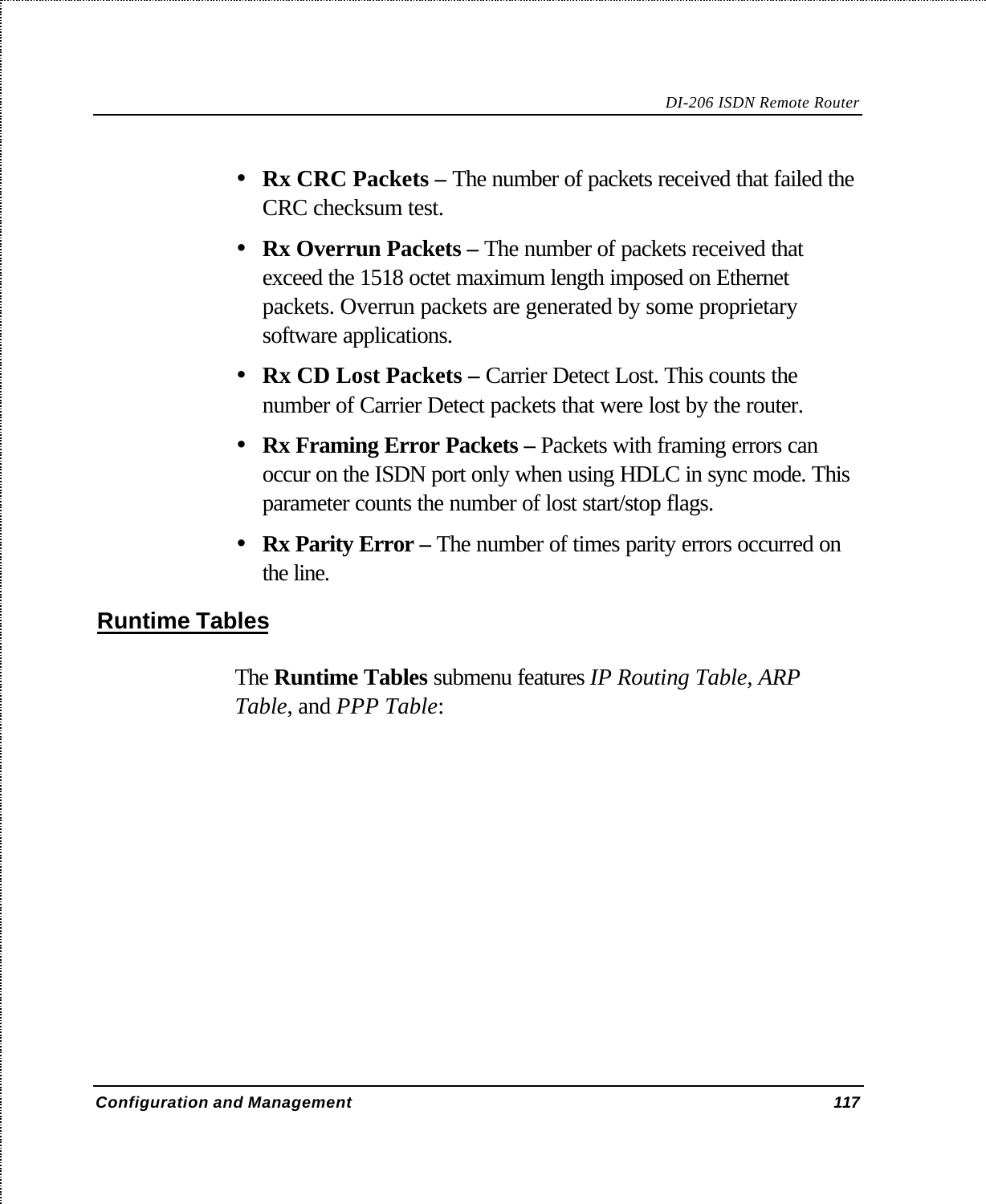

## **IP Routing Table**

The IP Routing Table gives you a snapshot of the IP routing table. Table entries will expire after the Age value in the table counts down to zero seconds (except for entries for the router itself which have an age value of zero but will never expire).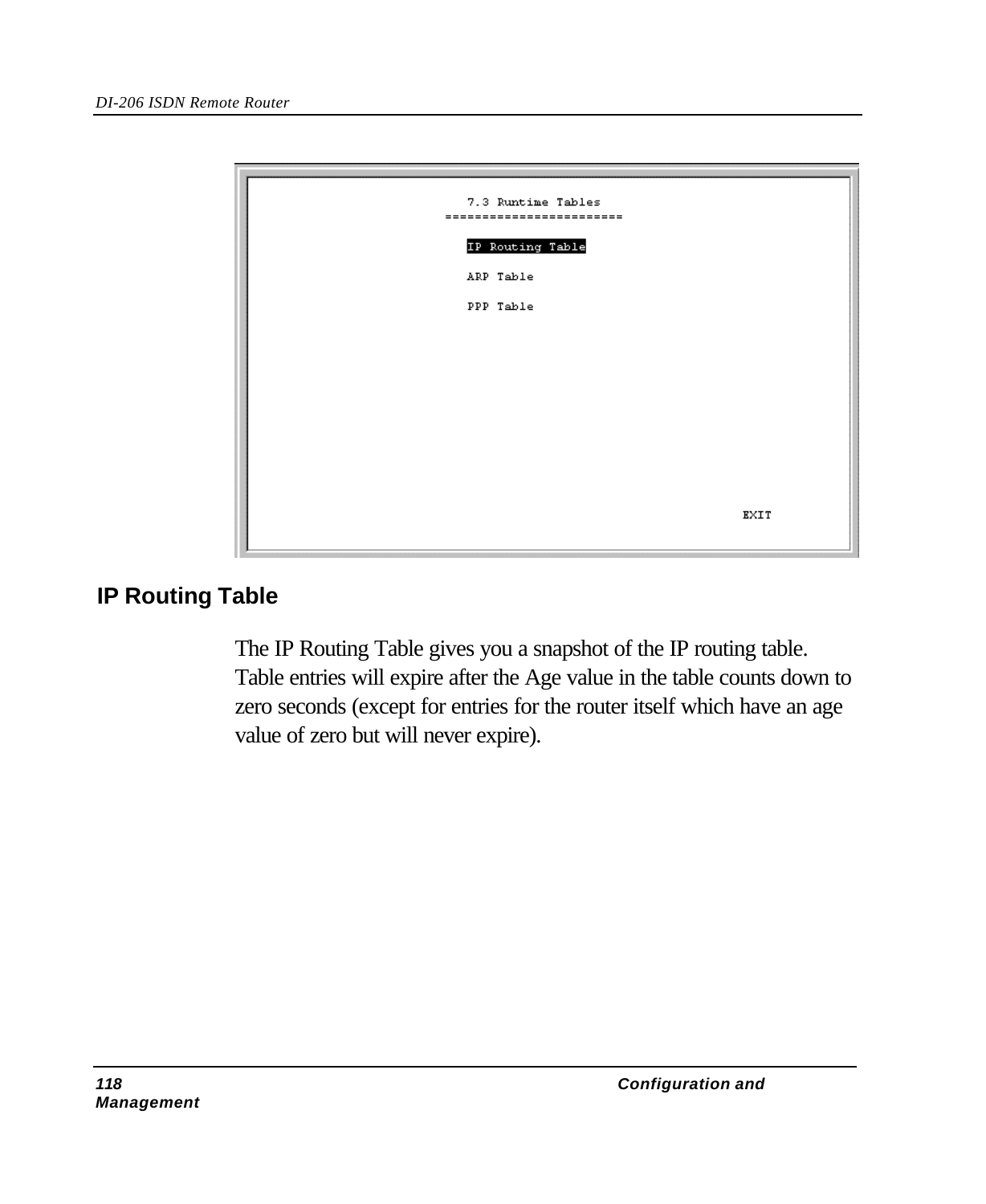| IP Address Metmask Cateway If Hops Age            |         |      |   |            |
|---------------------------------------------------|---------|------|---|------------|
| $0.0.0.0$ $0.0.0.0$ $172.22.3.1$ ISDN L1 1        |         |      |   | $^{\circ}$ |
| 202.12.124.0 255.255.255.0 202.12.129.1 ISDN L2 1 |         |      |   | $^{\circ}$ |
| 202.12.125.0 255.255.255.0 210.172.23.1 LAN 1     |         |      |   | 0          |
| 202.22.2.0 255.255.255.0 202.22.2.2 MIP1 1        |         |      |   | $\circ$    |
| 202.39.74.0 255.255.255.0 202.39.74.95 LAN        |         |      | 1 | $\Omega$   |
|                                                   |         |      |   |            |
|                                                   | Display | Next |   | EXIT       |

- **IP Address** This is the destination, network IP address from an incoming packet.
- **Netmask –** This mask is received from RIP exchanges and internal calculations, as the router learns.
- **Gateway –** This is the next-hop router for which the packet, with destination IP Address and qualifying Netmask, will be forwarded.
- **If** This is the outgoing interface for which the acceptable, routing packet will be forwarded.
- **Hops –** This is the remaining hop-count.
- **Age** This is the time-to-live (TTL) value.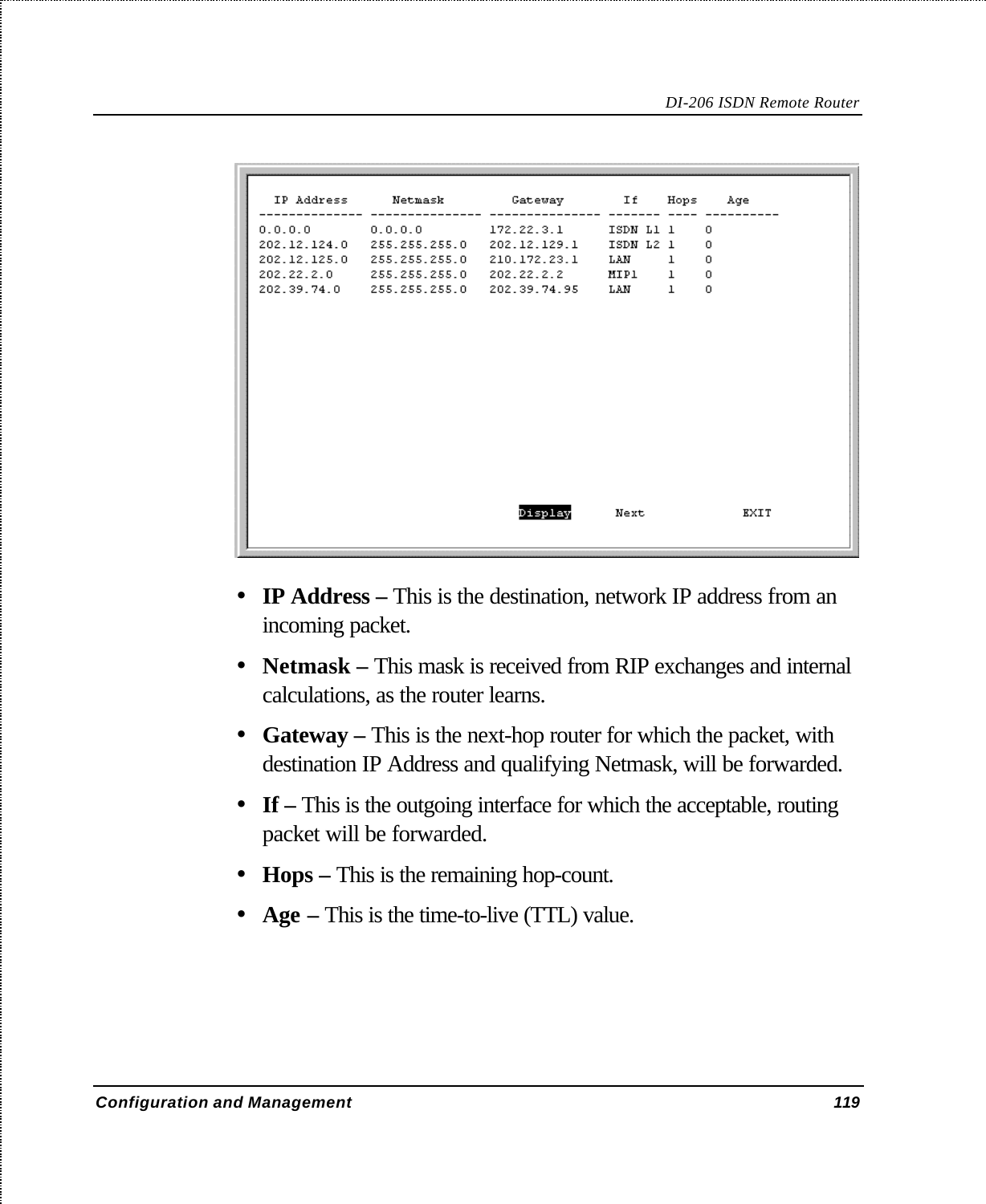# **ARP Table**

The ARP Table maps the IP address with a MAC address.

|              | IP Address MAC Address |      |  |
|--------------|------------------------|------|--|
| 202.22.2.2   | 0050BA0067C2           |      |  |
| 202 39 74 1  | 0000E836B68A           |      |  |
| 202.39.74.3  | 0000F4631B5B           |      |  |
| 202.39.74.4  | 0080C895A687           |      |  |
| 202.39.74.5  | 0050BA0005C6           |      |  |
| 202.39.74.7  | 0080C8F615C3           |      |  |
| 202.39.74.8  | 0080C8888888           |      |  |
| 202.39.74.11 | 000000002000           |      |  |
| 202.39.74.13 | 0080C8F713A5           |      |  |
| 202.39.74.19 | 0000F4905011           |      |  |
| 202.39.74.25 | 0080C8F6D284           |      |  |
| 202.39.74.26 | 0080C8680C21           |      |  |
| 202.39.74.27 | 004005000029           |      |  |
| 202.39.74.31 | 0080C8F64B88           |      |  |
| 202.39.74.32 | 0050BA000A98           |      |  |
| 202.39.74.42 | 0080C85828D6           |      |  |
| 202 39 74 66 | 0000E82C69D3           |      |  |
| 202.39.74.67 | 0080C8F6F08D           |      |  |
|              |                        |      |  |
|              | Display                | Next |  |
|              |                        |      |  |

- **IP Address** This is the network layer IP address.
- **MAC Address** This is the data link MAC address.

# **PPP Table**

The PPP Table allows you to display the interface and link status for either ISDN Link 1 or ISDN Link 2 from the **PPP Status** sub-menu.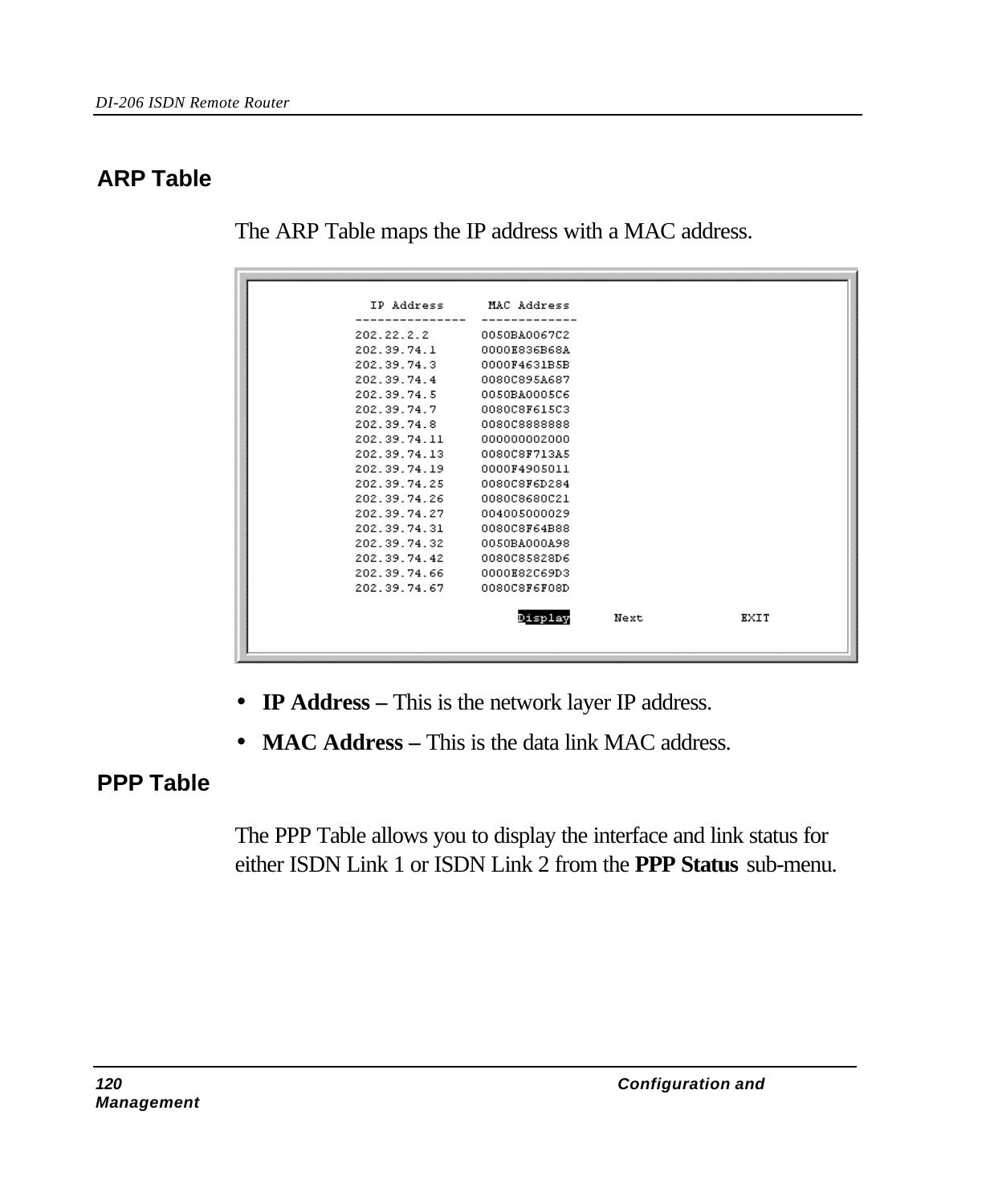

- **Interface** The desired interface.
- **Link Down –**The present link status.

#### **Log and Trace**

This feature files events and errors that occurred and allows individual packets to be captured in a buffer. These items are to help D-Link technical support personnel identify problems that may be affecting your router. If problems occur with your router, D-Link technical support personnel will guide you through the use of these features.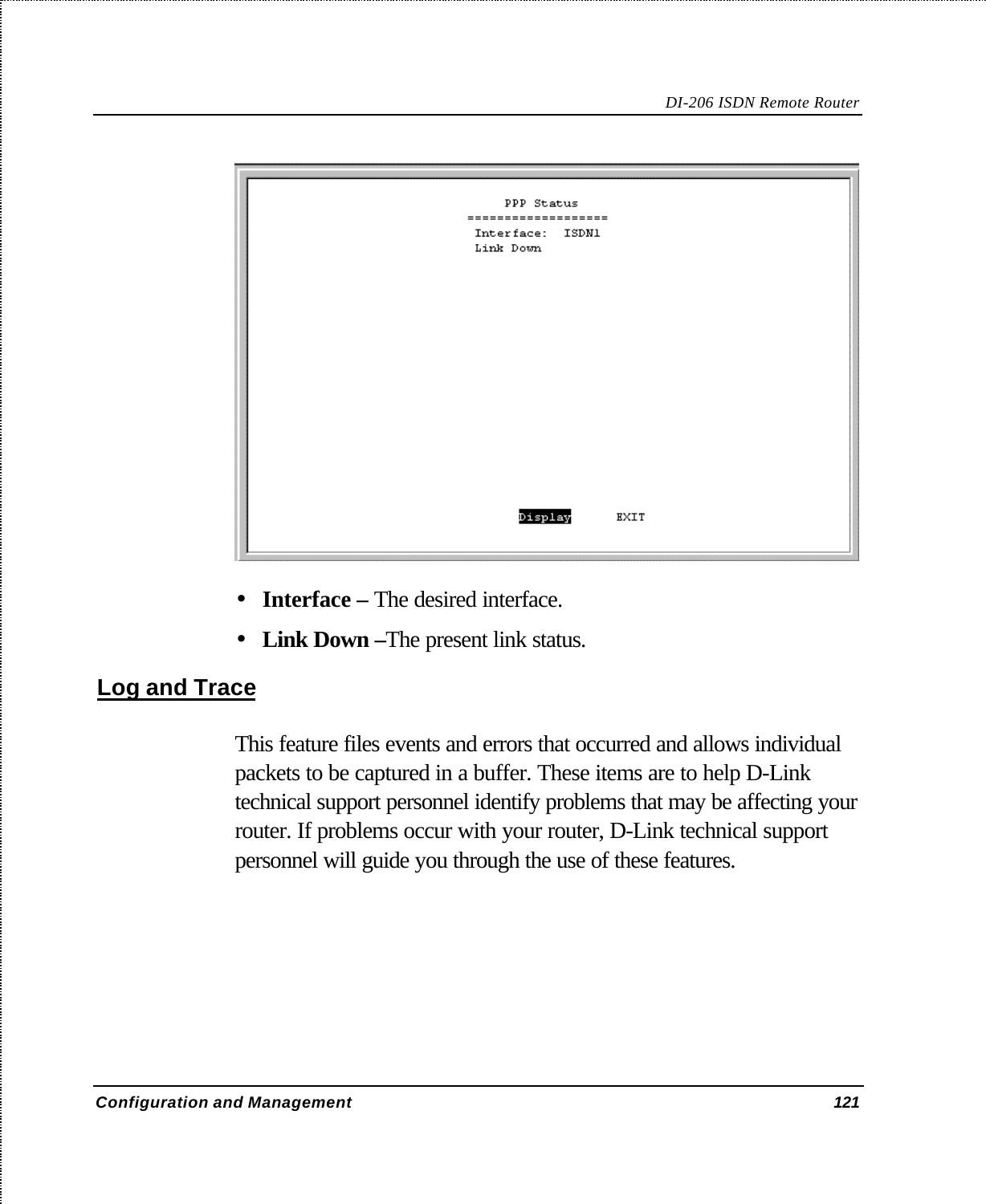| 7.4 Log and Trace<br>------------------- |      |
|------------------------------------------|------|
| 1. Event/Error Log                       |      |
| 2. Trace Buffer                          |      |
| 3. Packet Triggered Last Call            |      |
|                                          |      |
|                                          |      |
|                                          |      |
|                                          |      |
|                                          |      |
|                                          |      |
|                                          | EXIT |
|                                          |      |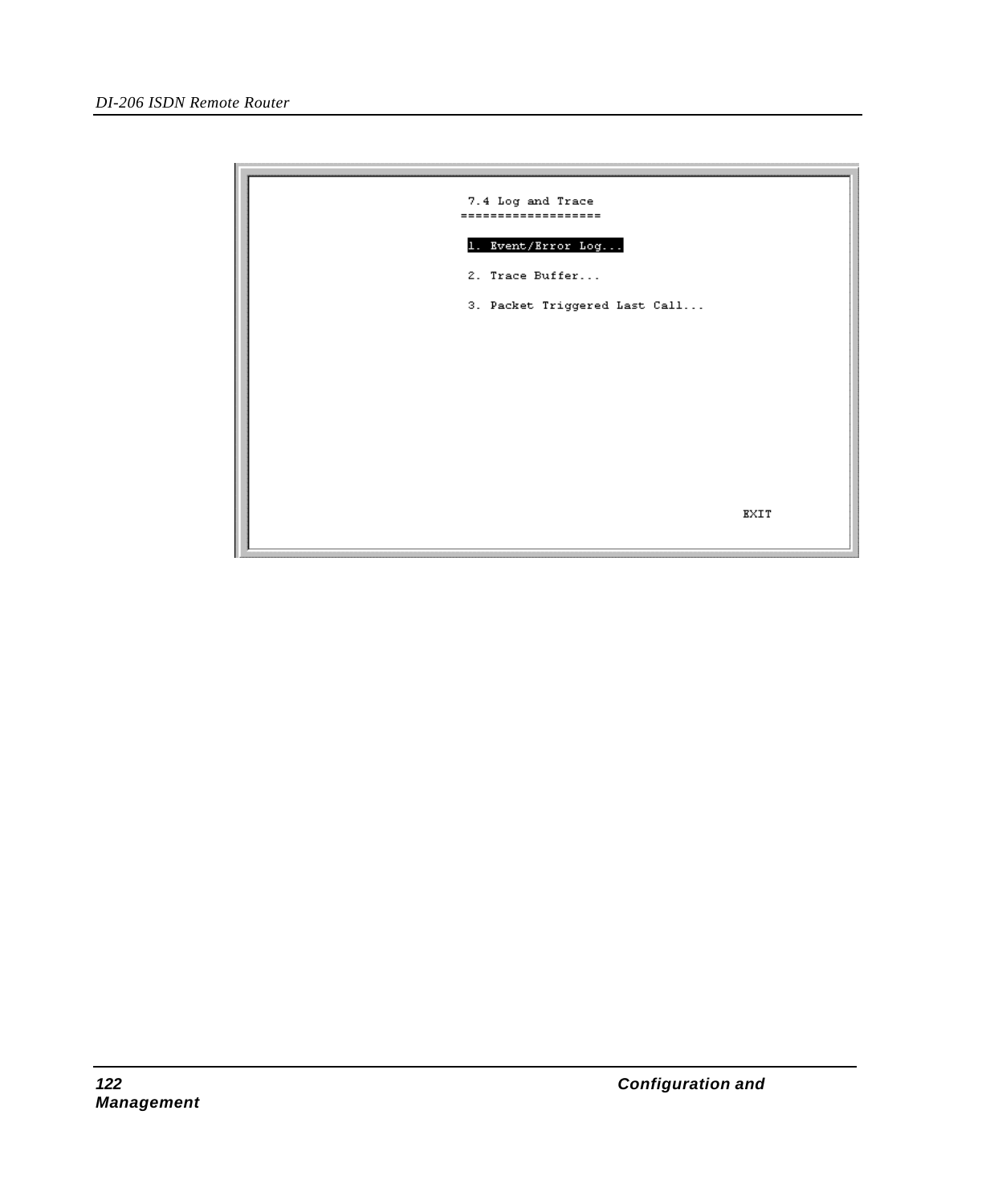# **Event/Error Log**



**Log Configuration**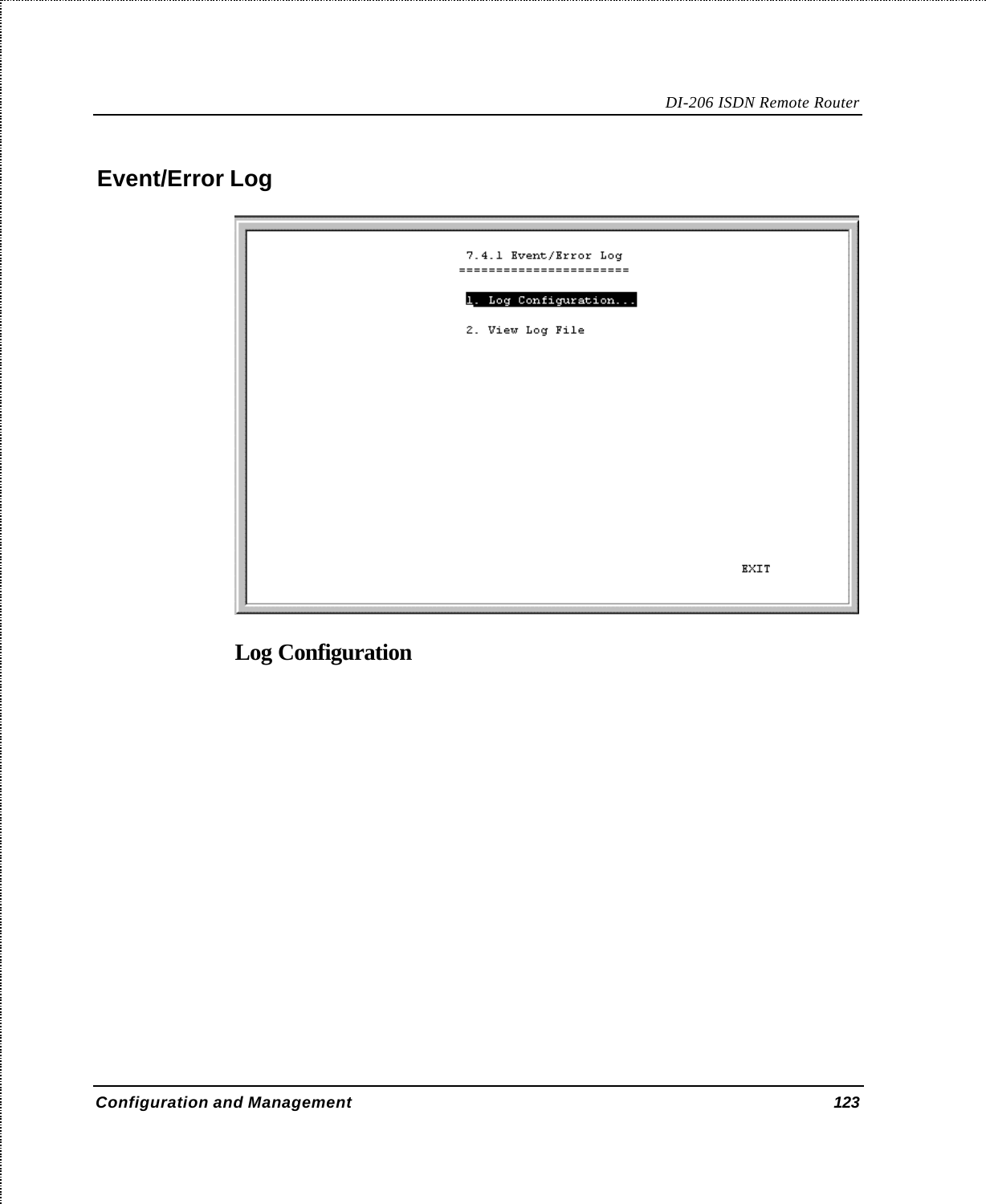

This option allows you to enable or disable the Event/Error log and begin recording events.

## **View Log File**

This displays the Event/Error Log file shown below: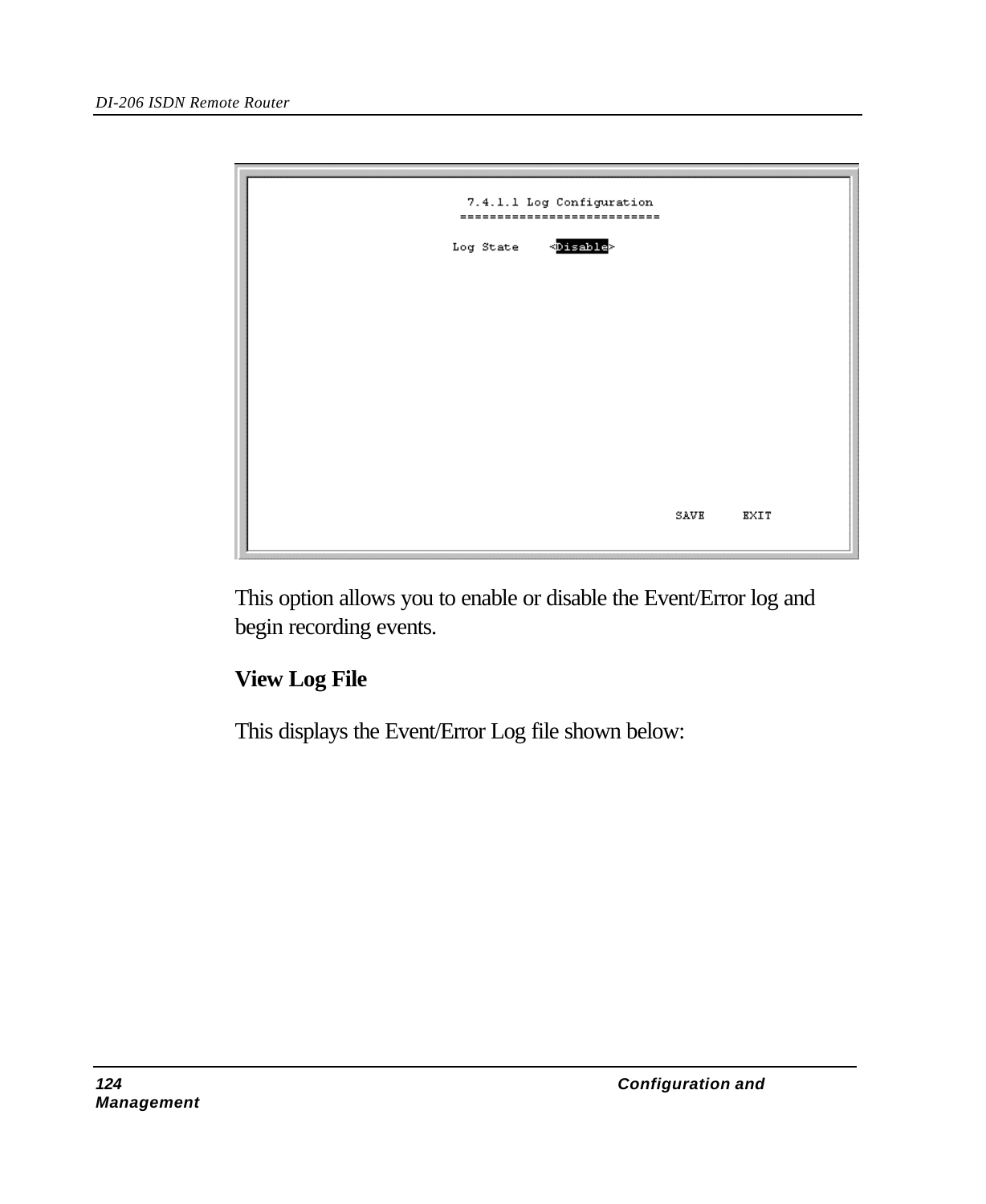|                |              | Code Port Time                   |  |  |         |  | Data                |
|----------------|--------------|----------------------------------|--|--|---------|--|---------------------|
|                |              |                                  |  |  |         |  |                     |
| $4 \quad$      | $2^{\circ}$  | 20441832 35 35 35 2d 36 39 36 39 |  |  |         |  |                     |
| $\overline{4}$ | 2            | 20435832 35 35 35 2d 36 39 36 39 |  |  |         |  |                     |
| $\overline{4}$ | $\mathbf{Z}$ | 20429832 35 35 35 2d 36 39 36 39 |  |  |         |  |                     |
| 4              | $\mathbf{Z}$ | 20423977 35 35 35 2d 36 39 36 39 |  |  |         |  |                     |
| 4              | $\mathbf{z}$ | 20399432 35 35 35 2d 36 39 36 39 |  |  |         |  |                     |
| 4              | $\mathbf{2}$ | 20393432 35 35 35 2d 36 39 36 39 |  |  |         |  |                     |
| 4              | $\mathbf{Z}$ | 20387432 35 35 35 24 36 39 36 39 |  |  |         |  |                     |
| 4              | $\mathbf{z}$ | 20381561 35 35 35 26 36 39 36 39 |  |  |         |  |                     |
| 4              | $\mathbf{z}$ | 20375432 35 35 35 2d 36 39 36 39 |  |  |         |  |                     |
| 4              | 2            | 20369432 35 35 35 2d 36 39 36 39 |  |  |         |  |                     |
| 4              | $\mathbf{Z}$ | 20363432 35 35 35 2d 36 39 36 39 |  |  |         |  |                     |
| 4              | $\mathbf{Z}$ | 20357543 35 35 35 26 36 39 36 39 |  |  |         |  |                     |
| 4              | $\mathbf{Z}$ | 20342832 35 35 35 2d 36 39 36 39 |  |  |         |  |                     |
| 4              | $\mathbf{z}$ | 20336832 35 35 35 2d 36 39 36 39 |  |  |         |  |                     |
| 4              | 2            | 20330832 35 35 35 2d 36 39 36 39 |  |  |         |  |                     |
| 4              | $\mathbf{Z}$ | 20325005 35 35 35 24 36 39 36 39 |  |  |         |  |                     |
| 4              | $2^{\circ}$  | 20318832 35 35 35 2d 36 39 36 39 |  |  |         |  |                     |
|                |              |                                  |  |  |         |  |                     |
|                |              |                                  |  |  |         |  |                     |
|                |              |                                  |  |  | Display |  | <b>EXIT</b><br>Next |
|                |              |                                  |  |  |         |  |                     |
|                |              |                                  |  |  |         |  |                     |

The parameters are described as follows:

• **Code –** A special code for categorizing events. Some codes include:

| 0 | Cold Start          |
|---|---------------------|
| 1 | Link Change         |
| 2 | <b>Tx Abort</b>     |
| 3 | Rx Abort            |
| 4 | Connect/Disconnect  |
| 5 | <b>NAT Request</b>  |
| 6 | <b>DHCP</b> Request |
|   |                     |

- **Port** The interface on which an event occurs.
- **Time** Tick-times denoting when events occurred.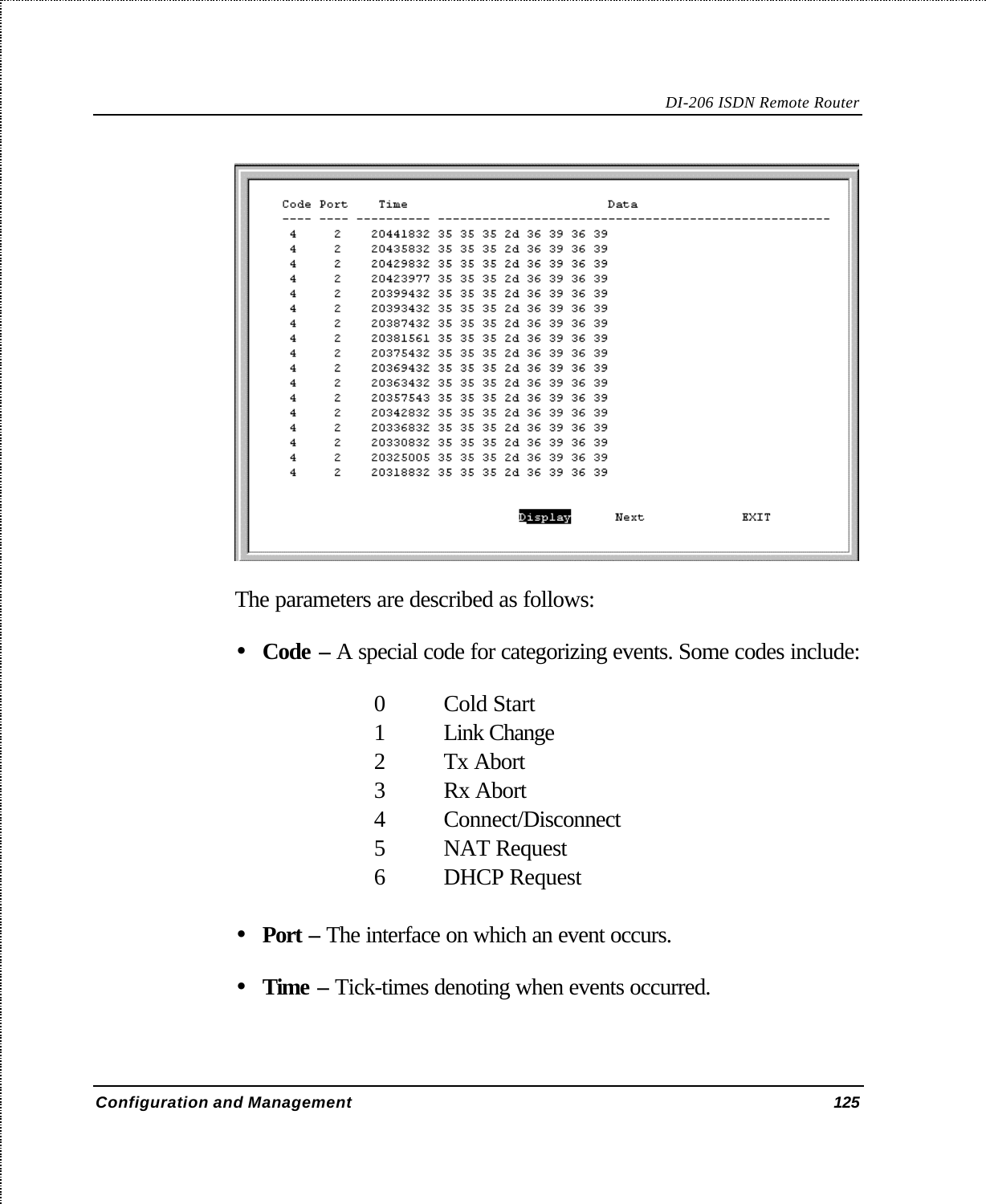• **Data –** Data that helps technical support personnel evaluate the event.

### **Trace Buffer**

This feature captures packets in a buffer to help D-Link technical support personnel identify problems with your router.

| 7.4.2 Trace Buffer<br>--------------------- |             |
|---------------------------------------------|-------------|
| 1. Trace Buffer Configuration               |             |
| 2. View Trace Buffer                        |             |
|                                             |             |
|                                             |             |
|                                             |             |
|                                             |             |
|                                             |             |
|                                             | <b>EXIT</b> |
|                                             |             |

**Trace Buffer Configuration**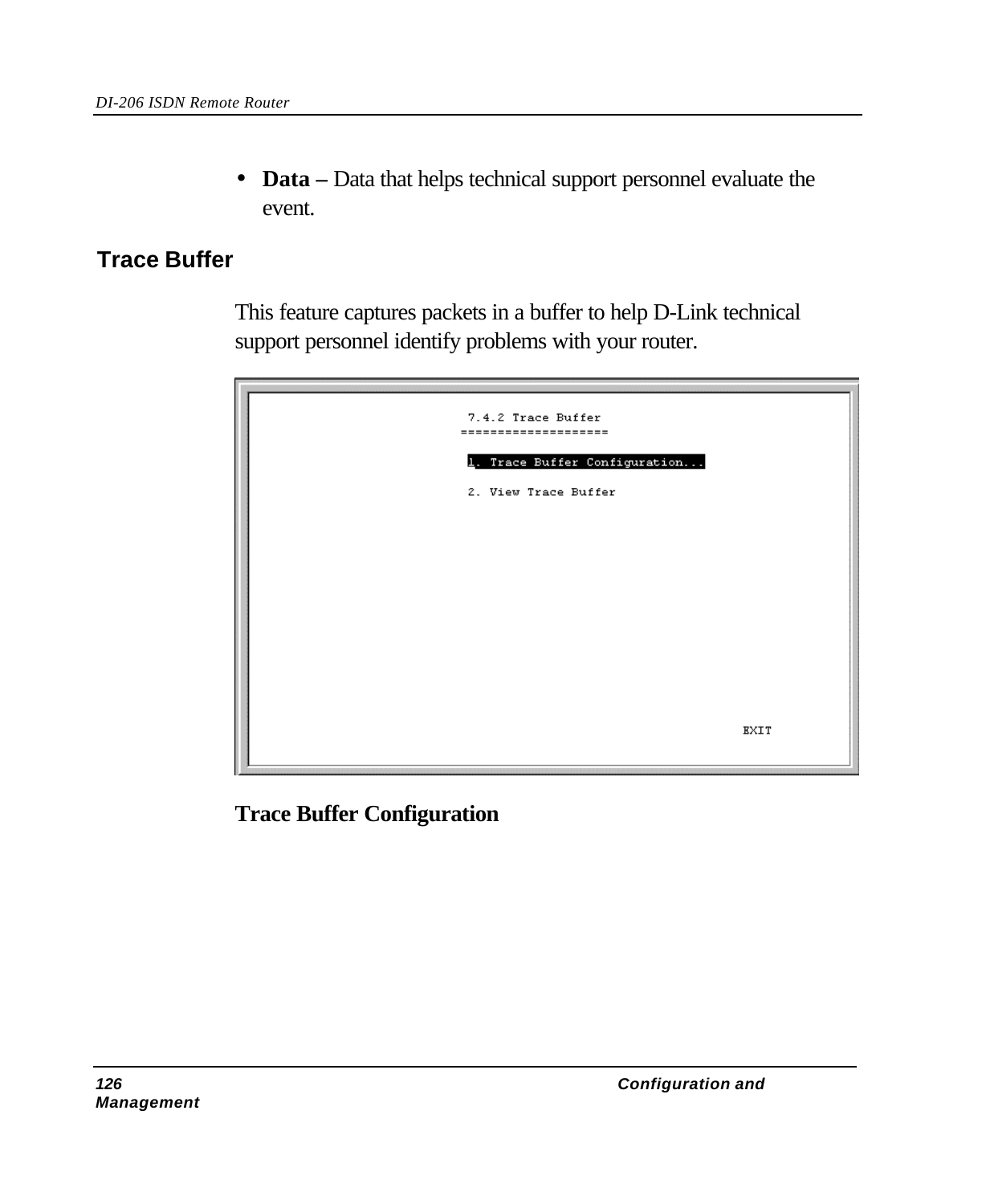

The parameters are described as follows:

- **Interface** Select *LAN*, *ISDN B1*, or *ISDN B2*.
- **Direction** Select *In*, *Out*, or *Both*.
- **State** Enables or disables the Trace buffer feature

#### **View Trace Buffer**

Displays the header of packets captured in the buffer.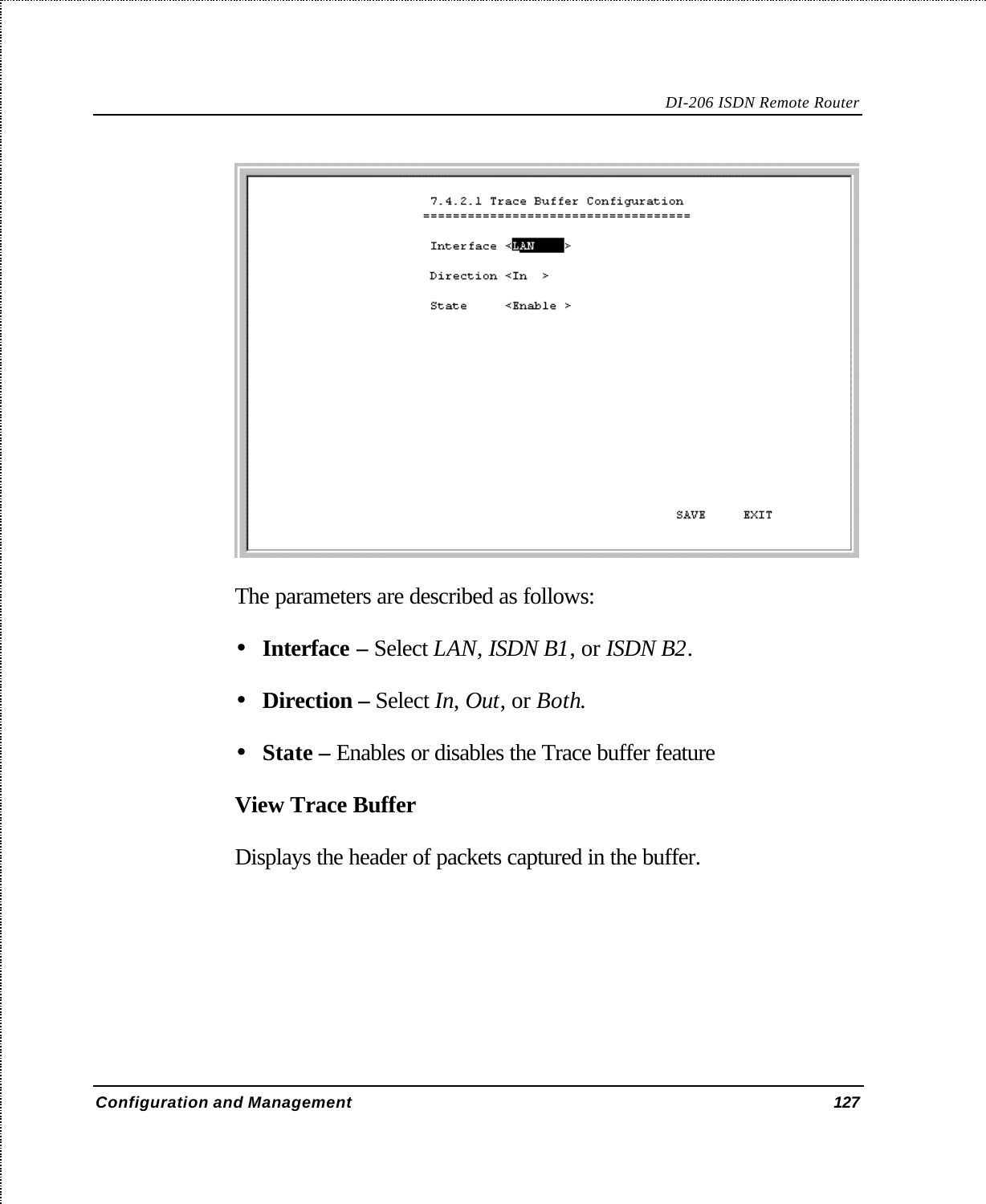| Time                                           |       |         |               |            |            | Data |  |            |                                                        |                                                                  |                       |       |     |                                       |       |                                             |    |        |
|------------------------------------------------|-------|---------|---------------|------------|------------|------|--|------------|--------------------------------------------------------|------------------------------------------------------------------|-----------------------|-------|-----|---------------------------------------|-------|---------------------------------------------|----|--------|
| 12566640 ff ff ff ff ff ff                     |       |         |               |            |            |      |  | 0.40       |                                                        |                                                                  | 5 51 de 26            |       | 8   | 6                                     | 0.    | ı.                                          | 8  | n.     |
|                                                | 6.    | 4       | -n            | 1.         | Ω.         | 40   |  |            |                                                        |                                                                  |                       |       |     | 5 51 de 26 cb 4a 4d 23                | n.    | Ω.                                          | n. | n.     |
|                                                | Ω.    |         | 0 cb 4a 4d 2e |            |            |      |  | $0\quad 0$ |                                                        | $0\quad 0$                                                       | 0                     | - 0   | 0   | Ω.                                    | Ω.    | О.                                          | л. | n.     |
|                                                | 0.    | 0.      | $\Omega$      | Ω.         | - 0        | - 0  |  |            |                                                        |                                                                  |                       |       |     |                                       |       |                                             |    |        |
| 12566642 ff ff ff ff ff ff                     |       |         |               |            |            |      |  |            |                                                        |                                                                  | 0.80c864c9dc          |       | - 8 |                                       | 0.45  | Ω.                                          |    | $0$ eb |
|                                                |       | 46.33.  | Ω.            |            |            |      |  |            |                                                        |                                                                  |                       |       |     | 0 20 11 fd d9 d2 44 55 ad d2 44 55 bf |       |                                             |    | 0.8a   |
|                                                |       | 0 8a    |               |            |            |      |  |            |                                                        |                                                                  |                       |       |     |                                       |       | 0 d7 dc 38 11 1a 0 49 d2 44 55 ad 0 8a 0 c1 |    |        |
|                                                | 0.    |         |               |            |            |      |  |            | 0 20 45 4b 45 46 45 42 45                              |                                                                  |                       |       |     |                                       |       |                                             |    |        |
| 12566661 ff ff ff ff ff ff 0 80 c8 f6 f0 8d 8  |       |         |               |            |            |      |  |            |                                                        |                                                                  |                       |       |     |                                       | 0.45  | л.                                          |    | 0.4e   |
|                                                | 7f 10 |         | Ω.            |            |            |      |  |            |                                                        |                                                                  |                       |       |     | 0 80 11 91 fd ca 27 4a 43 ca 27 4a ff |       |                                             |    | 089    |
|                                                |       | 089     |               |            |            |      |  |            | 0 3a bd 5c 8e fe 1 10<br>20 45 4e 46 4a 46 44 45 50 45 |                                                                  |                       | n 1 n |     | л.                                    | - 0 - | л.                                          |    | n n    |
| 12566664 ff ff ff ff ff ff                     |       |         |               |            |            |      |  |            |                                                        |                                                                  | $0.80c8$ aa aa eb $8$ |       |     | 6.                                    | Ω.    | -1                                          | 8. | n.     |
|                                                | 6.    | 4       | $\Omega$      | 1          |            |      |  |            | 0 80 c8 aa aa eb                                       |                                                                  | $\mathbf{a}$          | -9    | 44  | 4 f                                   | Ω.    | 0.                                          | 0  | 0      |
|                                                | Ω.    | Ω.      | a.            |            | 9 44 20    |      |  |            |                                                        | $\begin{array}{ccccccccccccccccc} 0 & 0 & 0 & 0 & 0 \end{array}$ | Ω.                    |       | n n | n.                                    | л.    | Ω.                                          | n. | n.     |
|                                                | Ω.    | $\circ$ | $\circ$       | $^{\circ}$ | $^{\circ}$ | - 0  |  |            |                                                        |                                                                  |                       |       |     |                                       |       |                                             |    |        |
| $Interface < LAN$ ><br>Display<br>EXIT<br>Next |       |         |               |            |            |      |  |            |                                                        |                                                                  |                       |       |     |                                       |       |                                             |    |        |

The contents are described as follows:

- **Interface** This is the interface from which the packets were captured.
- **Time**  In clock ticks. The time the packet was captured.
- **Data** The contents of the header of the packet.

## **Packet Triggered Last Call**

This feature allows you to see the packet that caused the last call to be made.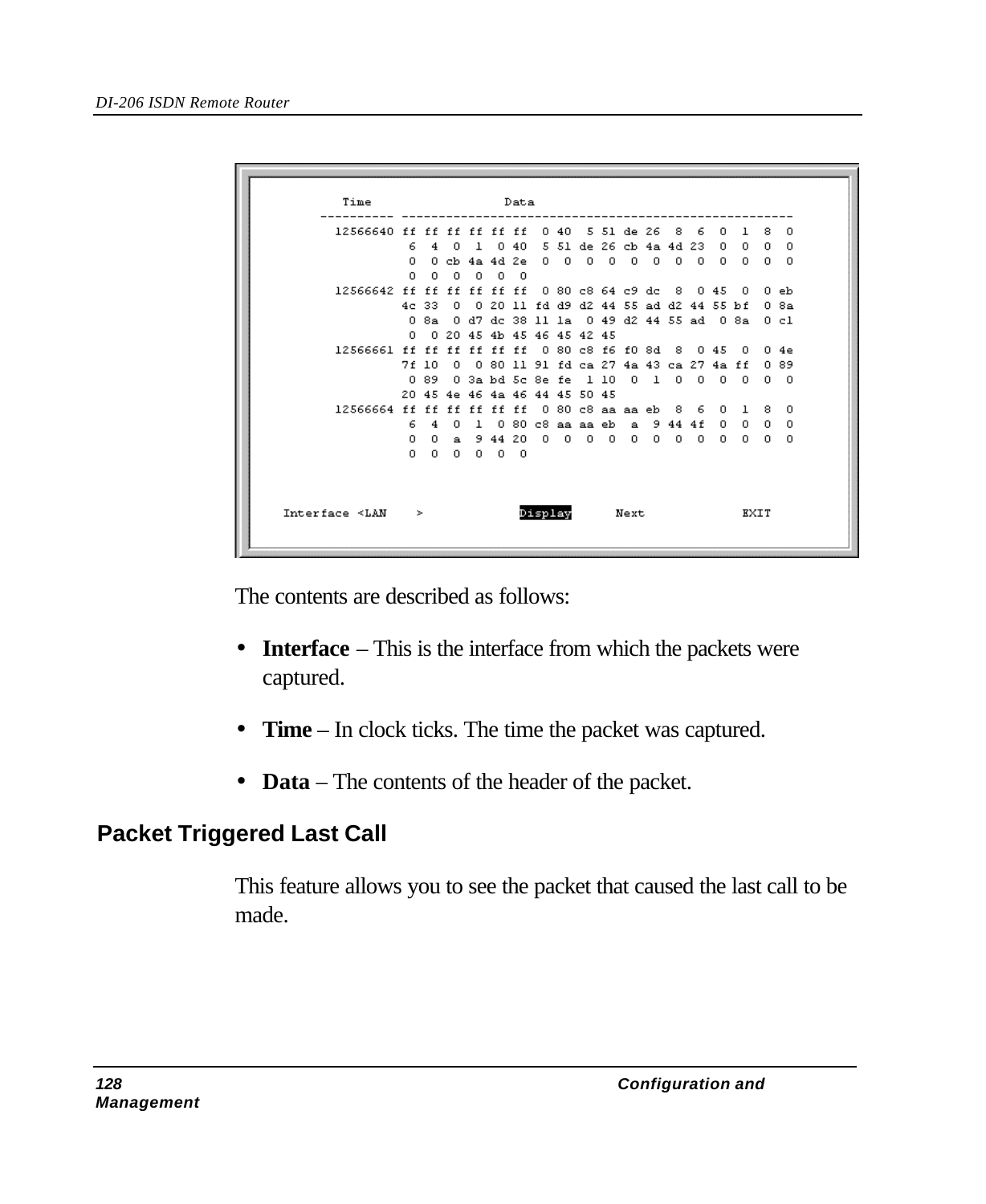```
7.4.3 Packet Triggered Last Call
        ---------------------------------
Packet Type : IP
45 00 00 28 35 97 40 00 7F 06 66 8C CA 27 4A 0B D2 AE
78 CB OB DA 00 50 01 2C AE 53 3A 23 AO CE 50 11 1F BO
99 DB 00 00 20 20 20 20 20 20
                                        Display
                                                          EXIT
```
#### **Diagnostic**

This feature tests the connection between the router and connected peripherals on a given interface. Please note that if Telnet is used to access the router, only the Ping Test diagnostic is available from the menu below.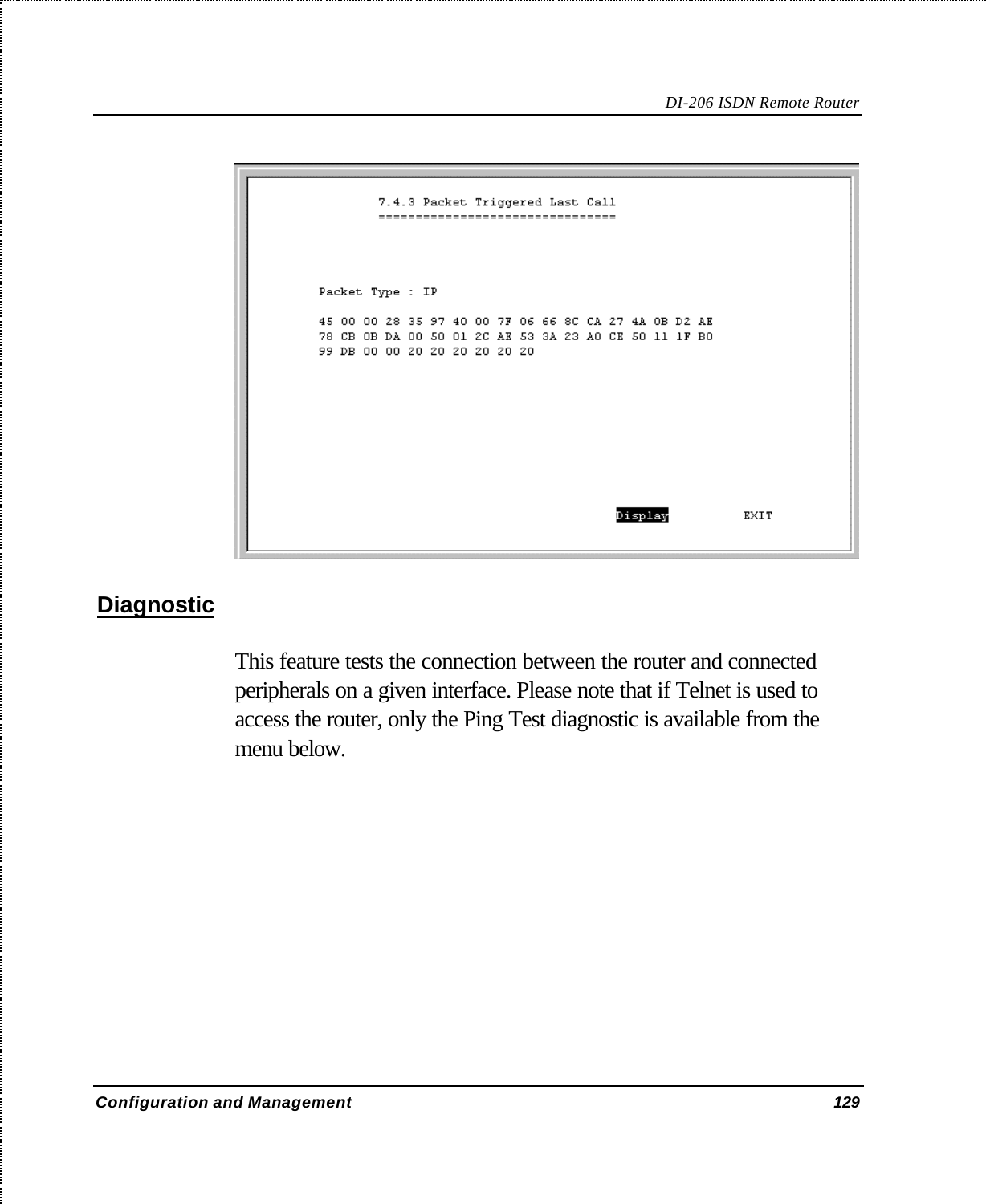

# **Connection Test**

This feature tests a dial-out ISDN connection.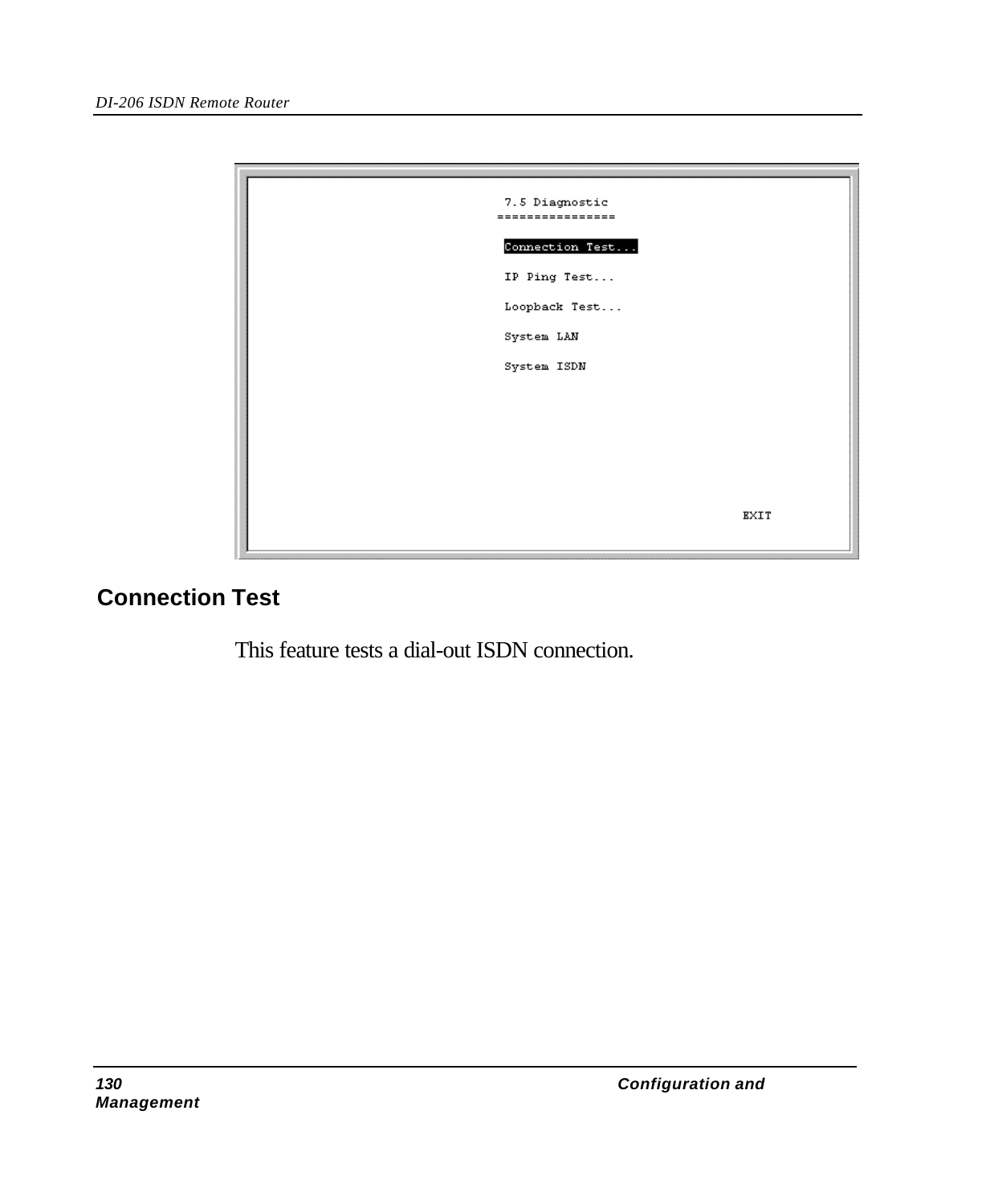| Connection Test<br>------------------ |      |
|---------------------------------------|------|
| $\leq$ ISDN L1 $>$<br>Interface       |      |
| Phone Number [<br>1                   |      |
| Connection Test                       |      |
| Dial Out                              |      |
| Hang Up                               |      |
|                                       |      |
|                                       |      |
|                                       |      |
|                                       |      |
|                                       | EXIT |

The parameters are described as follows:

- **Interface** The ISDN B-channel to be tested.
- **Phone Number** The phone number that will be dialed by the ISDN Interface. Please ensure that a modem answers the phone on the other end.
- **Connection Test** Position the cursor over this item and press <Enter> to begin the test. The router will dial the phone number defined above, try to establish a valid link with the answering ISDN device and hang up. This test can only be performed if the Interface is disabled in the **Interface Configuration**, **ISDN** submenu.
- **Dial Out** Press <Enter> to begin the test. The router will dial the phone number above and negotiate a connection with the answering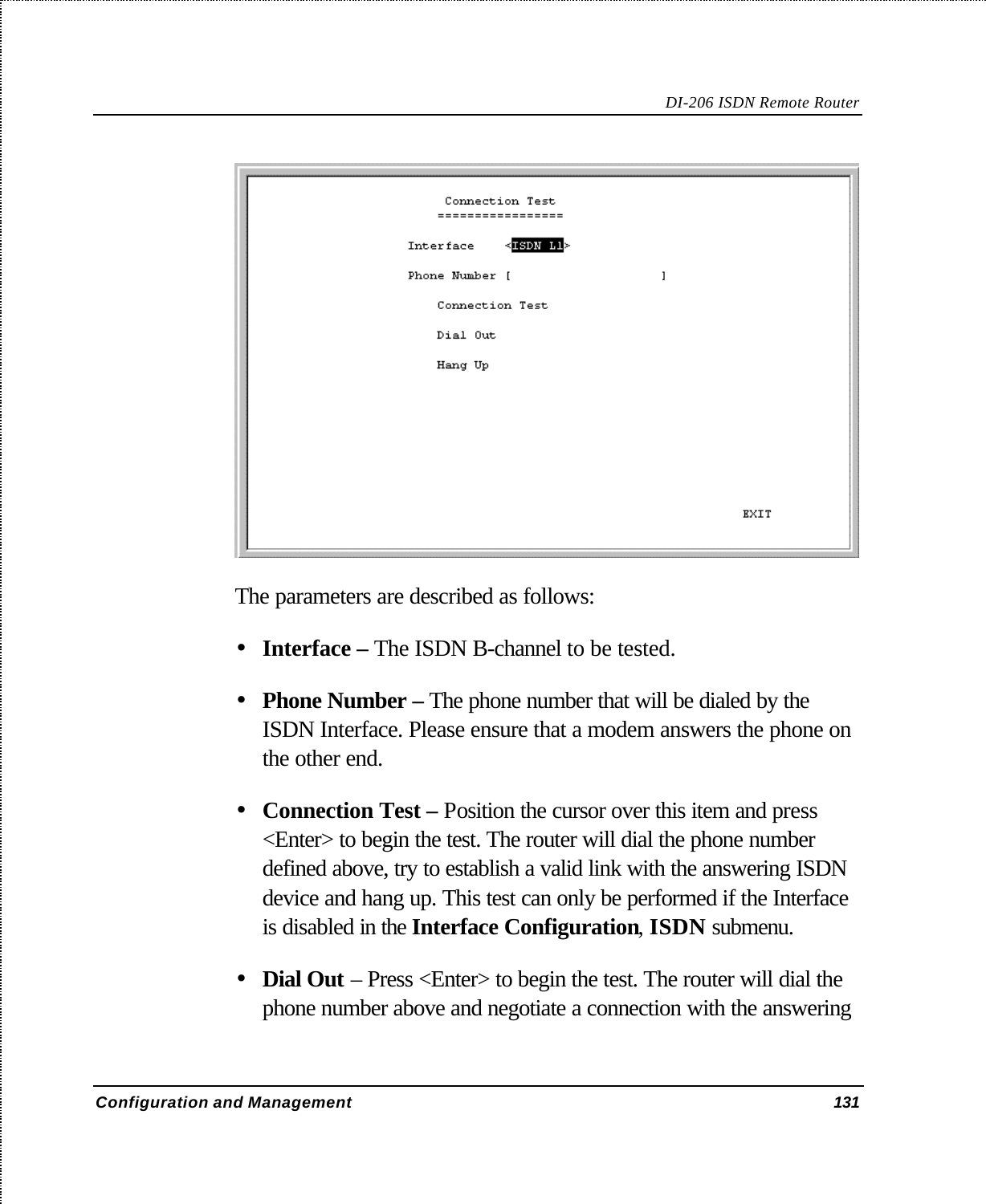device. In order for this test to work, a Remote Network Profile must be created for the connection.

• **Hang up** – Press <Enter> to hang up after Dialing Out.

# **Ping Test**

This test makes sure there is an IP network connection to a particular IP address.

| IP Ping Test<br>============== |           |      |
|--------------------------------|-----------|------|
| IP Address                     | [0.0.0.0] |      |
| $Count \t\t\t [0 \t\t]$        |           |      |
| Delay (10ms) [10 ]             |           |      |
| Start Ping Test                |           |      |
|                                |           |      |
|                                |           |      |
|                                |           |      |
|                                |           |      |
|                                |           |      |
|                                |           | EXIT |

The parameters are described as follows:

• **IP Address** – This is the IP Address of the device that the router will attempt to reach. The router will check it routing table and try to locate the IP Address.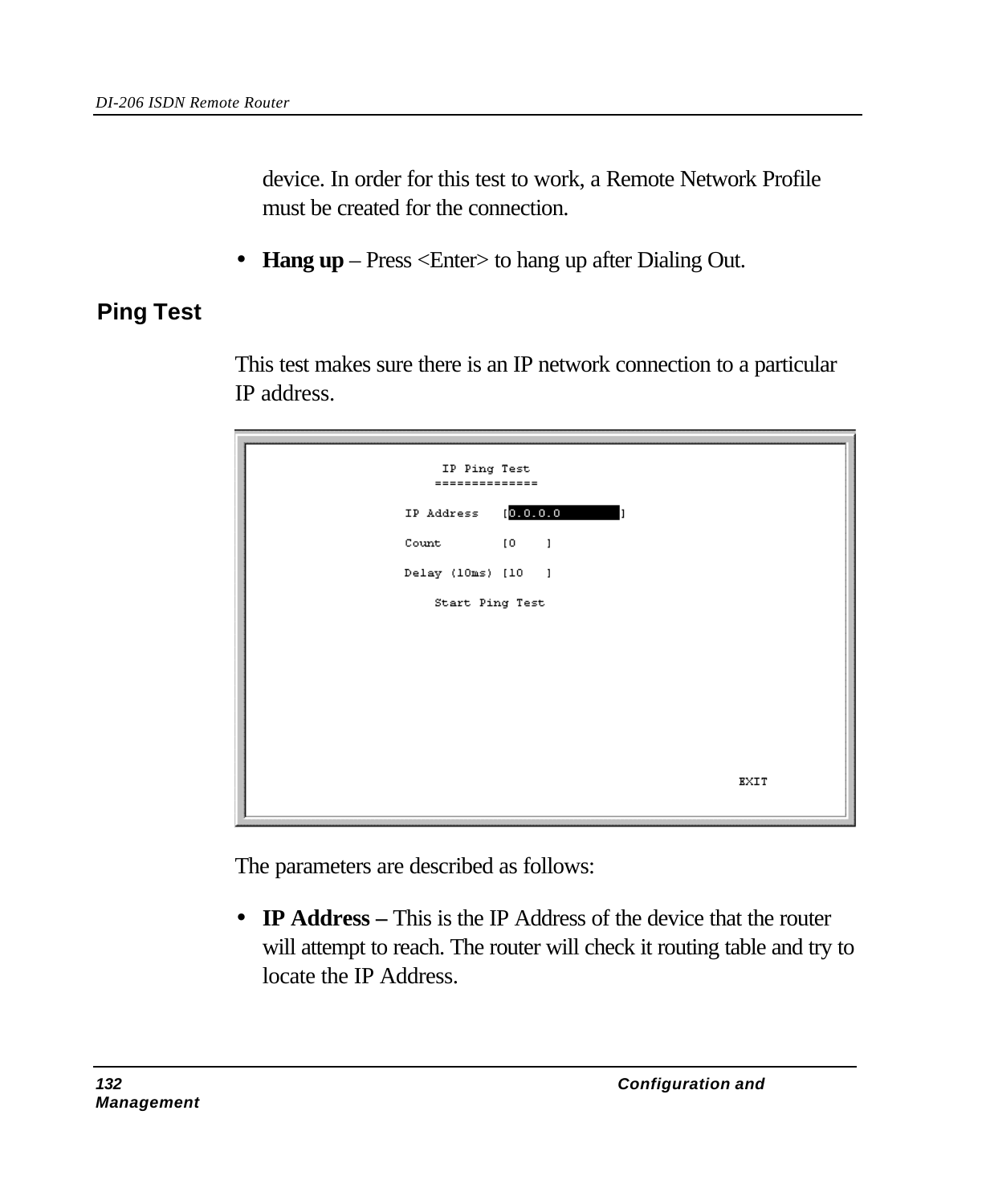- **Count** The number of pings (packets) that will be sent. A value of 0 will cause pings to be sent continuously.
- **Delay (10ms)** The amount of time in 10 millisecond intervals between each ping in the Count.
- **Start Ping Test -** Press <Enter> or <Return> to begin the test.

#### **Loopback Test**

The loopback test is used to test the path ISDN network between your phone company's switch and the router.



Press <Enter> on the screen above.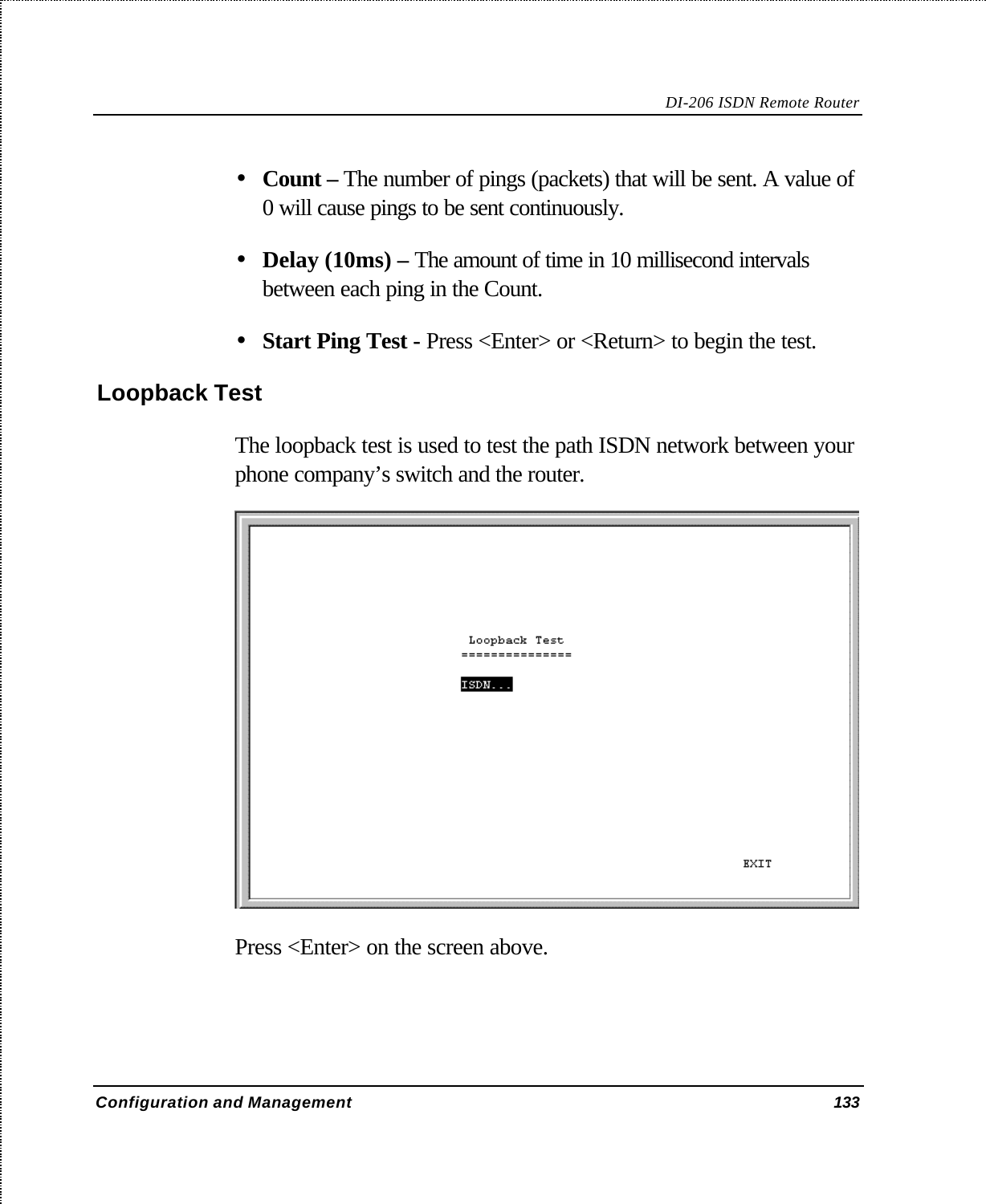| Phone Number<br>Packet Length [64 ] | $\mathbf{I}$<br>Start Test |      |
|-------------------------------------|----------------------------|------|
|                                     |                            | EXIT |

- **Phone Number** Enter your own phone number here to establish a connection between your ISDN B1 and B2 channels.
- **Packet Length** [1 to 1500 bytes]. This field allows you to define different sized data packets to test the ISDN line.
- **Start Test -** Press <Enter> or <Return> to begin the test.

### **System LAN**

The System LAN test is used to diagnose the LAN port. It can only be run if the LAN port is disabled in the **Interface Configuration** submenu.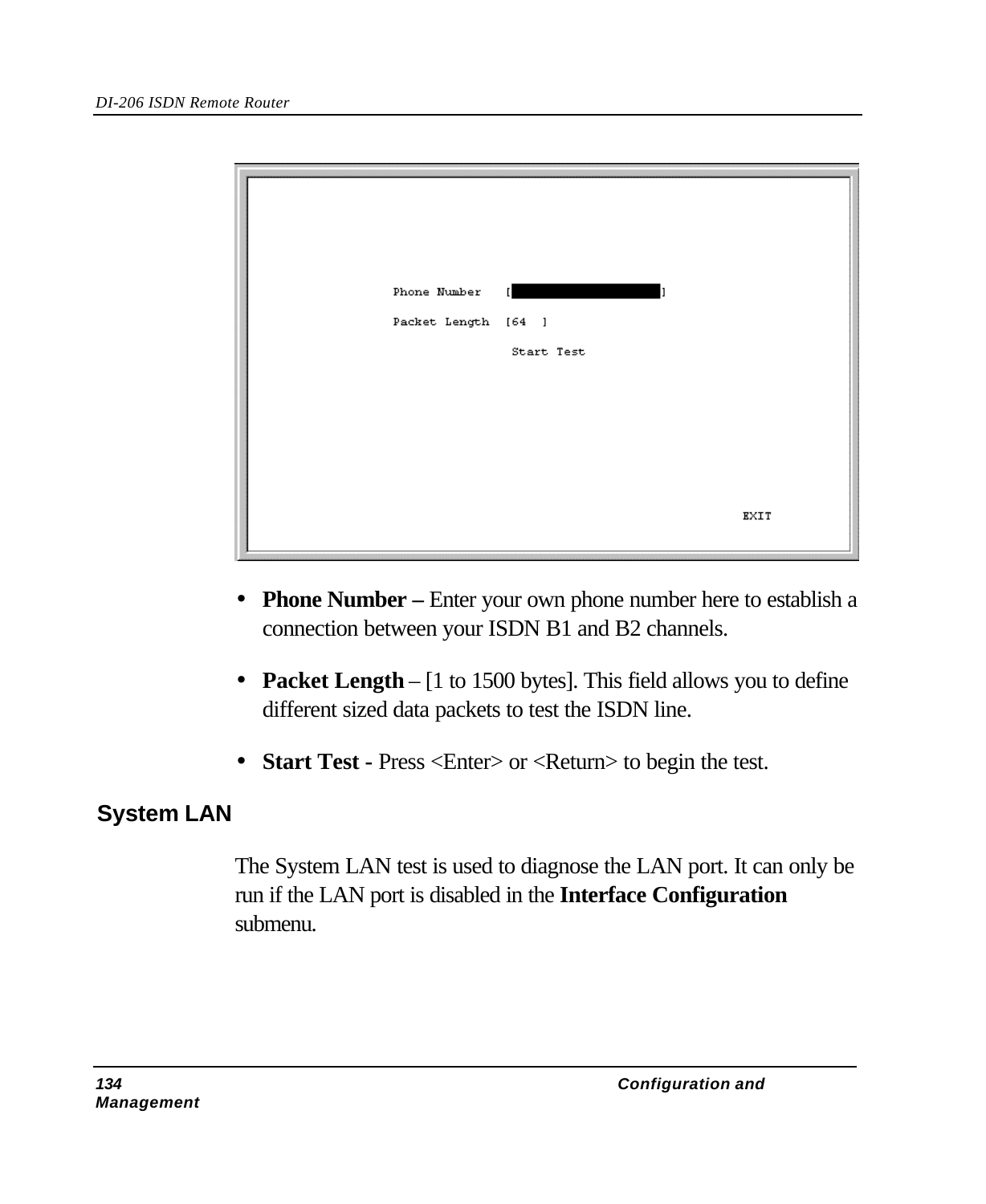```
LAN Port 1 is enable now; Diagnostic Aborted
strike any key to continue ...
```
#### **System ISDN**

This test diagnoses the ISDN ports. It can only be run if the ISDN port is disabled in the **Interface Configuration** submenu.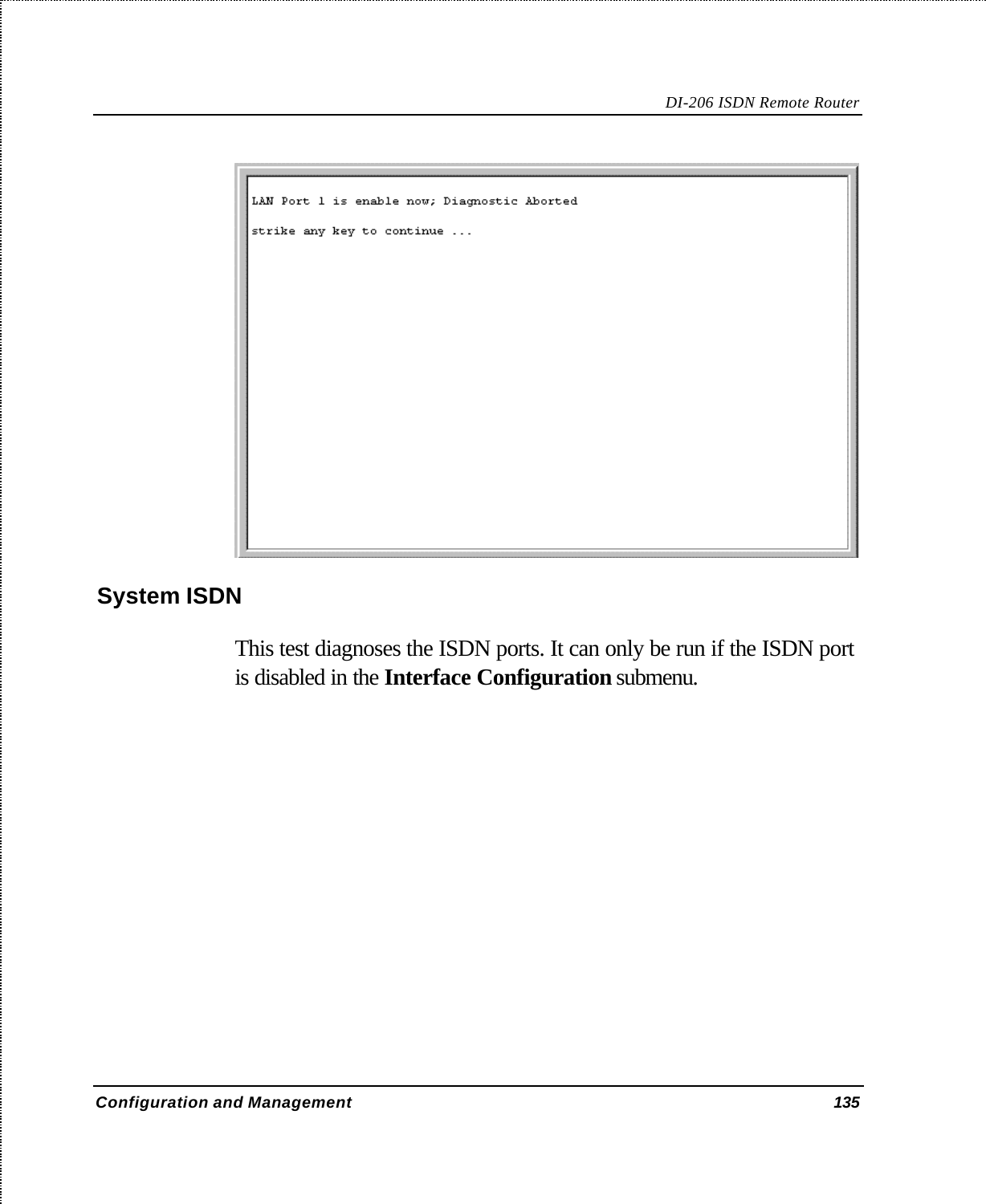ISDN Chan 1 is enable now; Diagnostic Aborted strike any key to continue  $\dots$ 

#### **Software Update**

New routing software can be downloaded from a TFTP server.

If you do not have a TFTP server on your LAN, you can use the included Router Configuration Utility to upgrade the software. This Windows-based utility has a built-in TFTP emulator enabling you to use the computer (connected to the LAN and running the Configuration Utility) to upload the new software to the router.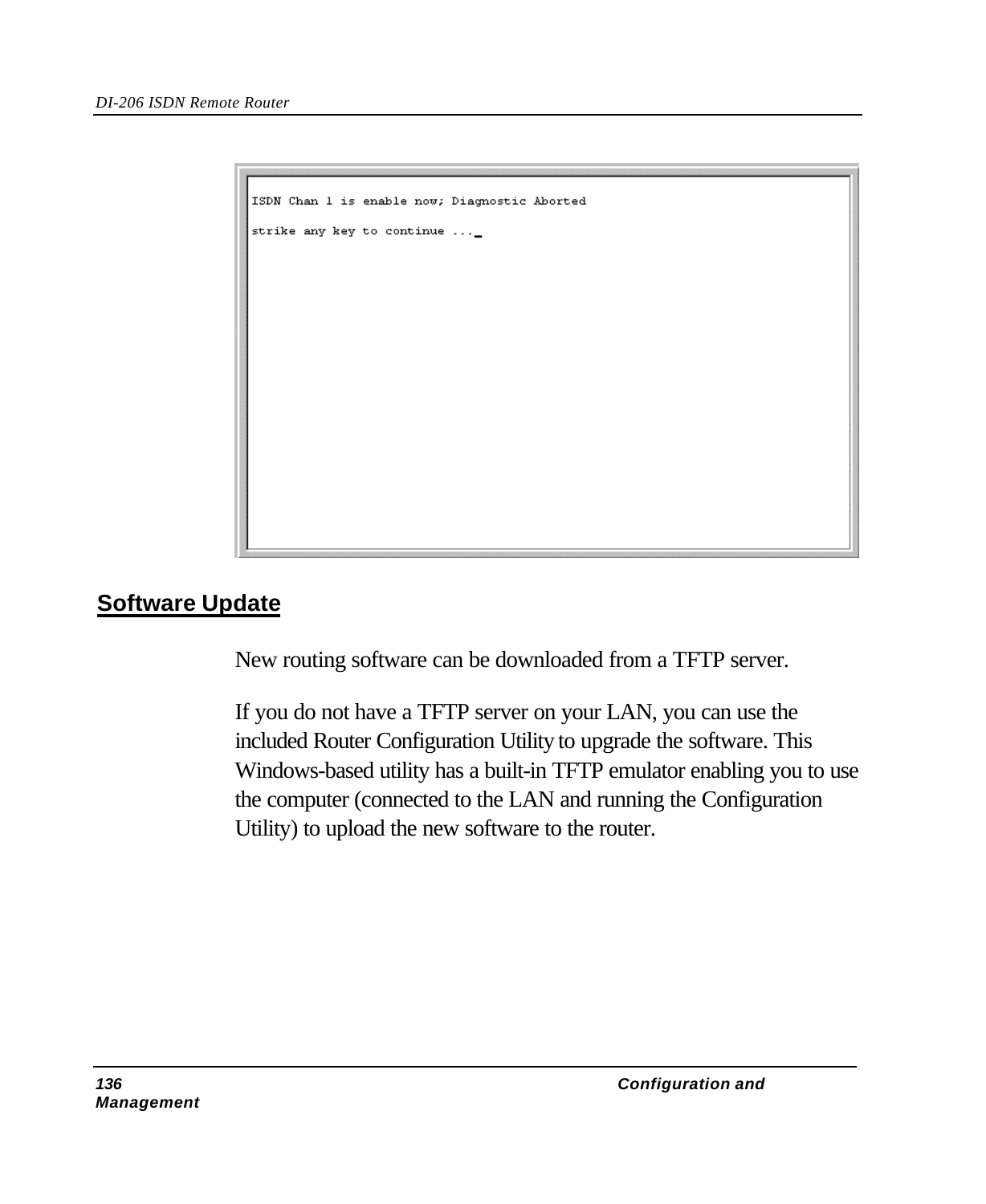```
7.6 Software Update Menu
               --------------------------
Software Update
                       <Disable>
Software Update Mode
                      Network
\mathbf{I}Last Boot Server IP Address: 0.0.0.0
Update Software from Configuration File \leq No >
                                      SAVE
                                             EXIT
```
This is the same Software Update configuration information contained in the *Software Update* section in the "*PROM System Configuration"* chapter. The parameters are described in that section.

Perform a System Restart after configuring these settings begins the software update procedure.

#### **System Restart**

The system restart function enables you to reset the DI-206 without powering off. Some setting changes require a system restart in order for them to take effect.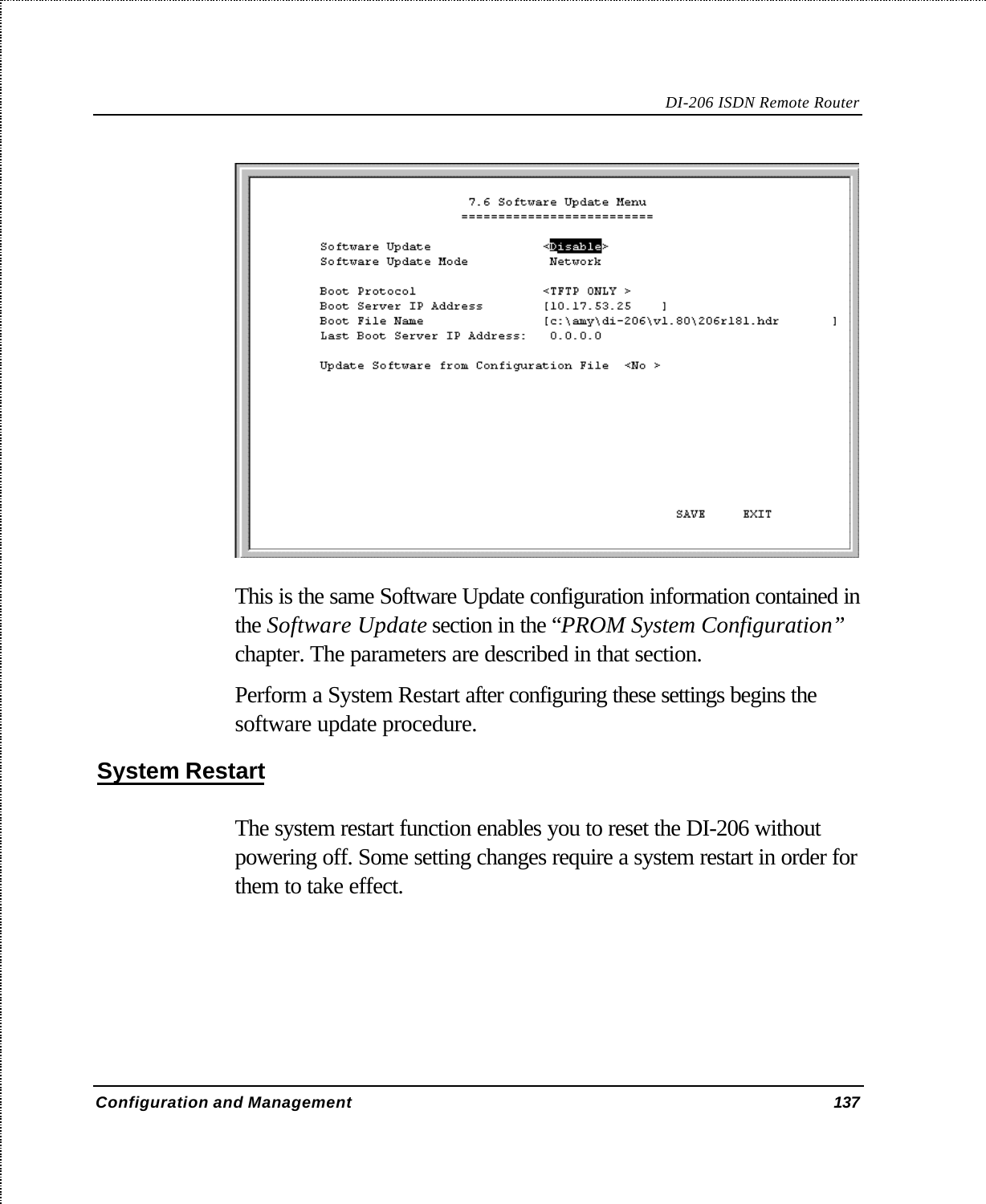

A system restart will not affect the router's settings, but will clear all tables including the routing table and all SNMP counters and tables. It is also used to initiate a software update.

## **Factory Reset**

Performing a factory reset erases all settings and tables. All configuration changes ever made to the router will be deleted. The router will be set to the factory defaults it was shipped with and will no longer have an IP address.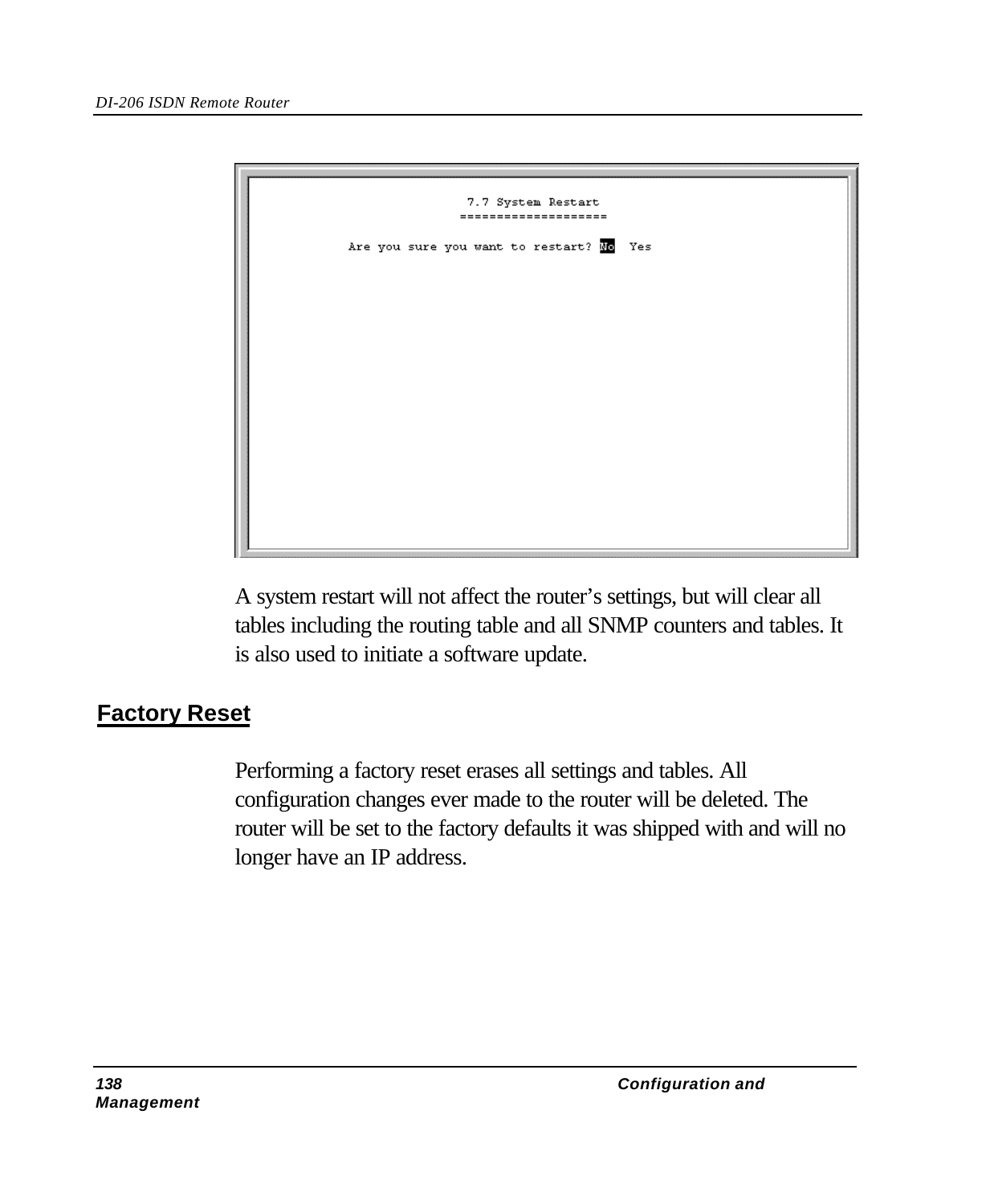

Please make sure you wish to wipe out all settings and configure the router from scratch before you perform a factory reset

### **System Settings Backup/Restore**

The backup and restore system settings functions are used to backup the router settings. The files created by these processes are different than configuration files or software update files that are used in the **Software Update** submenu. The files defined here can be used as a backup for all the router settings and can be used to configure another DI-206 with exactly the same settings, or as a backup before you make major changes to the configuration.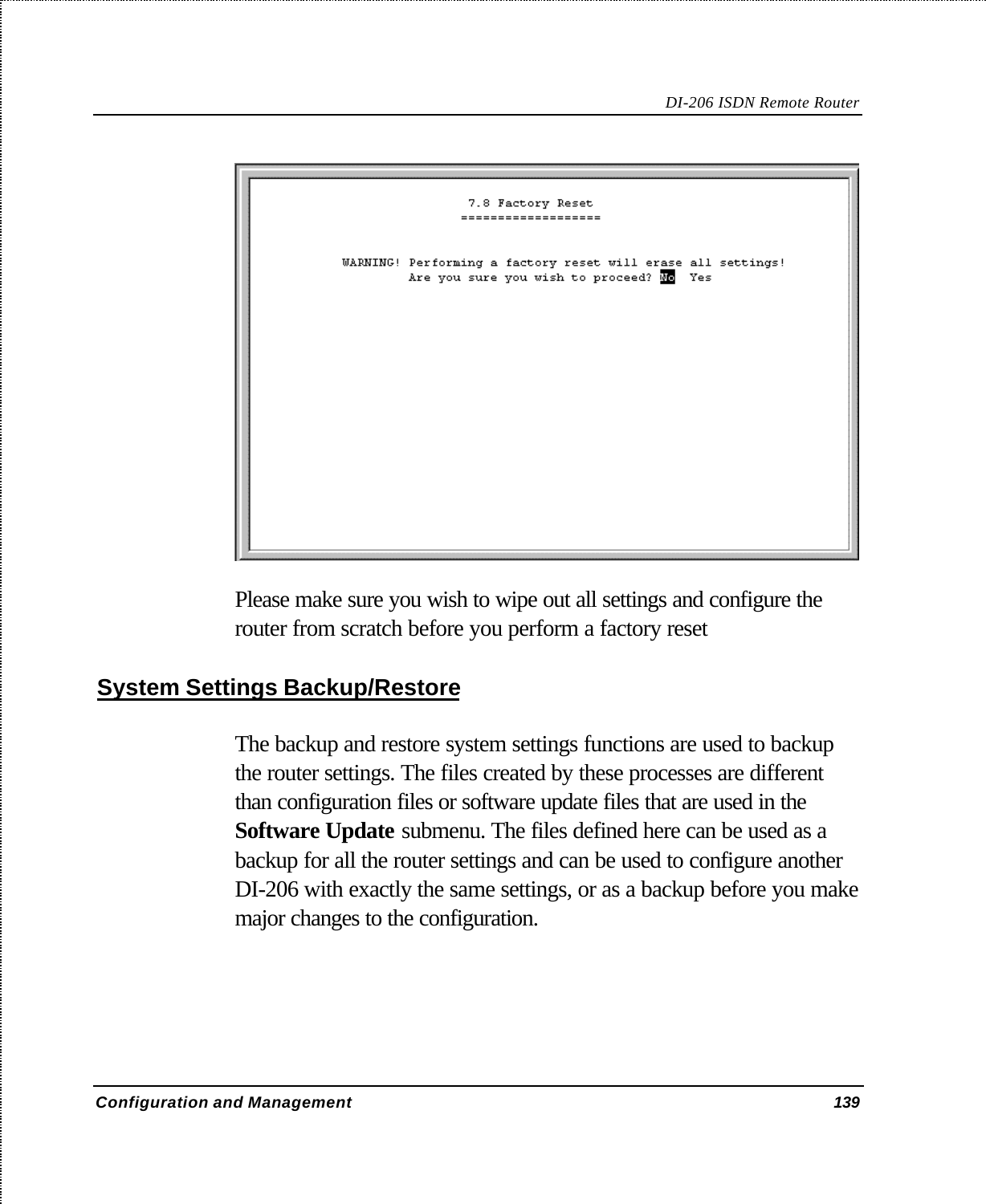

### **Backup System Settings**

| 7.9.1 Backup System Settings<br>------------------------------- |             |
|-----------------------------------------------------------------|-------------|
| Remote IP Address [0.0.0.0                                      |             |
| TFTP Time Interval [0 ]                                         |             |
| File Name [                                                     |             |
| Start Backup                                                    |             |
|                                                                 |             |
|                                                                 |             |
|                                                                 |             |
|                                                                 |             |
|                                                                 | <b>EXIT</b> |
|                                                                 |             |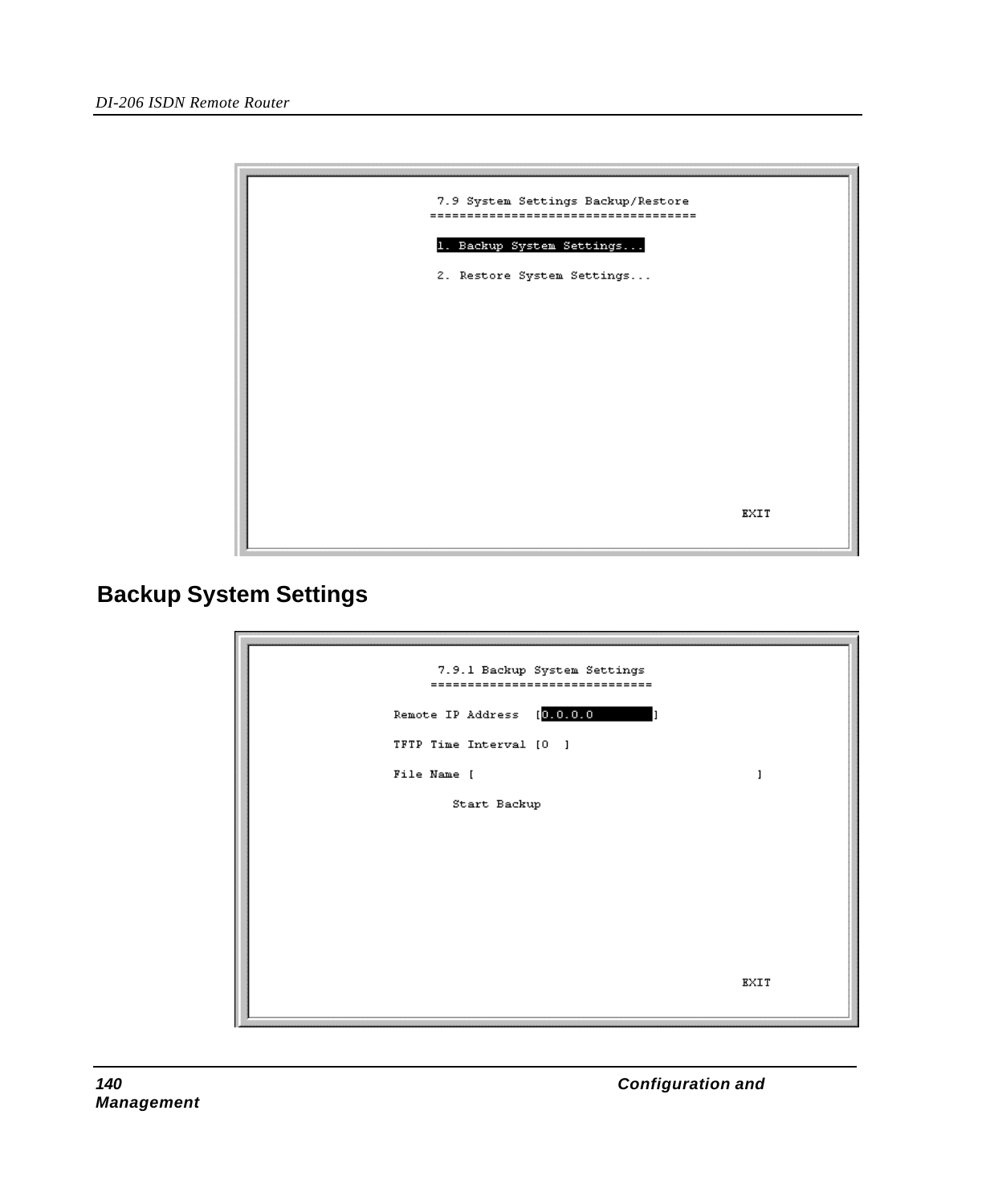Items in the window are described below:

- **Remote IP Address** This is the IP address of the TFTP server on which you wish to store the settings file.
- **TFTP Time Interval** The time between requests to occupy TFTP server time. If the router doesn't receive a response (ACK) from the TFTP server within the time interval defined here, it will assume the request has been dropped and send another.
- **File Name** Specifies the complete path and filename on the TFTP server for the settings file.

| 7.9.2 Restore System Settings<br>----------------------------<br>$=$ $=$ $=$ |      |
|------------------------------------------------------------------------------|------|
| Remote IP Address [0.0.0.0<br>h                                              |      |
| TFTP Time Interval [0 ]                                                      |      |
| File Name [                                                                  |      |
| Start Restore                                                                |      |
|                                                                              |      |
|                                                                              |      |
|                                                                              |      |
|                                                                              |      |
|                                                                              | EXIT |
|                                                                              |      |

#### **Restore System Settings**

Items in the window are described below: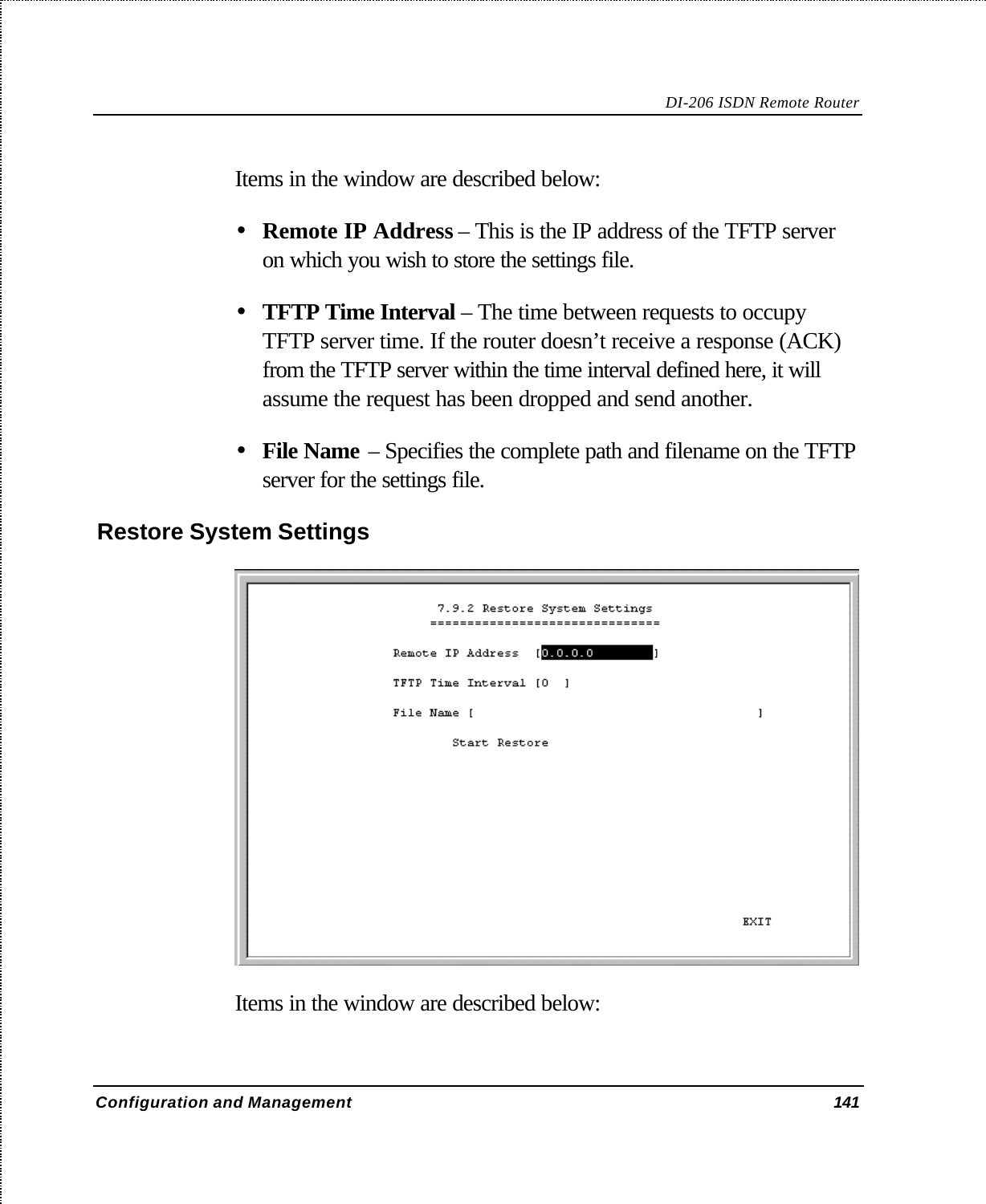- **Remote IP Address** This is the IP address of the TFTP server on which you wish to restore the system settings file.
- **TFTP Time Interval** The time between requests to occupy TFTP server time. If the router doesn't receive a response (ACK) from the TFTP server within the time interval defined here, it will assume the request has been dropped and send another.
- **File Name** Specifies the complete path and filename on the TFTP server for the settings file.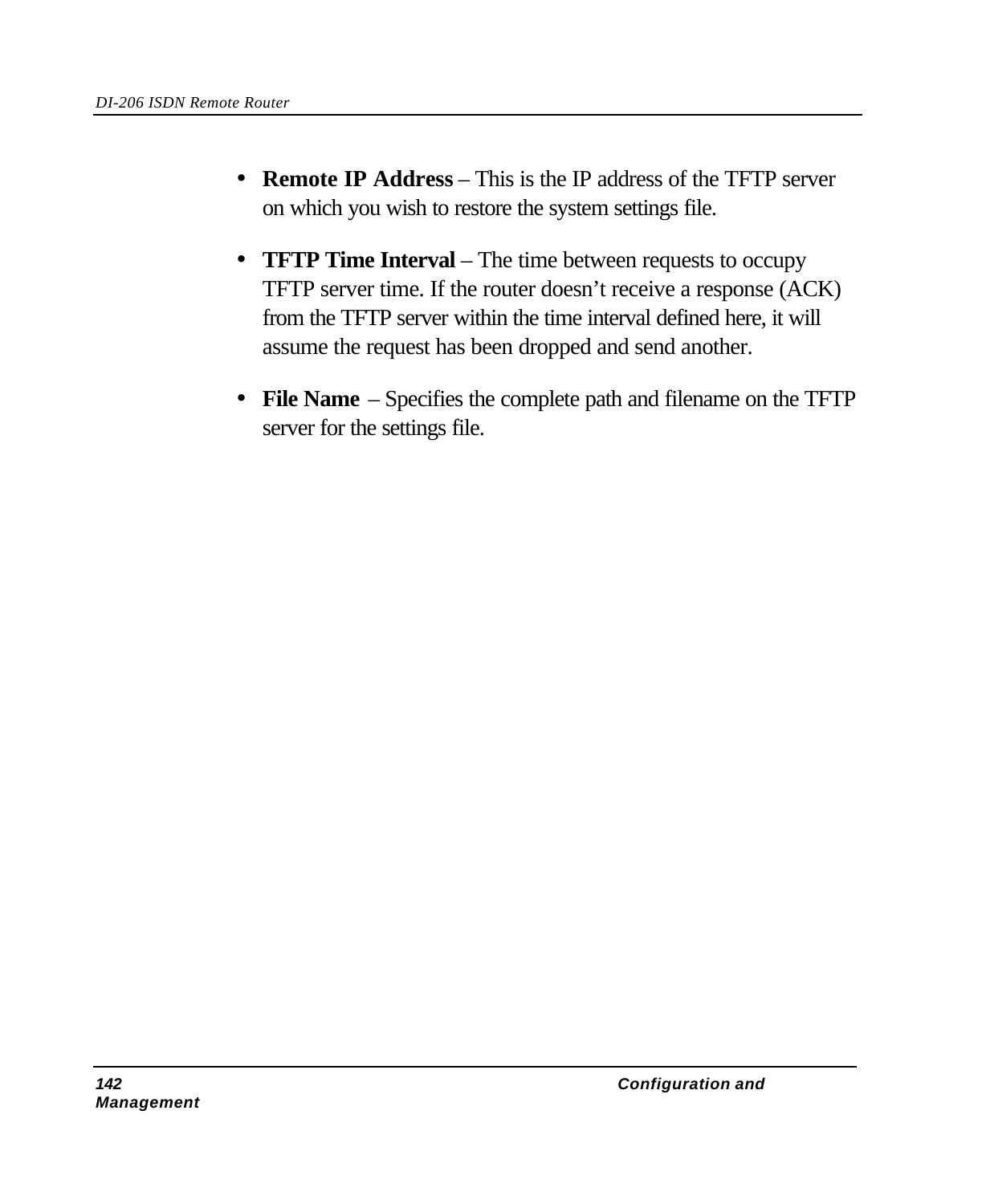## *PROM System Configuration*

The PROM program is run before the normal console (runtime) configuration program in the router's Flash Memory. Thus, the PROM System Configuration can be used if there are problems with the router's console program.

Specifically, the PROM Configuration program has procedures to initialize the administration parameters and the LAN IP address of the router in order to allow the console software in the router's flash memory to be replaced if it has been damaged or deleted.

To enter the **PROM System Menu**, press Ctrl+C during the Router's POST procedure. The following menu will appear:

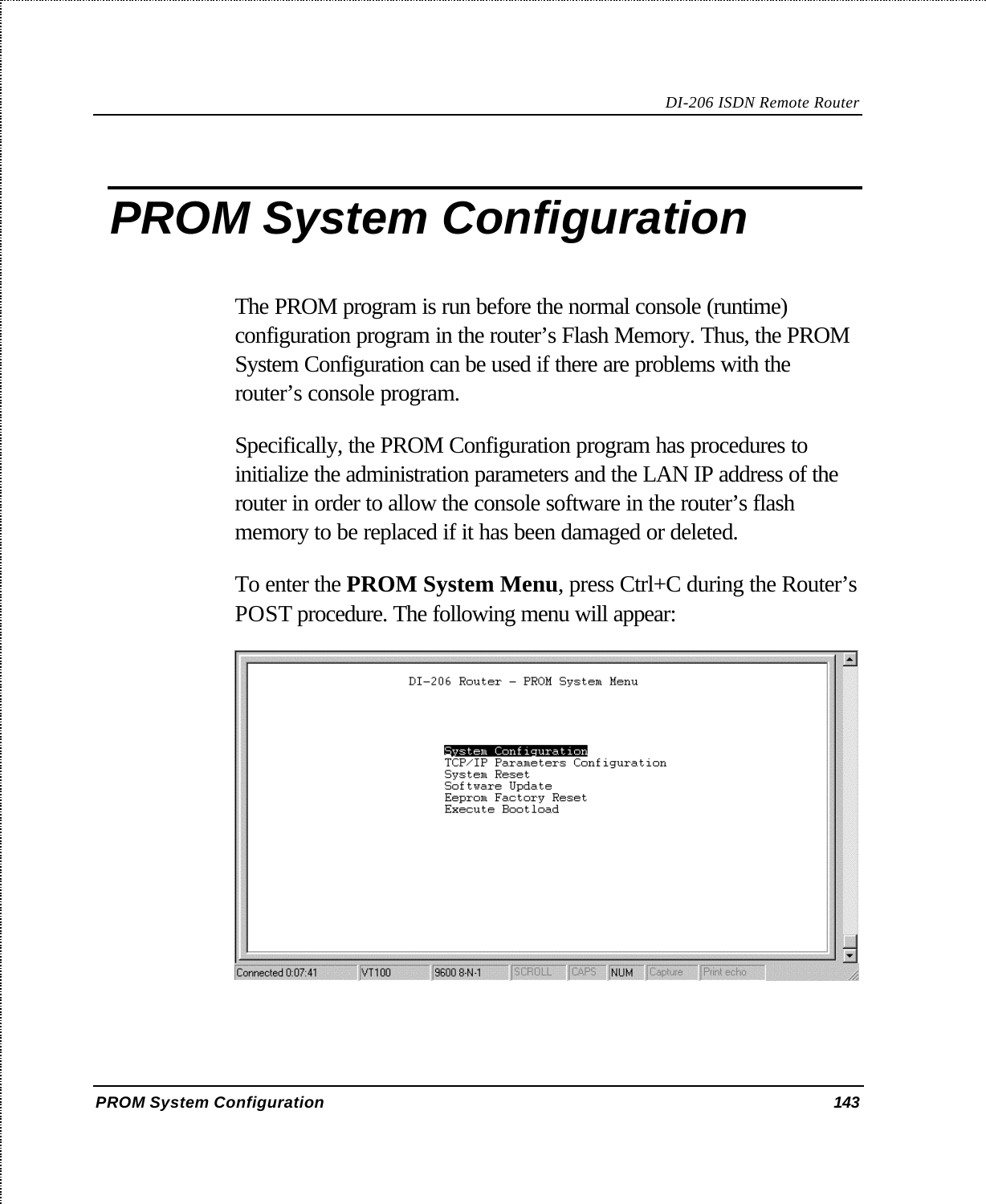## **System Configuration**



The parameters are described as follows:

- **Hardware Revision** This is the version ID of hardware used in this router.
- **Boot PROM Firmware Version –** This is the version ID of firmware used in this router.
- **MAC Address** This is the physical address for this router.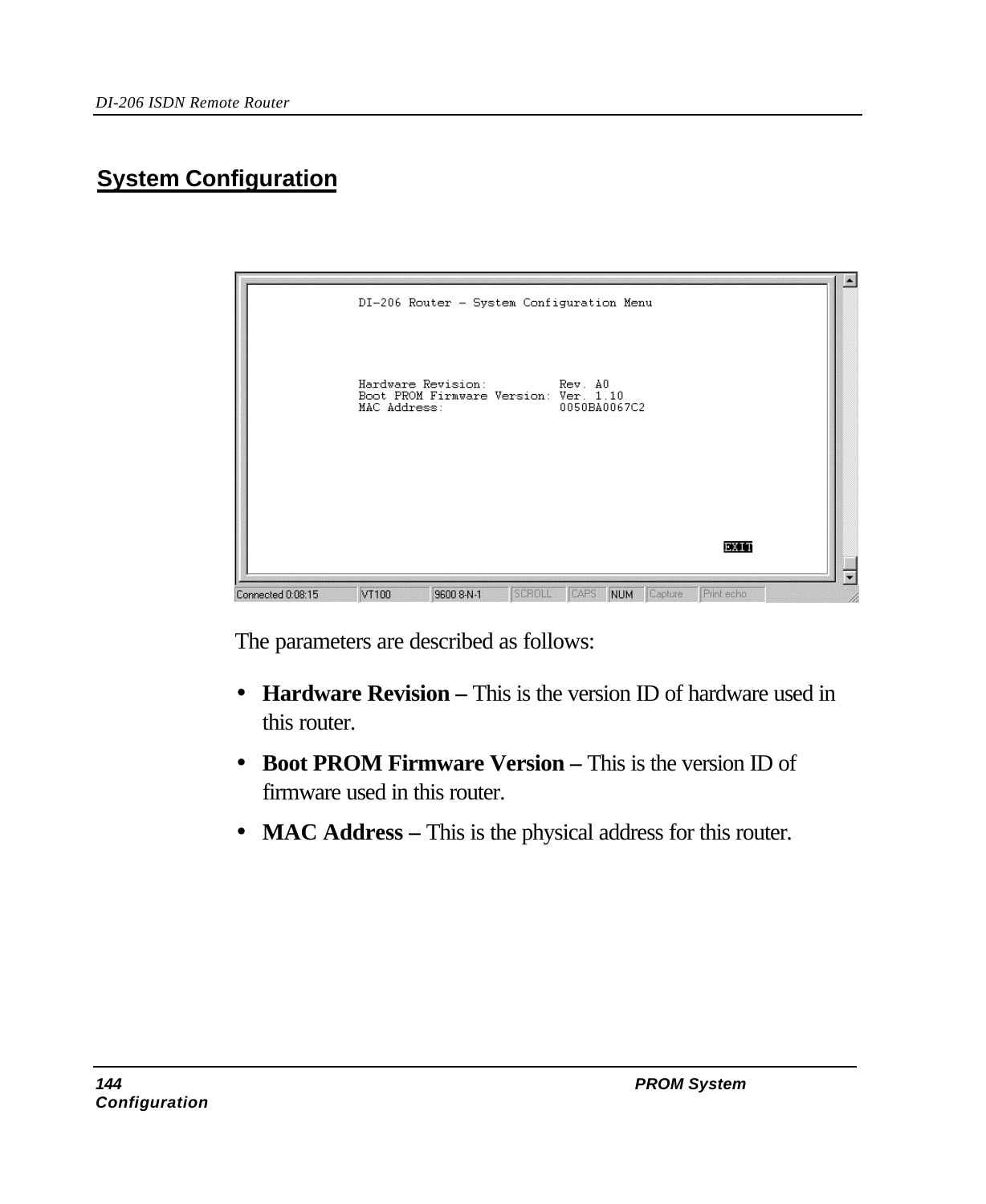## **TCP/IP Parameters Configuration**

| Interface # 1 Media Type: Ethernet<br>IP Address [10.2.77.80]<br>Subnet Mask [255.0.0.0<br>Default Gateway [0.0.224.4]<br>Send BootP request upon power up <no><br/>SAVE<br/>HELP<br/>EXTER</no> | DI-206 Router - TCP/IP Parameters Configuration Menu |  |
|--------------------------------------------------------------------------------------------------------------------------------------------------------------------------------------------------|------------------------------------------------------|--|
|                                                                                                                                                                                                  |                                                      |  |
|                                                                                                                                                                                                  |                                                      |  |
|                                                                                                                                                                                                  |                                                      |  |
|                                                                                                                                                                                                  |                                                      |  |

The parameters are described as follows:

- **Interface –** The LAN interface must use Ethernet/Fast Ethernet and is displayed here. This setting cannot be adjusted.
- **IP Address** This is the router's IP Address for the LAN interface.
- **Subnet Mask** This mask shows how the LAN is to be divided into network, subnet, and host parts.
- **Default Gateway** This is the default gateway for the LAN. If this router will be the default gateway for the LAN, then the address should be  $0.0.0.0$ .
- **Send BootP request upon power up –** If set to *Yes*, when the router boots up, it will attempt to acquire the path to the image file, the TFTP server IP Address and the routers own IP Address.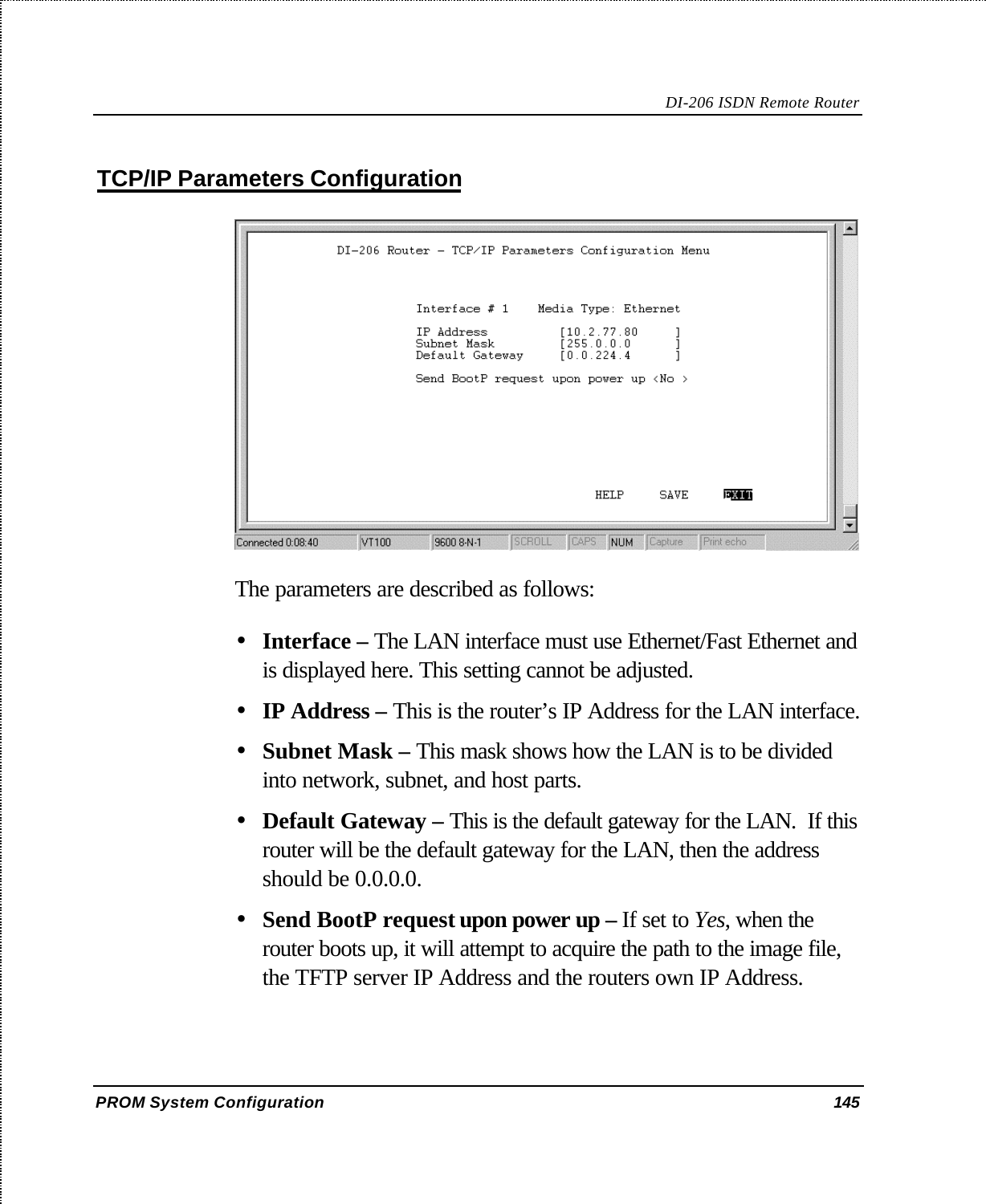### **System Reset**

The system reset function enables you to reset the DI-206 without powering off. Some setting changes require a system reset in order for them to take effect.

A system reset will not affect the router's settings, but will clear all tables including the routing table and all SNMP counters and tables. It is also used to initiate a software update.

### **Software Update**

The Software Update option is used to change the software in the flash memory of the router. This is the runtime software that is configured by the console and is used to setup the router and is described in full in the preceding chapter.

The runtime software should only be updated if you are encountering problems with your current runtime software or you are certain your runtime software is lacking functionality contained in a more recent version.

Downloading new software will only replace the runtime software and will not affect any configuration settings you have made. Upon running the new software, the router will be configured exactly as you had it before downloading the new software.

The runtime software (image file) must be stored on a TFTP server and accessed via the LAN.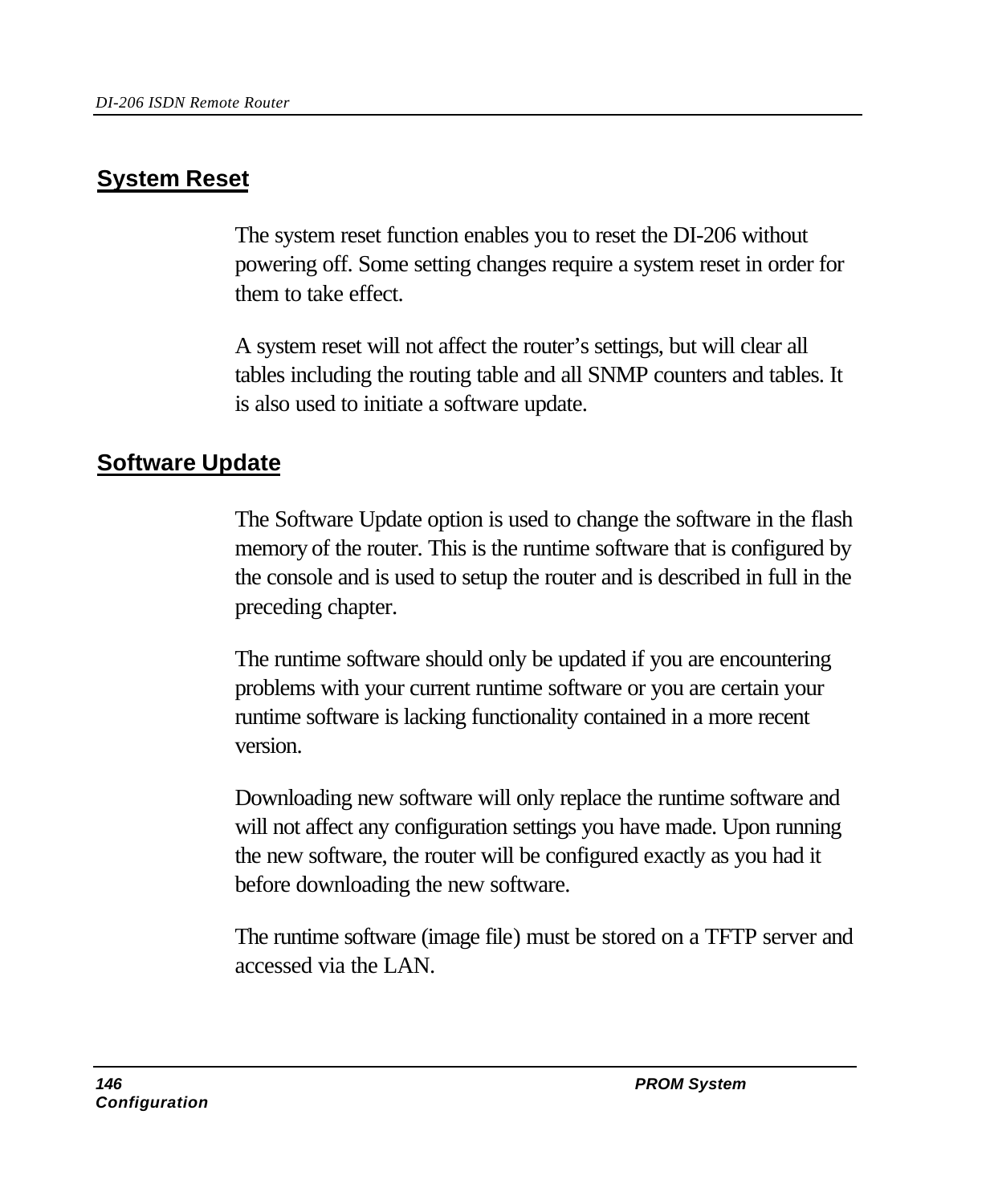| $Software Update Control \t\n\langleEnable >Software Update ModeNetworkBoot ProtocolBoot Server IP Address110.2.77.2[d:\work\di206\runtime\image\206run.sys]Boot File NameLast Boot Server IP Address: 0.0.0.010.2.77.80Last IP Address:$ |
|-------------------------------------------------------------------------------------------------------------------------------------------------------------------------------------------------------------------------------------------|
| Update Software from Configuration file <yes><br/>HELP<br/>SAVE<br/>EXTT</yes>                                                                                                                                                            |

Items listed in the above menu are described as follows:

- **Software Update Control** This toggles disable and enable.
- **Software Update Mode –** This specifies downloading the image file from a Network server on the local LAN.
- **Boot Protocol –** This setting is for a local network download and has two options *TFTP* and *BootP&TFTP*.
	- *TFTP* **–** A File Transfer Protocol. Using this setting assumes all other items on this screen have been filled out.
	- *BootP&TFTP* BootP is run first and sends your router IP Addresses for the TFTP server and the router, and tells the router the path to the software update (image file). Then TFTP will be used to download the image file.
- **Boot Server IP Address –** This specifies the IP address of the server to be used to download the image file.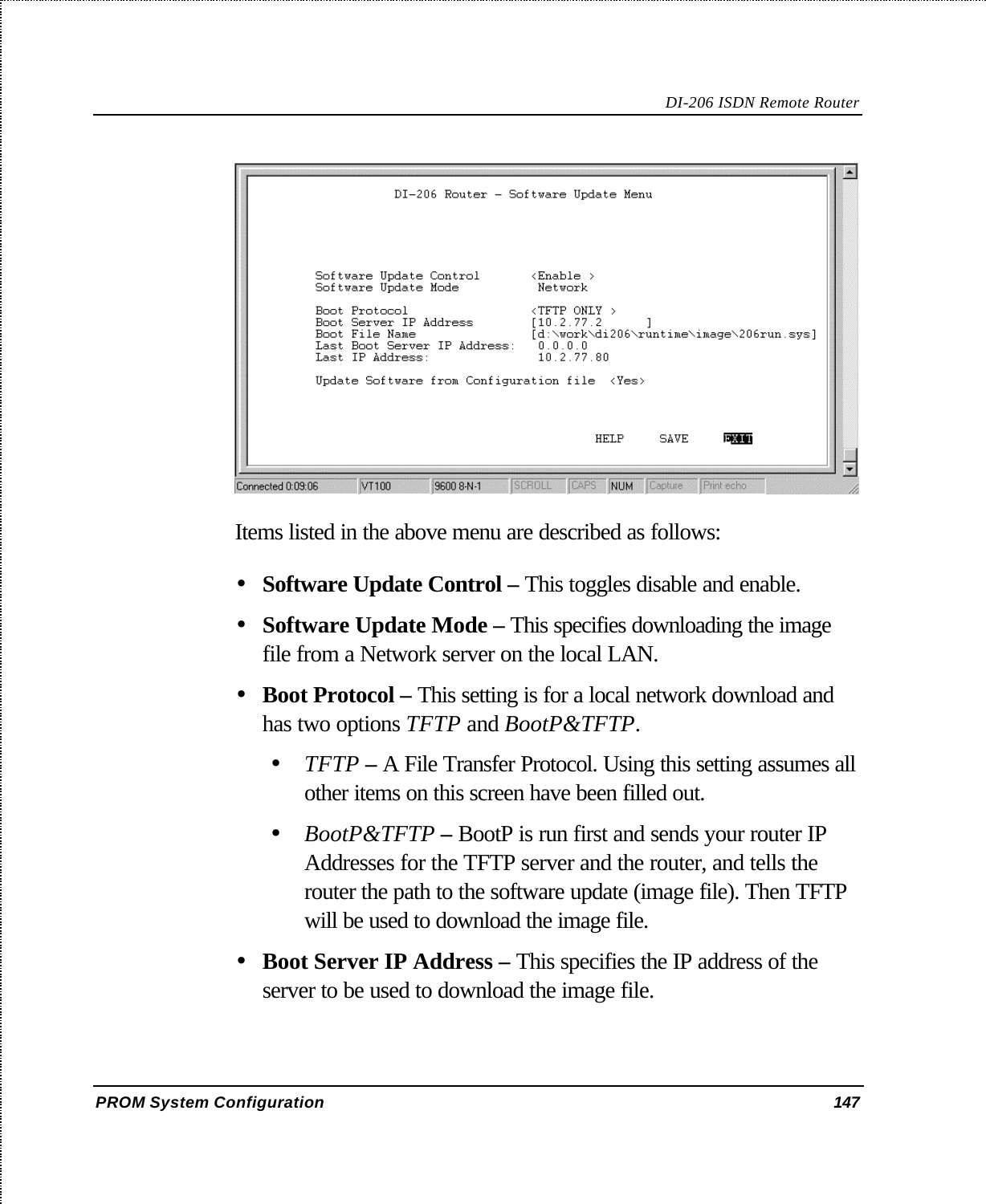- **Boot File Name –** This specifies a complete path and filename on the TFTP server. If you choose to use a configuration file, this setting must show the path and filename to the configuration file. If you are not using a configuration file, this must show the path and filename to the software update image file.
- **Last Boot Server IP Address –** This shows the last boot server used to download an image file. This is for reference only.
- **Last IP Address –** This shows the last IP address used for the LAN interface. Again, this is for reference only. The LAN port must have an IP address in order to access the TFTP server via the LAN network.
- **Update Software from Configuration File** Either *Yes* or *No*. If *Yes*, the software update procedure will try to access a configuration file located at the path defined in the above Boot File Name. Please ensure that the path and file name of the image file is listed in the configuration file. If set to *No*, the update procedure will try to find an image file at the Boot File Name path. Please see Appendix F, "*Configuration File"* for more information about configuration files.

After the parameters are set in the **Software Update** screen, SAVE the changes, EXIT, and perform a System Reset or Execute Bootload to begin the software download process.

After the new runtime software has been downloaded, the router will automatically start up using the new software with the Software Update Control setting *Disabled* to avoid a downloading loop.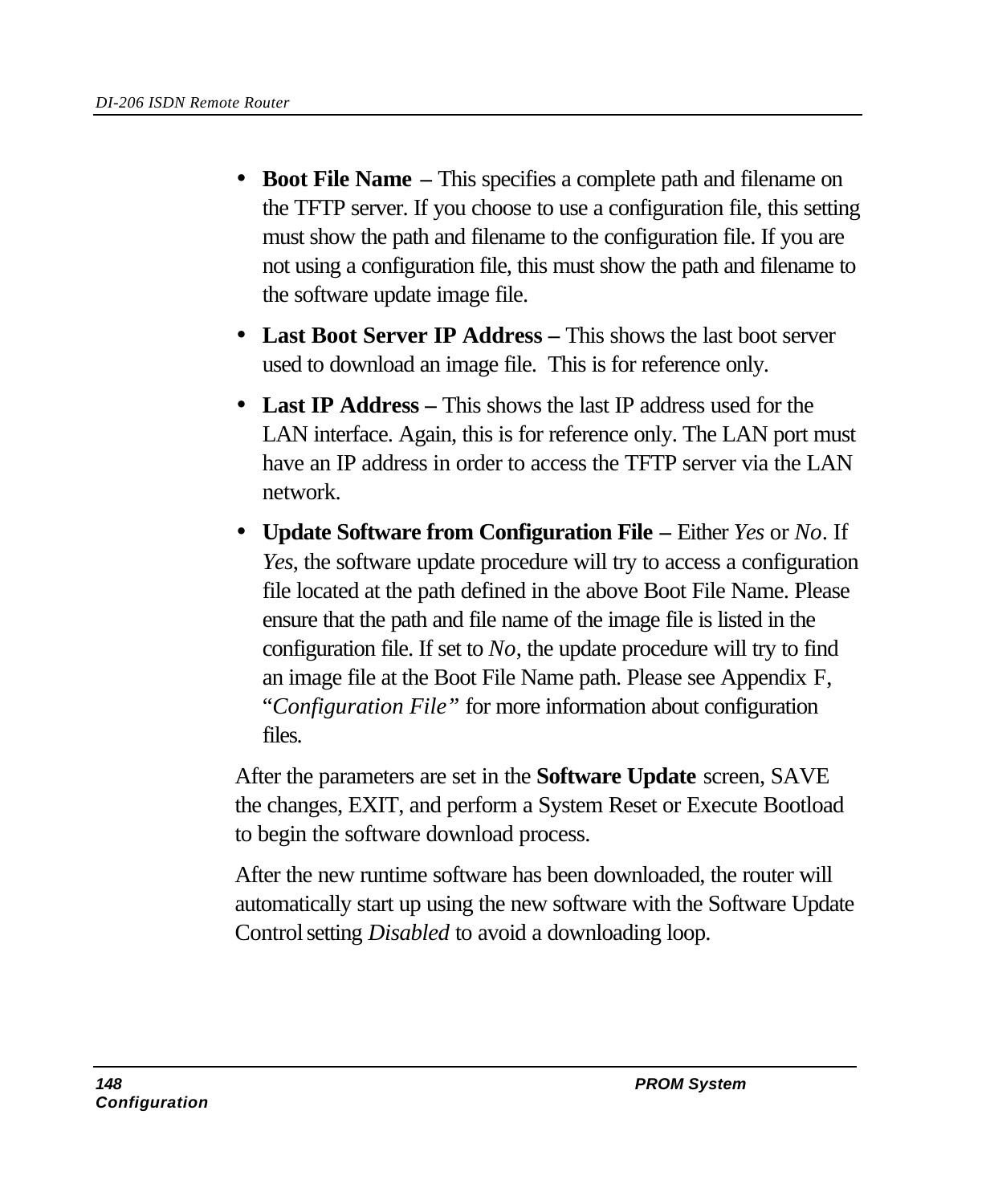#### **EEPROM Factory Reset**

Performing a factory reset erases all settings and tables. All configuration changes ever made to the router will be deleted. The router will be set to the factory defaults it was shipped with and will no longer have an IP address.



Please make sure you wish to wipe out all settings and configure the router from scratch before you perform a factory reset.

### **Execute Bootload**

Choosing this option accepts the changes made in the PROM program and begins the router's startup sequence.

Executing a bootload can also begin the Software Update procedure, if enabled.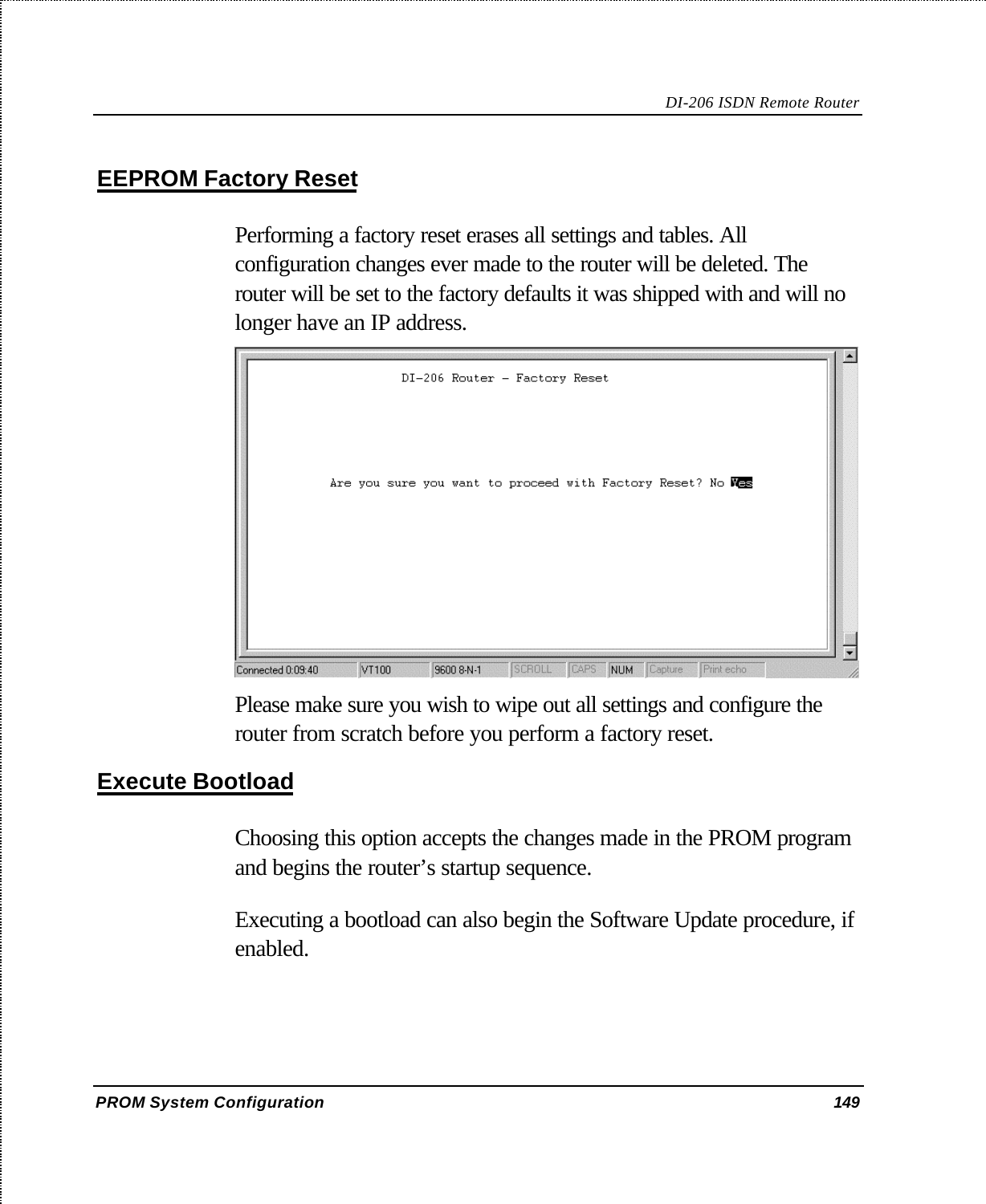# *Using Telnet*

The DI-206 router can be configured and managed using telnet. Telnet accesses the same built-in configuration program as the RS-232 Diagnostic port console connection. As such, all settings that can be adjusted through the console can also be configured using Telnet.

## *Telnet Configuration*

In order to use telnet, the DI-206 router must first be configured using a console connected to the RS-232 Diagnostic port. Depending on the placement of the management station using telnet, the initial configuration requirements for the router are as follows:

### **Using Telnet via LAN**

Preparing the router for management by telnet over the LAN only requires enabling the LAN port, enabling telnet, and assigning the LAN port an IP address. To do this:

- 1. Connect a console to the RS-232 Diagnostic port on the front panel of the router and run a terminal emulation program (for more information, see *Connecting the Console to the Router* and *Setting Up the Console* sections of this manual).
- 2. Enable the LAN port in the **Interface Configuration** sub-menu.
- 3. Assign an IP address to the LAN port in the **Network Configuration** sub-menu.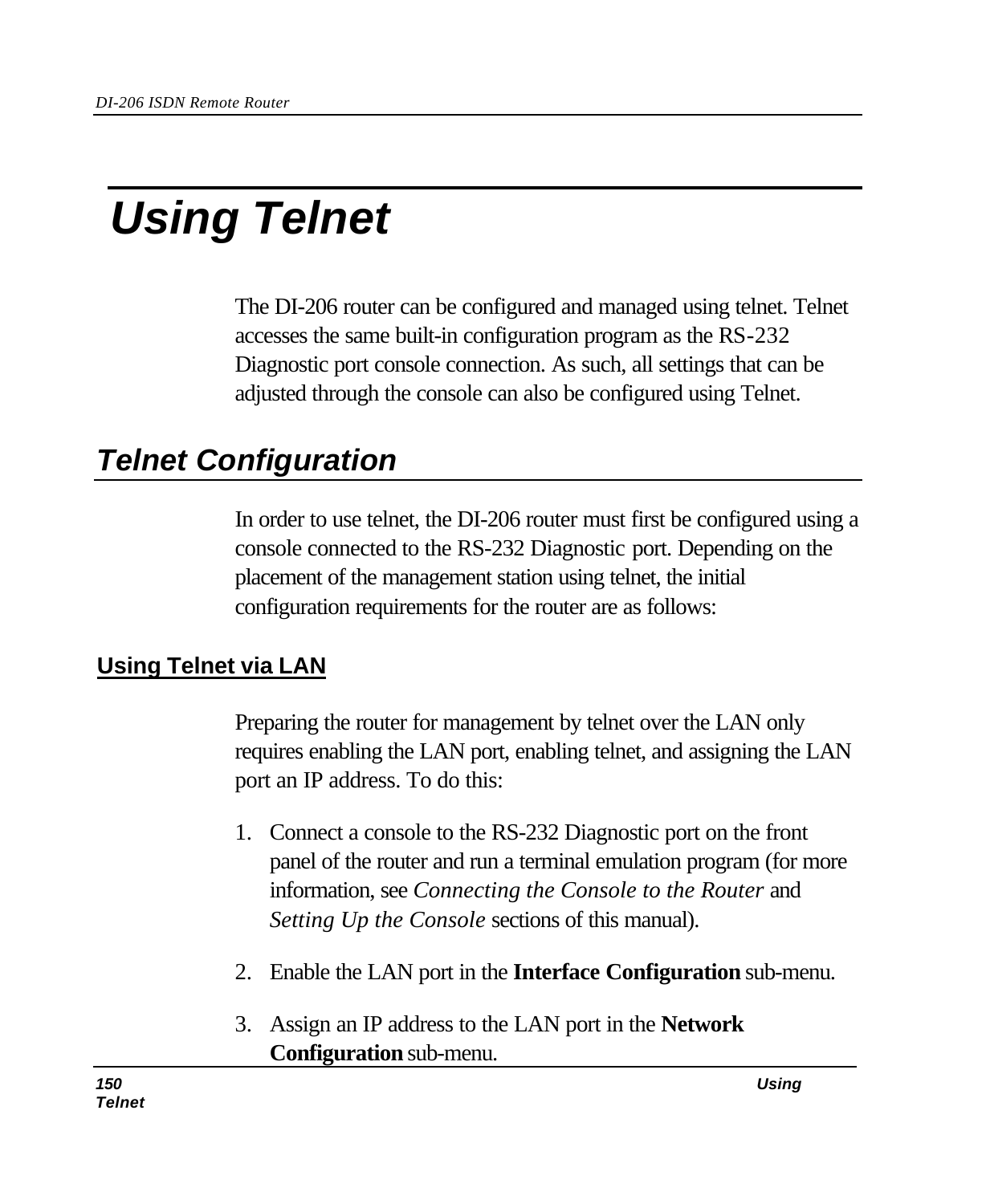- 4. Enable Telnet in the **Advanced Functions** submenu.
- 5. Connect the router to the LAN.

The router can now be accessed via the LAN by the included Windows-based Configuration program, Telnet and SNMP management applications. For more detailed information regarding these procedures, please refer to the *Connecting the Router* section of this manual. For more information about the submenus, please refer to the *Configuration and Management* section of this manual.

#### **Using Telnet via ISDN**

Preparing the router for management by telnet over ISDN lines requires more initial configuring of the router via the console.

To do this, you must configure an ISDN port for dial-in users. Please refer to the **Interface Configuration, ISDN** submenu section of this manual.

#### **System Timeout**

When you are connected to your DI-206 via Telnet, there is a system timeout (in the **System Information** submenu), adjustable to a maximum of 90 minutes. If you are logged onto the device and leave it inactive for this timeout period, the router will automatically disconnect you.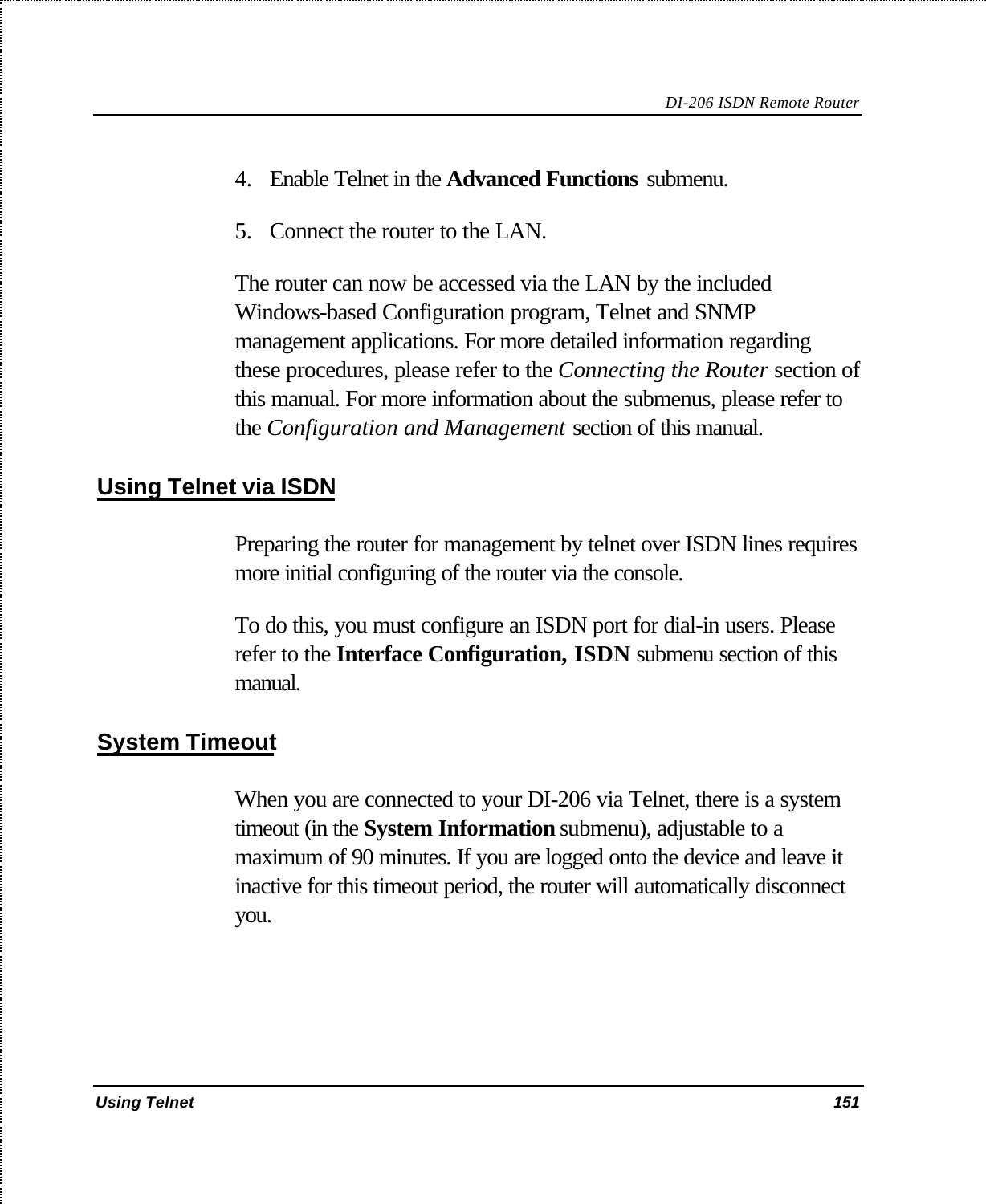# *Using RADIUS Authentication*

In addition to the dial-in user list, which can hold up to eight users, this model also supports an external authentication server which may provide password storage and usage accounting for thousands of users.

## *Installing a RADIUS Server*

To use RADIUS authentication, you will need to have a UNIX or Windows NT-based machine on your network to act as a radiusd server, as well as a copy of the radiusd server program itself. You can obtain a copy of the RADIUS software, along with documentation for the server, at

http://www.livingston.com/marketing/products/radius.html

or at:

ftp://ftp.livingston.com/pub/le/radius/

## *Configuring the DI-206 for RADIUS Authentication*

To configure the DI-206 to use the RADIUS server set up in the previous section, go to the **Main Menu** in the console program and choose *Advanced Functions* and then *RADIUS Configuration*.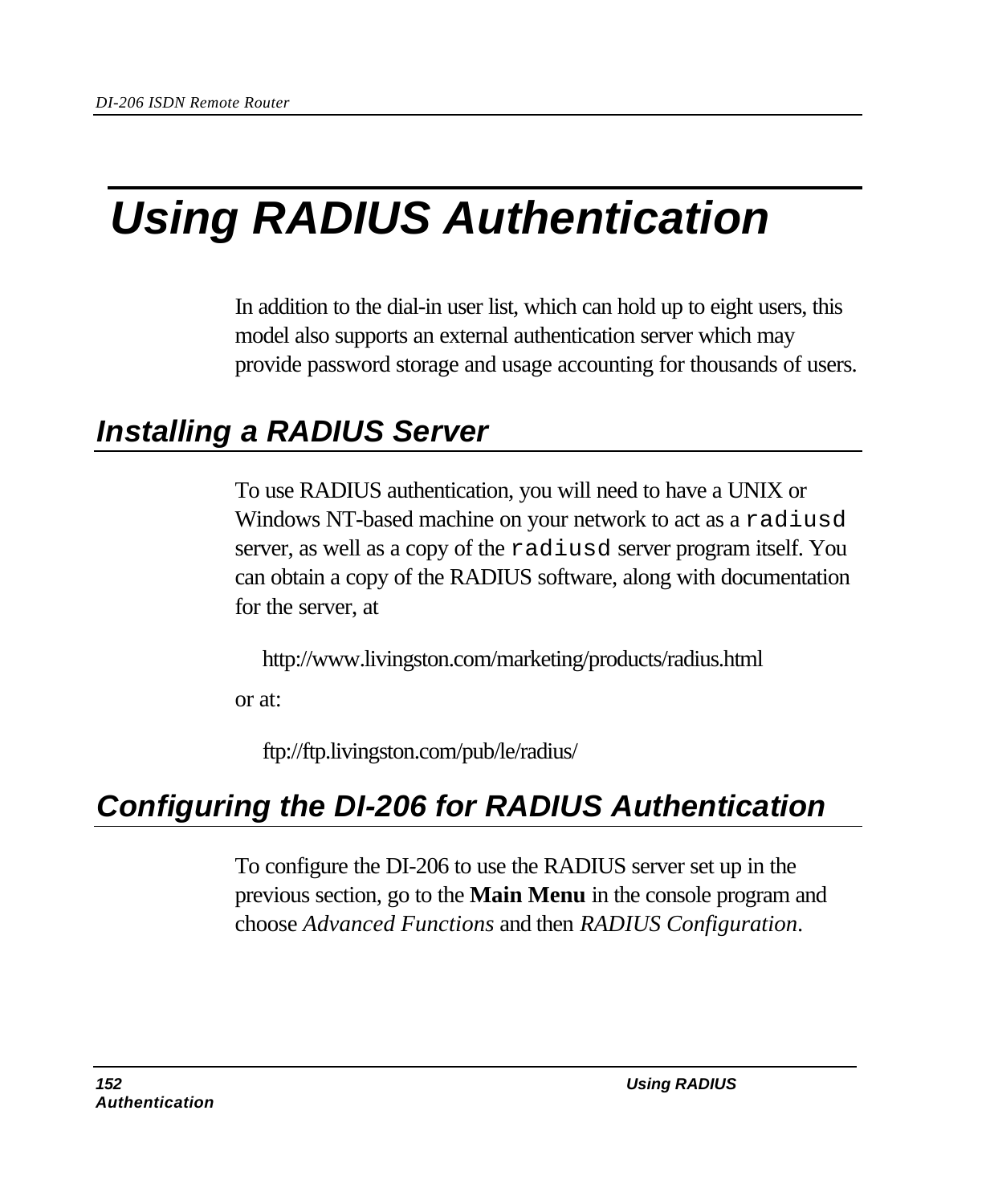| 5.9 RADIUS Configuration<br>--------------------------- |              |      |      |  |
|---------------------------------------------------------|--------------|------|------|--|
| <disable><br/>RADIUS State</disable>                    |              |      |      |  |
| Type                                                    | RADIUS       |      |      |  |
| Server IP Address [0.0.0.0                              |              | 1    |      |  |
| Port Number [0]                                         |              |      |      |  |
| Key                                                     | $\mathbf{I}$ | 1    |      |  |
|                                                         |              |      |      |  |
|                                                         |              |      |      |  |
|                                                         |              |      |      |  |
|                                                         |              |      |      |  |
|                                                         |              | SAVE | EXIT |  |

Items in the above submenu are described as follows:

- ♦ **RADIUS State –** Enables or disables RADIUS.
- ♦ **Type –** Refers to the type of external password protocol. Currently, only Radius is supported.
- ♦ **Server IP Address –** This is the IP Address of your UNIX or NTbased Radius server.
- ♦ **Port –** The port number for the Radius server. The standard port number specified by RFC 1700 is 1812 (shown above).
- ♦ **Key –** This is a shared secret used to identify the DI-206 as a valid Radius client.

The Key password should be stored in the client file in the RADIUS server's /etc/raddb directory. Lines of the form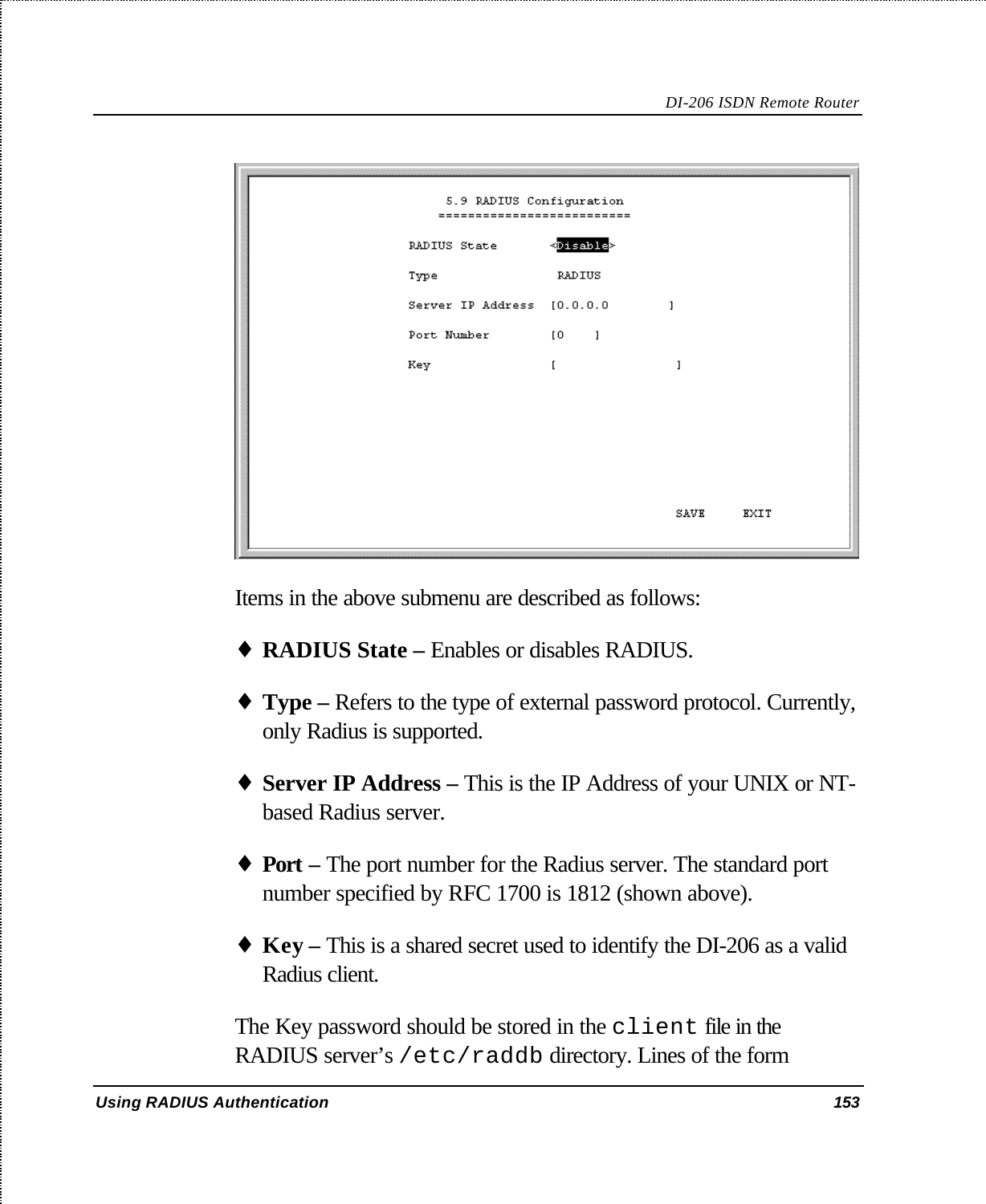# Client Name Key #----------------------------- 192.168.0.1 dlink\_customer

should be added to the client file. The Client Name field in the file gives the IP address of the DI-206, and the Key field should be the same as the Key field in the **Radius Configuration** submenu.

After a RADIUS server has been configured, the DI-206 will use it to authenticate all users instead of checking it's internal Dial-Up User Profile.

## *Adding Users to the RADIUS Database*

The DI-206 only uses the RADIUS database for user authentication. Except for the User Name, Password and Framed\_IP\_Address fields, most standard RADIUS attribute fields are ignored by the DI-206.

To add a user to the RADIUS database, edit the users file in the RADIUS server's /etc/raddb directory, and add a line similar to the following:

joeuser Password = "joepassword"

Each user should have a user name/password record in the Users database. It is also possible to configure an IP address for each user by adding a line in the Users database similar to the following:

```
Ip user Password = "iusespecificip",
Framed_IP_Address = 192.168.0.117
```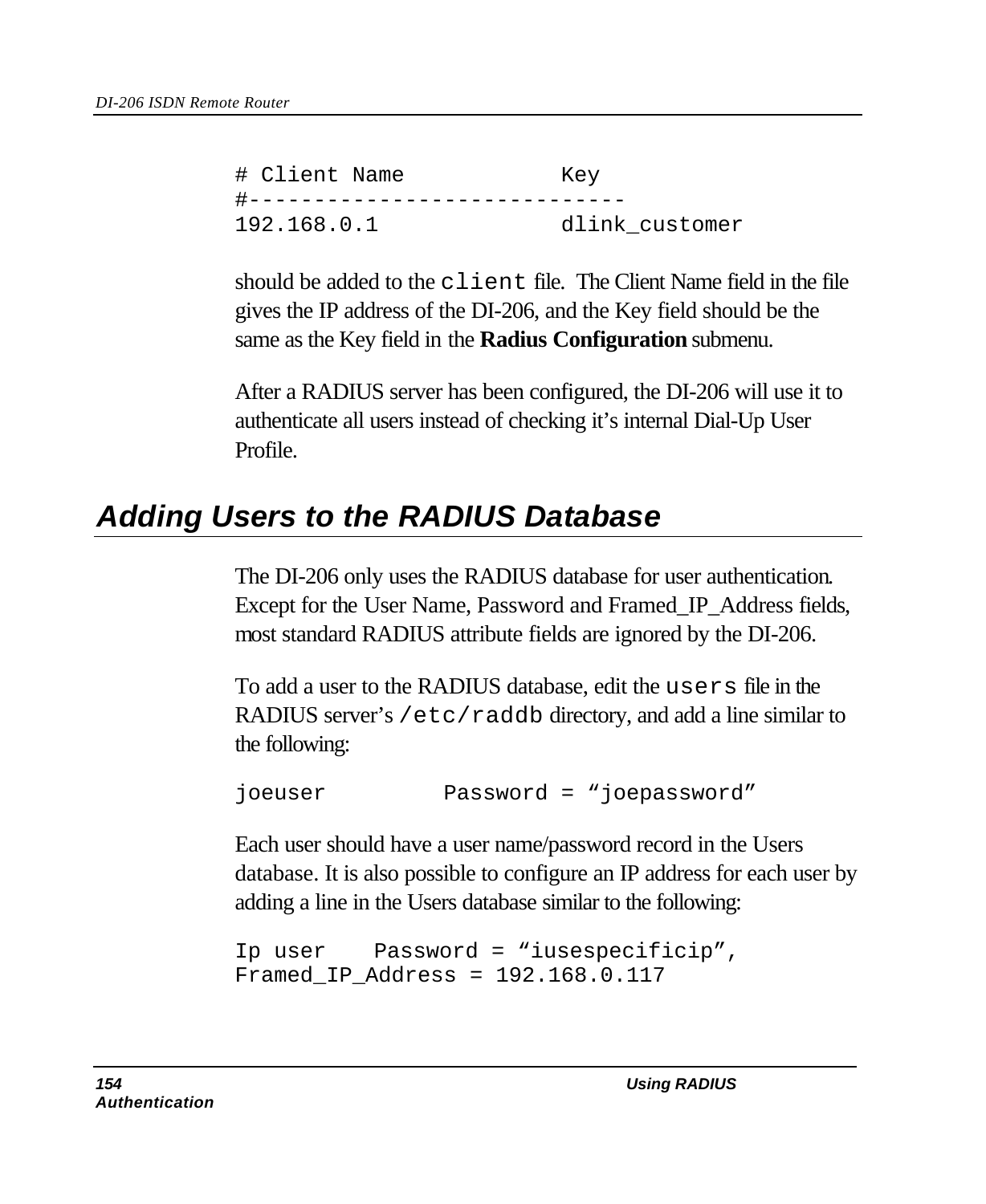# *Appendix A - Troubleshooting*

This chapter contains some problems you may run into when using your router. After each problem description, we have provided some instructions to help you diagnose and solve the problem.

## *Some Common Problems With the DI-206*

#### **None of the LEDs are on when you power up the router**

• Check the power cord and the power supply and make sure it is properly connected to your DI-206. If the error persists you may have a hardware problem. In this case you should contact technical support.

#### **Connecting the RS-232 cable, cannot access the console program**

- ♦ Check to see if the DI-206 is connected to your computer's serial port.
- ♦ Check to see if the communications program is configured correctly. The communications software should be configured as follows:
	- ◊ VT100 terminal emulation.
	- ◊ 9600 Baud rate.
	- ◊ No parity, 8 Data bits, 1 Stop bit.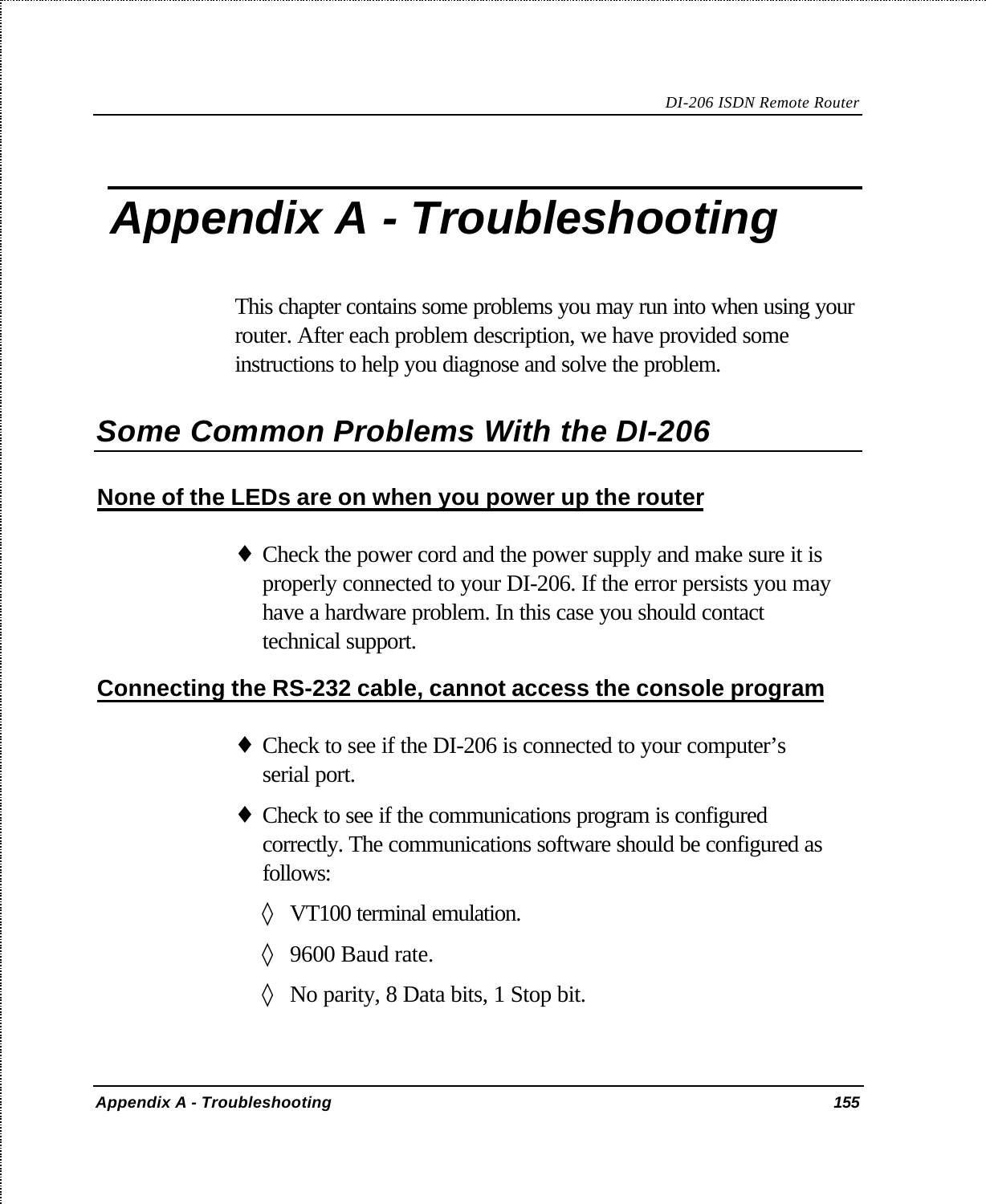## *Problems With the ISDN Line*

If you are having problems making a connection through the ISDN line, try performing a Loopback Test (in the console program choose *System Maintenance, Diagnostic, Loopback Test*). If the loopback test succeeds then your physical connection to your phone company is ok and the problem probably lies in your ISDN settings (located in the console program under *Interface Configuration, ISDN*). Alternatively, the problem could be with the router or computer you are trying to call.

## *Problems with the LAN Interface*

### **Can't PING any station on the LAN**

- **1.** Check the LAN LED on the front panel of your router. If it is on, then the link is up. If it is off, then check the cables connecting the router to your LAN.
- **2.** Make sure the LAN is enabled in the **Interface Configuration***,* **LAN** submenu of the console program.
- **3.** Verify with your network administrator that the IP address and the IP subnet mask configured in the **Network Configuration***,* **IP Configuration, IP Stack Configuration, LAN** submenu of the console program are valid for that LAN.
- **4.** Check the physical Ethernet cable, and make sure the connections on the router and the hub or station are secure.
- **5.** Check to make sure an end station IS NOT connected to the Uplink port or that a hub IS connected to the Uplink port using straightthrough cables.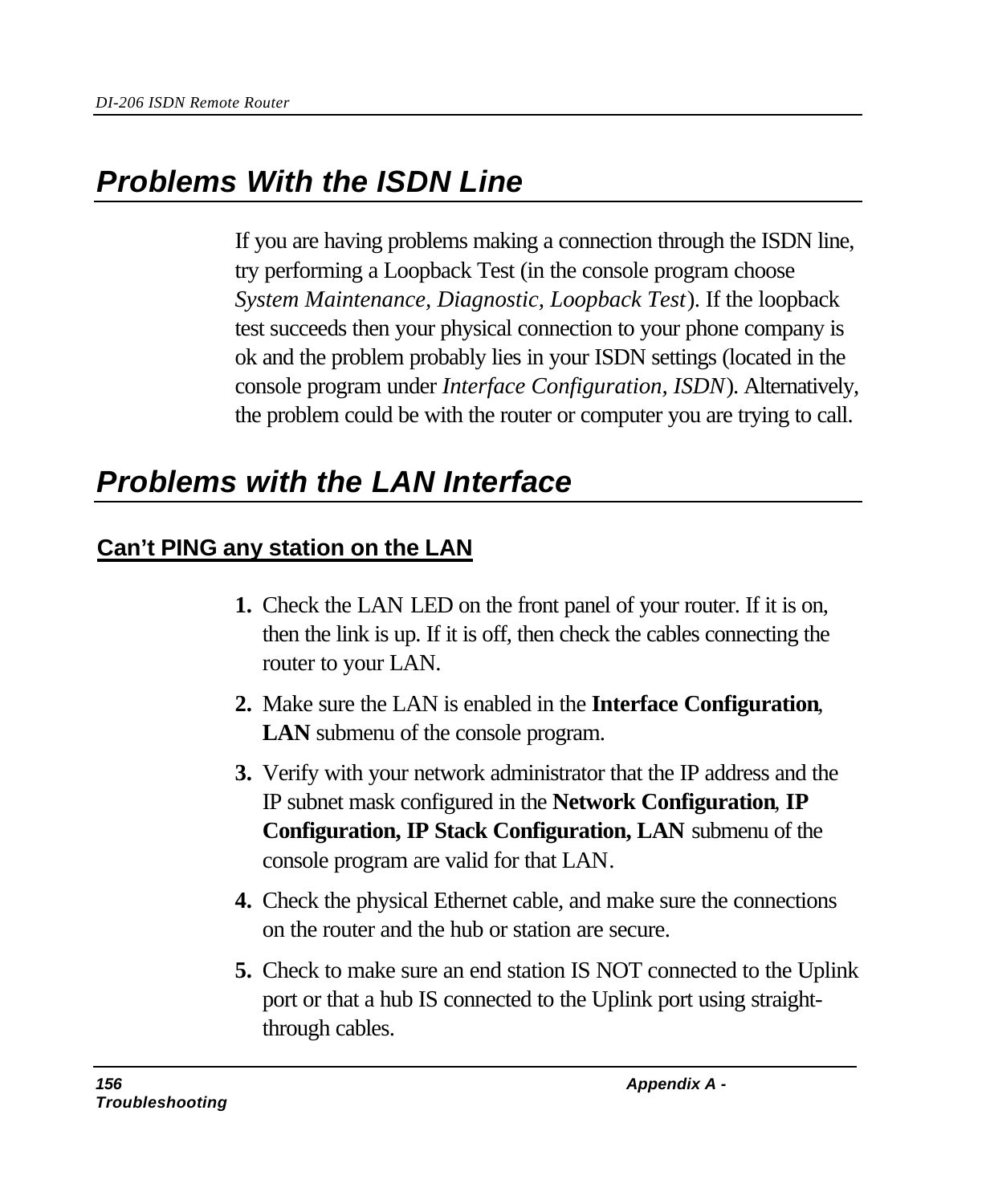**6.** Check to make sure the wires in the cable are attached to the appropriate pins in the RJ-45 connector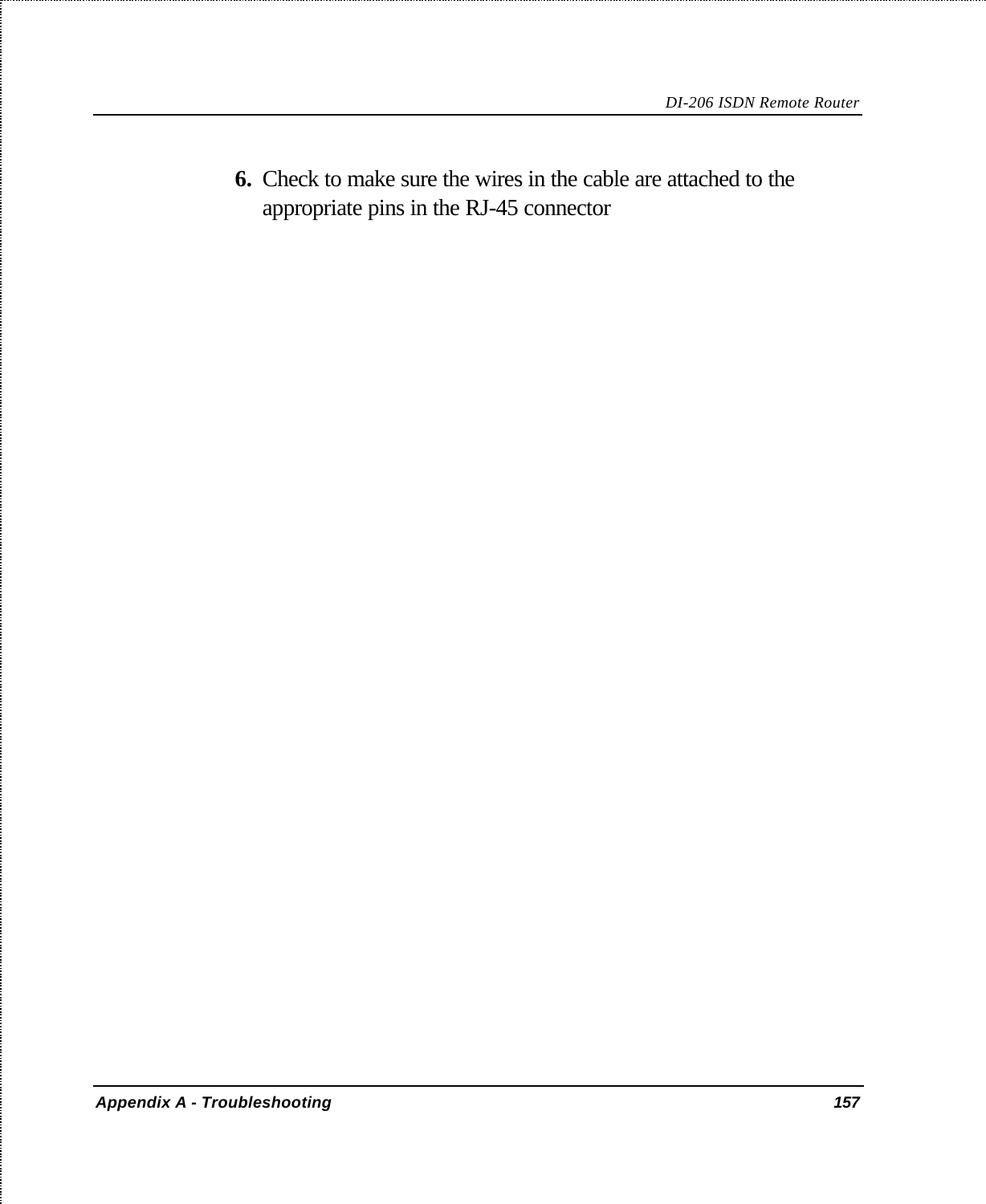## *Appendix B - IP Concepts*

This appendix describes some basic IP concepts, the TCP/IP addressing scheme and show how to assign IP Addresses.

When setting up the router, you must make sure all ports to be utilized on the router have valid IP addresses. Even if you will not use the ISDN or WAN ports, you should, at the very least, make sure the LAN port is assigned a valid IP address. This is required for telnet, inband SNMP management, and related functions such as "trap" handling and TFTP firmware download.

## *IP Addresses*

The Internet Protocol (IP) was designed for routing data between network sites all over the world, and was later adapted to allow routing between networks (often referred to as "subnets") within any site. IP includes a system by which a unique number can be assigned to each of the millions of networks and each of the computers on those networks. Such a number is called an IP address.

To make IP addresses easy to understand, the originators of IP adopted a system of representation called "dotted decimal" or "dotted quad" notation. Below are examples of IP addresses written in this format:

201.202.203.204 189.21.241.56 125.87.0.1

Each of the four values in an IP address is the ordinary decimal (base 10) representation of a value that a computer can handle using eight "bits" (binary digits — 1s and 0s). The dots are simply convenient visual separators.

Zeros are often used as placeholders in dotted decimal notation; 189.21.241.56 can therefore also appear as 189.021.241.056.

IP networks are divided into three classes on the basis of size. A full IP address contains a network portion and a "host" (device) portion. The network and host portions of the address are different lengths for different classes of networks, as shown in the table below.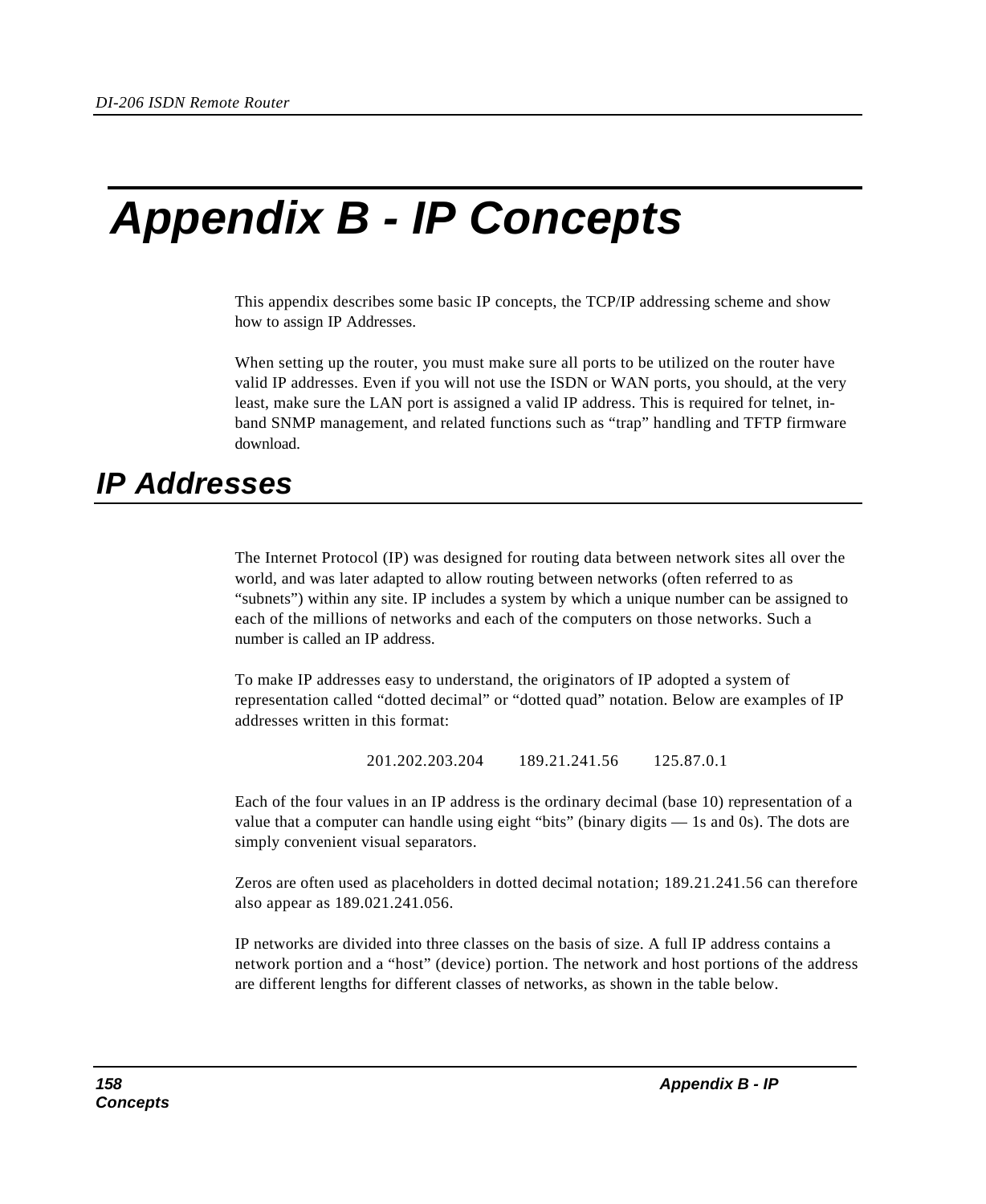

Networks attached to the Internet are assigned class types that determine the maximum number of possible hosts per network. The previous figure illustrates how the net and host portions of the IP address differ among the three classes. Class A is assigned to networks that have more than 65,535 hosts; Class B is for networks that have 256 to 65534 hosts; Class C is for networks with less than 256 hosts.

|              | <b>IP Network Classes</b>                           |                                                                    |                                                     |  |  |  |
|--------------|-----------------------------------------------------|--------------------------------------------------------------------|-----------------------------------------------------|--|--|--|
| <b>Class</b> | Maximum<br>Number of<br>Networks in<br><b>Class</b> | <b>Network Addresses (Host</b> )<br><b>Portion in Parenthesis)</b> | Maximum<br>Number of<br>Hosts per<br><b>Network</b> |  |  |  |
| A            | 126                                                 | $1(.0.0.0)$ to $126(.0.0.0)$                                       | 16,777,214                                          |  |  |  |
| B            | 16,382                                              | $128.1(.0.0)$ to $191.254(.0.0)$                                   | 65,534                                              |  |  |  |
|              | 2.097.150                                           | 192.0.1(.0) to 223.255.254(.0)                                     | 254                                                 |  |  |  |

**Note:** All network addresses outside of these ranges (Class D and E) are either reserved or set aside for experimental networks or multicasting.

When an IP address's host portion contains only zero(s), the address identifies a network and not a host. No physical device may be given such an address.

The network portion must start with a value from 1 to 126 or from 128 to 223. Any other value(s) in the network portion may be from 0 to 255, except that in class B the network addresses 128.0.0.0 and 191.255.0.0 are reserved, and in class C the network addresses 192.0.0.0 and 223.255.255.0 are reserved.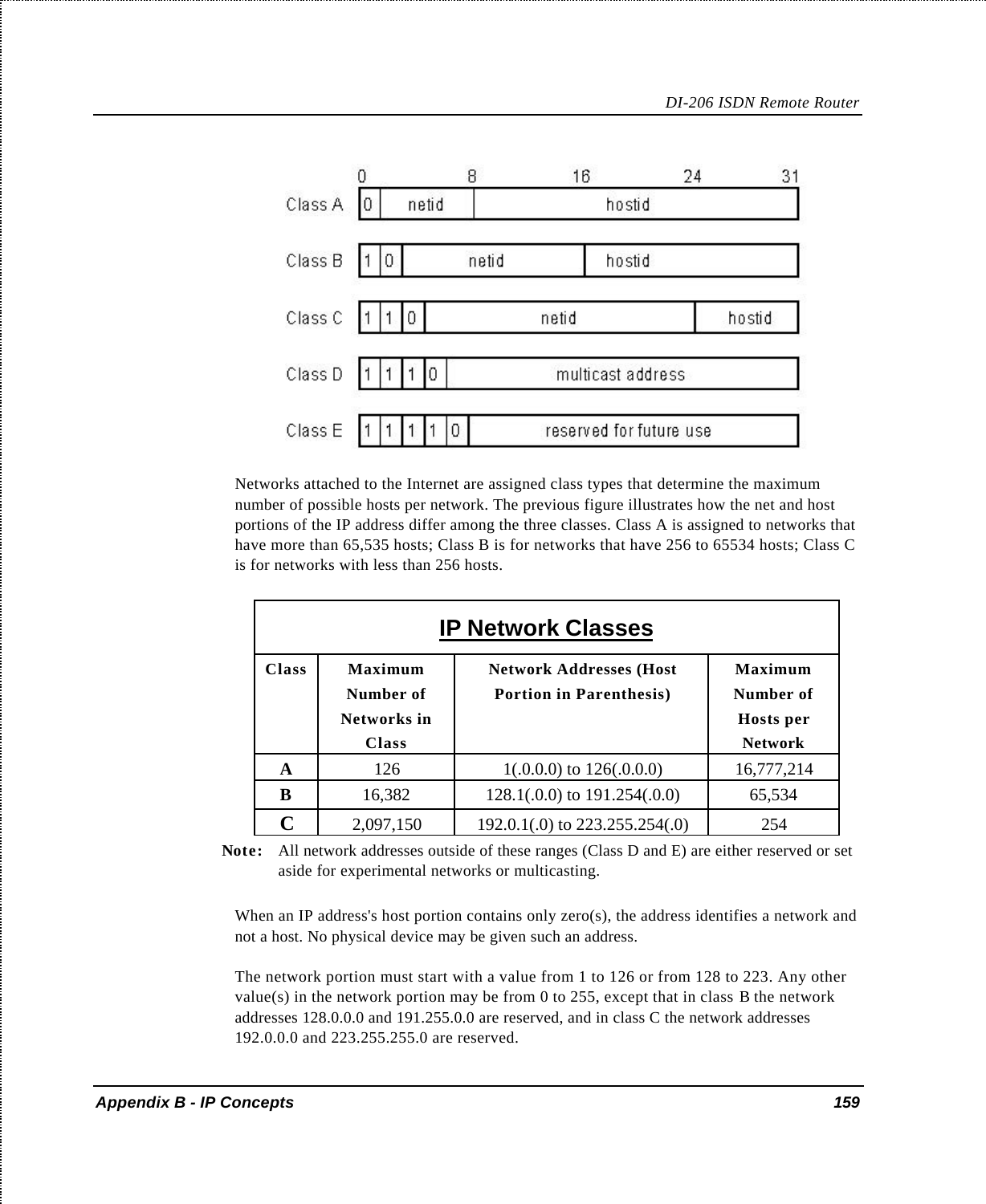The value(s) in the host portion of a physical device's IP address can be in the range of 0 through 255 as long as this portion is not all-0 or all-255. Values outside the range of 0 to 255 can never appear in an IP address (0 to 255 is the full range of integer values that can be expressed with eight bits).

The network portion must be the same for all the IP devices on a discrete physical network (a single Ethernet LAN, for example, or a WAN link). The host portion must be different for each IP device — or, to be more precise, each IP-capable port or interface — connected directly to that network.

The network portion of an IP address will be referred to in this manual as a network number; the host portion will be referred to as a host number.

To connect to the Internet or to any private IP network that uses an Internet-assigned network number, you must obtain a registered IP network number from an Internetauthorized network information center. In many countries you must apply through a government agency, however they can usually be obtained from your Internet Service Provider (ISP).

If your organization's networks are, and will always remain, a closed system with no connection to the Internet or to any other IP network, you can choose your own network numbers as long as they conform to the above rules.

If your networks are isolated from the Internet, e.g. only between your two branch offices, you can assign any IP Addresses to hosts without problems. However, the Internet Assigned Numbers Authority (IANA) has reserved the following three blocks of IP Addresses specifically for private (stub) networks:

| <b>Class</b> | <b>Beginning Address</b> | <b>Ending Address</b> |
|--------------|--------------------------|-----------------------|
|              | 10.0.0.0                 | 10.255.255.255        |
|              | 172.16.0.0               | 172.31.255.255        |
|              | 192.168.0.0              | 192.168.255.255       |

It is recommended that you choose private network IP Addresses from the above list. For more information on address assignment, refer to RFC 1597, *Address Allocation for Private Internets* and RFC 1466, *Guidelines for Management of IP Address Space*.

## *Subnet Mask*

In the absence of subnetworks, standard TCP/IP addressing may be used by specifying subnet masks as shown below.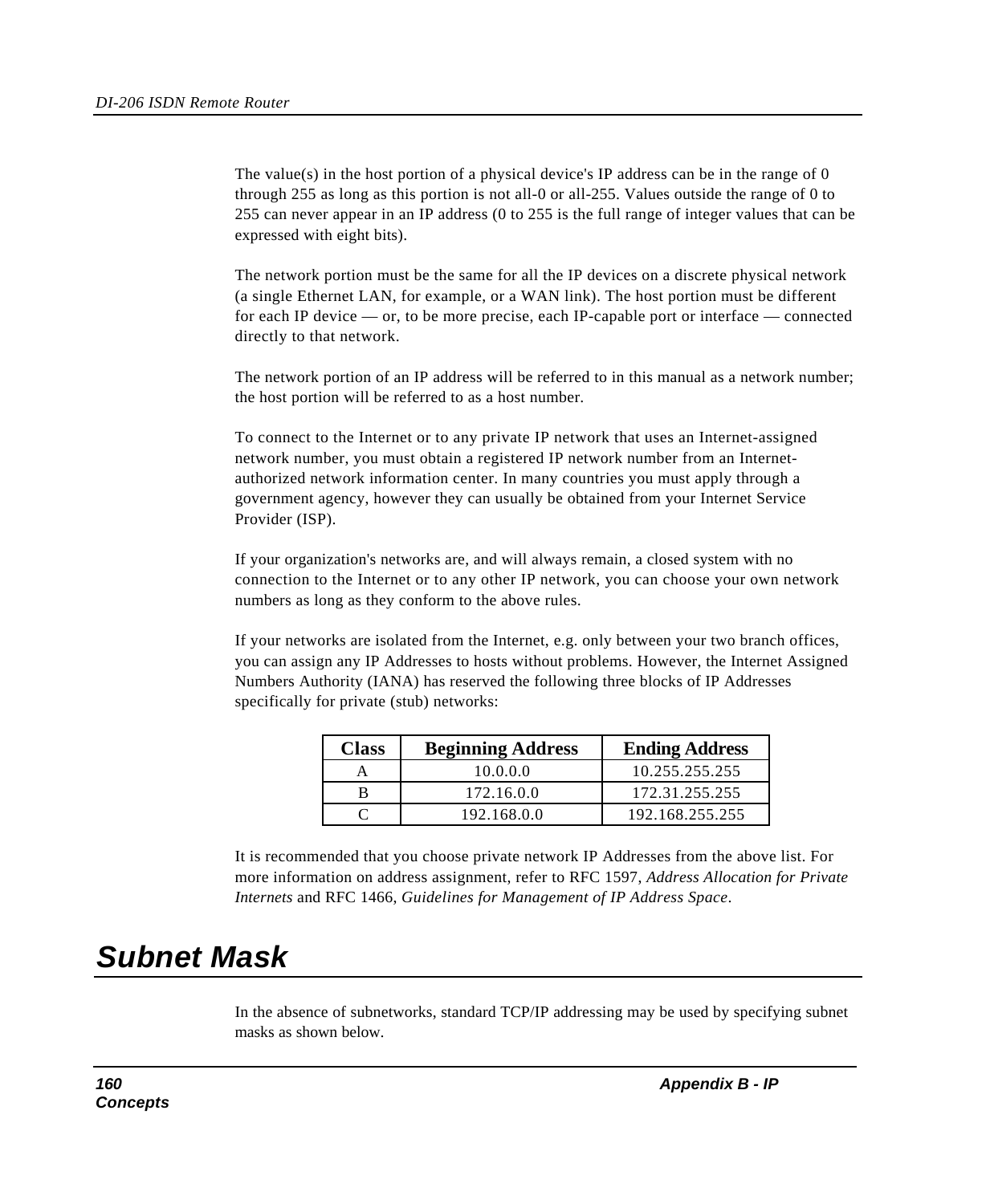| <b>IP</b> Class | <b>Subnet Mask</b> |
|-----------------|--------------------|
| Class A         | 255.0.0.0          |
| Class B         | 255.255.0.0        |
| Class C         | 255.255.255.0      |

Subnet mask settings other than those listed above add significance to the interpretation of bits in the IP address. The bits of the subnet mask correspond directly to the bits of the IP address. Any bit an a subnet mask that is to correspond to a net ID bit in the IP address must be set to 1.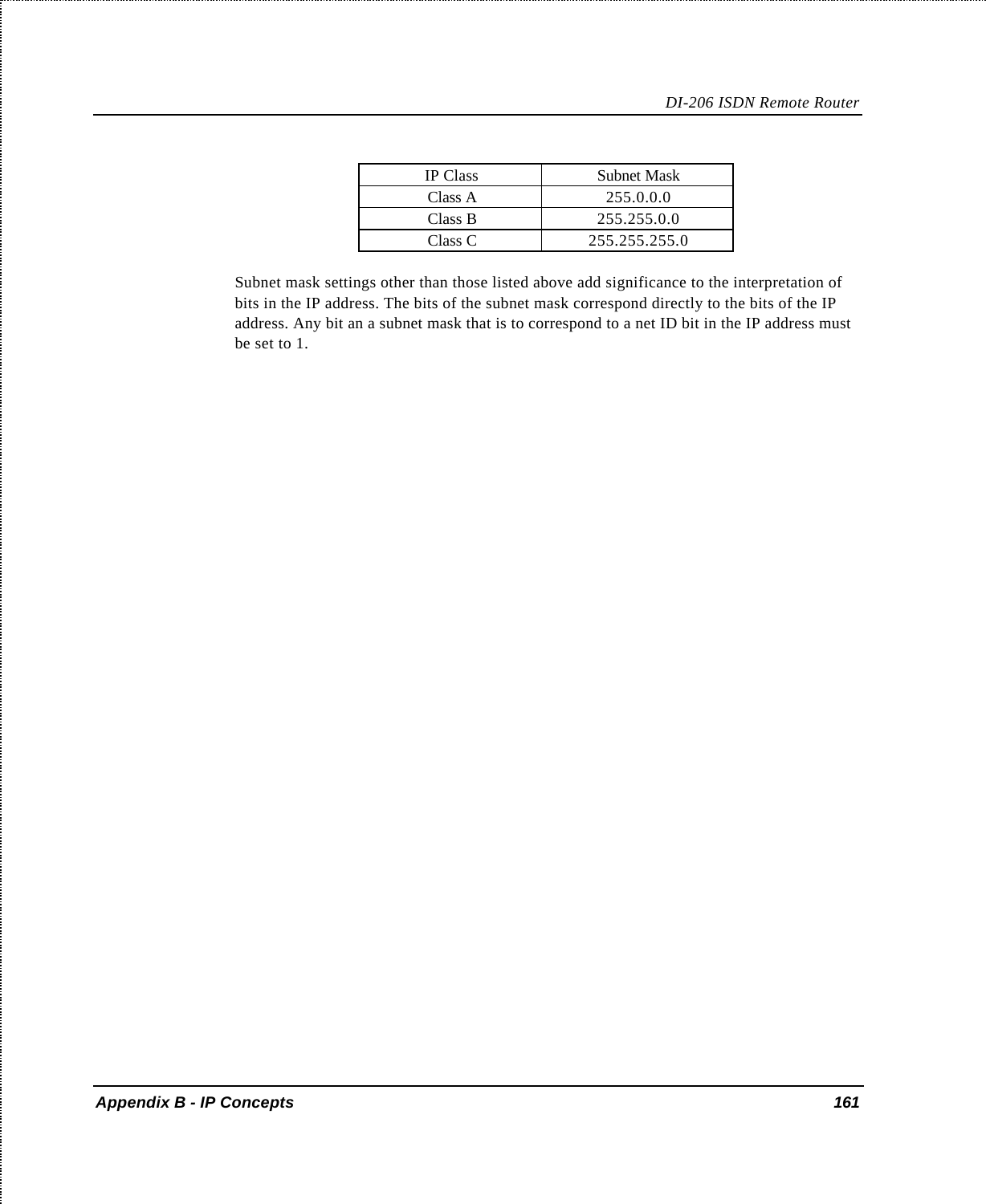## *Appendix C – IP Protocol and Port Numbers*

Common Internet service protocols and IP port numbers.

## *IP Protocol Numbers*

| Protocol #     | Protocol Name | Description                                                           |
|----------------|---------------|-----------------------------------------------------------------------|
|                | <b>ICMP</b>   | Internet Control Message [RFC792]                                     |
| $\mathfrak{D}$ | <b>IGMP</b>   | Internet Group Management [RFC1112]                                   |
| 6              | <b>TCP</b>    | Transmission Control [RFC793]                                         |
| 8              | EGP           | Exterior Gateway Protocol [RFC888,DLM1]                               |
| 9              | IGP           | any private interior gateway [IANA]<br>(used by Cisco for their IGRP) |
| 17             | <b>UDP</b>    | User Datagram [RFC768,JBP]                                            |
| 46             | <b>RSVP</b>   | Reservation Protocol [Bob Braden]                                     |
| 88             | <b>EIGRP</b>  | EIGRP [CISCO, GXS]                                                    |
| 115            | $1.2$ TP      | Layer Two Tunneling Protocol [Aboba]                                  |

## *IP Port Numbers*

| Service          | <b>TCP</b> | UD  | <b>Notes</b>                     |
|------------------|------------|-----|----------------------------------|
|                  |            | P   |                                  |
| <b>FTP</b>       | 21         |     | File Transfer                    |
| Telnet           | 23         |     |                                  |
| <b>SMTP</b>      | 25         |     | Simple Mail Transfer             |
| <b>DNS</b>       | 53         | 53  | Domain Name Server               |
| Finger           | 79         |     |                                  |
| <b>WWWHTTP</b>   | 80         |     | World Wide Web HTTP              |
| POP <sub>3</sub> | 110        |     | Post Office Protocol – Version 3 |
|                  | 137        | 137 | NetBios Name Service             |
|                  | 138        | 138 | NetBios Datagram Service         |
|                  | 139        | 139 | <b>NetBios Session Service</b>   |
| <b>SNMP</b>      |            | 161 |                                  |

*162 Appendix C – IP Protocol and Port*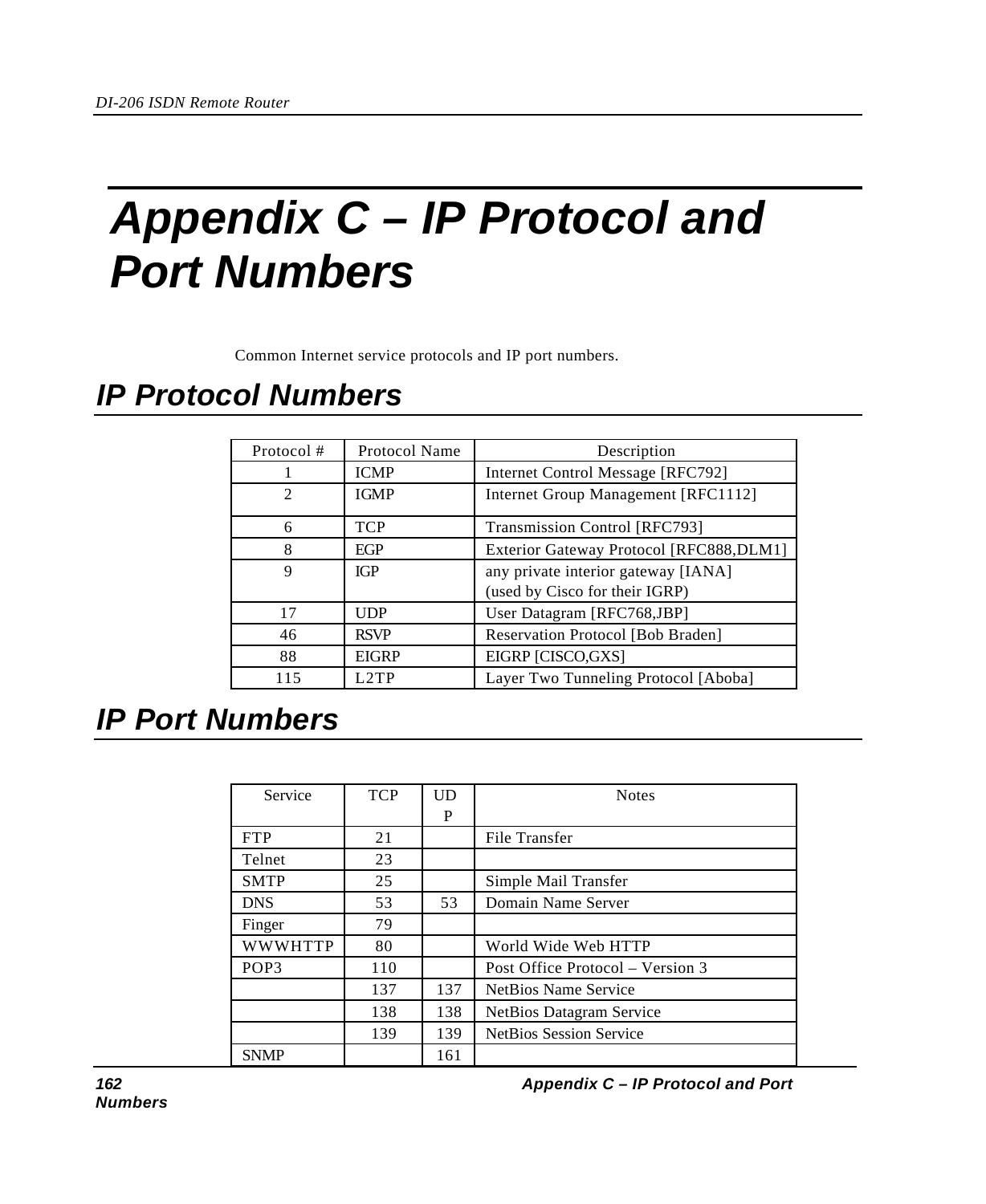| $-$<br>$-1$<br>$\sim$<br>n<br>$.$ was<br>n<br>riad<br>$\mathbf{v}$ | 1 V 4<br>$ -$ |  |
|--------------------------------------------------------------------|---------------|--|
|                                                                    |               |  |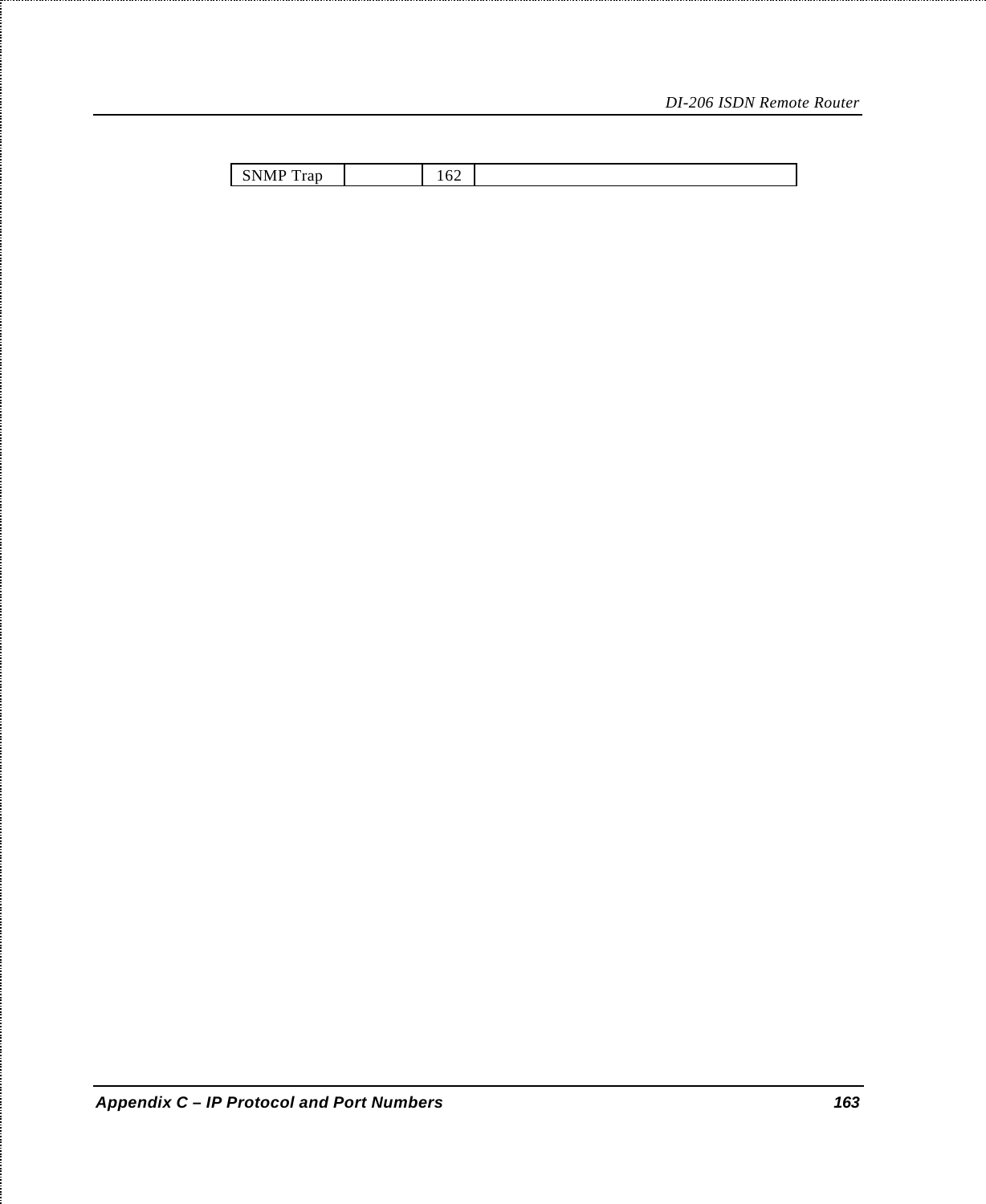## *Appendix D - Technical Specifications*

| <b>General</b>          |                                           |  |
|-------------------------|-------------------------------------------|--|
|                         |                                           |  |
| Ports                   |                                           |  |
| Number of Ports:        |                                           |  |
| 6 Ethernet ports        | $RJ-45$                                   |  |
| 2 Analog phone ports    | $RJ-11$                                   |  |
| 1 Console port          | <b>DB-9 RS-232 DCE</b>                    |  |
|                         |                                           |  |
| <b>LED</b> Readout      |                                           |  |
| Power                   |                                           |  |
| Test                    |                                           |  |
| <b>ISDN</b>             | Link, B1, B2                              |  |
| Ethernet                | Col, Link/Act - Uplink, 1,2,3,4,5,        |  |
| Phone                   | 1,2                                       |  |
|                         |                                           |  |
| LAN                     |                                           |  |
| Standard                | IEEE 802.3 10BASE-T Ethernet              |  |
| <b>LAN Protocol</b>     | <b>CSMA/CD</b>                            |  |
| Data Transfer Rates     | 10Mbps (half duplex)                      |  |
| <b>Network Cables</b>   |                                           |  |
| 10BASE-T:               |                                           |  |
| 2-pair UTP Cat.3, 4, 5  | EIA/TIA-568 100-ohm screened twisted-pair |  |
| (100m max. length)      |                                           |  |
|                         |                                           |  |
| <b>ISDN</b>             |                                           |  |
| Standard PPP/Multi-link |                                           |  |
| PPP                     |                                           |  |
| <b>ISDN</b> Protocols   |                                           |  |
| ISDN speeds             | ISDN BRI: up to 128,000bps                |  |
|                         |                                           |  |
| <b>ISDN</b> Interface   | Standard BRI S/T                          |  |

*164 Appendix D - Technical*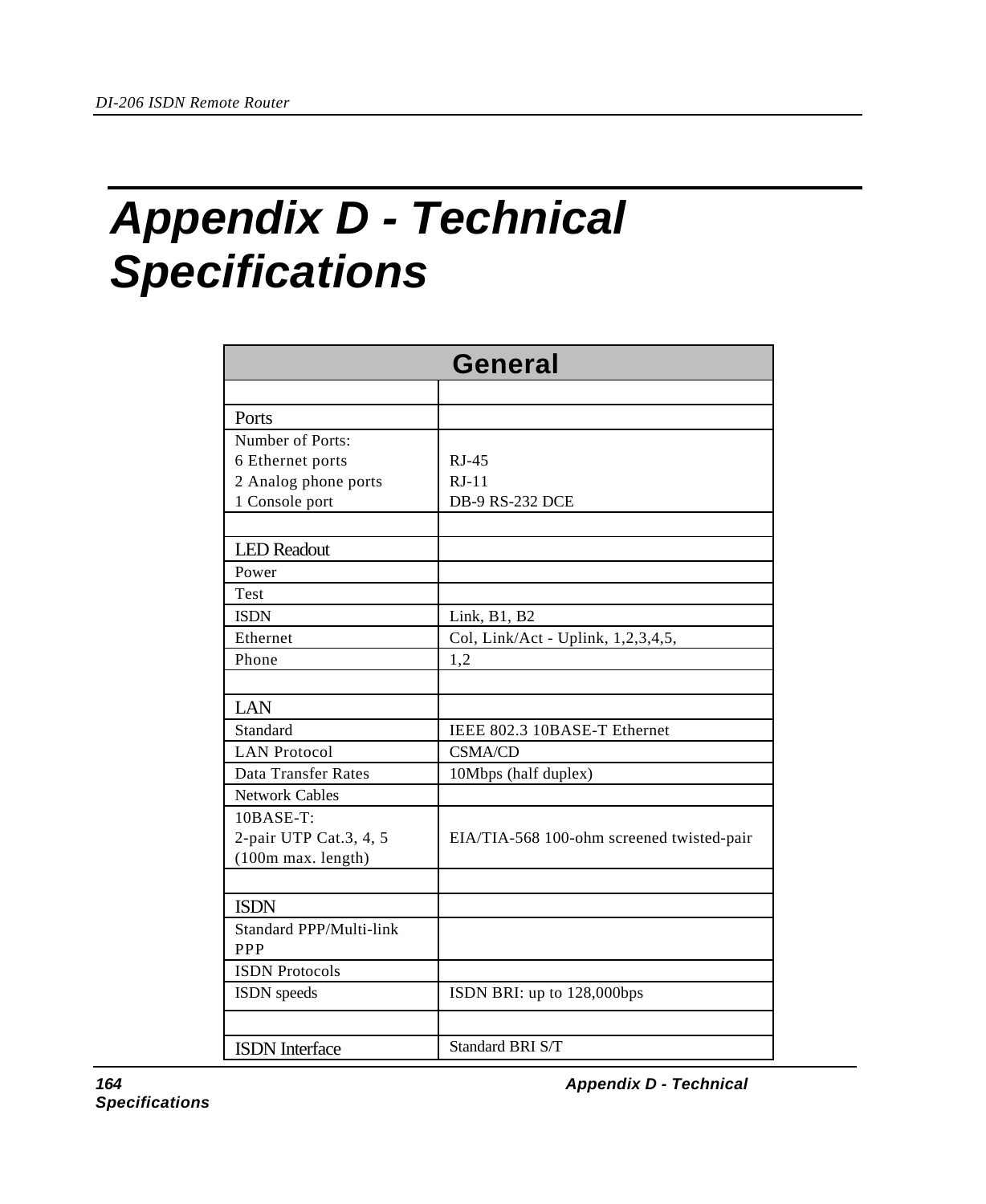| 1 ISDN BRI port:             | 64Kbps B channel x 2                       |  |
|------------------------------|--------------------------------------------|--|
|                              | 16Kbps D channel x 1                       |  |
| ISDN network Compatibility   |                                            |  |
| Europe and Asia: Supports    | DGT switches, and Siemens EWSD switches    |  |
| DSS1, EuroISDN and Taiwan    |                                            |  |
| Data Compression             | $Hi/fn^{TM} LZS$ (Stac)                    |  |
| Compression Ratio:           | 4 to 1                                     |  |
|                              |                                            |  |
| Routing                      |                                            |  |
| IP Packet Routing            | TCP/IP with RIP-1 and RIP-2, static routes |  |
| IPX Packet Routing (DI-      | Novell IPX with RIP, SAP, Spoofing         |  |
| 206M)                        |                                            |  |
|                              |                                            |  |
| <b>Bridging</b>              |                                            |  |
| Transparent MAC-layer        | 802.1d Spanning Tree (DI-206M)             |  |
| bridging (DI-206M)           |                                            |  |
|                              |                                            |  |
| <b>Other Protocols</b>       | UDP, TCP, NAT, DHCP, BAP/BACP, ICMP        |  |
|                              |                                            |  |
| Management                   |                                            |  |
| <b>SNMP</b>                  | MIB-II                                     |  |
|                              |                                            |  |
| Security                     | PAP, CHAP                                  |  |
|                              | Administrative password                    |  |
|                              | Firewall filtering                         |  |
|                              | <b>RADIUS</b>                              |  |
|                              |                                            |  |
|                              | <b>Physical &amp; Environmental</b>        |  |
|                              |                                            |  |
| DC Input:                    |                                            |  |
| External DC power adapter    | 18V 750mA unregulated or regulated         |  |
| Power Consumption            | 8.5W max.                                  |  |
| Ventilation                  | Fanless                                    |  |
| <b>Operating Temperature</b> | $0 - 50$ C (32 - 122 F)                    |  |
| Storage Temperature          | $-25 - 55$ C $(-13 - 131)$ F)              |  |
| Humidity                     | 5% - 95% non-condensing                    |  |
| Dimensions                   | 220mm x 166mm x 45mm                       |  |
|                              | $(8\;3/5" \times 6\;1/2" \times 1\;3/4")$  |  |
| Emissions (EMI)              | FCC Class B, VCCI Class B, CE Mark         |  |
| Safety                       | UL (UL1950), CSA (CSA950)                  |  |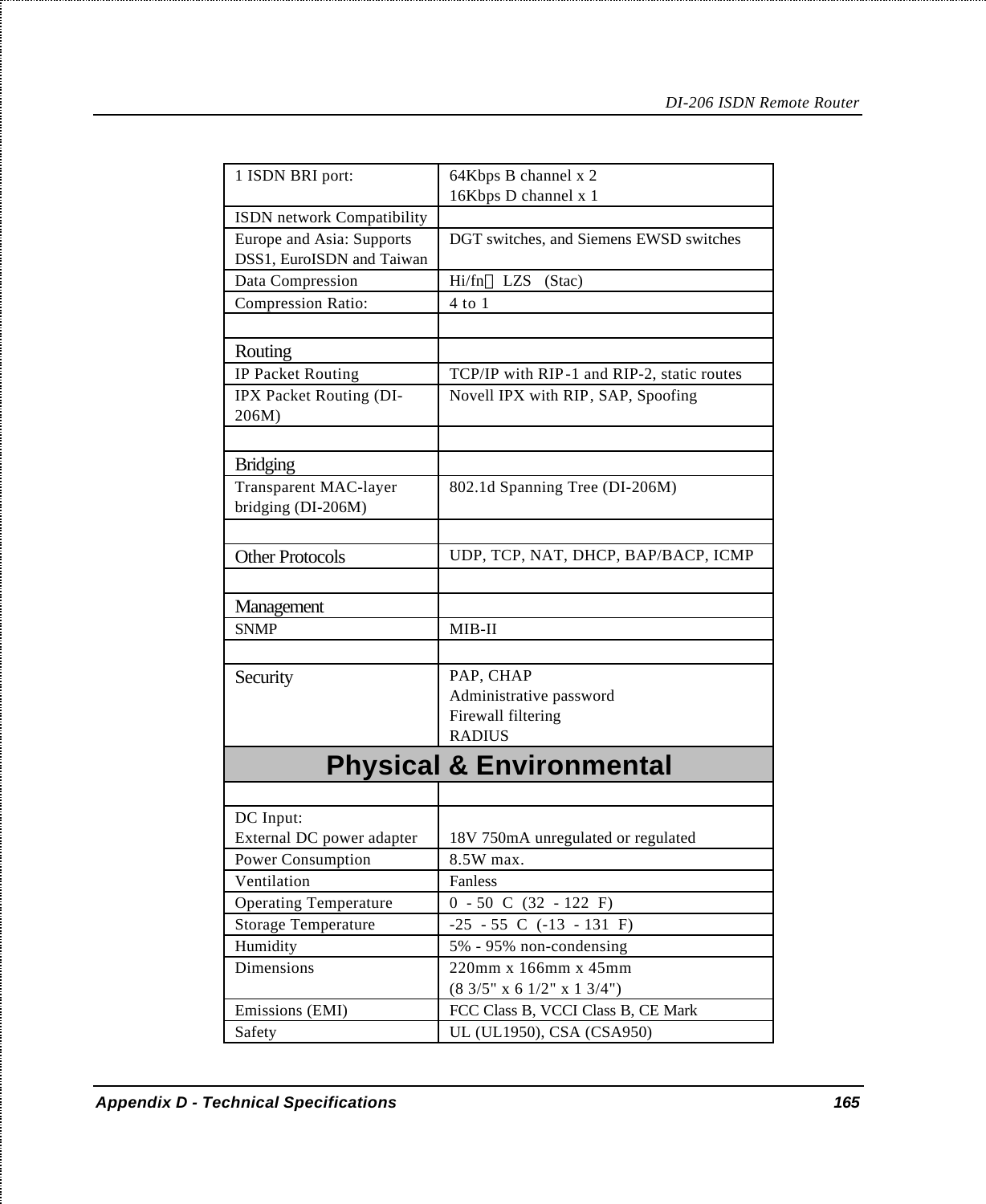## *Appendix E – Country ID Numbers*

Please refer to the list below for country ID numbers used to configure the ISDN interface of the router.

| 00 : International  | 30 : Thailand     |
|---------------------|-------------------|
| $01:$ Taiwan        | 31: Turkey        |
| 02 : Germany        | 32 : Greece       |
| $03:$ Sweden        | 33 : Argentina    |
| $04:$ France        | 34 : Austria      |
| 05 : Switzerland    | 35 : Bangladesh   |
| 06 : Holland        | 36 : Belgium      |
| 07 : Finland        | 37 : Brazil       |
| 08 : Denmark        | 38 : Bulgaria     |
| 09: U.K.            | 39 : Canada       |
| 10 : Australia      | 40 : Chile        |
| 11 : Norway         | 41: Colombia      |
| $12:$ Italy         | $42:$ Egypt       |
| 14 : China          | 43 : Hong Kong    |
| 15 : Singapore      | $44:$ India       |
| 16 : Malaysia       | 45 : Indonesia    |
| 17 : Spain          | $46:$ Iran        |
| 18 : Portugal       | $47:$ Iraq        |
| 19 : Israel         | 48 : Ireland      |
| 20 : Poland         | 49 : Mexico       |
| 21 : Czech Republic | $50:$ Peru        |
| 22 : Hungary        | 51 : Portugal     |
| 23 : Slovenia       | 52 : Romania      |
| 24 : Estonia        | 33 : Russia       |
| 25 : Slovakia       | 54 : Saudi Arabia |
| 26 : New Zealand    | 55 : South Africa |
| 27 : South Korea    | 57 : Ukraine      |
| 29 : Philippines    | 58 : Sri Lanka    |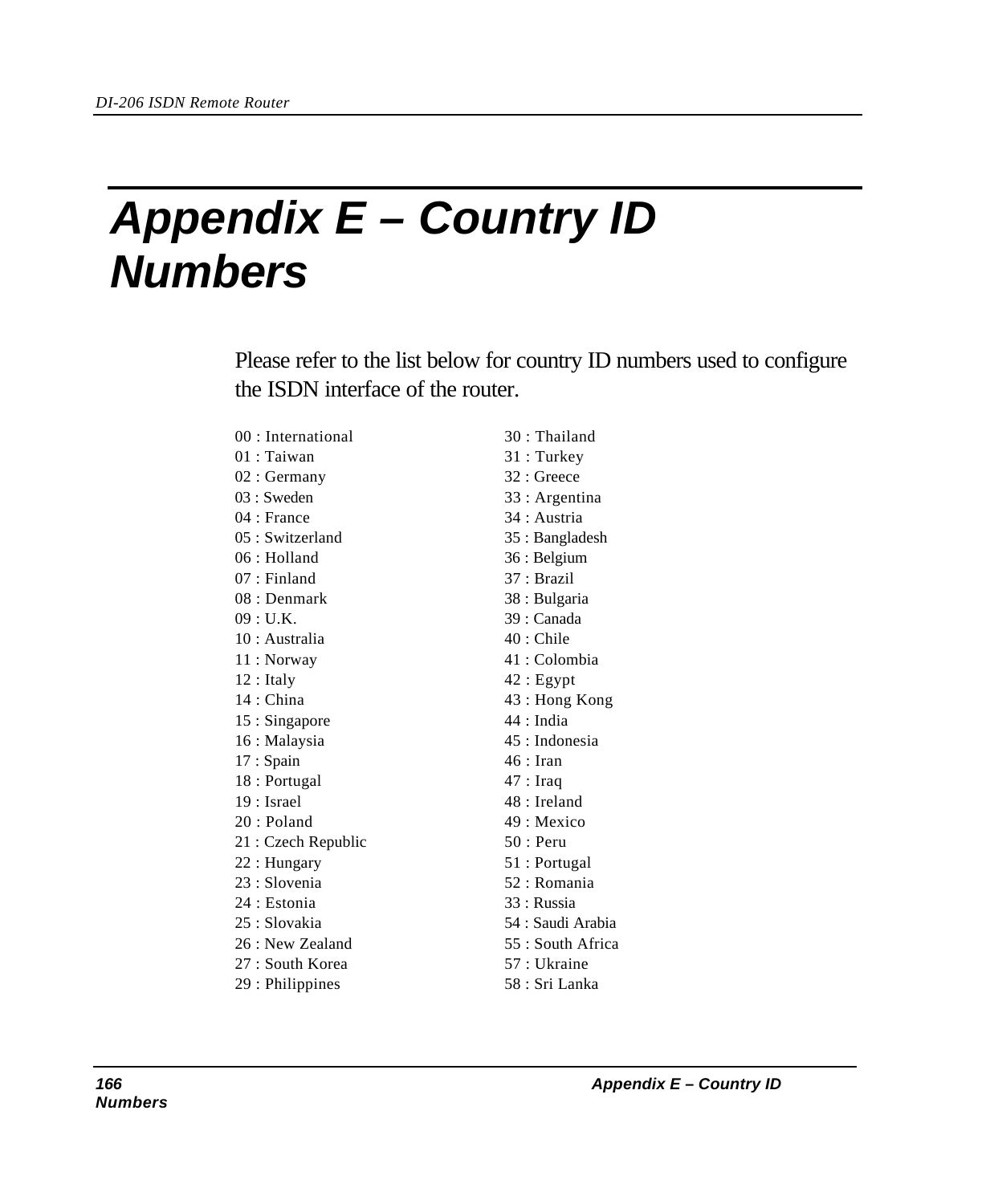## *Appendix F – Configuration File*

The router can be configured when performing a Software Update through a configuration file.

The configuration file can hold many settings for the router including IP Addresses for all ports, path to the boot server, and various port settings.

The configuration file is very useful if you wish to update your software and keep all or most of your settings the same.

The configuration file should be saved with the extension .SYS in the same directory as the runtime image file (software update file).

An example configuration file is shown below. Please note that:

- # : Comment. This line describes the actual configuration in the next line. You can also use this feature to mask items you don't need to be configured (rather than deleting them).
- Format: Keyword <Space> Parameter. For example the very last line:

ip-stat disable

ip-stat is the keyword as explained in the # (comment) line above as meaning IP routing statistics.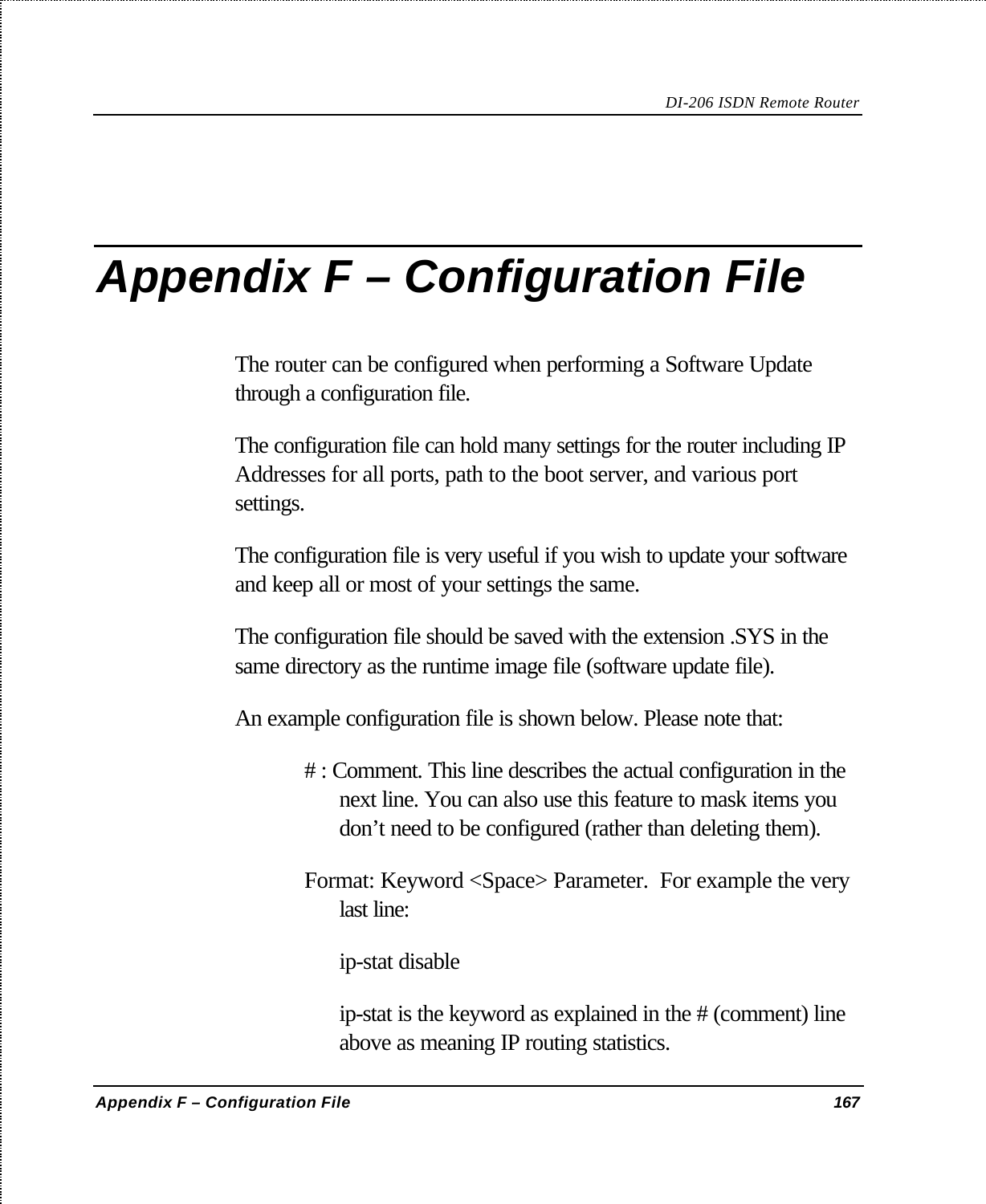disable is the parameter you set.

## *Configuration File Example*

```
# The system configuration file for D-Link DI-206 Router
# DI-206 runtime image file name (software update path and
file name)
di206-image d:\project\di206\runtime\image\206run\206run.hdr
# sysname (string name)
sysname DI-206 Router
# syscontact (string name)
syscontact Engineering Administrater, Admin
# syslocation (string name)
syslocation Myson Building 6th floor
# systimeout setting in minutes (0 means no timeout)
systimeout 10
# telnet stat (enable/disable)
telnet enable
# ip routing stack (enable/disable)
ip-routing enable
# interface decription (string name)
lan-port-1 System Lan Interface
# port stat (enable/disable)
port-stat enable
# ip address
ip-address 202.39.74.119
# subnet mask
ip-netmask 255.255.255.0
# routing protocol type (0:RIPv1, 1:RIPv2, 2:RIPv1&2)
routing-type 2
# routing operating mode (0:None, 1:Listen, 2:Talk, 3:Both)
operating-mode 0
# ip routing stat (enable/disable)
ip-stat enable
```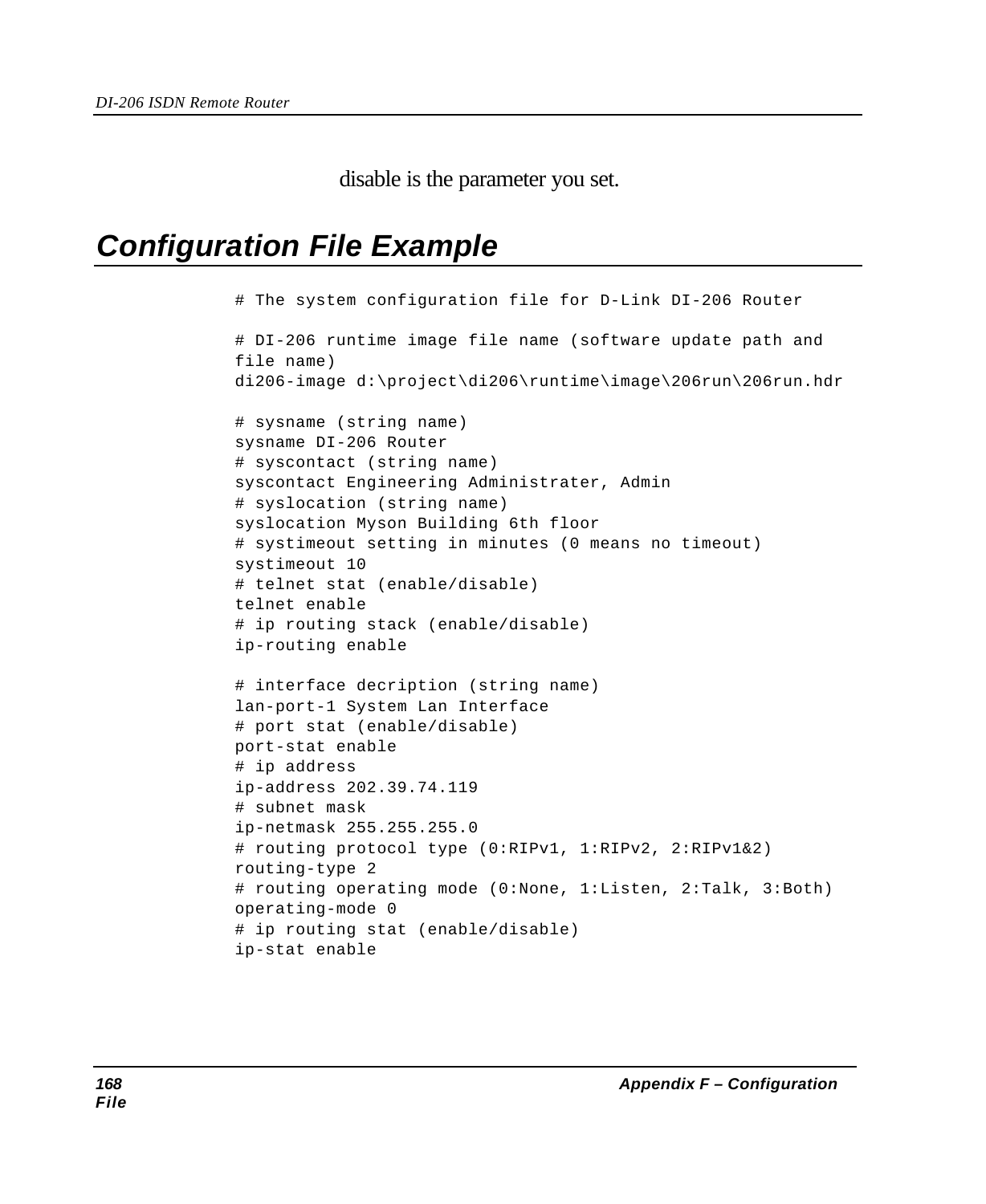# *Index*

#### *A*

| Admin[istration] Configuration 109 |  |
|------------------------------------|--|
|                                    |  |
|                                    |  |
|                                    |  |
|                                    |  |
|                                    |  |
|                                    |  |

#### *B*

| <b>Bandwidth Allocation Control Protocol</b> |  |
|----------------------------------------------|--|
|                                              |  |
| Bandwidth Allocation Protocol3               |  |
| Bandwidth on Demand 46                       |  |
| Bandwidth On DemandSee BOD                   |  |
| <b>BAPSee Bandwidth Allocation</b>           |  |
| Protocol                                     |  |
|                                              |  |
|                                              |  |
| Boot File Name  147                          |  |
|                                              |  |
| Boot Server IP Address 147                   |  |
| <i>BootP&amp;TFTP</i> 147                    |  |
|                                              |  |
|                                              |  |

#### *C*

| Challenge Handshake Authentication |  |
|------------------------------------|--|
| Protocol See CHAP                  |  |
|                                    |  |

| Configuration File 166          |  |
|---------------------------------|--|
| Configuration File Example  167 |  |
|                                 |  |
|                                 |  |
|                                 |  |
|                                 |  |
| Console Program 15, 26          |  |
|                                 |  |

#### *D*

| default next hop router 49       |  |
|----------------------------------|--|
|                                  |  |
|                                  |  |
| Diagnostic port  14, 15          |  |
|                                  |  |
|                                  |  |
|                                  |  |
| dial-in network connection 48    |  |
| Dial-In User Connections47       |  |
| Dial-in User Profile 104         |  |
| Dial-In User Profile 47, 51      |  |
|                                  |  |
| dial-out connections46           |  |
| Dial-Out Network Connections  49 |  |
|                                  |  |
|                                  |  |
| DNS Cache State 102              |  |
|                                  |  |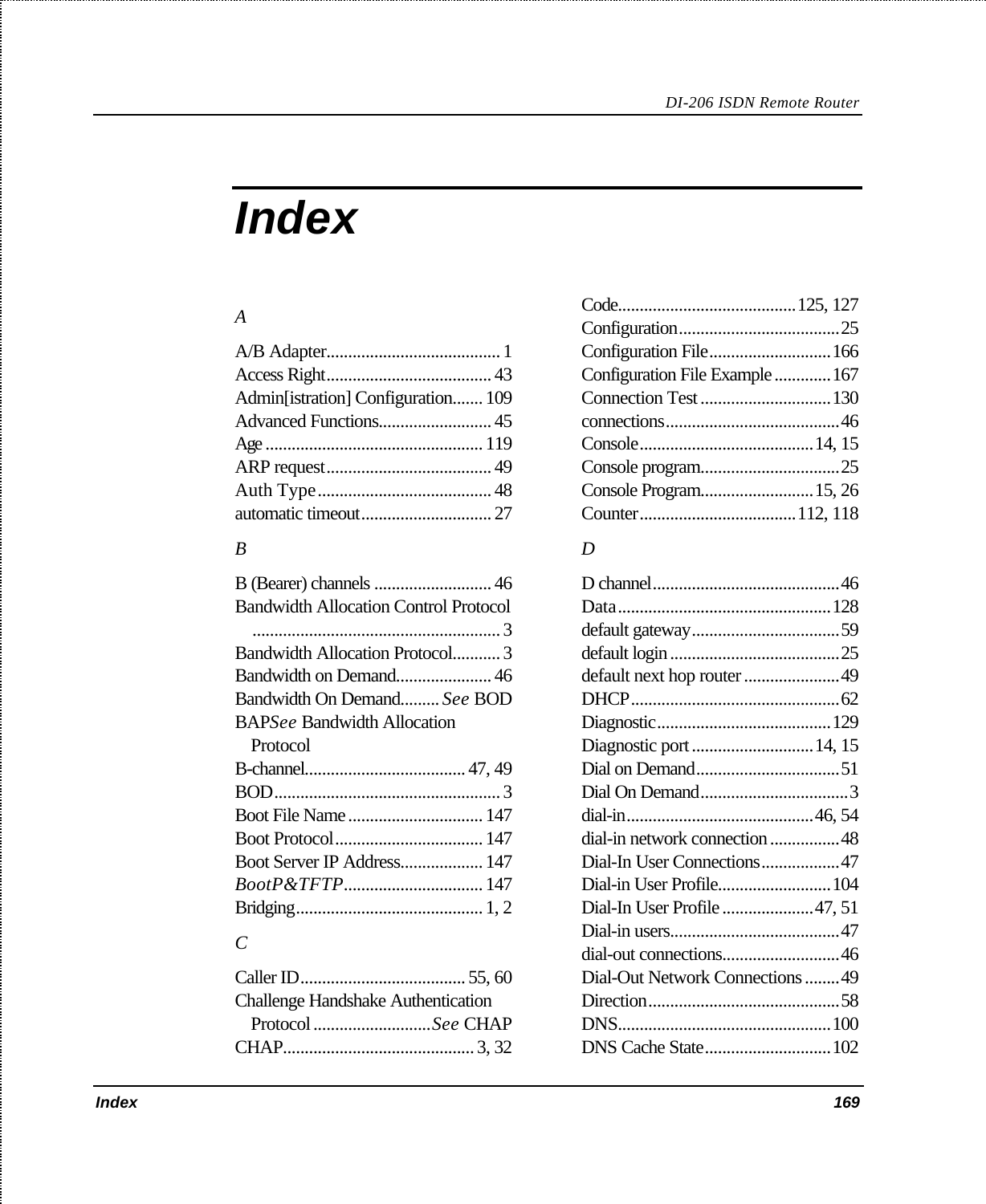| DNS Domain Name 102                  |  |
|--------------------------------------|--|
|                                      |  |
|                                      |  |
| Dynamic Host Configuration Protocol4 |  |
|                                      |  |
|                                      |  |
|                                      |  |

#### *E*

| Execute Bootload 148, 149 |  |
|---------------------------|--|

#### *F*

| Filter State of Interface 70, 71 |  |
|----------------------------------|--|
|                                  |  |
|                                  |  |
|                                  |  |
| Forward DNS queries to  101, 102 |  |
|                                  |  |
|                                  |  |
|                                  |  |

#### *G*

#### *H*

#### *I*

| Initial Configuration20, 26   |
|-------------------------------|
|                               |
|                               |
| Interface Configuration28, 47 |
|                               |
| IP Address36, 44, 81, 145     |
|                               |
|                               |
|                               |
|                               |
|                               |
| IP Network Classes  159       |
|                               |
| IP Port Numbers 162           |
|                               |
| IP Protocol Numbers 162       |
|                               |
| IP Stack Configuration34      |
|                               |
| IP Static Route Table40       |
|                               |
|                               |
|                               |
| ISDN Counter Table 115        |
|                               |
|                               |
|                               |
|                               |
|                               |
| K                             |
|                               |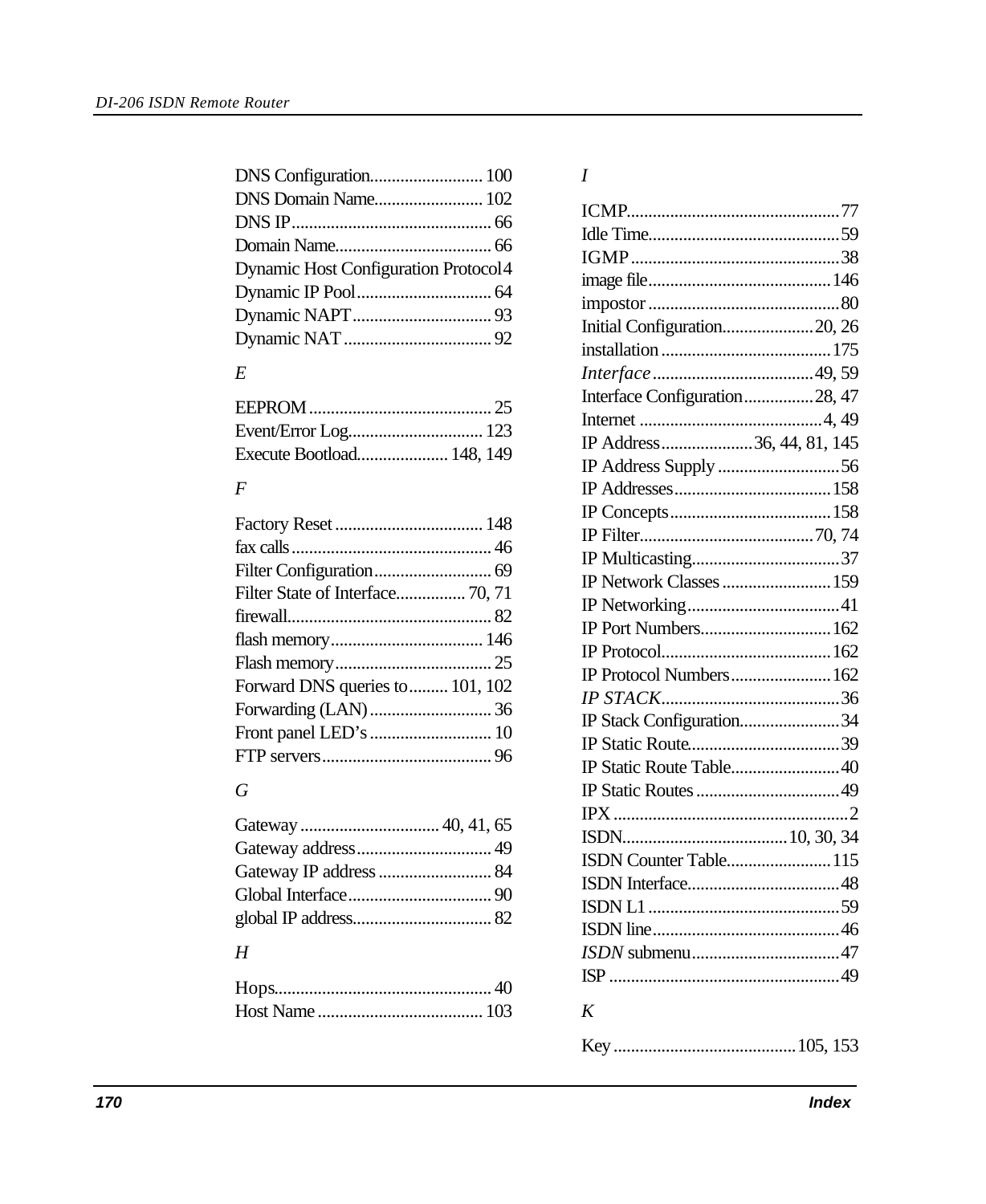| LAN  3, 5, 7, 9, 29, 34, 42, 79, 156 |  |
|--------------------------------------|--|
| LAN Counter Table  113               |  |
|                                      |  |
|                                      |  |
|                                      |  |
|                                      |  |
| Local Area NetworkSee LAN            |  |
|                                      |  |
|                                      |  |
| Log and Trace 117, 121               |  |
| Lookup Host Table 102                |  |

#### *M*

| Menus                         |  |
|-------------------------------|--|
|                               |  |
|                               |  |
| Microsoft NetMeeting 91       |  |
|                               |  |
|                               |  |
|                               |  |
|                               |  |
| Multiple Home Configuration77 |  |
|                               |  |

#### *N*

| LAN  3, 5, 7, 9, 29, 34, 42, 79, 156<br>0<br>Local Area NetworkSee LAN<br>$\boldsymbol{P}$<br>Log and Trace 117, 121<br>Lookup Host Table 102<br>Password Authentication ProtocolSee<br>PAP<br>M<br>Plain Old Telephone Service.See POTS<br>Point-to-Point Protocol/Multilink<br>ProtocolSee PPP/MP<br>Menus<br>PROM System Configuration 143<br>Multiple Home Configuration 77<br>PROM System Menu  143<br>$\boldsymbol{N}$<br>$\boldsymbol{R}$<br>Radius Configuration 104<br>Index | L | NAT IP Pool  89, 92, 93, 94, 95 |
|---------------------------------------------------------------------------------------------------------------------------------------------------------------------------------------------------------------------------------------------------------------------------------------------------------------------------------------------------------------------------------------------------------------------------------------------------------------------------------------|---|---------------------------------|
|                                                                                                                                                                                                                                                                                                                                                                                                                                                                                       |   |                                 |
|                                                                                                                                                                                                                                                                                                                                                                                                                                                                                       |   | Network Configuration33         |
|                                                                                                                                                                                                                                                                                                                                                                                                                                                                                       |   | network management  175         |
|                                                                                                                                                                                                                                                                                                                                                                                                                                                                                       |   |                                 |
|                                                                                                                                                                                                                                                                                                                                                                                                                                                                                       |   |                                 |
|                                                                                                                                                                                                                                                                                                                                                                                                                                                                                       |   |                                 |
|                                                                                                                                                                                                                                                                                                                                                                                                                                                                                       |   |                                 |
|                                                                                                                                                                                                                                                                                                                                                                                                                                                                                       |   |                                 |
|                                                                                                                                                                                                                                                                                                                                                                                                                                                                                       |   |                                 |
|                                                                                                                                                                                                                                                                                                                                                                                                                                                                                       |   |                                 |
|                                                                                                                                                                                                                                                                                                                                                                                                                                                                                       |   |                                 |
|                                                                                                                                                                                                                                                                                                                                                                                                                                                                                       |   |                                 |
|                                                                                                                                                                                                                                                                                                                                                                                                                                                                                       |   |                                 |
|                                                                                                                                                                                                                                                                                                                                                                                                                                                                                       |   |                                 |
|                                                                                                                                                                                                                                                                                                                                                                                                                                                                                       |   |                                 |
|                                                                                                                                                                                                                                                                                                                                                                                                                                                                                       |   |                                 |
|                                                                                                                                                                                                                                                                                                                                                                                                                                                                                       |   |                                 |
|                                                                                                                                                                                                                                                                                                                                                                                                                                                                                       |   |                                 |
|                                                                                                                                                                                                                                                                                                                                                                                                                                                                                       |   |                                 |
|                                                                                                                                                                                                                                                                                                                                                                                                                                                                                       |   |                                 |
|                                                                                                                                                                                                                                                                                                                                                                                                                                                                                       |   |                                 |
|                                                                                                                                                                                                                                                                                                                                                                                                                                                                                       |   |                                 |
|                                                                                                                                                                                                                                                                                                                                                                                                                                                                                       |   |                                 |
|                                                                                                                                                                                                                                                                                                                                                                                                                                                                                       |   |                                 |
|                                                                                                                                                                                                                                                                                                                                                                                                                                                                                       |   |                                 |
|                                                                                                                                                                                                                                                                                                                                                                                                                                                                                       |   |                                 |
|                                                                                                                                                                                                                                                                                                                                                                                                                                                                                       |   |                                 |
|                                                                                                                                                                                                                                                                                                                                                                                                                                                                                       |   |                                 |
|                                                                                                                                                                                                                                                                                                                                                                                                                                                                                       |   |                                 |
|                                                                                                                                                                                                                                                                                                                                                                                                                                                                                       |   |                                 |
|                                                                                                                                                                                                                                                                                                                                                                                                                                                                                       |   |                                 |
|                                                                                                                                                                                                                                                                                                                                                                                                                                                                                       |   |                                 |
|                                                                                                                                                                                                                                                                                                                                                                                                                                                                                       |   |                                 |
|                                                                                                                                                                                                                                                                                                                                                                                                                                                                                       |   |                                 |
|                                                                                                                                                                                                                                                                                                                                                                                                                                                                                       |   |                                 |
|                                                                                                                                                                                                                                                                                                                                                                                                                                                                                       |   |                                 |
|                                                                                                                                                                                                                                                                                                                                                                                                                                                                                       |   |                                 |
|                                                                                                                                                                                                                                                                                                                                                                                                                                                                                       |   |                                 |
|                                                                                                                                                                                                                                                                                                                                                                                                                                                                                       |   | 171                             |

#### *R*

| Radius Configuration 104 |  |
|--------------------------|--|
| Radius server 54, 104    |  |
|                          |  |
|                          |  |
|                          |  |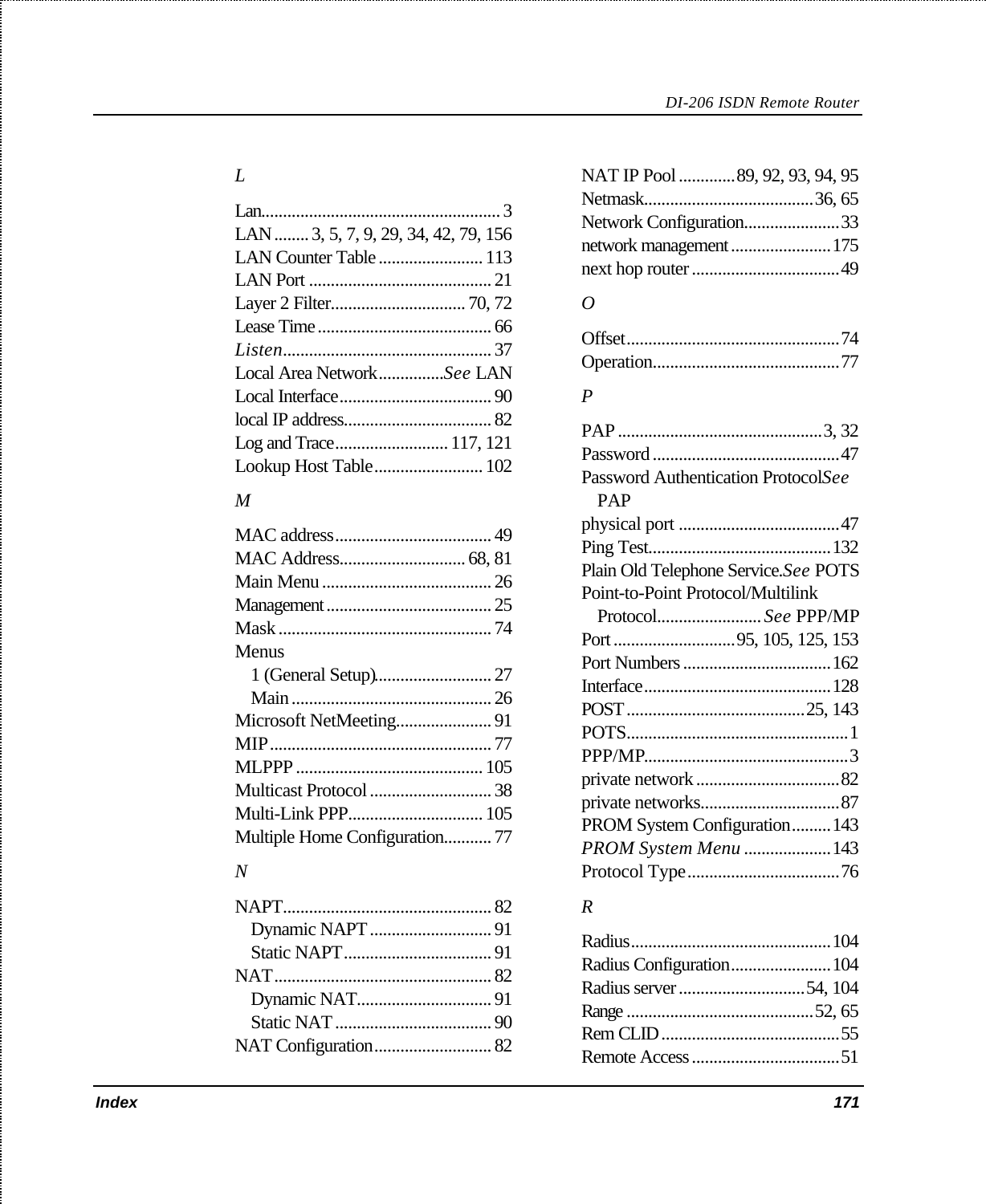| Remote Access Configuration46        |
|--------------------------------------|
|                                      |
| Remote Dial-in Users 1, 5            |
| Remote Network Connections 48        |
| Remote Network Profile  48, 49       |
| Remote Network Profiles47            |
|                                      |
|                                      |
| Remote Operation Overview 47         |
|                                      |
|                                      |
| Router Configuration Utility 21, 136 |
|                                      |
|                                      |
|                                      |
| RS-232 3, 14, 19, 150, 155           |
|                                      |

#### *S*

| Send BootP request 145             |  |
|------------------------------------|--|
| Set Peer IP as Default Gateway  59 |  |
| Simple Network Management Protocol |  |
|                                    |  |
| Single User Account  1, 5          |  |
|                                    |  |
|                                    |  |
| SNMP Agent Configuration 42        |  |
| SNMP Authenticated Trap 45         |  |
|                                    |  |
| SNMP Community String 43, 45       |  |
| SNMP Trap Manager  44              |  |
| Software Update 136, 146           |  |
| Software Update Control 147, 148   |  |
|                                    |  |
|                                    |  |
|                                    |  |
|                                    |  |

| SUASee Single User Account |  |
|----------------------------|--|
|                            |  |
|                            |  |
| System Description27       |  |
|                            |  |
| System ISDN Test  135      |  |
| System LAN Test  134, 140  |  |
|                            |  |
| System MAC Address28       |  |
| System Maintenance  109    |  |
|                            |  |
|                            |  |
| System Reset  146, 148     |  |
| System Restart  137, 138   |  |
|                            |  |
| System Up Time 27          |  |
|                            |  |

#### *T*

| TCP/IP Parameters Configuration145 |  |
|------------------------------------|--|
|                                    |  |
|                                    |  |
|                                    |  |
| Telnet3, 8, 14, 26, 41, 150, 151   |  |
| Using Telnet via ISDN 151          |  |
| Using Telnet via LAN 150           |  |
|                                    |  |
|                                    |  |
|                                    |  |
| TFTP server  136, 146              |  |
|                                    |  |
|                                    |  |
|                                    |  |
|                                    |  |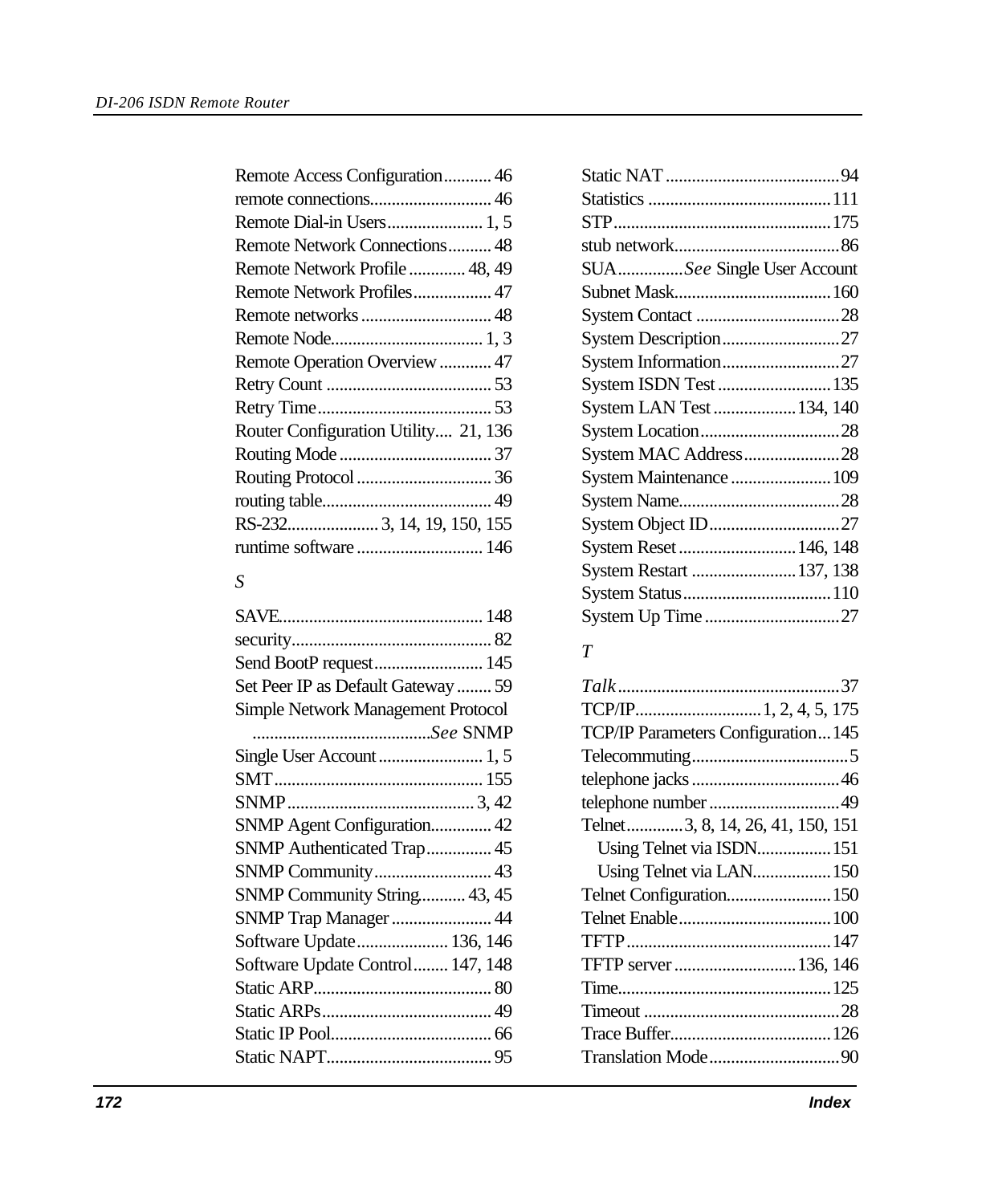Transparent Bridging.........*See* Bridging

*U*

| <b>Update Software from Configuration</b> |  |
|-------------------------------------------|--|
|                                           |  |
|                                           |  |
|                                           |  |
|                                           |  |

*V*

| W |  |
|---|--|
|   |  |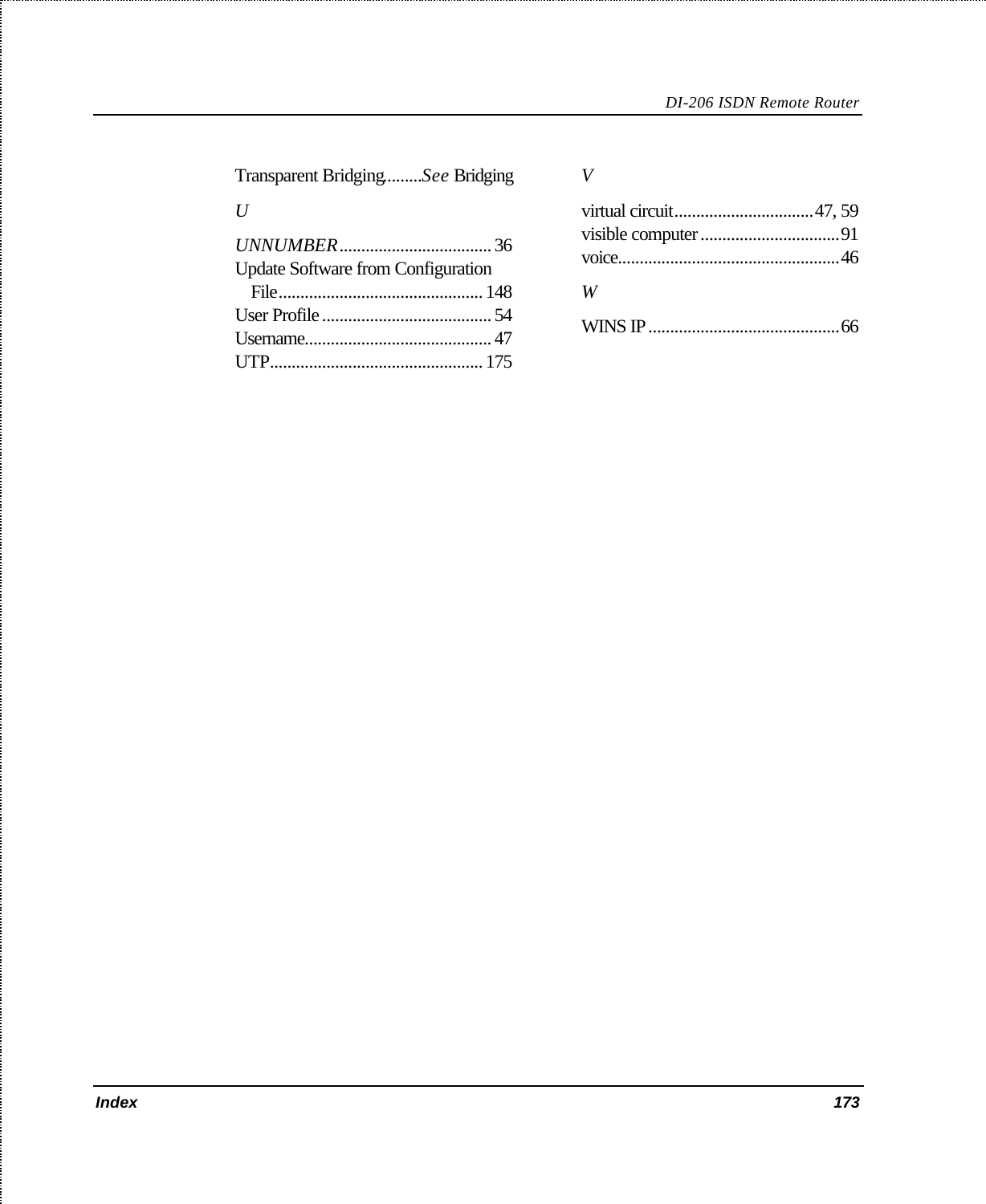## D-Link Offices

| <b>AUSTRALIA</b> | <b>D-LINK AUSTRALASIA</b><br>Unit 16, 390 Eastern Valley Way, Roseville, NSW 2069, Australia<br>TEL: 61-2-9417-7100 FAX: 61-2-9417-1077<br>TOLL FREE: 1800-177-100 (Australia), 0800-900900 (New Zealand)                                                                                                                                                    |
|------------------|--------------------------------------------------------------------------------------------------------------------------------------------------------------------------------------------------------------------------------------------------------------------------------------------------------------------------------------------------------------|
|                  | URL: www.dlink.com.au E-MAIL: support@dlink.com.au, info@dlink.com.au                                                                                                                                                                                                                                                                                        |
| CANADA           | <b>D-LINK CANADA</b><br>2180 Winston Park Drive, Oakville, Ontario L6H 5W1 Canada<br>TEL: 1-905-829-5033 FAX: 1-905-829-5223 BBS: 1-965-279-8732<br>FREE CALL: 1-800-354-6522<br>URL: www.dlink.ca<br>FTP: ftp.dlinknet.com E-MAIL: techsup@dlink.ca                                                                                                         |
| <b>CHILE</b>     | <b>D-LINK SOUTH AMERICA</b><br>Isidora Goyenechea #2934 of.702, Las Condes, Santiago, Chile<br>TEL: 56-2-232-3185 FAX: 56-2-2320923 URL: www.dlink.cl<br>E-MAIL: ccasassu@dlink.cl, tsilva@dlink.cl                                                                                                                                                          |
| <b>DENMARK</b>   | <b>D-LINK DENMARK</b><br>Naverland 2, DK-2600 Glostrup, Copenhagen, Denmark<br>TEL:45-43-969040 FAX:45-43-424347 URL: www.dlink.dk<br>E-MAIL: info@dlink.dk                                                                                                                                                                                                  |
| <b>EGYPT</b>     | <b>D-LINK MIDDLE EAST</b><br>7 Assem Ebn Sabet Street, Heliopolis Cairo, Egypt<br>TEL: 202-2456176 FAX: 202-2456192 URL: www.dlink-me.com<br>E-MAIL: support@dlink-me.com, fateen@dlink-me.com                                                                                                                                                               |
| <b>FRANCE</b>    | <b>D-LINK FRANCE</b><br>Le Florilege #2, Allee de la Fresnerie<br>78330 Fontenay Le Fleury France<br>TEL: 33-1-30238688 FAX: 33-1-3023-8689<br>URL: www.dlink-france.fr E-MAIL: info@dlink-france.fr                                                                                                                                                         |
| <b>GERMANY</b>   | <b>D-LINK GERMANY</b><br>Bachstrae 22, D-65830 Kriftel Germany<br>TEL: 49-(0)6192-97110 FAX: 49-(0)6192-9711-11<br>URL: www.dlink.de BBS: 49-(0)6192-971199 (Analog) 49-(0)6192-971198 (ISDN)<br>INFO LINE: 00800-7250-0000 (toll free) HELP LINE: 00800-7250-4000 (toll free)<br>REPAIR LINE: 00800-7250-8000 E-MAIL: mbischoff@dlink.de, mboerner@dlink.de |
| <b>INDIA</b>     | <b>D-LINK INDIA</b><br>Plot No.5, Kurla-Bandra Complex Road,<br>Off Cst Road, Santacruz (E), Bombay - 400 098 India<br>TEL: 91-22-652-6696 FAX: 91-22-652-8914 URL: www.dlink-india.com<br>E-MAIL: service@dlink.india.com                                                                                                                                   |
| <b>ITALY</b>     | <b>D-LINK ITALY</b><br>Via Nino Bonnet No. 6/b, 20154 Milano, Italy<br>TEL: 39-02-2900-0676 FAX: 39-02-2900-1723 E-MAIL: info@dlink.it URL: www.dlink.it                                                                                                                                                                                                     |
| <b>JAPAN</b>     | <b>D-LINK JAPAN</b><br>10F, 8-8-15 Nishi-Gotanda, Shinagawa-ku, Tokyo 141 Japan                                                                                                                                                                                                                                                                              |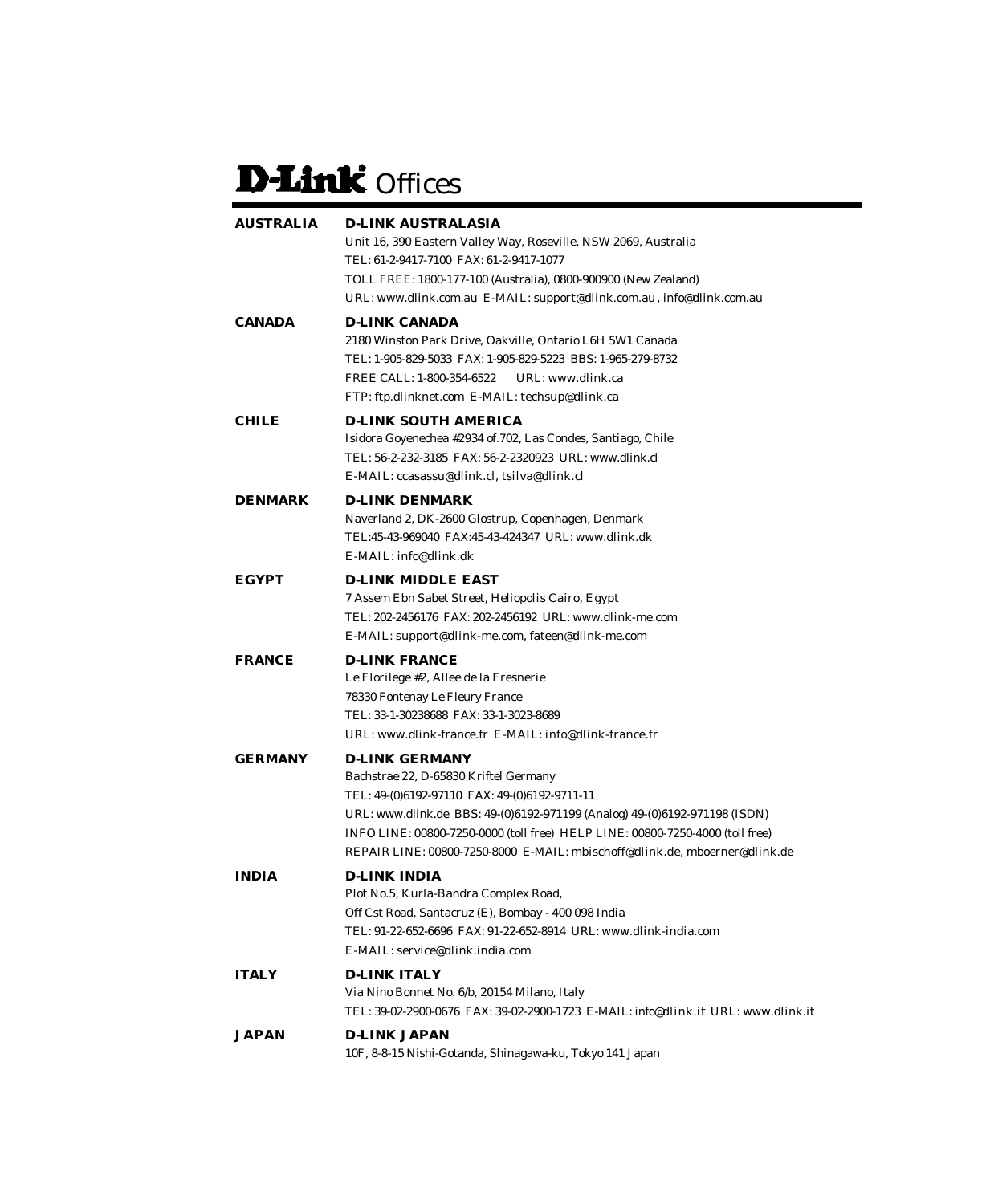|                  | TEL: 81-3-5434-9678 FAX: 81-3-5434-9868 URL: www.d-link.co.jp<br>E-MAIL: kida@d-link.co.jp                                                                                                                                                                                                             |
|------------------|--------------------------------------------------------------------------------------------------------------------------------------------------------------------------------------------------------------------------------------------------------------------------------------------------------|
| RUSSIA           | <b>D-LINK RUSSIA</b><br>Michurinski Prospekt 49, 117607 Moscow, Russia<br>TEL: 7-095-737-3389, 7-095-737-3492 FAX: 7-095-737-3390 E-MAIL: yl@dlink.ru                                                                                                                                                  |
| <b>SINGAPORE</b> | <b>D-LINK INTERNATIONAL</b><br>1 International Business Park, #03-12 The Synergy, Singapore 609917<br>TEL: 65-774-6233 FAX: 65-774-6322<br>URL: www.dlink-intl.com E-MAIL: info@dlink.com.sg                                                                                                           |
| <b>S. AFRICA</b> | <b>D-LINK SOUTH AFRICA</b><br>Unit 2. Parkside 86 Oak Avenue<br>Highveld Technopark Centurion, Gauteng, Republic of South Africa<br>TEL: 27(0)126652165 FAX: 27(0)126652186 CELL NO: 0826010806 (Bertus Moller)<br>CELL NO: 0826060013 (Attie Pienaar) E-MAIL: bertus@d-link.co.za, attie@d-link.co.za |
| SWEDEN           | <b>D-LINK SWEDEN</b><br>P.O. Box 15036, S-167 15 Bromma Sweden<br>TEL: 46-(0)8564-61900 FAX: 46-(0)8564-61901 E-MAIL: info@dlink.se<br>URL: www.dlink.se                                                                                                                                               |
| TAIWAN           | <b>D-LINK TAIWAN</b><br>2F, No. 119 Pao-Chung Road, Hsin-Tien, Taipei, Taiwan, R.O.C.<br>TEL: 886-2-2910-2626 FAX: 886-2-2910-1515 URL: www.dlinktw.com.tw<br>E-MAIL: dssqa@tsc.dlinktw.com.tw                                                                                                         |
| U.K.             | <b>D-LINK EUROPE</b><br>D-Link House, 6 Garland Road, Stanmore, London HA7 1DP U.K.<br>TEL: 44-20-8235-5555 FAX: 44-20-8235-5500 BBS: 44-20-8235-5511<br>URL: www.dlink.co.uk E-MAIL: info@dlink.co.uk                                                                                                 |
| <b>U.S.A</b>     | D-LINK U.S.A.<br>53 Discovery Drive, Irvine, CA 92618 USA<br>TEL: 1-949-788-0805 FAX: 1-949-753-7033 INFO LINE: 1-800-326-1688<br>BBS: 1-949-455-1779, 1-949-455-9616<br>URL: www.dlink.com E-MAIL: tech@dlink.com, support@dlink.com                                                                  |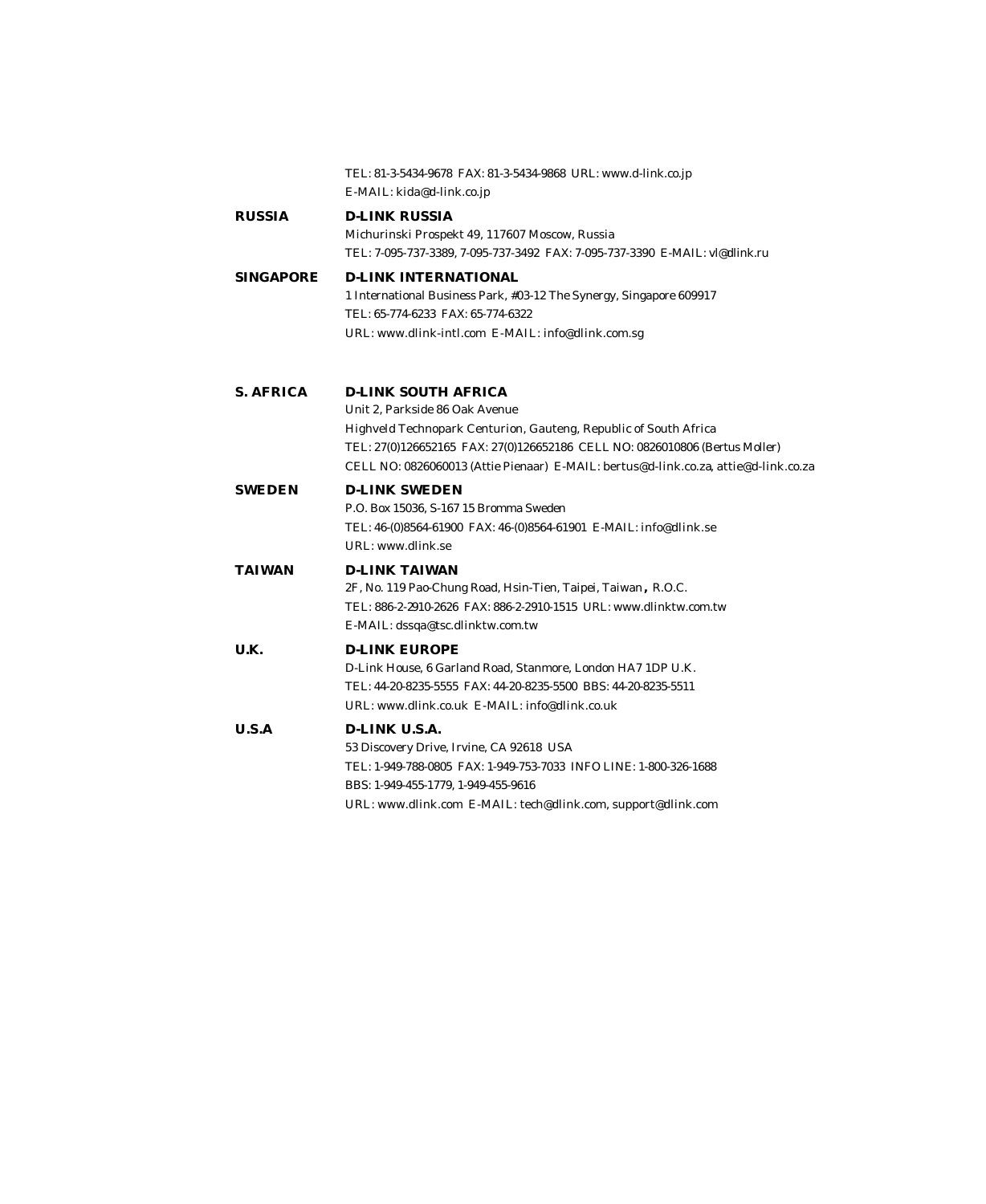### **Registration Card**

*Print, type or use block letters.*

| Your name: Mr./Ms            |       |
|------------------------------|-------|
| Organization:                | Dept. |
| Your title at organization:  |       |
| Telephone:                   | Fax:  |
| Organization's full address: |       |

 $\_$  ,  $\_$  ,  $\_$  ,  $\_$  ,  $\_$  ,  $\_$  ,  $\_$  ,  $\_$  ,  $\_$  ,  $\_$  ,  $\_$  ,  $\_$  ,  $\_$  ,  $\_$  ,  $\_$  ,  $\_$  ,  $\_$  ,  $\_$  ,  $\_$  ,  $\_$  ,  $\_$  ,  $\_$  ,  $\_$  ,  $\_$  ,  $\_$  ,  $\_$  ,  $\_$  ,  $\_$  ,  $\_$  ,  $\_$  ,  $\_$  ,  $\_$  ,  $\_$  ,  $\_$  ,  $\_$  ,  $\_$  ,  $\_$  ,

 $\text{Country:}$ 

| Date of purchase (Month/Day/Year): |                              |                                                               |                                               |  |
|------------------------------------|------------------------------|---------------------------------------------------------------|-----------------------------------------------|--|
| <b>Product Model</b>               | <b>Product Serial</b><br>No. | * Product installed in type of<br>computer (e.g., Compaq 486) | * Product installed in<br>computer serial No. |  |
|                                    |                              |                                                               |                                               |  |
|                                    |                              |                                                               |                                               |  |

(\* Applies to adapters only)

| Product was purchased from:<br>Reseller's name: |      |
|-------------------------------------------------|------|
| Telephone:                                      | Fax: |
| Reseller's full address:                        |      |
|                                                 |      |

**Answers to the following questions help us to support your product:**

- *1. Where and how will the product primarily be used?* OHome OOffice OTravel OCompany Business OHome Business OPersonal Use
- *2. How many employees work at installation site?* □1 employee □2-9 □10-49 □50-99 □100-499 □500-999 □1000 or more
- *3. What network protocol(s) does your organization use ?* **OXNS/IPX OTCP/IP ODECnet OOther**
- *4. What network operating system(s) does your organization use ?* **OD-Link LANsmart ONovell NetWare ONetWare Lite OSCO Unix/Xenix OPC NFS O3Com 3+Open □Banyan Vines □DECnet Pathwork □Windows NT □Windows NTAS □Windows '95**  $\Box$  Other
- *5. What network management program does your organization use ?*  $\Box D\text{-}\mathsf{View}\ \Box \textsf{HP}\ \textsf{Open}\textsf{View}\ \textsf{Windows}\ \Box \textsf{HP}\ \textsf{Open}\textsf{View}\ \textsf{Unix}\ \Box \textsf{SumNet}\ \textsf{Manager}\ \Box \textsf{Nowell}\ \textsf{NMS}$ □NetView 6000 □Other
- *6. What network medium/media does your organization use ?* **□Fiber-optics □Thick coax Ethernet □Thin coax Ethernet □10BASE-T UTP/STP** □100BASE-TX □100BASE-T4 □100VGAnyLAN □Other\_
- *7. What applications are used on your network?* □Desktop publishing □Spreadsheet □Word processing □CAD/CAM □Database management □Accounting □Other
- *8. What category best describes your company?* DAerospace DEngineering DEducation DFinance DHospital DLegal DInsurance/Real Estate DManufacturing **□Retail/Chainstore/Wholesale □Government □Transportation/Utilities/Communication □VAR**  $\square$ System house/company  $\square$  Other\_

\_\_\_\_\_\_\_\_\_\_\_\_\_\_\_\_\_\_\_\_\_\_\_\_\_\_\_\_\_\_\_\_\_\_\_\_\_\_\_\_\_\_\_\_\_\_\_\_\_\_\_\_\_\_\_\_\_\_\_\_\_\_\_\_\_\_\_\_\_\_\_\_\_\_\_\_\_\_\_\_\_\_\_\_\_\_\_\_\_\_

*9. Would you recommend your D-Link product to a friend?* □Yes □No □Don't know yet

*10.Your comments on this product?*